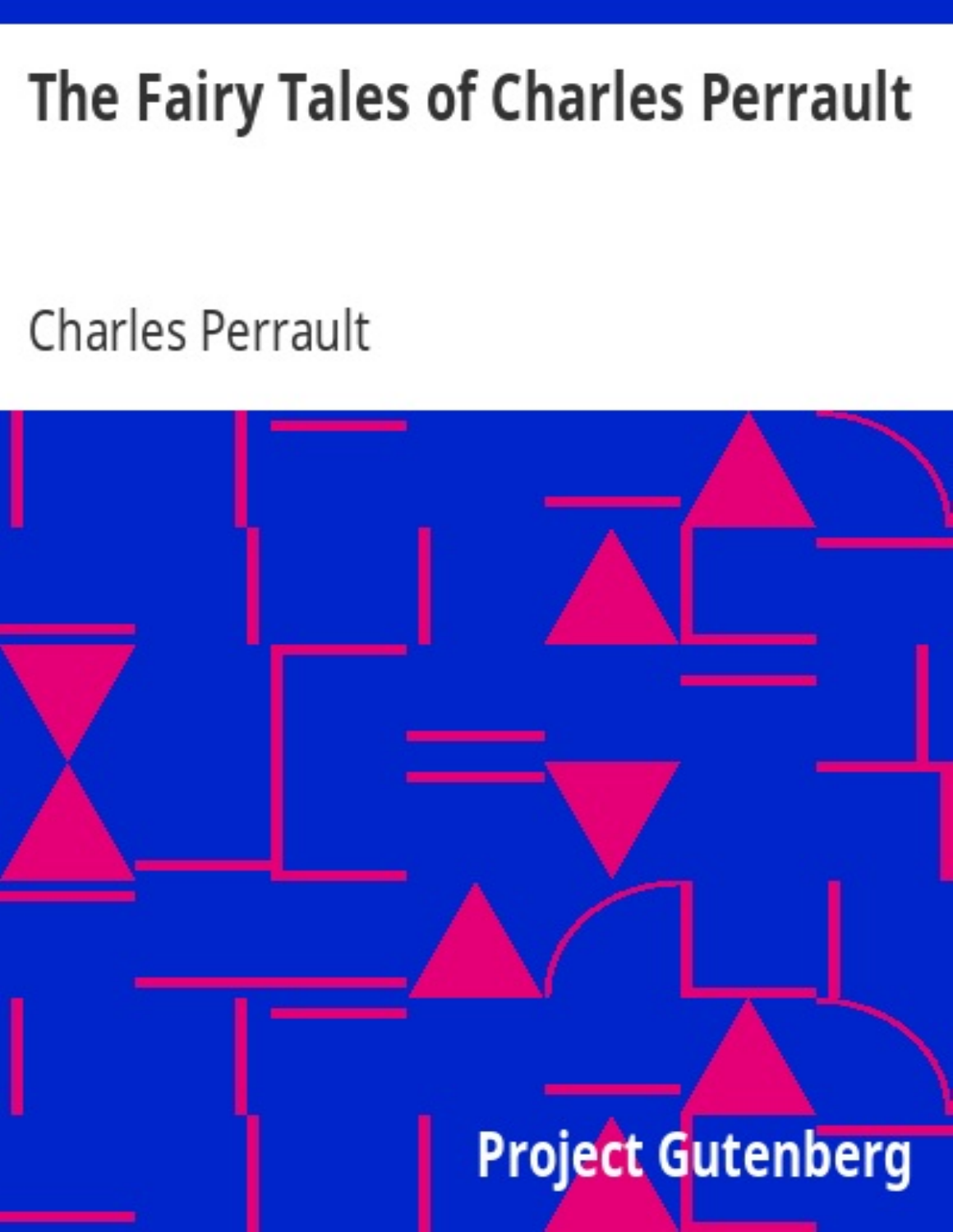The Project Gutenberg eBook, The Fairy Tales of Charles Perrault, by Charles Perrault, et al, Translated by Robert Samber and J. E. Mansion, Illustrated by Harry Clarke

This eBook is for the use of anyone anywhere at no cost and with almost no restrictions whatsoever. You may copy it, give it away or re-use it under the terms of the Project Gutenberg License included with this eBook or online at [www.gutenberg.org](http://www.gutenberg.org/)

Title: The Fairy Tales of Charles Perrault

Author: Charles Perrault

Release Date: June 1, 2009 [eBook #29021]

Language: English

Character set encoding: ISO-8859-1

\*\*\*START OF THE PROJECT GUTENBERG EBOOK THE FAIRY TALES OF CHARLES PERRAULT\*\*\*

**E-text prepared by Sankar Viswanathan, Suzanne Shell, and the Project Gutenberg Online Distributed Proofreading Team ([http://www.pgdp.net\)](http://www.pgdp.net/c/) from page images generously made available by Internet Archive/American Libraries (<http://www.archive.org/details/americana>)**

Note: Images of the original pages are available through Internet Archive/American Libraries. See <http://www.archive.org/details/fairytalesofchar00perr>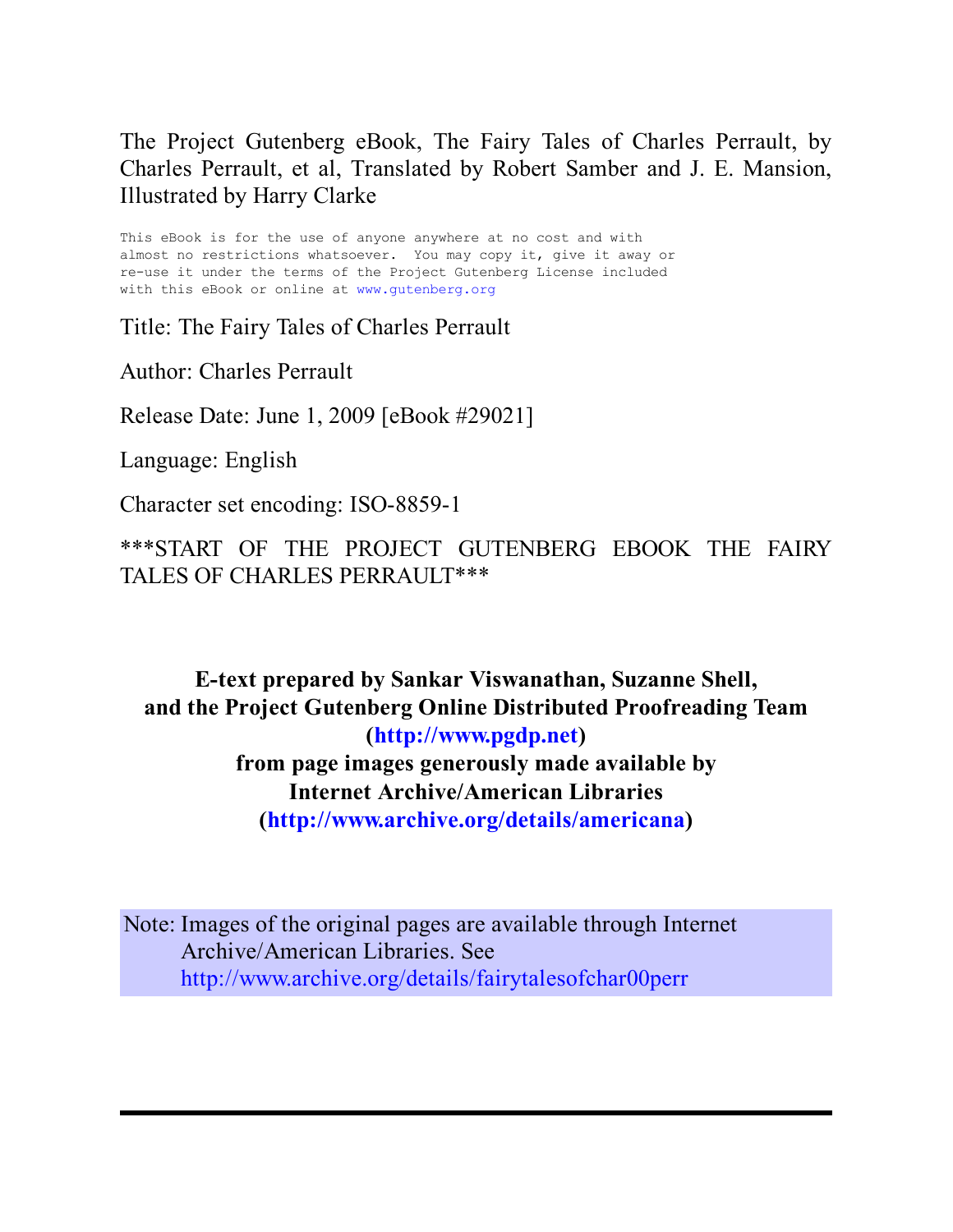## <span id="page-2-0"></span>**THE FAIRY TALES OF CHARLES PERRAULT**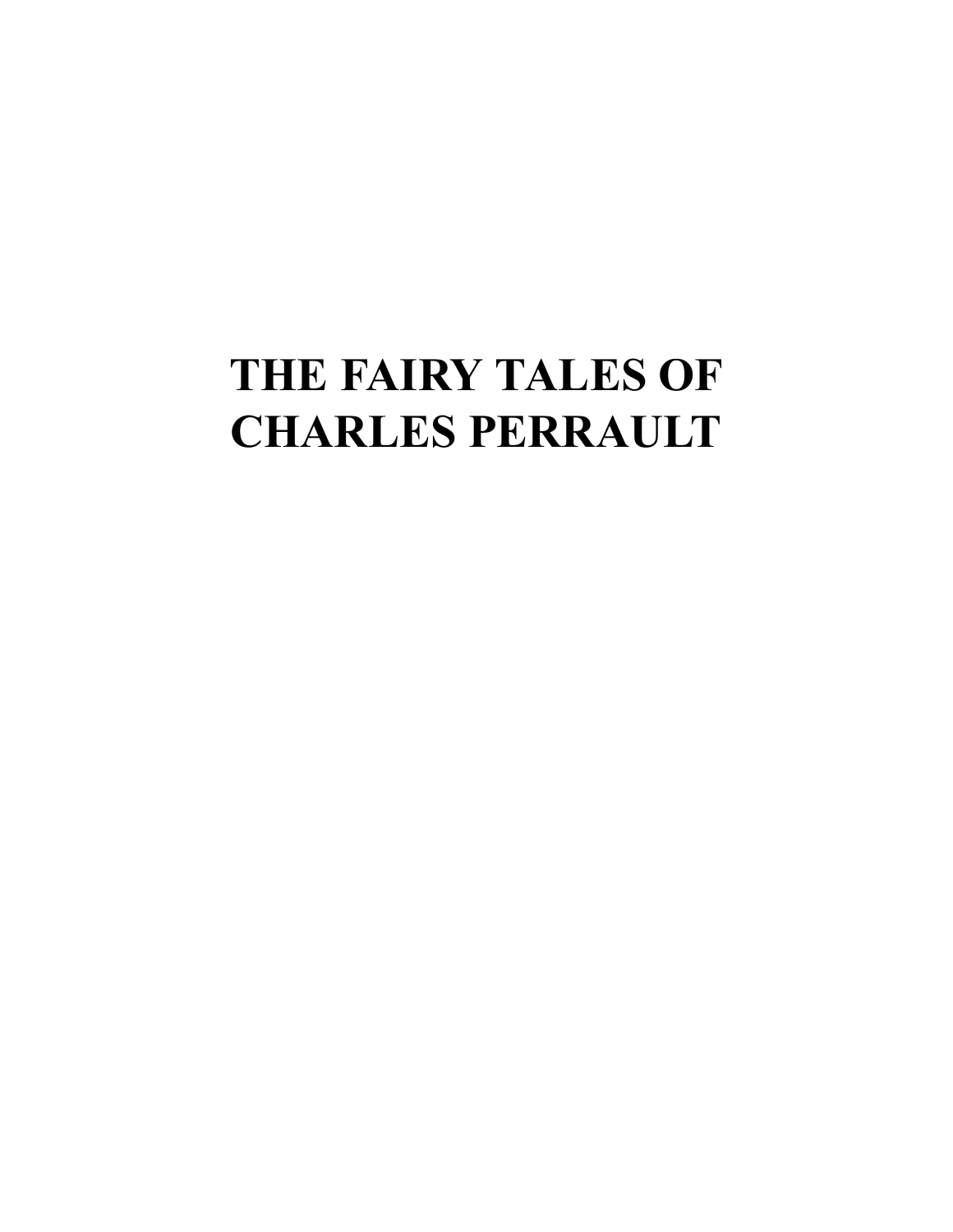## **ILLUSTRATED BY HARRY CLARKE WITH AN INTRODUCTION BY THOMAS BODKIN**

## **GEORGE G. HARRAP & CO. L TD.**

#### **2 & 3 PORTSMOUTH STREET KINGSWAY**

#### **LONDON. W.C.2.**

*First published August 1922*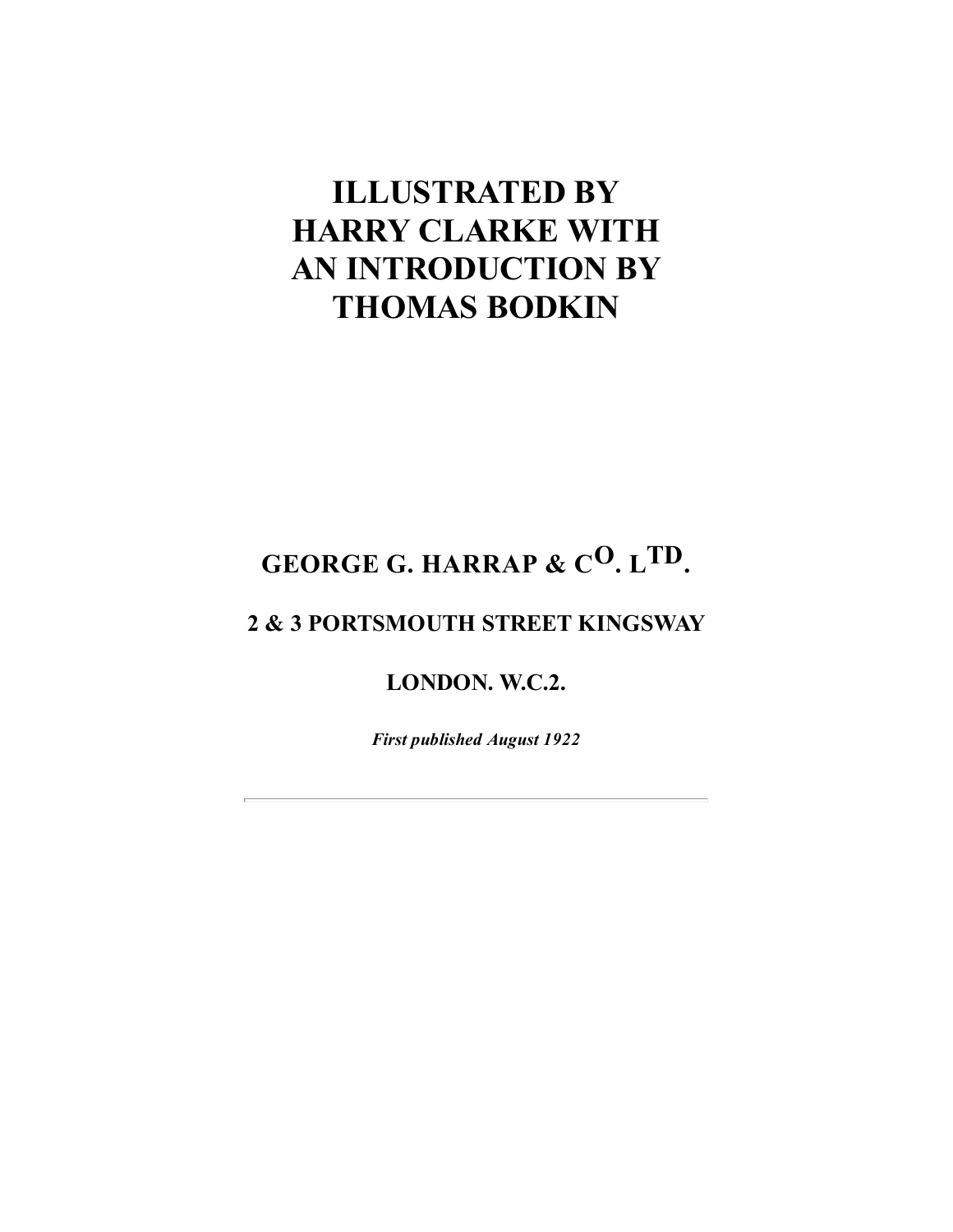## **CONTENTS.**

|                                          | <b>PAGE</b> |
|------------------------------------------|-------------|
| <b>INTRODUCTION</b>                      | 9           |
| <b>LITTLE RED RIDING-HOOD</b>            | 21          |
| <b>THE FAIRY</b>                         | 27          |
| <b>BLUE BEARD</b>                        | 35          |
| THE SLEEPING BEAUTY IN THE WOOD          | 47          |
| THE MASTER CAT; OR, PUSS IN BOOTS        | 67          |
| CINDERILLA; OR, THE LITTLE GLASS SLIPPER | 77          |
| <b>RIQUET WITH THE TUFT</b>              | 93          |
| <b>LITTLE THUMB</b>                      | 109         |
| <b>THE RIDICULOUS WISHES</b>             | 127         |
| <b>DONKEY-SKIN</b>                       | 137         |
|                                          |             |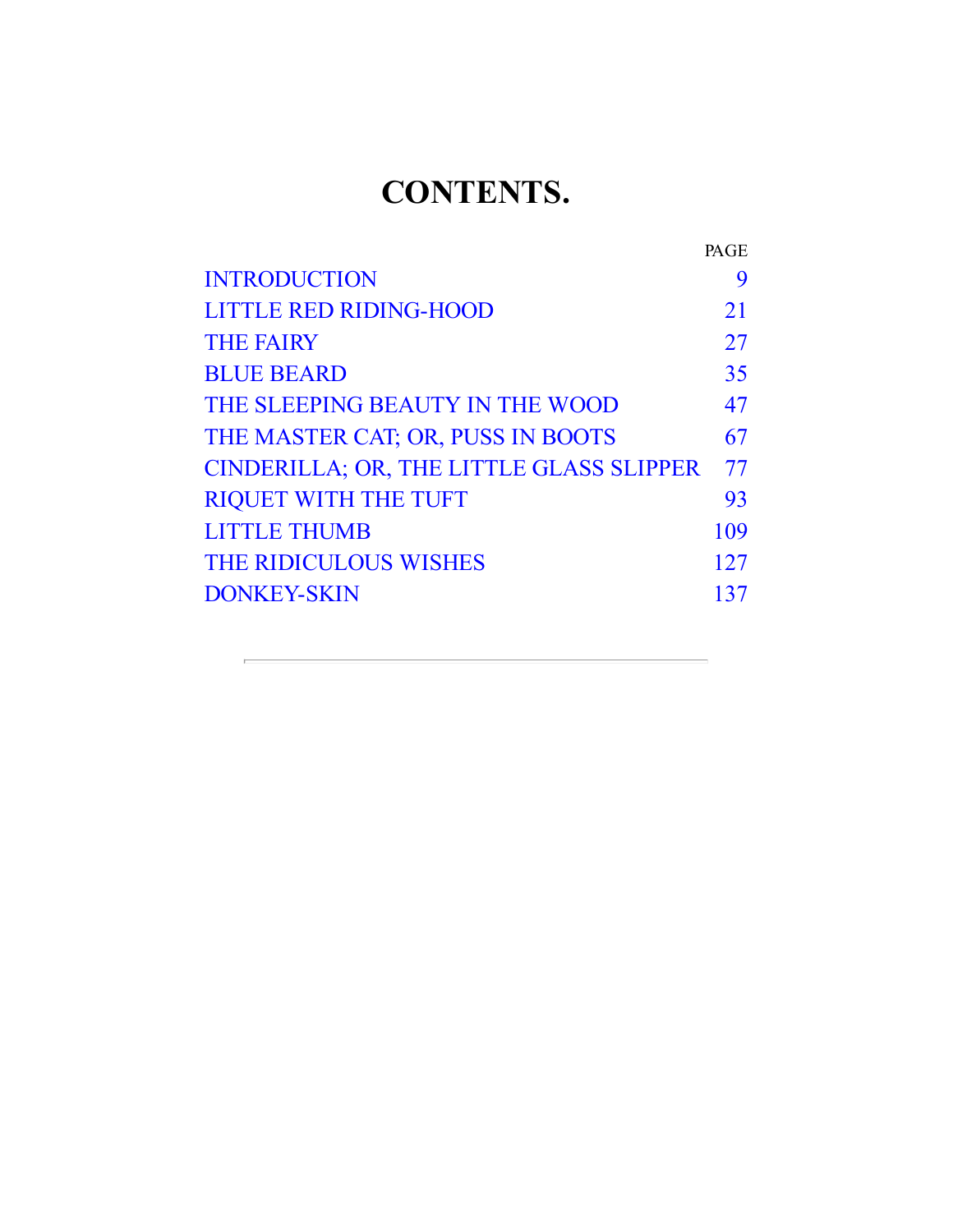## **LIST OF ILLUSTRATIONS**

|                                                                                          |              | PAGE       |
|------------------------------------------------------------------------------------------|--------------|------------|
| <b>CINDERILLA AND HER PRINCE</b>                                                         | Frontispiece |            |
| "HE ASKED HER WHITHER SHE WAS GOING"                                                     | facing       | 24         |
| "'WHAT IS THIS I SEE?' SAID HER MOTHER"                                                  |              | 28         |
| "'AM I COME HITHER TO SERVE YOU WITH WATER, PRAY?'"                                      | facing       | 30         |
| "'WHAT, IS NOT THE KEY OF MY CLOSET AMONG THE<br>REST?"                                  |              | 36         |
| "THIS MAN HAD THE MISFORTUNE TO HAVE A BLUE BEARD"                                       | facing       | 38         |
| "AT THIS VERY INSTANT THE YOUNG FAIRY CAME OUT                                           |              |            |
| FROM BEHIND THE HANGINGS"                                                                |              | 48         |
| THE PRINCE ENQUIRES OF THE AGED COUNTRYMAN                                               | facing       | 54         |
| "HE SAW, UPON A BED, THE FINEST SIGHT WAS EVER<br><b>BEHELD"</b>                         | facing       | 56         |
| "I WILL HAVE IT SO,' REPLIED THE QUEEN, 'AND WILL EAT<br>HER WITH SAUCE ROBERT"          |              | 59         |
| "THE MARQUIS GAVE HIS HAND TO THE PRINCESS, AND<br>FOLLOWED THE KING, WHO WENT UP FIRST" | facing       | 74         |
| "AWAY SHE DROVE, SCARCE ABLE TO CONTAIN HERSELF FOR<br>JOY"                              |              | 78         |
| "ANY ONE BUT CINDERILLA WOULD HAVE DRESSED THEIR<br><b>HEADS AWRY"</b>                   | facing       | 80         |
| "SHE LEFT BEHIND ONE OF HER GLASS SLIPPERS, WHICH                                        |              |            |
| THE PRINCE TOOK UP MOST CAREFULLY"                                                       |              | 87         |
| "THE PRINCE BELIEVED HE HAD GIVEN HER MORE WITH                                          |              |            |
| THAN HE HAD RESERVED FOR HIMSELF"                                                        |              | 99         |
| "RIQUET WITH THE TUFT APPEARED TO HER THE FINEST<br>PRINCE UPON EARTH"                   | facing       | 104        |
| "LITTLE THUMB WAS AS GOOD AS HIS WORD, AND                                               |              |            |
| RETURNED THAT SAME NIGHT WITH THE NEWS"                                                  |              | <b>110</b> |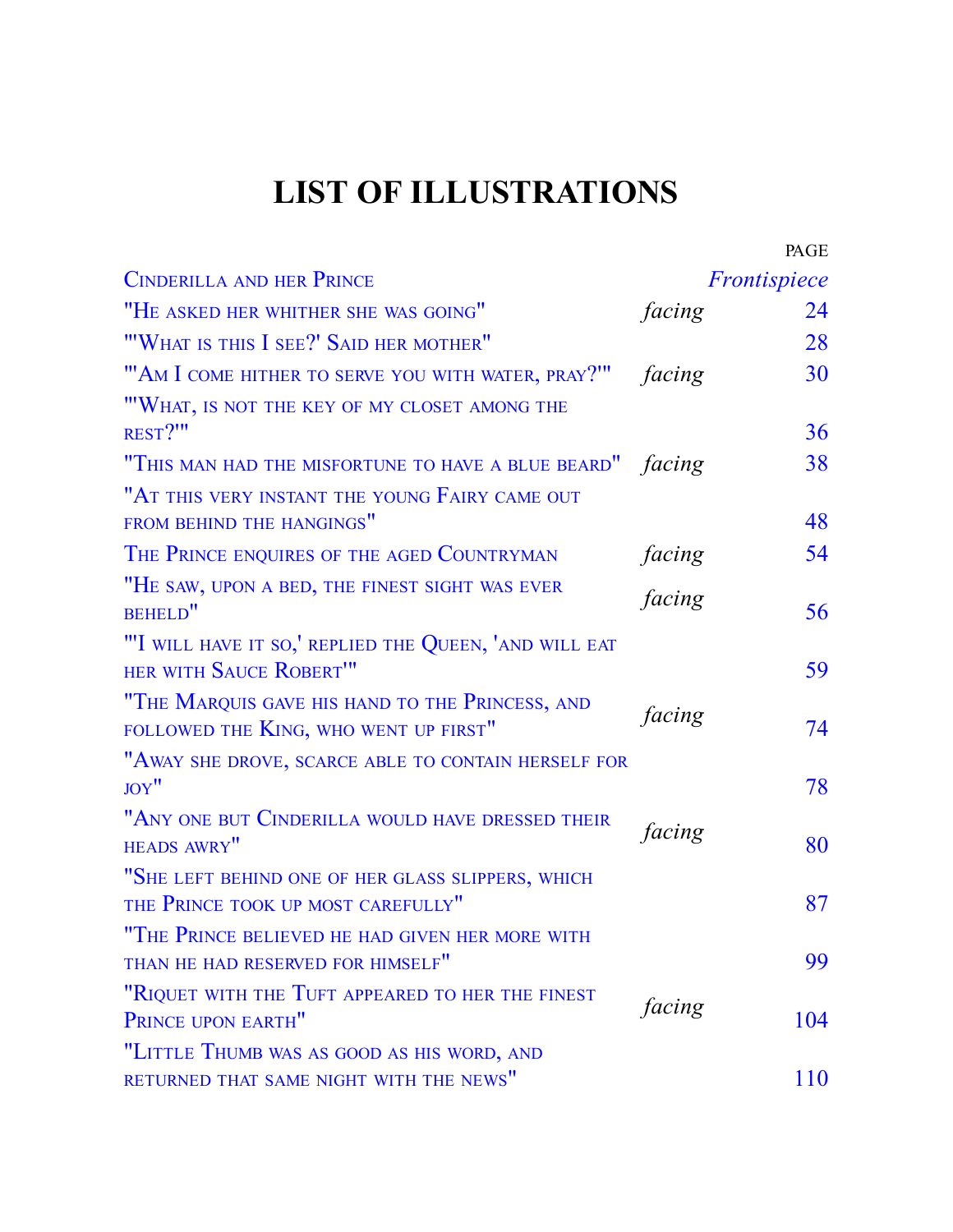| "HE BROUGHT THEM HOME BY THE VERY SAME WAY THEY<br>CAME"                | facing | 112 |
|-------------------------------------------------------------------------|--------|-----|
| "JUPITER APPEARED BEFORE HIM WIELDING HIS MIGHTY<br>THUNDERBOLTS"       |        | 128 |
| "A LONG BLACK PUDDING CAME WINDING AND WRIGGLING<br><b>TOWARDS HER"</b> | facing | 130 |
| "TRUTH TO TELL, THIS NEW ORNAMENT DID NOT SET OFF<br>HER BEAUTY"        |        | 133 |
| "ANOTHER GOWN THE COLOUR OF THE MOON"                                   |        | 138 |
| "HE THOUGHT THE PRINCESS WAS HIS QUEEN"                                 |        | 143 |
| "CURIOSITY MADE HIM PUT HIS EYE TO THE KEYHOLE"                         | facing | 150 |

<span id="page-6-0"></span>'n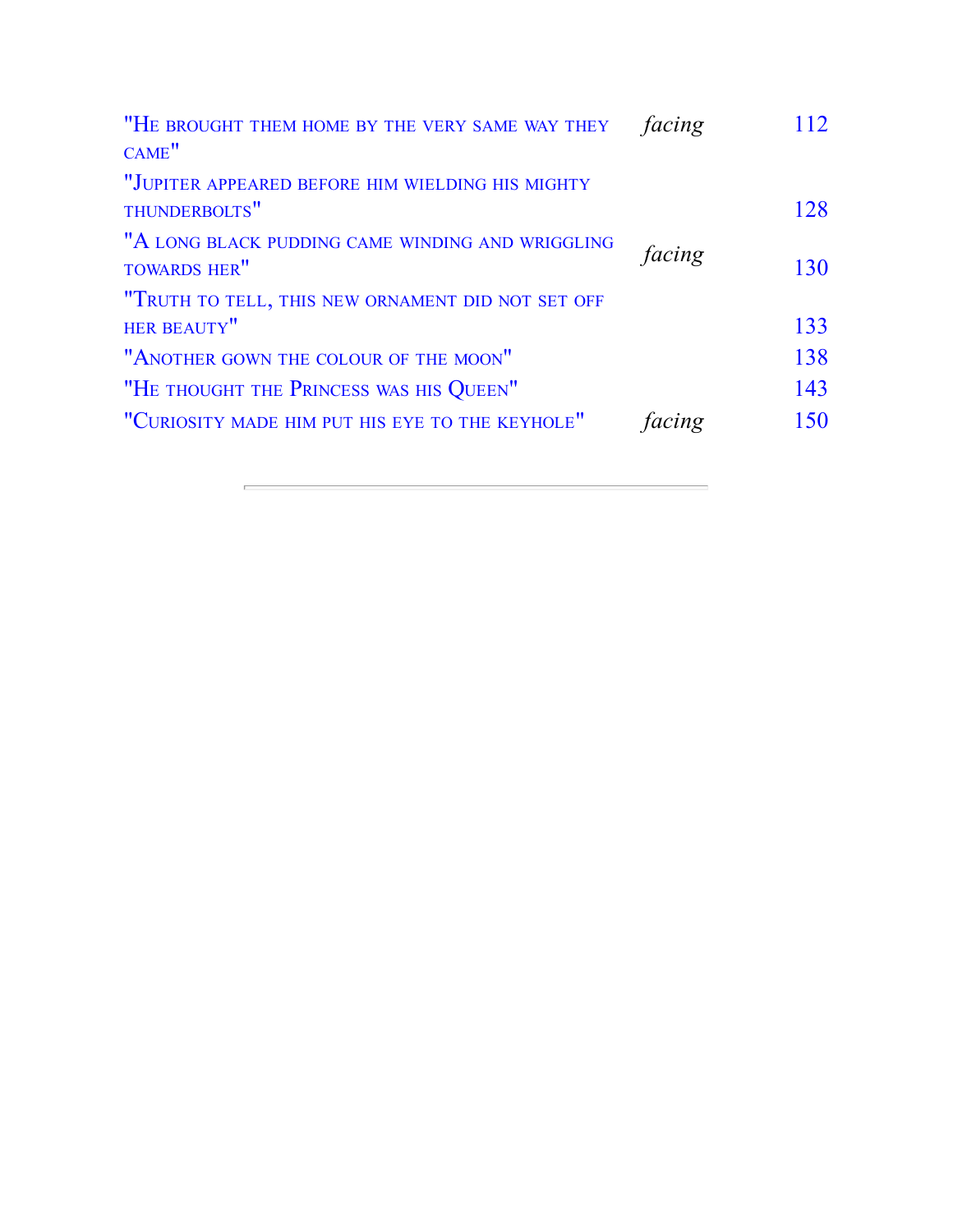## <span id="page-7-0"></span>**INTRODUCTION**

*"Avec ardeur il aima les beaux arts."*

*Griselidis*

#### C

*harles Perrault must have been as charming a fellow as a man could meet. He was one of the best-liked personages of his own great age, and he has remained ever since a prime favourite of mankind. We are fortunate in knowing a great deal about his varied life, deriving our knowledge mainly from D'Alembert's history of the French Academy and from his own memoirs, which were written for his grandchildren, but not published till sixty-six years after his death. We should, I think, be more fortunate still if the memoirs had not ceased in mid-career, or if their author had permitted himself to write of his family af airs without reserve or restraint, in the approved manner of modern autobiography. We should like, for example, to know much more than we do about the wife and the two sons to whom he was so devoted.*

*Perrault was born in Paris in 1628, the fifth son of Pierre Perrault, a prosperous parliamentary lawyer; and, at the age of nine, was sent to a day-school—the Collège de Beauvais. His father helped him with his lessons at home, as he himself, later on, was accustomed to help his own children. He can never have been a model schoolboy, though he was always first in his class, and he ended his school career prematurely by quarrelling with his master and bidding him a formal farewell.*

*The cause of this quarrel throws a bright light on Perraults subsequent career. He refused to accept his teacher's philosophical tenets on the mere ground of their traditional authority. He claimed that novelty was in itself a merit, and on this they parted. He did not go alone. One of his friends, a boy called Beaurain, espoused his cause, and for the next three or four years the two read together, haphazard, in the Luxembourg Gardens. This*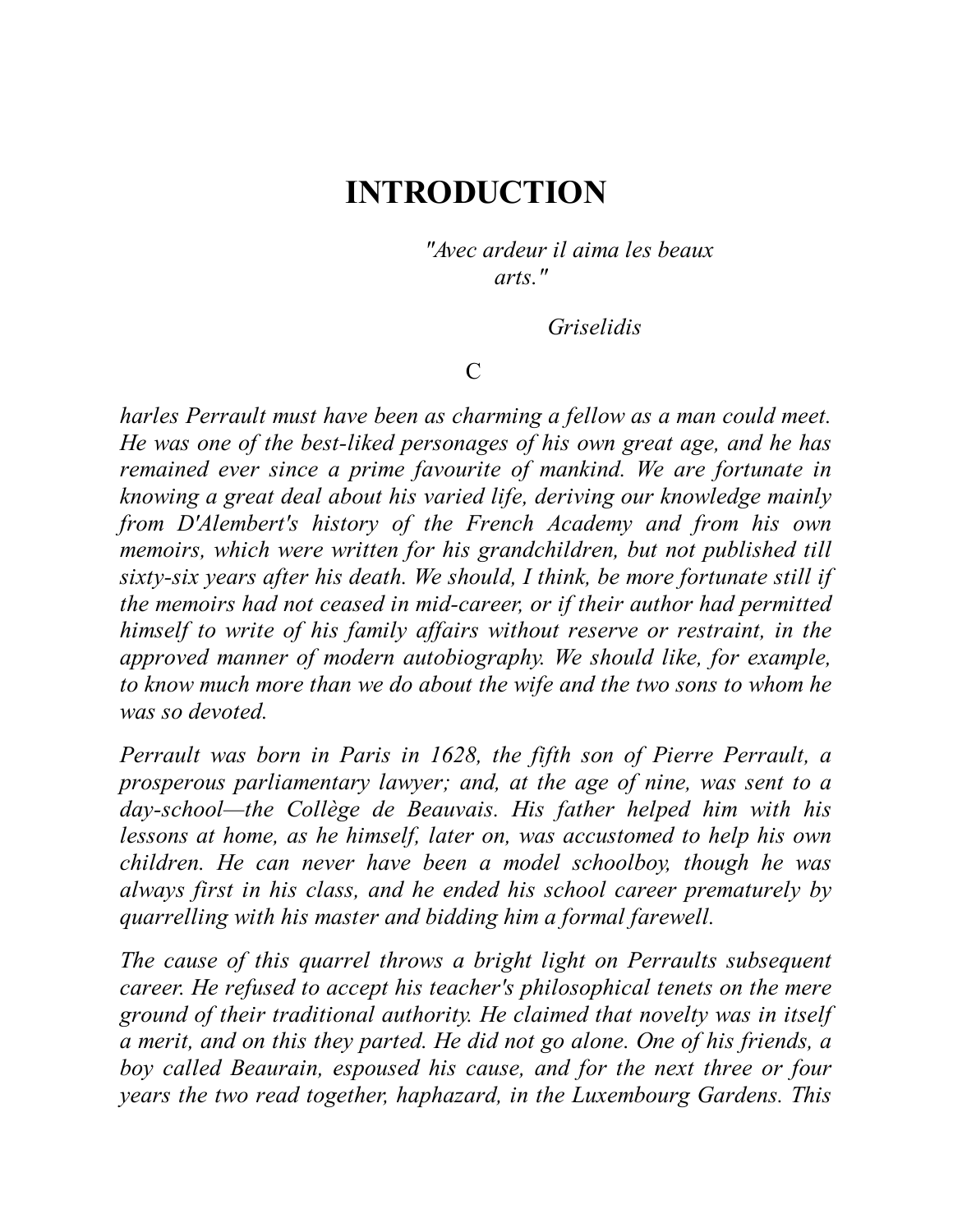*plan of study had almost certainly a bad ef ect on Beaurain, for we hear no more of him. It certainly prevented Perrault from being a thorough scholar, though it made him a man of taste, a sincere independent, and an undaunted amateur.*

*In 1651 he took his degree at the University of Orléans, where degrees were given with scandalous readiness, payment of fees being the only essential preliminary. In the mean-time he had walked the hospitals with some vague notion of following his brother Claude into the profession of medicine, and had played a small part as a theological controversialist in the quarrel then raging, about the nature of grace, between the Jesuits and the Jansenists. Having abandoned medicine and theology he got called to the Bar, practised for a while with distinct success, and coquetted with a notion of codifying the laws of the realm. The Bar proved too arid a profession to engage for long his attention; so he next sought and found a place in the office of another brother, Pierre, who was Chief Commissioner of Taxes in Paris. Here Perrault had little to do save to read at large in the excellent library which his brother had formed.*

*For want of further occupation he returned to the writing of verse, one of the chief pleasures of his boyhood. His first sustained literary ef ort had been a parody of the sixth book of the "Æneid"; which, perhaps fortunately for his reputation, was never published and has not survived. Beaurain and his brother Nicholas, a doctor of the Sorbonne, assisted him in this perpetration, and Claude made the pen-and-ink sketches with which it was illustrated. In the few years that had elapsed since the writing of this burlesque Perrault had acquired more sense and taste, and his new poems —in particular the "Portrait d'Iris" and the "Dialogue entre l'Amour et l'Amitié"—were found charming by his contemporaries. They were issued anonymously, and Quinault, himself a poet of established reputation, used some of them to forward his suit with a young lady, allowing her to think that they were his own. Perrault, when told of Quinault's pretensions, deemed it necessary to disclose his authorship; but, on hearing of the use to which his work had been put, he gallantly remained in the background, forgave the fraud, and made a friend of the culprit.*

*Architecture next engaged his attention, and in 1657 he designed a house at Viry for his brother and supervised its construction. Colbert approved*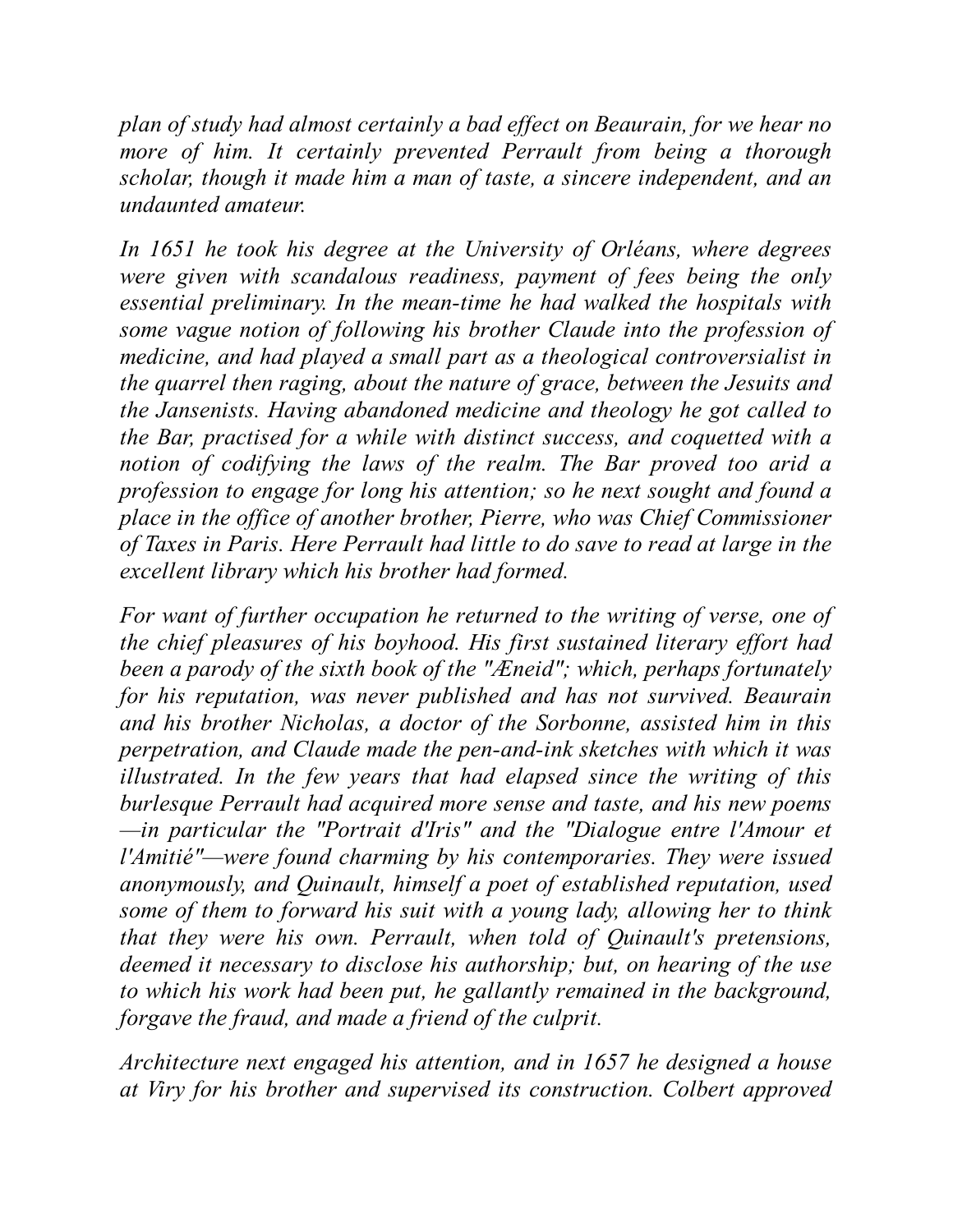*so much of this performance that he employed him in the superintendence of the royal buildings and put him in special charge of Versailles, which was then in process of erection. Perrault flung himself with ardour into this work, though not to the exclusion of his other activities. He wrote odes in honour of the King; he planned designs for Gobelin tapestries and decorative paintings; he became a member of the select little Academy of Medals and Inscriptions which Colbert brought into being to devise suitable legends for the royal palaces and monuments; he encouraged musicians and fought the cause of Lulli; he joined with Claude in a successful effort to found the Academy of Science.* 

*Claude Perrault had something of his brother's versatility and shared his love for architecture, and the two now became deeply interested in the various schemes which were mooted for the completion of the Louvre. Bernini was summoned by the King from Rome, and entrusted with the task; but the brothers Perrault intervened. Charles conceived the idea of the great east front and communicated it to Claude, who drew the plans and was commissioned to carry them out. The work was finished in 1671, and is still popularly known as Perrault's Colonnade.*

*In the same year Charles was elected to the Academy without any personal canvas on his part for the honour. His inaugural address was heard with such approval that he ventured to suggest that the inauguration of future members should be a public function. The suggestion was adopted, and these addresses became the most famous feature of the Academy's proceedings and are so to the present day. This was not his only service to the Academy, for he carried a motion to the ef ect that future elections should be by ballot; and invented and provided, at his own expense, a ballot-box which, though he does not describe it, was probably the model of those in use in all modern clubs and societies.*

*The novelty of his views did not always commend them to his brother 'Immortals.' Those expressed in his poem "Le Siècle de Louis XIV," which he read as an Academician of sixteen years' standing, initiated one of the most famous and lasting literary quarrels of the era. Perrault, in praising the writers of his own age, ventured to disparage some of the great authors of the ancient classics. Boileau lashed himself into a fury of opposition and hurled strident insults against the heretic. Racine, more adroit,*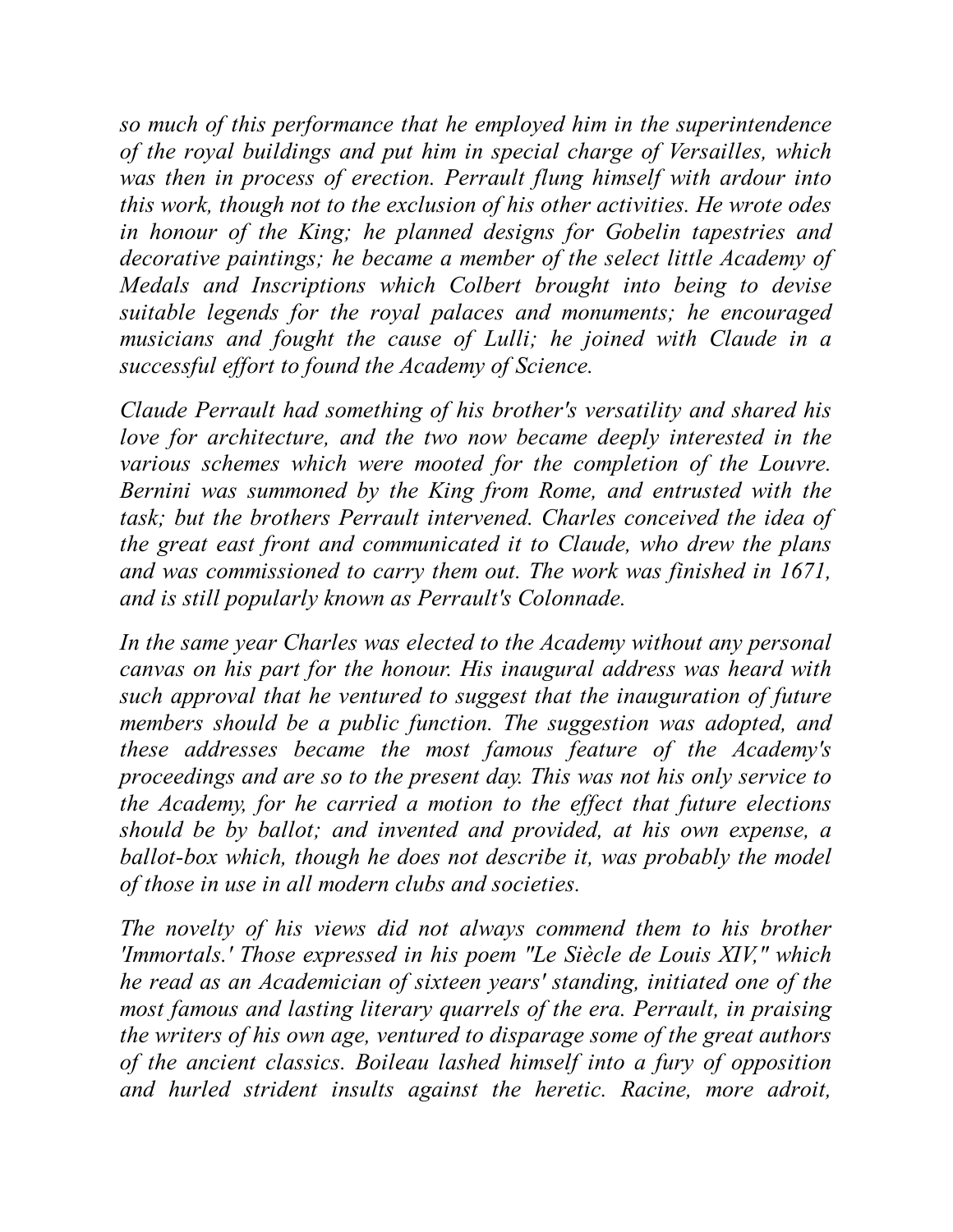*pretended to think that the poem was a piece of ingenious irony. Most men of letters hastened to participate in the battle. No doubt Perrault's position was untenable, but he conducted his defence with perfect temper and much wit; and Boileau made himself not a little absurd by his violence and his obvious longing to display the extent of his learning. Perrault's case is finally stated in his four volumes, "Le Parallèle des Anciens et des Modernes," which were published in 1688-1696. He evidently took vastly more pride in this dull and now almost forgotten work than in the matchless stories which have made him famous for ever.*

*After twenty years in the service of Colbert, the sun of Perrault's fortunes passed its zenith. His brother, the Commissioner of Taxes, had a dispute with the Minister and was disgraced. Then Perrault got married to a young lady of whom we know nothing except that her marriage was the subject of some opposition from his powerful employer. In a matter of the sort Perrault, though a courtier, could be relied on to consider no wishes save those of his future wife and himself. Colbert's own influence with the King became shaky, and this af ected his temper. So Perrault, then just fifty-five, slid quietly from his service in the year 1683.*

*Before he went, he succeeded in frustrating a project for closing the Tuileries Gardens against the people of Paris and their children. Colbert proposed to reserve them to the royal use, but Perrault persuaded him to come there one day for a walk, showed him the citizens taking the air and playing with their children; got the gardeners to testify that these privileges were never abused, and carried his point by declaring, finally, that "the King's pleasaunce was so spacious that there was room for all his children to walk there."*

*Sainte-Beuve, seventy years ago, pleaded that this service to the children of Paris should be commemorated by a statue of Perrault in the centre of the Tuileries. The statue has never been erected; and, to the present day, Paris, so plentifully provided with statues and pictures of the great men of France, has neither the one nor the other to show that she appreciates the genius of Perrault. Indeed, there is no statue of him in existence; and the only painting of him with which I am acquainted is a doubtful one hung far away in an obscure corner of the palace of Versailles.*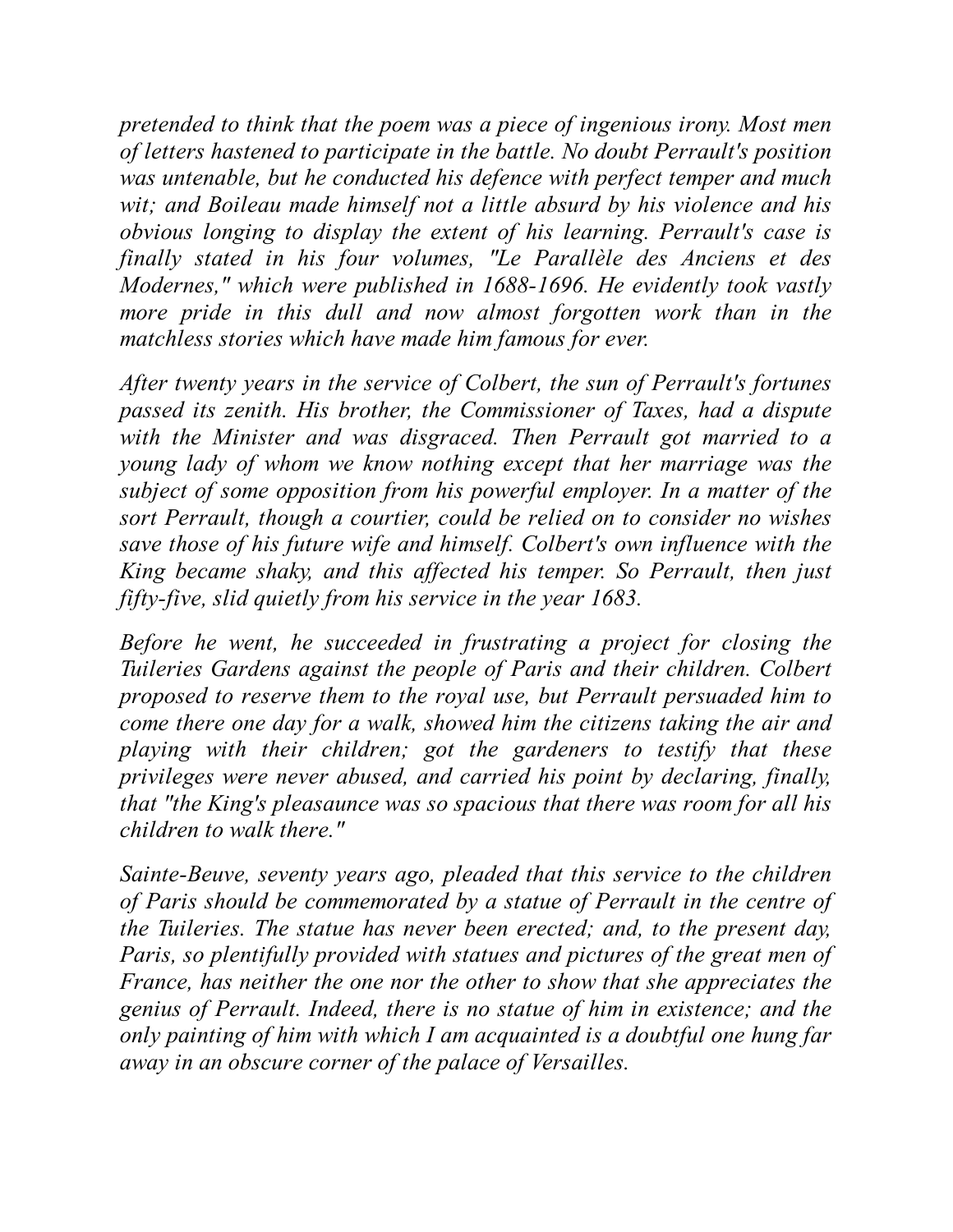*The close of Perrault's official career marked the beginning of his period of greatest literary activity. In 1686 he published his long narrative poem "Saint Paulin Evesque de Nole" with "a Christian Epistle upon Penitence" and "an Ode to the Newly-converted," which he dedicated to Bossuet. Between the years 1688 and 1696 appeared the "Parallèle des Anciens et des Modernes" to which I have already referred. In 1693 he brought out his "Cabinet des Beaux Arts," beautifully illustrated by engravings, and containing a poem on painting which even Boileau condescended to admire. In 1694 he published his "Apologie des Femmes." He wrote two comedies—"L'Oublieux" in 1691, and "Les Fontanges." These were not printed till 1868. They added nothing to his reputation. Between 1691 and 1697 were composed the immortal "Histoires ou Contes du Temps Passé" and the "Contes en Vers." Toward the end of his life he busied himself with the "Éloges des Hommes Illustres du Siècle de Louis XIV." The first of these two stately volumes came out in 1696 and the second in 1700. They were illustrated by a hundred and two excellent engravings, including one, by Edelinck, of Perrault himself and another of his brother Claude. These biographies are written with kindly justice, and form a valuable contribution to the history of the reign of the Roi Soleil. I have not exhausted the list of Perrault's writings, but, to speak frankly, the rest are not worth mentioning.*

*He died, aged seventy-five, in 1703, deservedly admired and regretted by all who knew him. This was not strange. For he was clever, honest, courteous, and witty. He did his duty to his family, his employer, his friends, and to the public at large. In an age of great men, but also of great prejudices, he fought his own way to fame and fortune. He served all the arts, and practised most of them. Painters, writers, sculptors, musicians, and men of science all gladly made him free of their company. As a good Civil Servant he was no politician, and he showed no leaning whatever toward what was regarded in his time as the greatest of all professions that of arms. These two deficiencies, if deficiencies they be, only endear him the more to us. Every one likes a man who deserves to enjoy life and does, in fact, enjoy it. Perrault was such a man. He was more. He was the cause of enjoyment to countless of his fellows, and his stories still promise enjoyment to countless others to come.*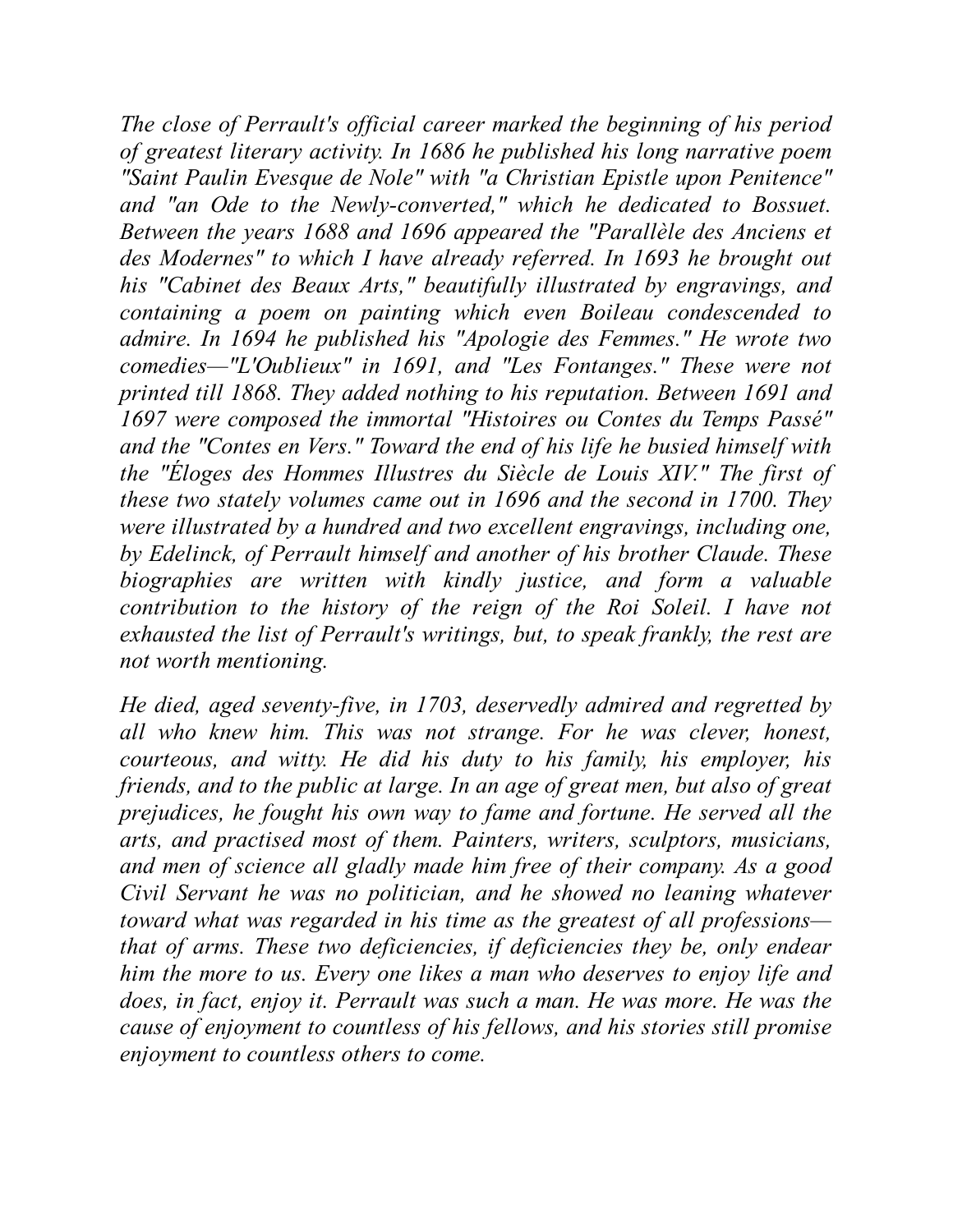*It is amazing to remember that Perrault was rather ashamed of his "Histoires ou Contes du Temps Passé"—perhaps better known as "Les Contes de ma Mère l'Oye," or "Mother Goose's Tales," from the rough print which was inserted as a frontispiece to the first collected edition in 1697. He would not even publish them in his own name. They were declared to be by P. Darmancour, Perrault's young son. In order that the secret might be well kept, Perrault abandoned his usual publisher, Coignard, and went to Barbin. The stories had previously appeared from time to time, anonymously, in Moetjens' little magazine the "Recueil," which was published from The Hague. "La Belle au Bois Dormant" ("Sleeping Beauty") was the first: and in rapid succession followed "Le Petit Chaperon Rouge" ("Red Riding-Hood"), "Le Maistre Chat, ou le Chat Botté" ("Puss in Boots"), "Les Fées" ("The Fairy"), "Cendrillon, ou la Petite Pantoufle de Verre" ("Cinderella"), "Riquet à la Houppe" ("Riquet of the Tuft"), and "Le Petit Poucet" ("Tom Thumb").*

*Perrault was not so shy in admitting the authorship of his three verse stories—"Griselidis," "Les Souhaits Ridicules," and "Peau d'Asne." The first appeared, anonymously it is true, in 1961; but, when it came to be reprinted with "Les Souhaits Ridicules" and "Peau d'Asne" in 1695, they were entrusted to the firm of Coignard and described as being by "Mr Perrault, de l'Academie Françoise." La Fontaine had made a fashion of this sort of exercise.*

*It would not be fair to assume that P. Darmancour had no connection whatever with the composition of the stories which bore his name. The best of Perrault's critics, Paul de St Victor and Andrew Lang among others, see in the book a marvellous collaboration of crabbed age and youth. The boy, probably, gathered the stories from his nurse and brought them to his father, who touched them up, and toned them down, and wrote them out. Paul Lacroix, in his fine edition of 1886, goes as far as to attribute the entire authorship of the prose tales to Perrault's son. He deferred, however, to universal usage when he entitled his volume "Les Contes en prose de Charles Perrault."*

*"Les Contes du Temps Passé" had an immediate success. Imitators sprung up at once by the dozen, and still persist; but none of them has ever rivalled, much less surpassed, the inimitable originals. Every few years a*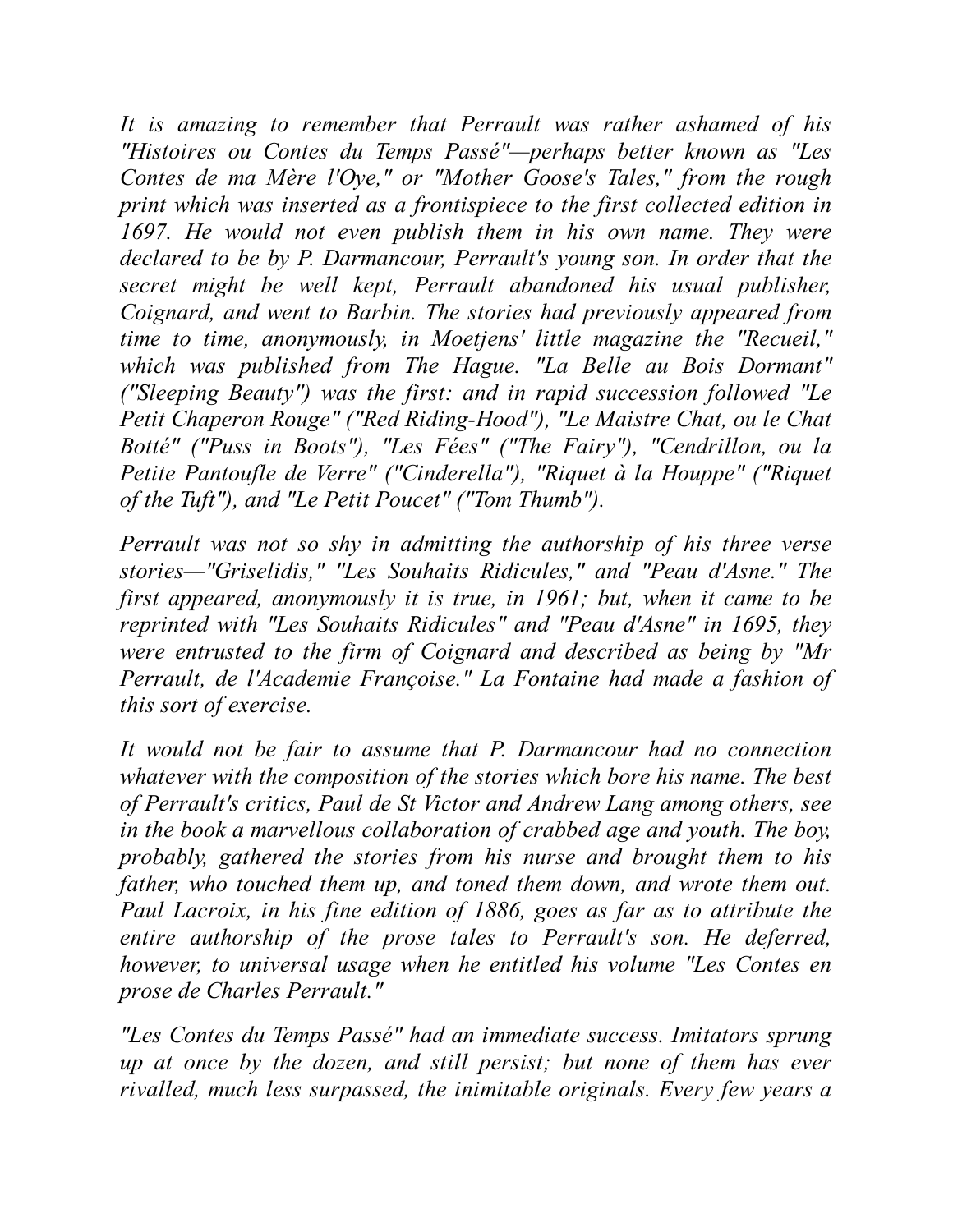*new and sumptuous edition appears in France. The best are probably those by Paul Lacroix and André le Fèvre.*

*The stories soon crossed the Channel; and a translation "by Mr Samber, printed for J. Pote" was advertised in the "Monthly Chronicle" of 1729. "Mr Samber" was presumably one Robert Samber of New Inn, who translated other tales from the French, for Edmond Curl the bookseller, about this time. No copy of the first edition of his Perrault is known to exist. Yet it won a wide popularity, as is shown by the fact that there was a seventh edition published in 1795, for J. Rivington, a bookseller, of Pearl Street, New York.*

*No English translation of Perrault's fairy tales has attained unquestioned literary pre-eminence. So the publishers of the present book have thought it best to use Samber's translation, which has a special interest of its own in being almost contemporary with the original. The text has been thoroughly revised and corrected by Mr J. E. Mansion, who has purged it of many errors without detracting from its old-fashioned quality. To Mr Mansion also is due the credit for the translation of the "Les Souhaits Ridicules" and for the adaptation of "Peau d'Asne." "Griselidis" is excluded from this book for two good reasons; firstly, because it is an admitted borrowing by Perrault from Boccaccio; secondly, because it is not a 'fairy' tale in the true sense of the word.*

*It is, perhaps, unnecessary for me to add anything about Mr Clarke's illustrations. Many of the readers of this book will be already familiar with his work. Besides, I always feel that it is an impertinence to describe pictures in their presence. Mr Clarke's speak for themselves. They speak for Perrault too. It is seldom, indeed, that an illustrator enters so thoroughly into the spirit of his text. The grace, delicacy, urbanity, tenderness, and humour which went to the making of Perrault's stories must, it seems, have also gone in somewhat similar proportions to the making of these delightful drawings. I am sure that they would have given pleasure to Perrault himself.*

> *THOMAS BODKIN*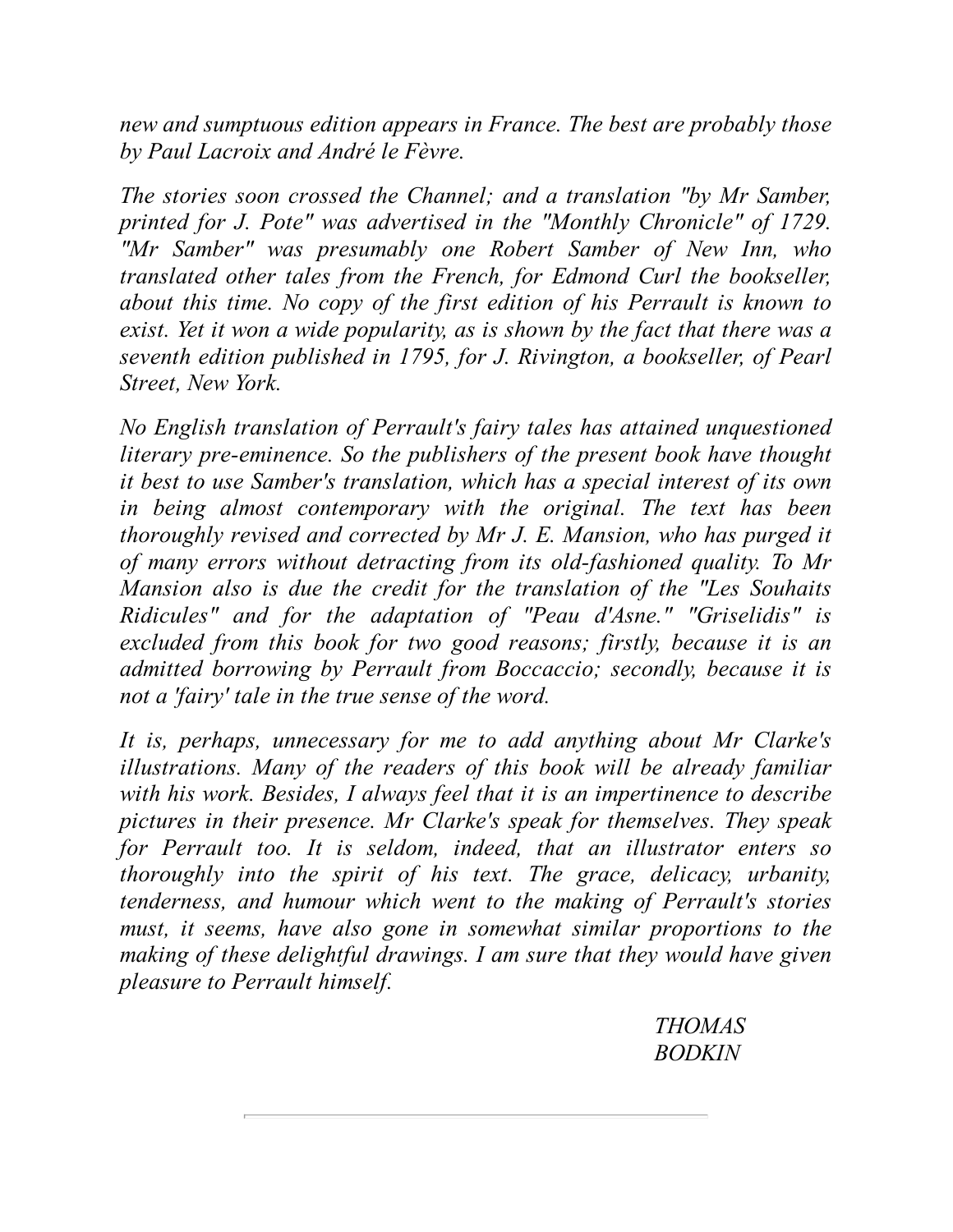<span id="page-14-1"></span><span id="page-14-0"></span>*Little Red Riding-Hood*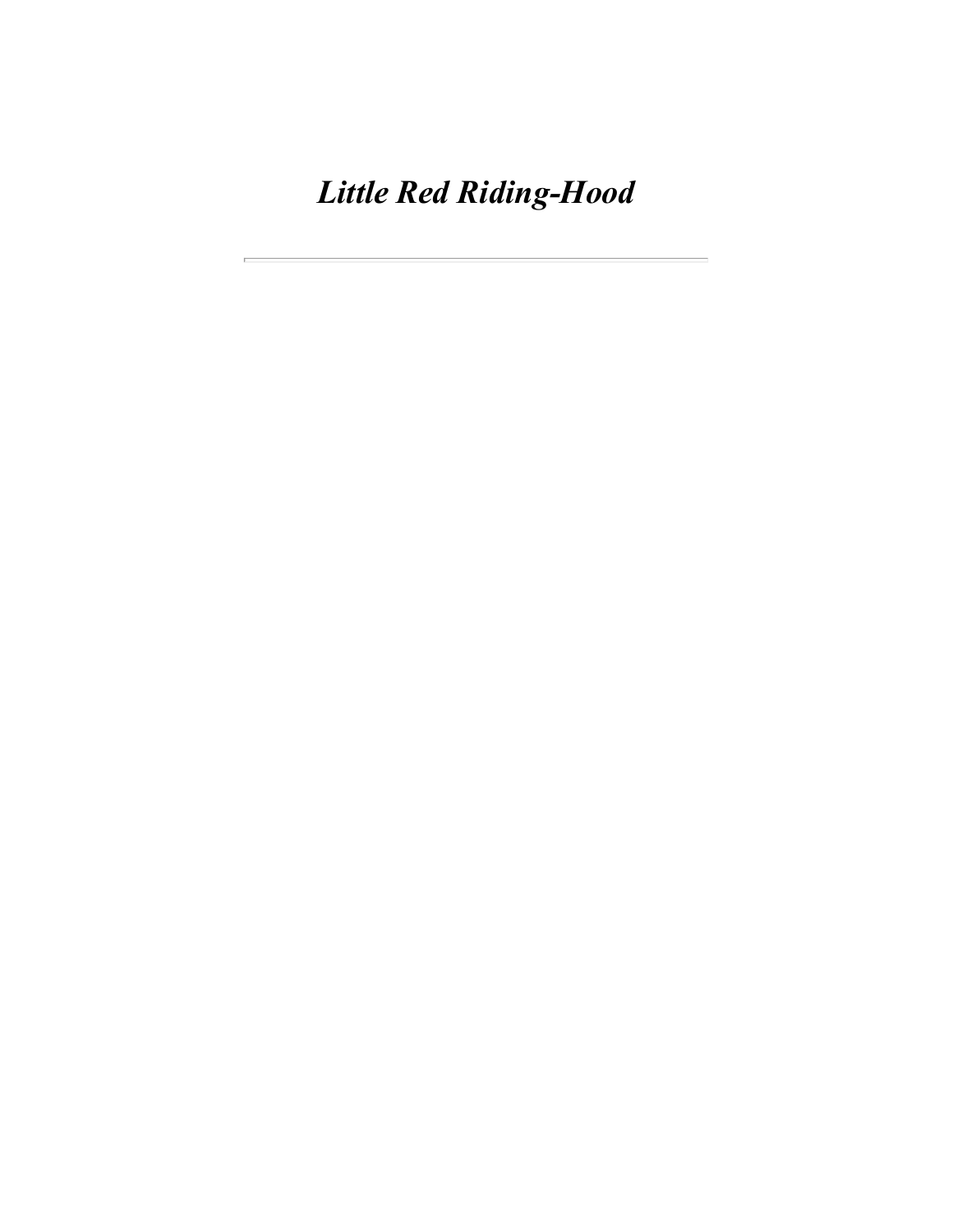## **Little Red Riding-Hood**

 $\Omega$ 

nce upon a time, there lived in a certain village, a little country girl, the prettiest creature was ever seen. Her mother was excessively fond of her; and her grand-mother doated on her much more. This good woman got made for her a little red riding-hood; which became the girl so extremely well, that every body called her Little Red Riding-Hood.

One day, her mother, having made some girdle-cakes, said to her:

"Go, my dear, and see how thy grand-mamma does, for I hear she has been very ill, carry her a girdle-cake, and this little pot of butter."

Little Red Riding-Hood set out immediately to go to her grand-mother, who lived in another village. As she was going thro' the wood, she met with Gaffer Wolf, who had a very great mind to eat her up, but he durst not, because of some faggot-makers hard by in the forest.

He asked her whither she was going. The poor child, who did not know that it was dangerous to stay and hear a Wolf talk, said to him:

"I am going to see my grand-mamma, and carry her a girdle-cake, and a little pot of butter, from my mamma."

"Does she live far off?" said the Wolf.

<span id="page-15-0"></span>"Oh! ay," answered Little Red Riding-Hood, "it is beyond that mill you see there, at the first house in the village."

#### <span id="page-15-1"></span>"HE ASKED HER WHITHER SHE WAS GOING" **"HE ASKED HER WHITHER SHE WAS GOING"**

"Well," said the Wolf, "and I'll go and see her too: I'll go this way, and you go that, and we shall see who will be there soonest."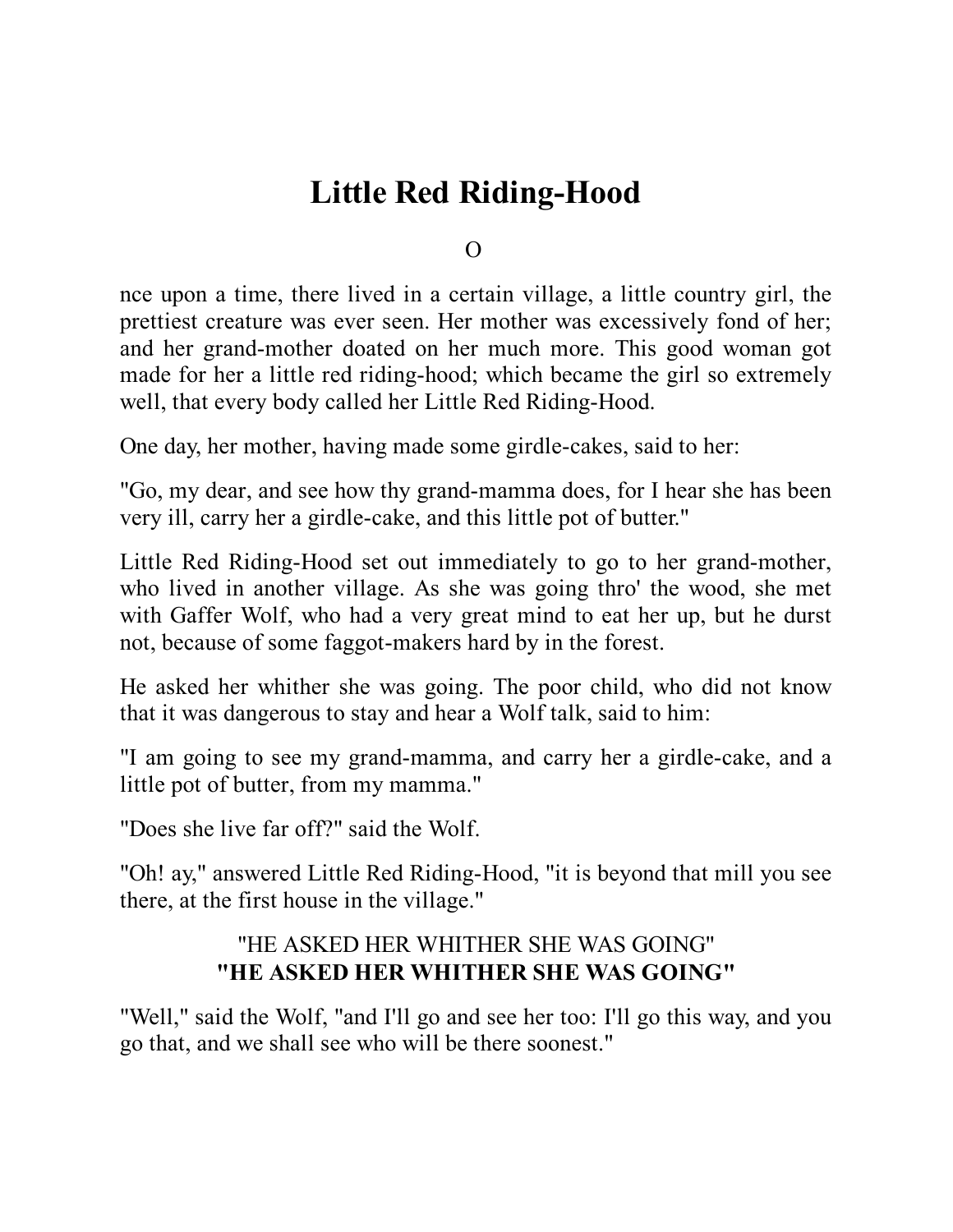The Wolf began to run as fast as he could, taking the nearest way; and the little girl went by that farthest about, diverting herself in gathering nuts, running after butterflies, and making nosegays of such little flowers as she met with. The Wolf was not long before he got to the old woman's house: he knocked at the door, *tap, tap*.

"Who's there?"

"Your grand-child, Little Red Riding-Hood," replied the Wolf, counterfeiting her voice, "who has brought you a girdle-cake, and a little pot of butter, sent you by mamma."

The good grand-mother, who was in bed, because she found herself somewhat ill, cry'd out:

"Pull the peg, and the bolt will fall."

The Wolf pull'd the peg, and the door opened, and then presently he fell upon the good woman, and ate her up in a moment; for it was above three days that he had not touched a bit. He then shut the door, and went into the grand-mother's bed, expecting Little Red Riding-Hood, who came some time afterwards, and knock'd at the door, *tap, tap*.

"Who's there?"

Little Red Riding-Hood, hearing the big voice of the Wolf, was at first afraid; but believing her grand-mother had got a cold, and was hoarse, answered:

"'Tis your grand-child, Little Red Riding-Hood, who has brought you a girdle-cake, and a little pot of butter, mamma sends you."

The Wolf cried out to her, softening his voice as much as he could, "Pull the peg, and the bolt will fall."

Little Red Riding-Hood pulled the peg, and the door opened. The Wolf seeing her come in, said to her, hiding himself under the bedclothes:

"Put the cake, and the little pot of butter upon the bread-bin, and come and lye down with me."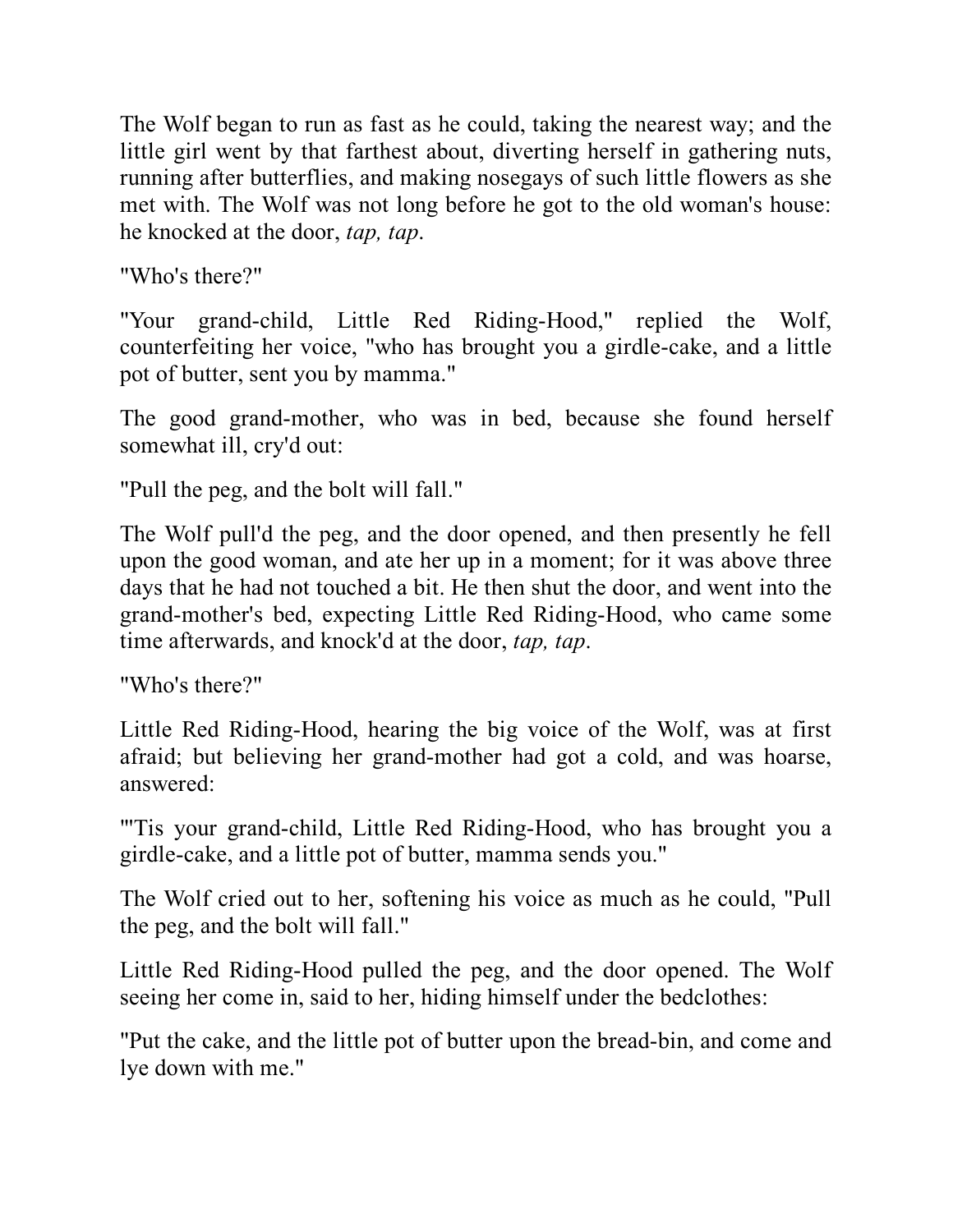Little Red Riding-Hood undressed herself, and went into bed; where, being greatly amazed to see how her grand-mother looked in her night-cloaths, she said to her:

"Grand-mamma, what great arms you have got!"

"That is the better to hug thee, my dear."

"Grand-mamma, what great legs you have got!"

"That is to run the better, my child."

"Grand-mamma, what great ears you have got!"

"That is to hear the better, my child."

"Grand-mamma, what great eyes you have got!"

"It is to see the better, my child."

"Grand-mamma, what great teeth you have got!"

"That is to eat thee up."

And, saying these words, this wicked Wolf fell upon poor Little Red Riding-Hood, and ate her all up.

#### *The Moral*

*From this short story easy we discern What conduct all young people ought to learn. But above all, young, growing misses fair, Whose orient rosy blooms begin t'appear: Who, beauties in the fragrant spring of age, With pretty airs young hearts are apt t'engage. Ill do they listen to all sorts of tongues, Since some inchant and lure like Syrens' songs. No wonder therefore 'tis, if over-power'd,*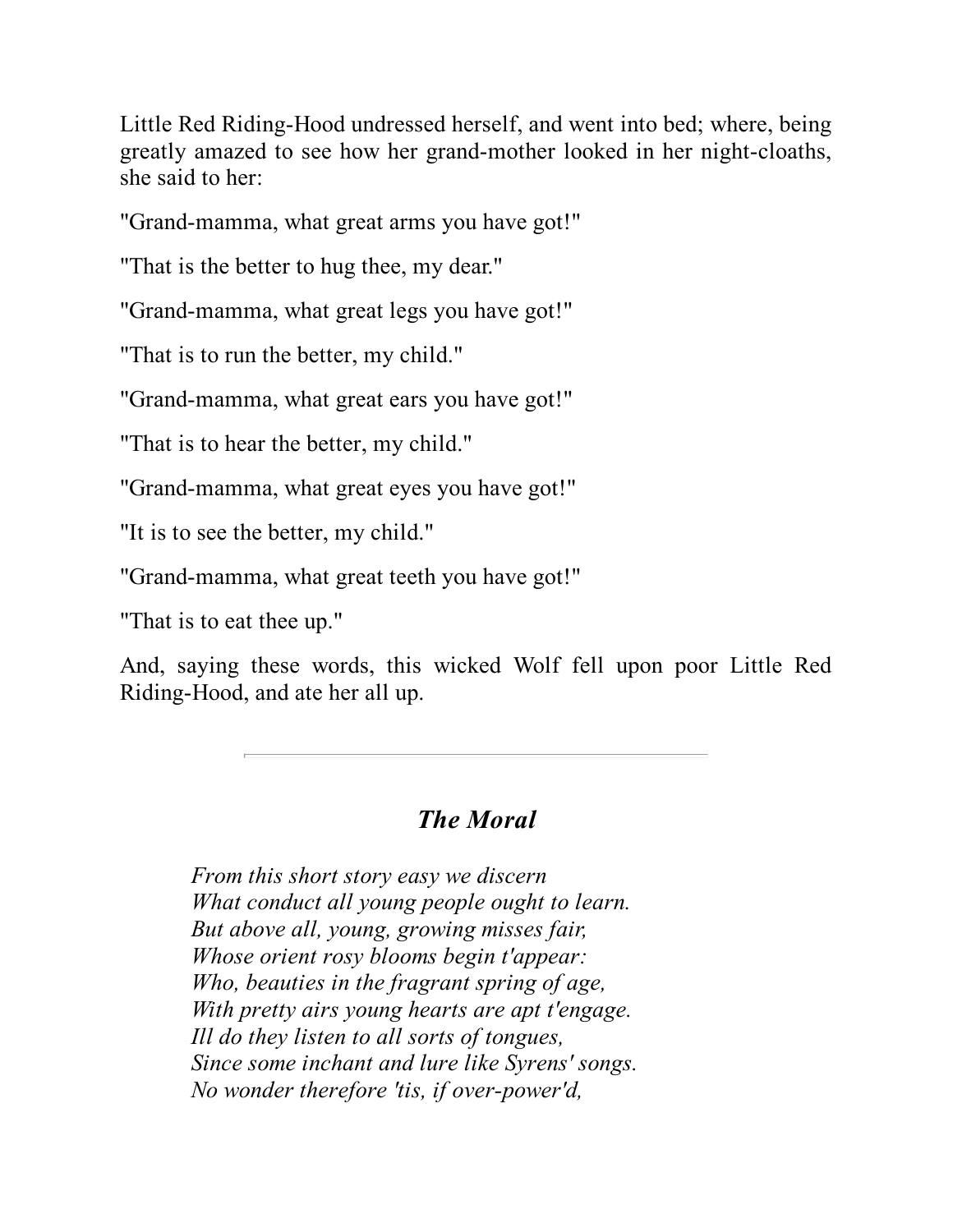<span id="page-18-0"></span>*So many of them has the Wolf devour'd. The Wolf, I say, for Wolves too sure there are Of every sort, and every character. Some of them mild and gentle-humour'd be, Of noise and gall, and rancour wholly free; Who tame, familiar, full of complaisance Ogle and leer, languish, cajole and glance; With luring tongues, and language wond'rous sweet, Follow young ladies as they walk the street, Ev'n to their very houses, nay, bedside, And, artful, tho' their true designs they hide; Yet ah! these simpering Wolves! Who does not see Most dangerous of Wolves indeed they be?*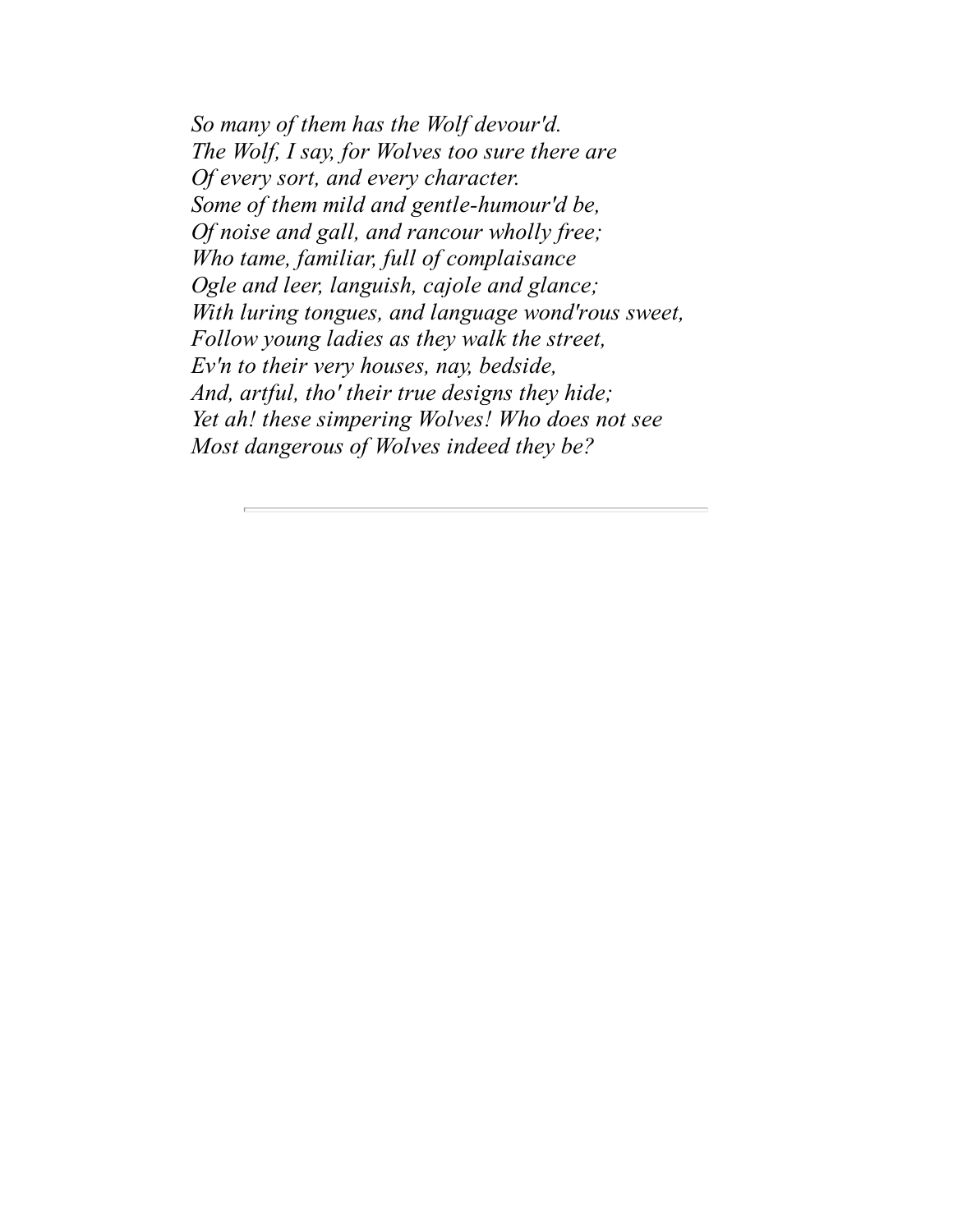## *The Fairy*

#### <span id="page-19-1"></span><span id="page-19-0"></span>"'WHAT IS THIS I SEE?' SAID HER MOTHER" (page 30) **"'WHAT IS THIS I SEE?' SAID HER MOTHER" ([page 30\)](#page-20-1)**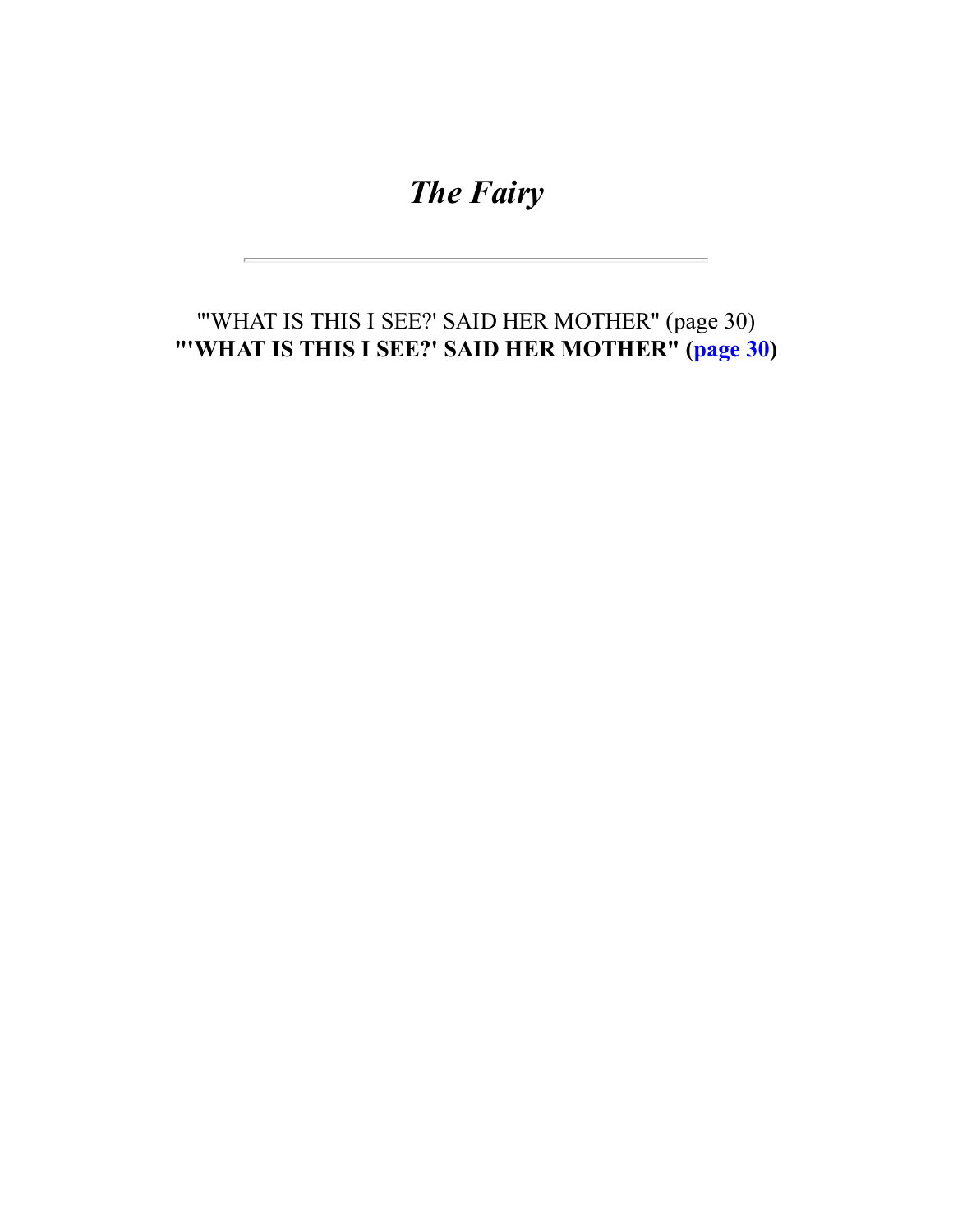## **The Fairy**

T

here was, once upon a time, a widow, who had two daughters. The eldest was so much like her in the face and humour, that whoever looked upon the daughter saw the mother. They were both so disagreeable, and so proud, that there was no living with them. The youngest, who was the very picture of her father, for courtesy and sweetness of temper, was withal one of the most beautiful girls ever seen. As people naturally love their own likeness, this mother even doated on her eldest daughter, and at the same time had a horrible aversion for the youngest. She made her eat in the kitchen, and work continually.

Among other things, this poor child was forced twice a day to draw water above a mile and a half off the house, and bring home a pitcher full of it. One day, as she was at this fountain, there came to her a poor woman, who begged of her to let her drink.

"O ay, with all my heart, Goody," said this pretty maid; and rinsing immediately the pitcher, she took up some water from the clearest place of the fountain, and gave it to her, holding up the pitcher all the while, that she might drink the easier.

The good woman having drank, said to her:

<span id="page-20-1"></span>"You are so very pretty, my dear, so good and so mannerly, that I cannot help giving you a gift" (for this was a Fairy, who had taken the form of a poor country-woman, to see how far the civility and good manners of this pretty girl would go). "I will give you for gift," continued the Fairy, "that at every word you speak, there shall come out of your mouth either a flower, or a jewel."

#### <span id="page-20-0"></span>"'AM I COME HITHER TO SERVE YOU WITH WATER, PRAY?'" **"'AM I COME HITHER TO SERVE YOU WITH WATER, PRAY?'"**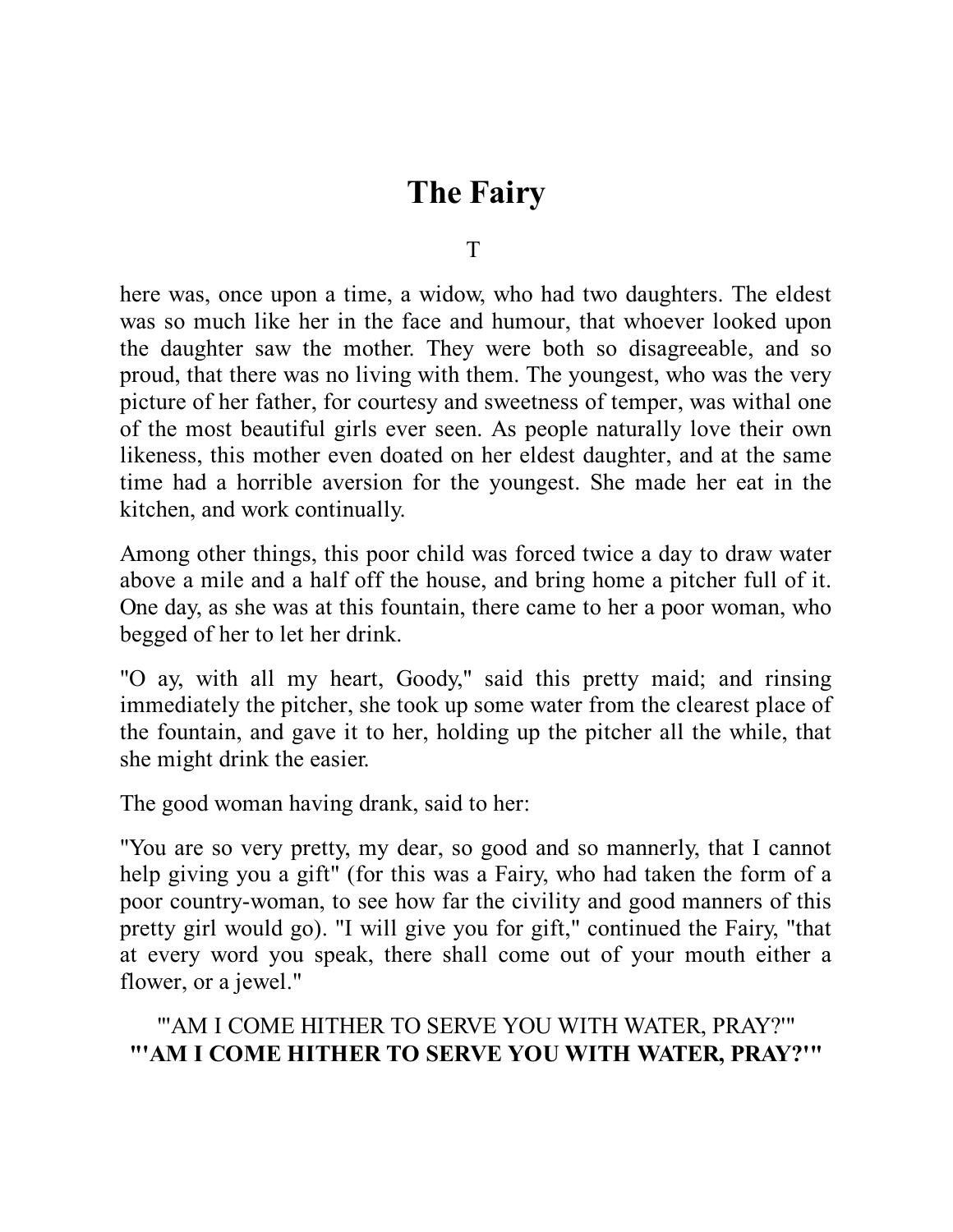When this pretty girl came home, her mother scolded at her for staying so long at the fountain.

"I beg your pardon, mamma," said the poor girl, "for not making more haste," and, in speaking these words, there came out of her mouth two roses, two pearls, and two diamonds.

"What is this I see?" said her mother quite astonished, "I think I see pearls and diamonds come out of the girl's mouth! How happens this, child?" (This was the first time she ever called her child.)

The poor creature told her frankly all the matter, not without dropping out infinite numbers of diamonds.

"In good faith," cried the mother, "I must send my child thither. Come hither, Fanny, look what comes out of thy sister's mouth when she speaks! Would'st not thou be glad, my dear, to have the same gift given to thee? Thou hast nothing else to do but go and draw water out of the fountain, and when a certain poor woman asks thee to let her drink, to give it her very civilly."

"It would be a very fine sight indeed," said this ill-bred minx, "to see me go draw water!"

"You shall go, hussey," said the mother, "and this minute."

So away she went, but grumbling all the way, taking with her the best silver tankard in the house.

She was no sooner at the fountain, than she saw coming out of the wood a lady most gloriously dressed, who came up to her, and asked to drink. This was, you must know, the very Fairy who appeared to her sister, but had now taken the air and dress of a princess, to see how far this girl's rudeness would go.

"Am I come hither," said the proud, saucy slut, "to serve you with water, pray? I suppose the silver tankard was brought purely for your ladyship, was it? However, you may drink out of it, if you have a fancy."

"You are not over and above mannerly," answered the Fairy, without putting herself in a passion. "Well then, since you have so little breeding,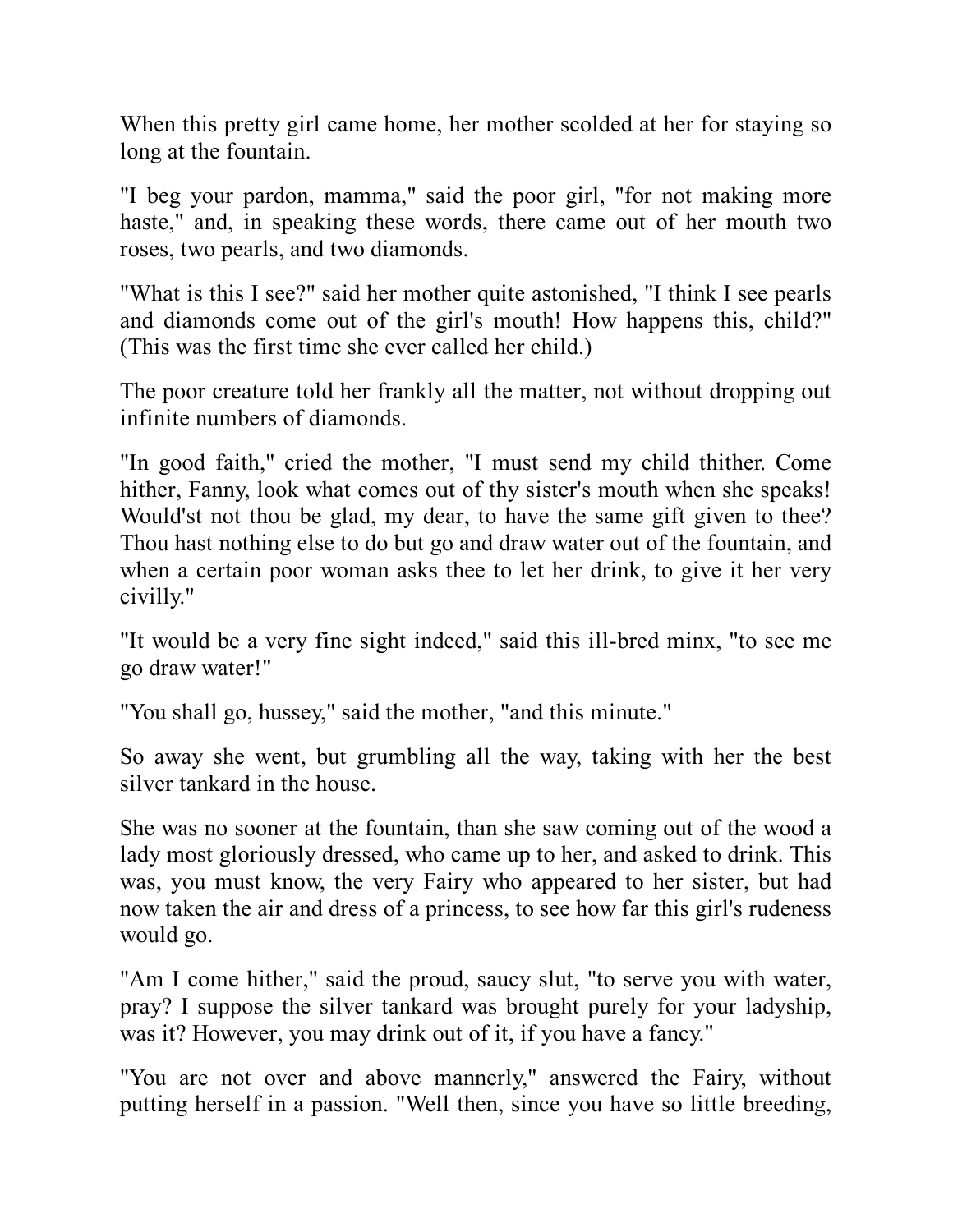and are so disobliging, I give you for gift, that at every word you speak there shall come out of your mouth a snake or a toad."

So soon as her mother saw her coming, she cried out: "Well, daughter?"

"Well, mother?" answered the pert hussey, throwing out of her mouth two vipers and two toads.

"O mercy!" cried the mother, "what is it I see! O, it is that wretch her sister who has occasioned all this; but she shall pay for it"; and immediately she ran to beat her. The poor child fled away from her and went to hide herself in the forest, not far from thence.

The King's son, then on his return from hunting, met her, and seeing her so very pretty, asked her what she did there alone, and why she cried.

"Alas! sir, my mamma has turned me out of doors."

The King's son, who saw five or six pearls, and as many diamonds, come out of her mouth, desired her to tell him how that happened. She thereupon told him the whole story; and so the King's son fell in love with her; and, considering with himself that such a gift was worth more than any marriage-portion whatsoever in another, conducted her to the palace of the King his father, and there married her.

As for her sister, she made herself so much hated that her own mother turned her off; and the miserable wretch, having wandered about a good while without finding anybody to take her in, went to a corner in the wood and there died.

*The Moral*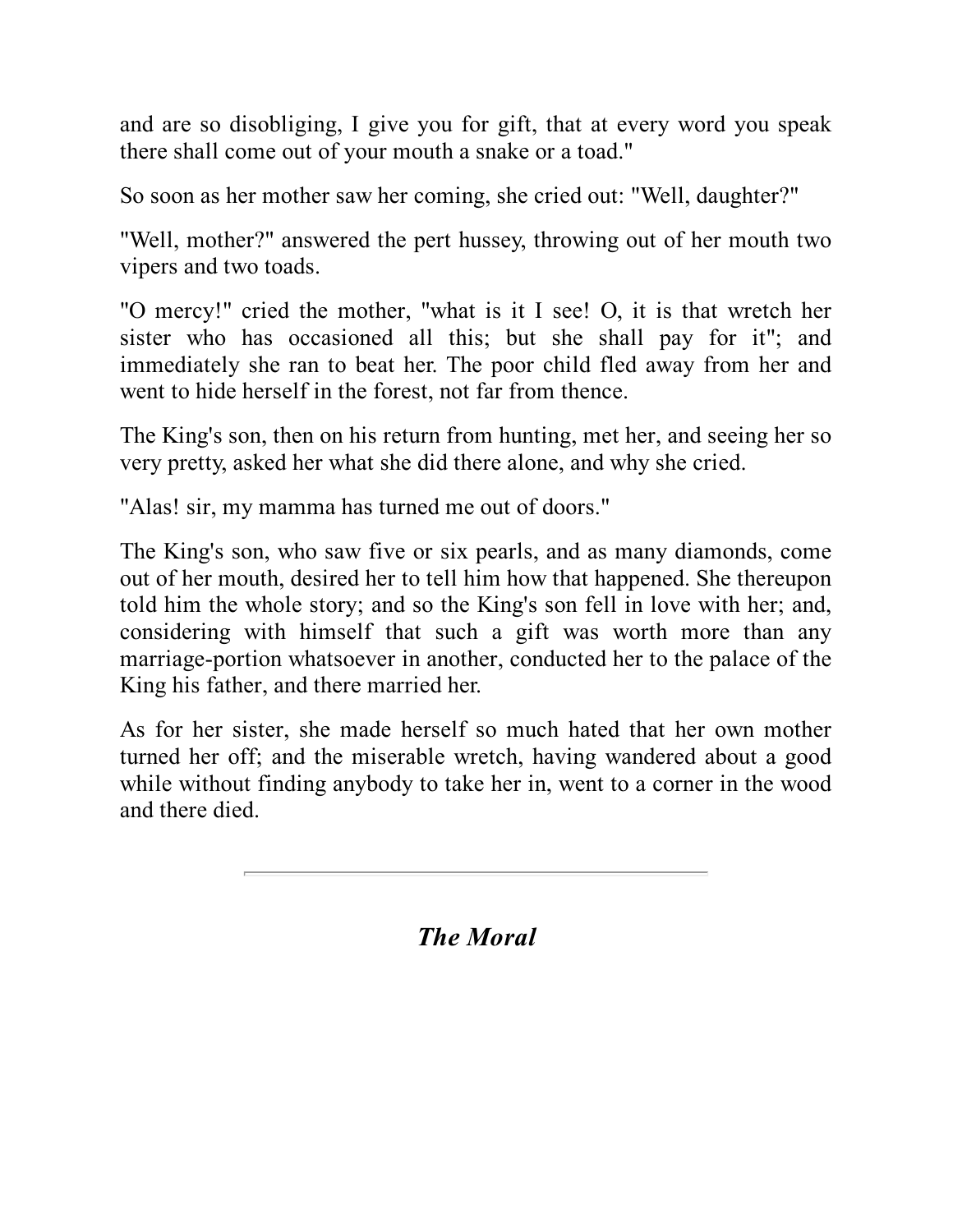*Money and jewels still, we find, Stamp strong impressions on the mind. But sweet discourse more potent riches yields; Of higher value is the pow'r it wields.*

#### *Another*

<span id="page-23-0"></span>*Civil behaviour costs indeed some pains, Requires of complaisance some little share; But soon or late its due reward it gains, And meets it often when we're not aware.*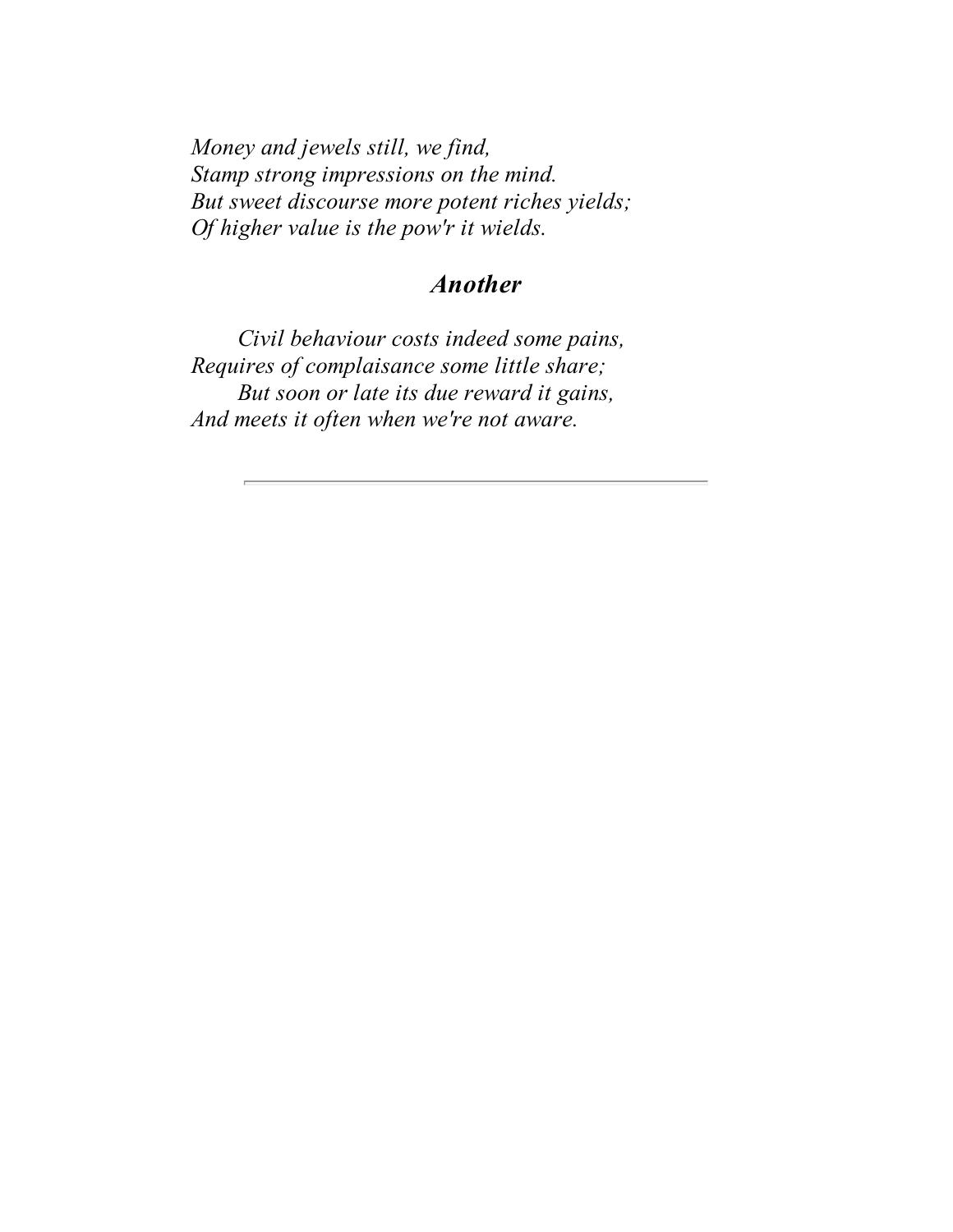## *Blue Beard*

#### <span id="page-24-1"></span><span id="page-24-0"></span>"'WHAT, IS NOT THE KEY OF MY CLOSET AMONG THE REST?'" (page 40) **"'WHAT, IS NOT THE KEY OF MY CLOSET AMONG THE REST?'" ([page 40\)](#page-27-0)**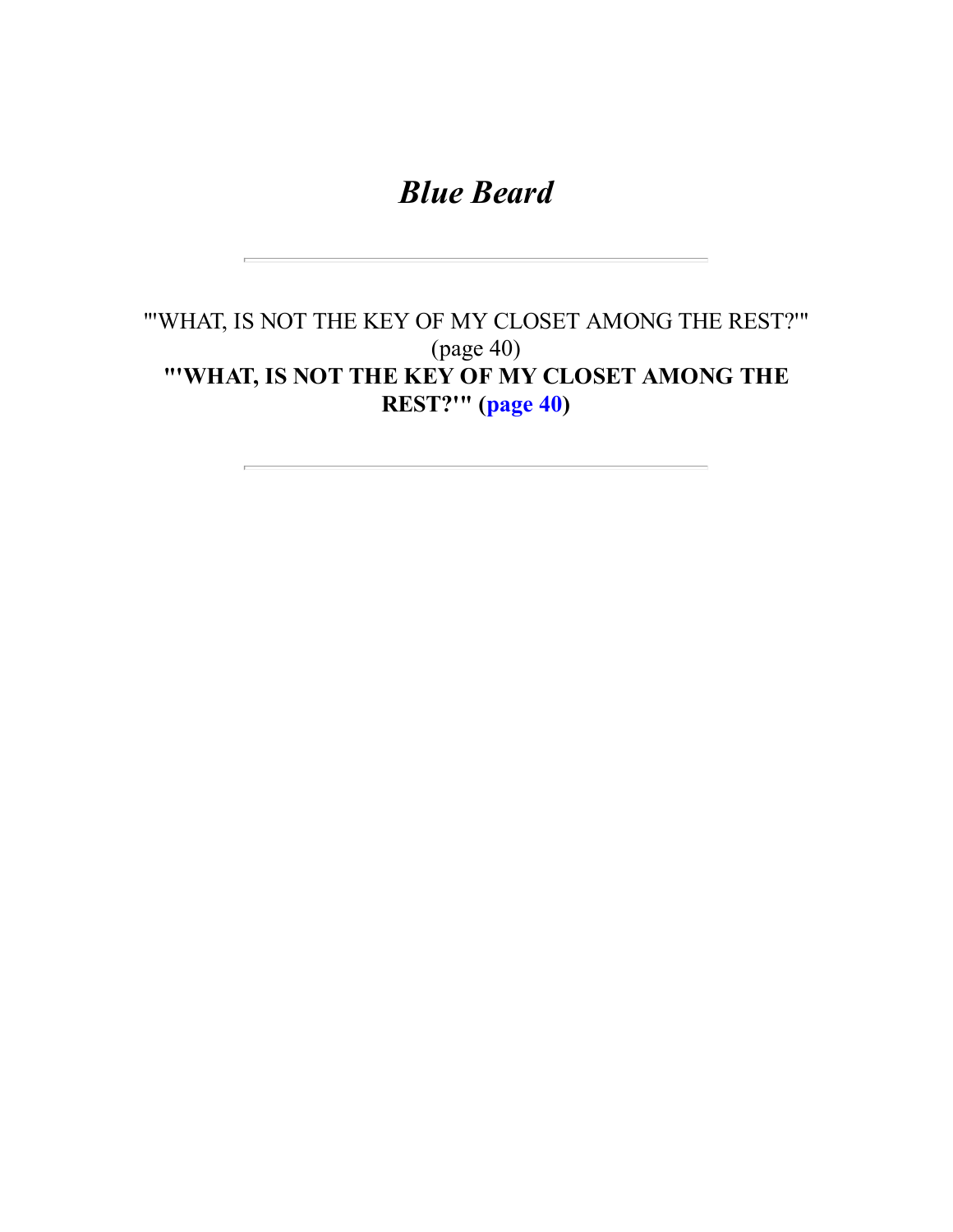## **Blue Beard**

T

here was a man who had fine houses, both in town and country, a deal of silver and gold plate, embroidered furniture, and coaches gilded all over with gold. But this man had the misfortune to have a blue beard, which made him so frightfully ugly, that all the women and girls ran away from him.

One of his neighbours, a lady of quality, had two daughters who were perfect beauties. He desired of her one of them in marriage, leaving to her the choice which of the two she would bestow upon him. They would neither of them have him, and each made the other welcome of him, being not able to bear the thought of marrying a man who had a blue beard. And what besides gave them disgust and aversion, was his having already been married to several wives, and nobody ever knew what became of them.

Blue Beard, to engage their affection, took them, with the lady their mother, and three or four ladies of their acquaintance, with other young people of the neighbourhood, to one of his country seats, where they stayed a whole week. There was nothing then to be seen but parties of pleasure, hunting, fishing, dancing, mirth and feasting. Nobody went to bed, but all passed the night in playing tricks upon each other. In short, every thing succeeded so well, that the youngest daughter began to think the master of the house not to have a beard so very blue, and that he was a mighty civil gentleman. As soon as they returned home, the marriage was concluded.

#### <span id="page-25-1"></span><span id="page-25-0"></span>"THIS MAN HAD THE MISFORTUNE TO HAVE A BLUE BEARD" **"THIS MAN HAD THE MISFORTUNE TO HAVE A BLUE BEARD"**

About a month afterwards Blue Beard told his wife that he was obliged to take a country journey for six weeks at least, about affairs of very great consequence, desiring her to divert herself in his absence, to send for her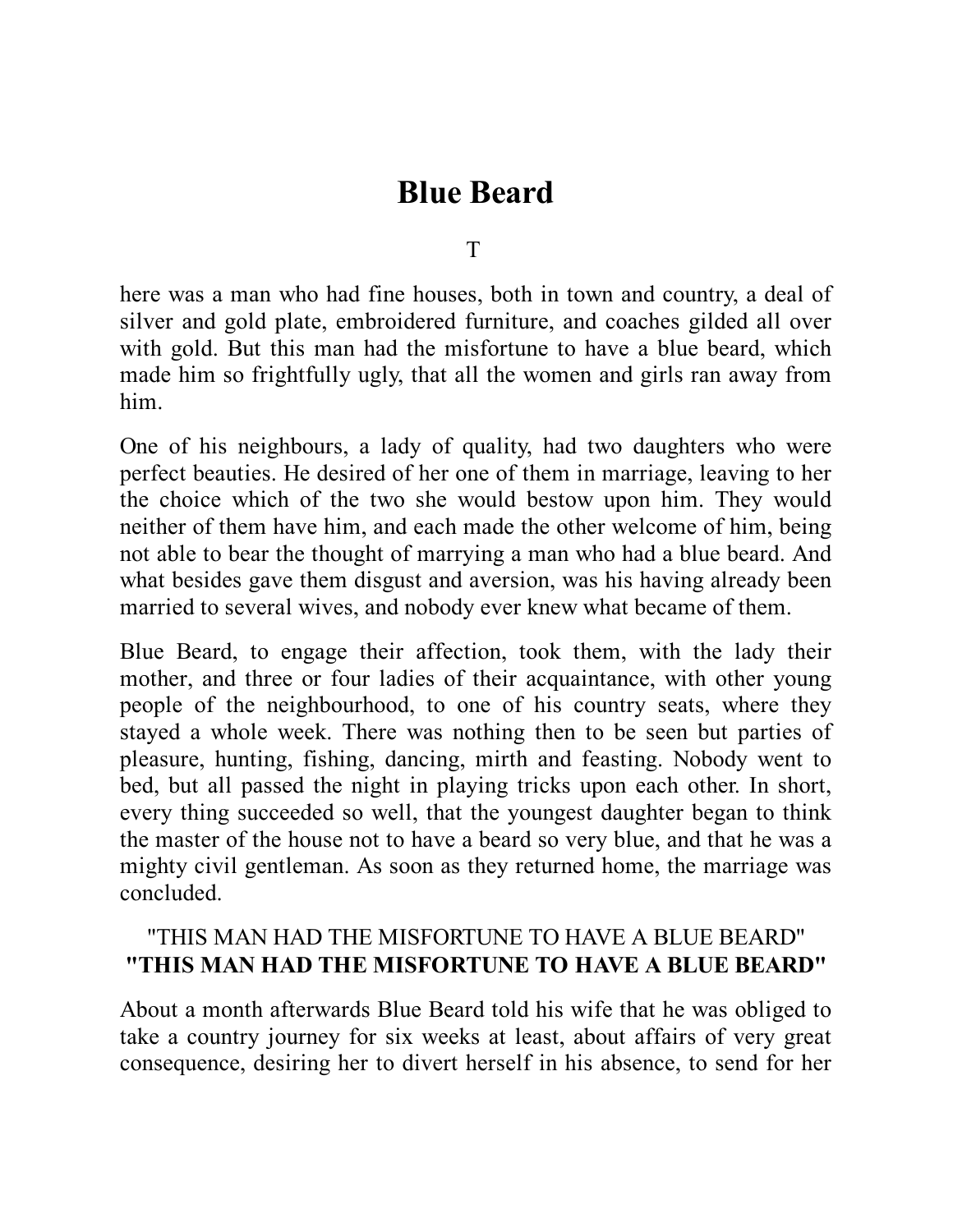friends and acquaintances, to carry them into the country, if she pleased, and to make good cheer wherever she was.

"Here," said he, "are the keys of the two great wardrobes, wherein I have my best furniture; these are of my silver and gold plate, which is not every day in use; these open my strong boxes, which hold my money, both gold and silver; these my caskets of jewels; and this is the master-key to all my apartments. But for this little one here, it is the key of the closet at the end of the great gallery on the ground floor. Open them all; go into all and every one of them; except that little closet which I forbid you, and forbid it in such a manner that, if you happen to open it, there will be no bounds to my just anger and resentment."

She promised to observe, very exactly, whatever he had ordered; when he, after having embraced her, got into his coach and proceeded on his journey.

Her neighbours and good friends did not stay to be sent for by the newmarried lady, so great was their impatience to see all the rich furniture of her house, not daring to come while her husband was there, because of his blue beard which frightened them. They ran thro' all the rooms, closets, and wardrobes, which were all so rich and fine, that they seemed to surpass one another.

After that, they went up into the two great rooms, where were the best and richest furniture; they could not sufficiently admire the number and beauty of the tapestry, beds, couches, cabinets, stands, tables, and looking-glasses in which you might see yourself from head to foot; some of them were framed with glass, others with silver, plain and gilded, the finest and most magnificent which were ever seen. They ceased not to extol and envy the happiness of their friend, who in the mean time no way diverted herself in looking upon all these rich things, because of the impatience she had to go and open the closet of the ground floor. She was so much pressed by her curiosity, that, without considering that it was very uncivil to leave her company, she went down a little back-stair-case, and with such excessive haste, that she had twice or thrice like to have broken her neck.

Being come to the closet door, she made a stop for some time, thinking upon her husband's orders, and considering what unhappiness might attend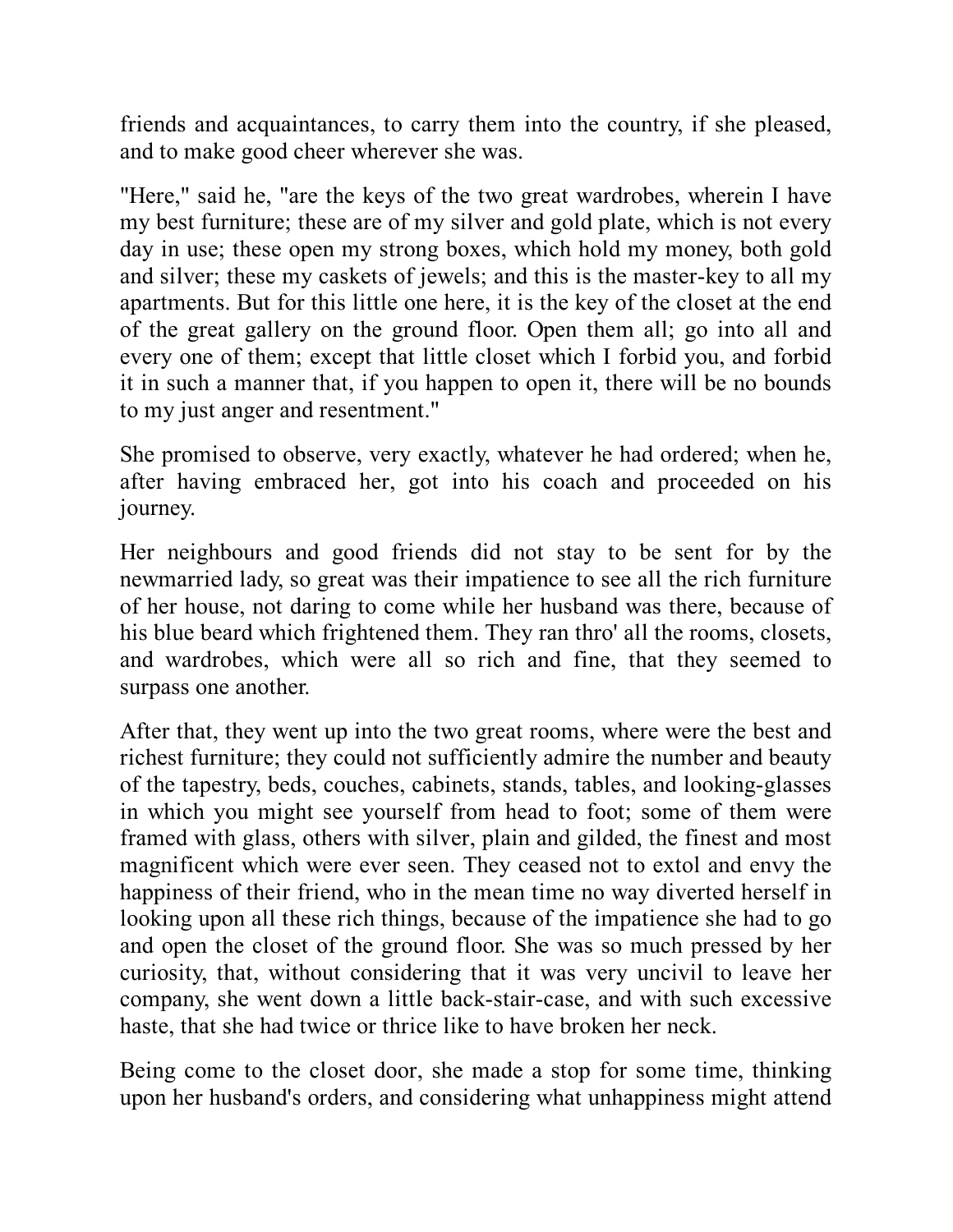<span id="page-27-0"></span>her if she was disobedient; but the temptation was so strong she could not overcome it. She took then the little key, and opened it trembling; but could not at first see any thing plainly, because the windows were shut. After some moments she began to perceive that the floor was all covered over with clotted blood, in which were reflected the bodies of several dead women ranged against the walls: these were all the wives whom Blue Beard had married and murdered one after another. She was like to have died for fear, and the key, which she pulled out of the lock, fell out of her hand.

After having somewhat recovered her senses, she took up the key, locked the door, and went up stairs into her chamber to recover herself; but she could not, so much was she frightened. Having observed that the key of the closet was stained with blood, she tried two or three times to wipe it off, but the blood would not come off; in vain did she wash it, and even rub it with soap and sand, the blood still remained, for the key was a Fairy, and she could never make it quite clean; when the blood was gone off from one side, it came again on the other.

Blue Beard returned from his journey the same evening, and said, he had received letters upon the road, informing him that the affair he went about was ended to his advantage. His wife did all she could to convince him she was extremely glad of his speedy return. Next morning he asked her for the keys, which she gave him, but with such a trembling hand, that he easily guessed what had happened.

"What," said he, "is not the key of my closet among the rest?"

"I must certainly," answered she, "have left it above upon the table."

"Fail not," said Blue Beard, "to bring it me presently."

After putting him off several times, she was forced to bring him the key. Blue Beard, having very attentively considered it, said to his wife:

"How comes this blood upon the key?"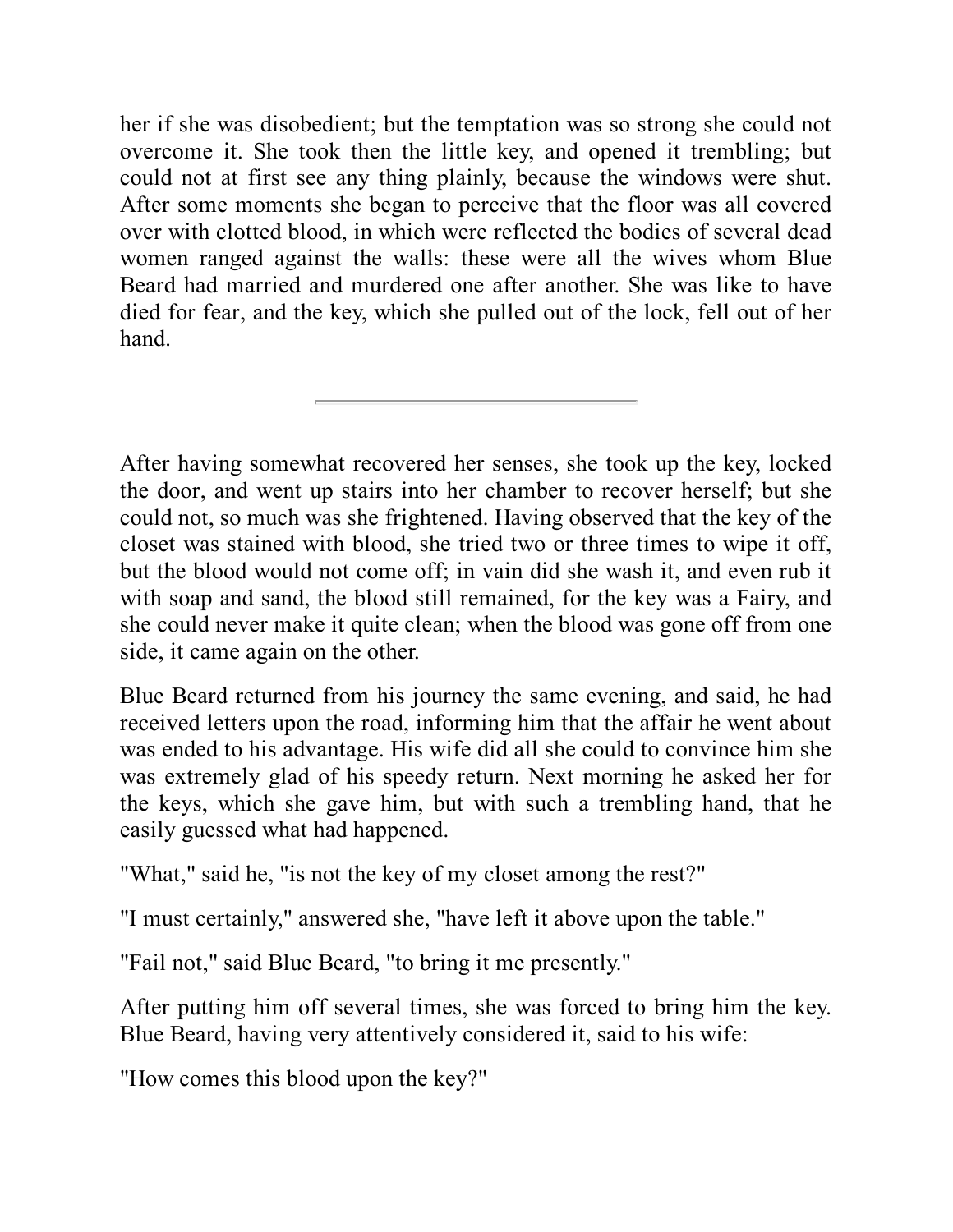"I do not know," cried the poor woman, paler than death.

"You do not know," replied Blue Beard; "I very well know, you were resolved to go into the closet, were you not? Mighty well, Madam; you shall go in, and take your place among the ladies you saw there."

Upon this she threw herself at her husband's feet, and begged his pardon with all the signs of a true repentance for her disobedience. She would have melted a rock, so beautiful and sorrowful was she; but Blue Beard had a heart harder than any rock.

"You must die, Madam," said he, "and that presently."

"Since I must die," answered she, looking upon him with her eyes all bathed in tears, "give me some little time to say my prayers."

"I give you," replied Blue Beard, "half a quarter of an hour, but not one moment more."

When she was alone, she called out to her sister, and said to her:

"Sister Anne" (for that was her name), "go up I beg you, upon the top of the tower, and look if my brothers are not coming; they promised me that they would come to-day, and if you see them, give them a sign to make haste."

Her sister Anne went up upon the top of the tower, and the poor afflicted wife cried out from time to time, "Anne, sister Anne, do you see any one coming?"

And sister Anne said:

"I see nothing but the sun, which makes a dust, and the grass growing green."

In the mean while Blue Beard, holding a great scimitar in his hand, cried out as loud as he could bawl to his wife: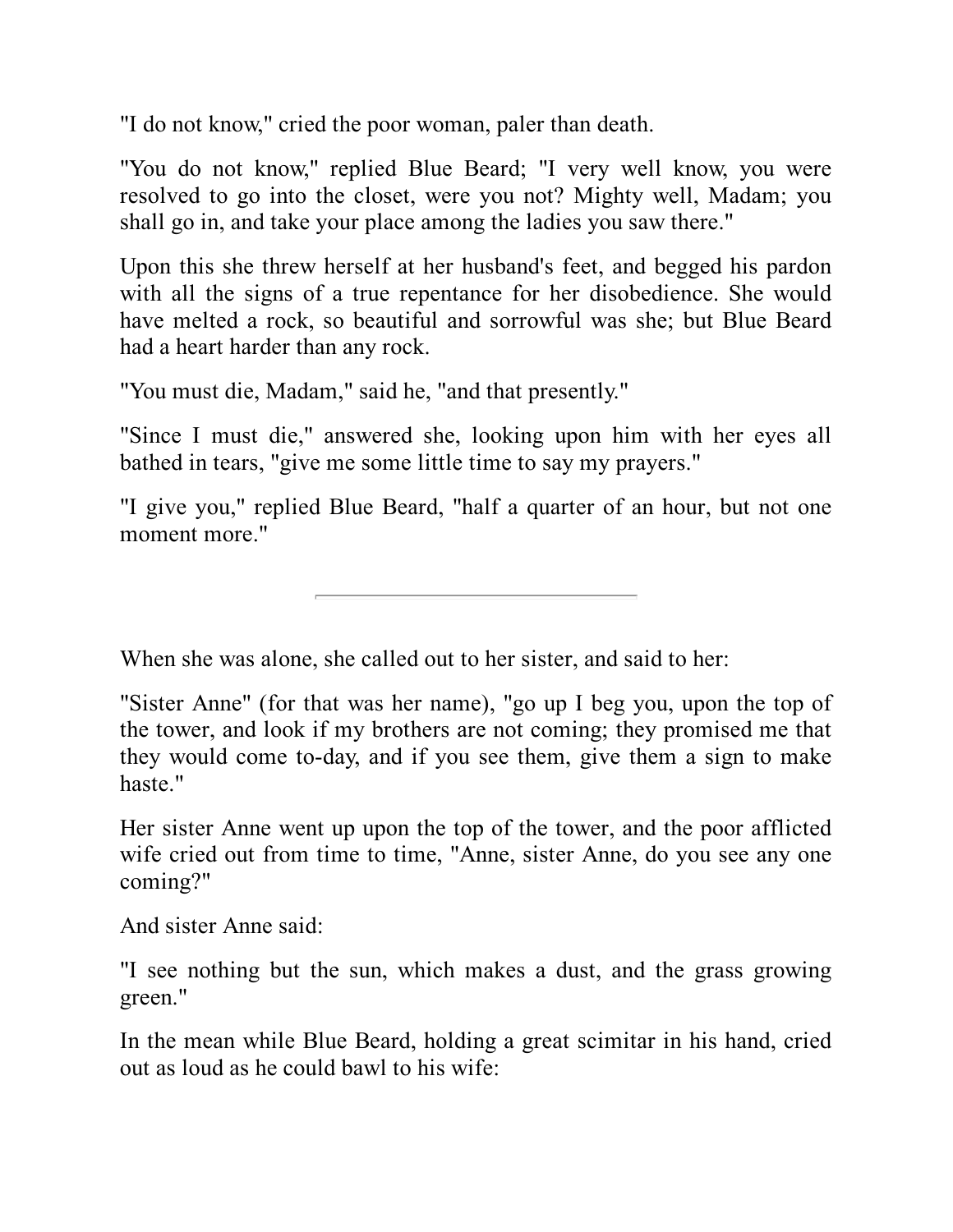"Come down instantly, or I shall come up to you."

"One moment longer, if you please," said his wife, and then she cried out very softly:

"Anne, sister Anne, dost thou see any body coming?"

And sister Anne answered:

"I see nothing but the sun, which makes a dust, and the grass growing green."

"Come down quickly," cried Blue Beard, "or I will come up to you."

"I am coming," answered his wife; and then she cried:

"Anne, sister Anne, dost thou see any one coming?"

"I see," replied sister Anne, "a great dust that comes this way."

"Are they my brothers?"

"Alas! no, my dear sister, I see a flock of sheep."

"Will you not come down?" cried Blue Beard.

"One moment longer," said his wife, and then she cried out:

"Anne, sister Anne, dost thou see nobody coming?"

"I see," said she, "two horsemen coming, but they are yet a great way off."

"God be praised," she cried presently, "they are my brothers; I am beckoning to them, as well as I can, for them to make haste."

Then Blue Beard bawled out so loud, that he made the whole house tremble. The distressed wife came down, and threw herself at his feet, all in tears, with her hair about her shoulders.

"Nought will avail," said Blue Beard, "you must die"; then, taking hold of her hair with one hand, and lifting up his scimitar with the other, he was going to take off her head.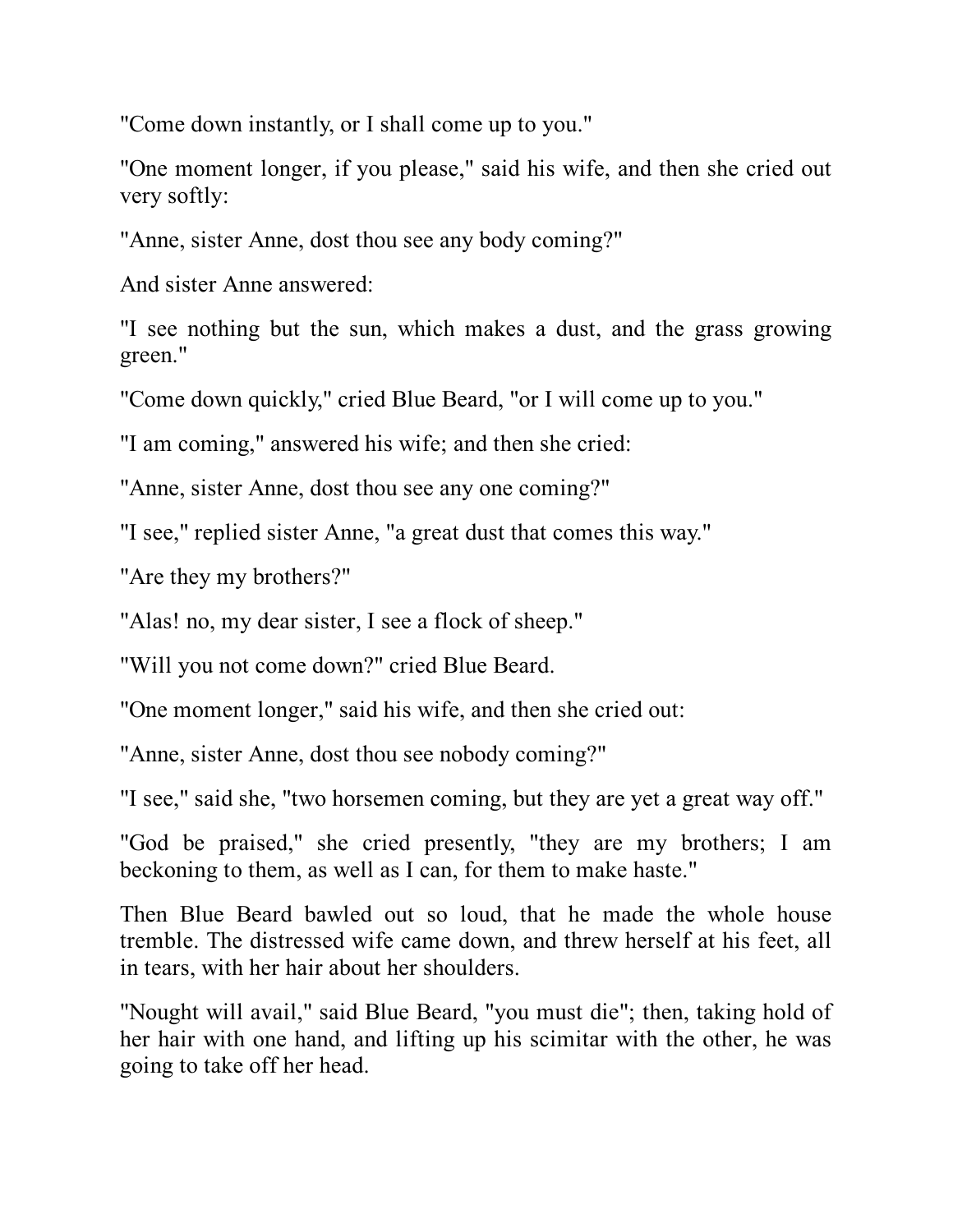The poor lady turning about to him, and looking at him with dying eyes, desired him to afford her one little moment to recollect herself.

"No, no," said he, "recommend thyself to God," and was just ready to strike.

At this very instant there was such a loud knocking at the gate, that Blue Beard made a sudden stop. The gate was opened, and presently entered two horsemen, who drawing their swords, ran directly to Blue Beard. He knew them to be his wife's brothers, one a dragoon, the other a musqueteer; so that he ran away immediately to save himself; but the two brothers pursued so close, that they overtook him before he could get to the steps of the porch, when they ran their swords thro' his body and left him dead. The poor wife was almost as dead as her husband, and had not strength enough to rise and welcome her brothers.

Blue Beard had no heirs, and so his wife became mistress of all his estate. She made use of one part of it to marry her sister Anne to a young gentleman who had loved her a long while; another part to buy captains' commissions for her brothers; and the rest to marry herself to a very worthy gentleman, who made her forget the ill time she had passed with Blue Beard.

#### *The Moral*

*O curiosity, thou mortal bane! Spite of thy charms, thou causest often pain And sore regret, of which we daily find A thousand instances attend mankind: For thou—O may it not displease the fair— A fleeting pleasure art, but lasting care. And always proves, alas! too dear the prize, Which, in the moment of possession, dies.*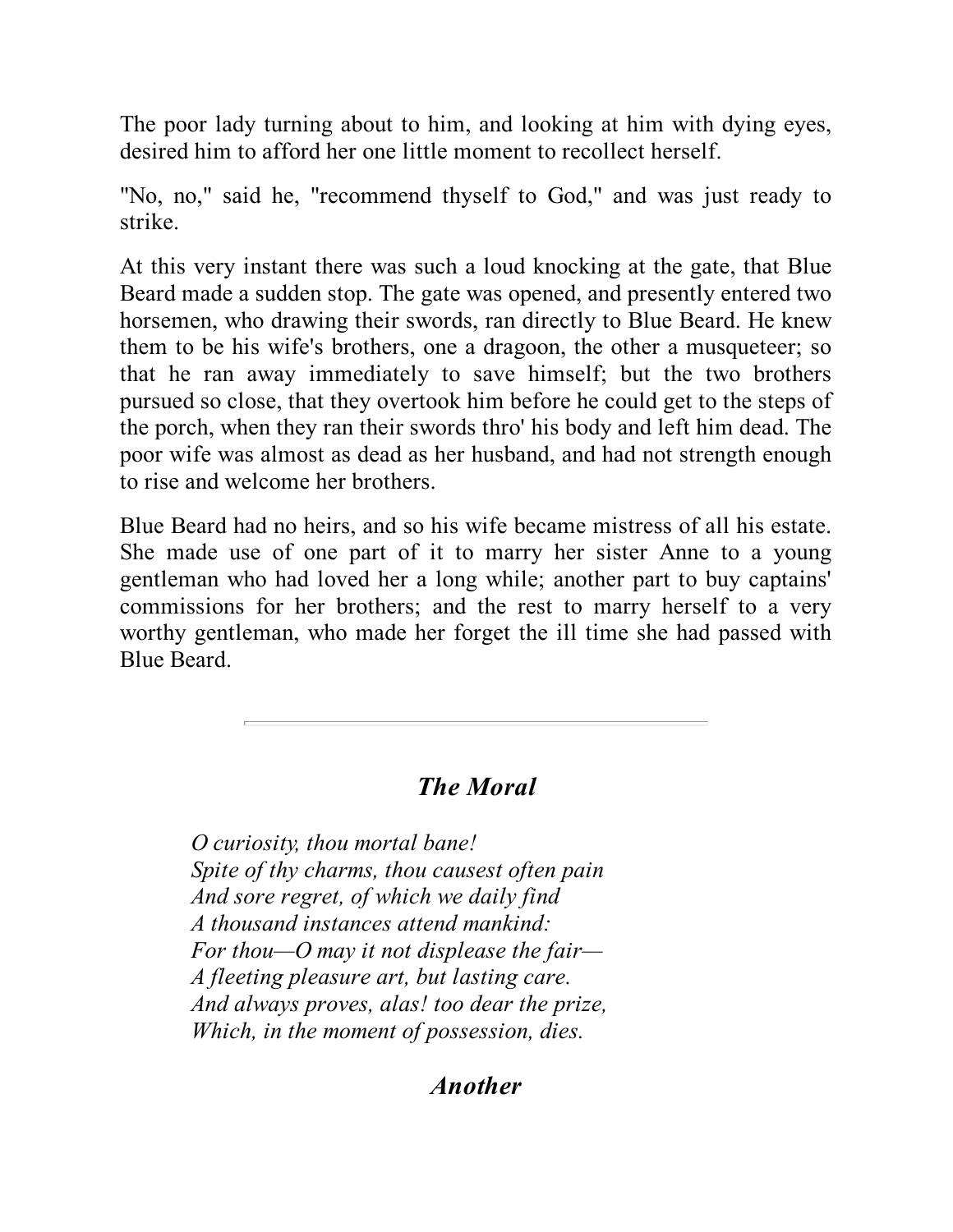<span id="page-31-0"></span>*A very little share of common sense, And knowledge of the world, will soon evince That this a story is of time long pass'd; No husbands now such panic terrors cast; Nor weakly, with a vain despotic hand, Imperious, what's impossible, command: And be they discontented, or the fire Of wicked jealousy their hearts inspire, They softly sing; and of whatever hue Their beards may chance to be, or black, or blue, Grizeld, or russet, it is hard to say Which of the two, the man or wife, bears sway.*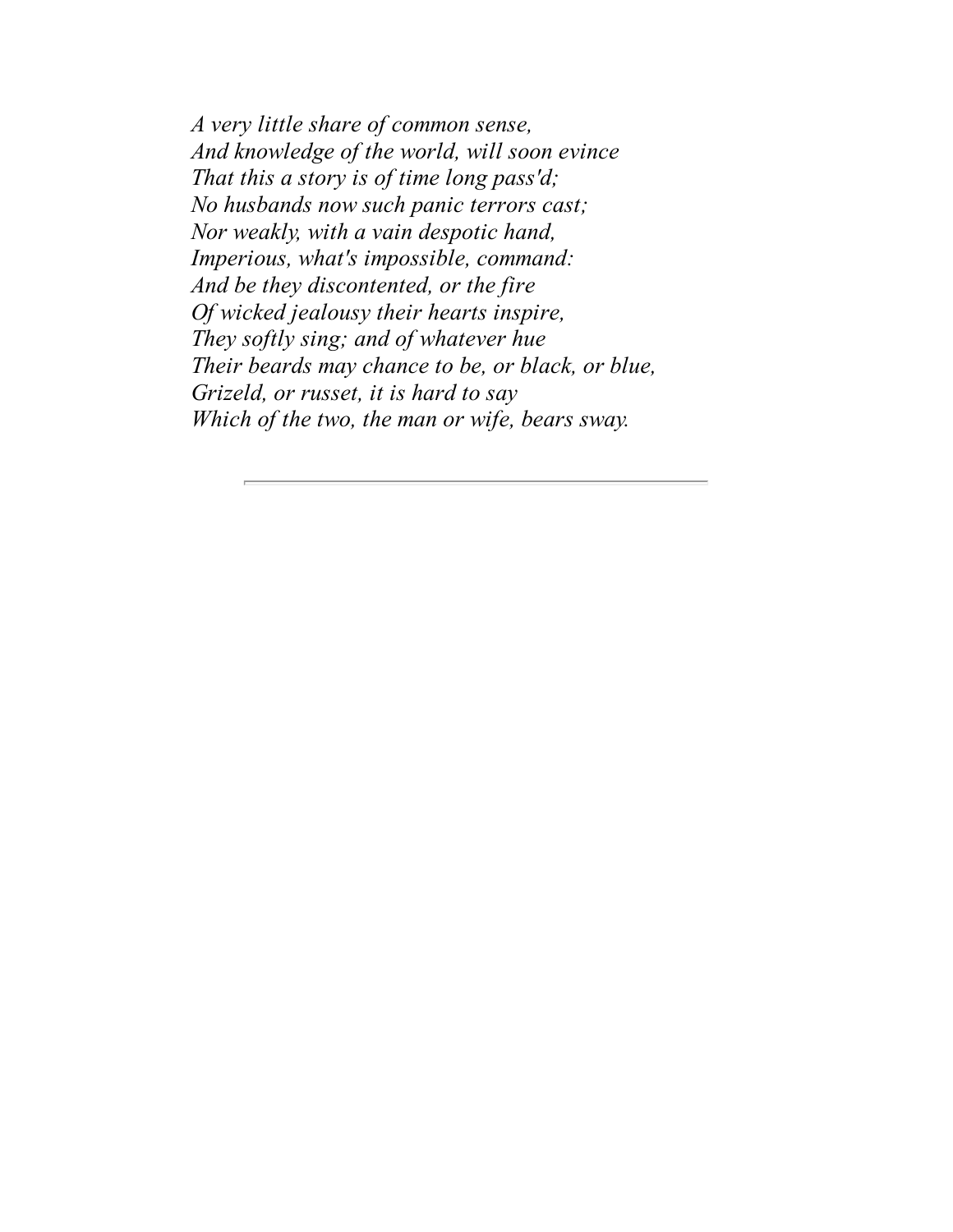<span id="page-32-0"></span>*The Sleeping Beauty in the Wood*

<span id="page-32-1"></span>"AT THIS VERY INSTANT THE YOUNG FAIRY CAME OUT FROM BEHIND THE HANGINGS" (page 50) **"AT THIS VERY INSTANT THE YOUNG FAIRY CAME OUT FROM BEHIND THE HANGINGS" ([page 50](#page-33-0))**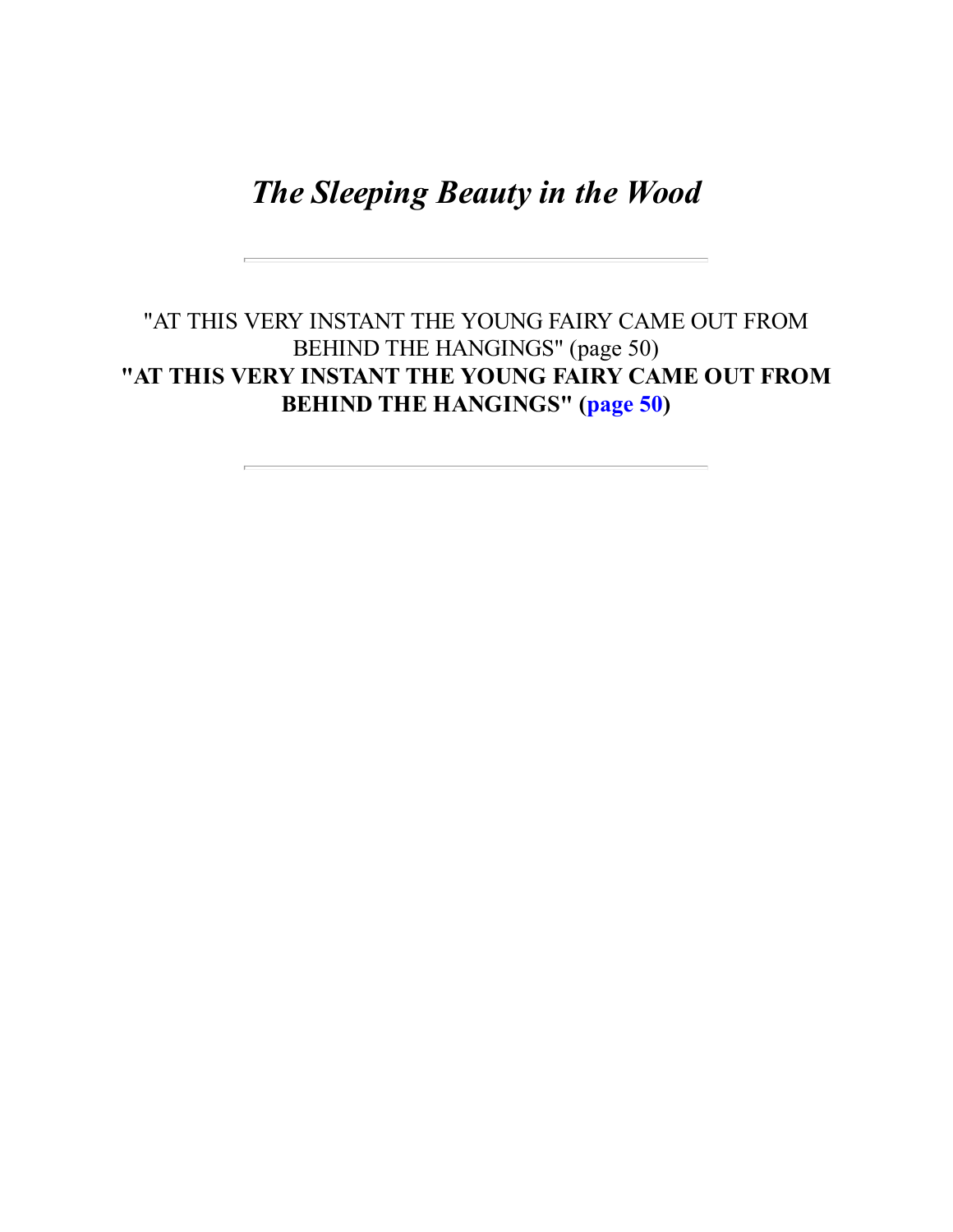### **The Sleeping Beauty in the Wood**

T

here were formerly a King and a Queen, who were so sorry that they had no children, so sorry that it cannot be expressed. They went to all the waters in the world; vows, pilgrimages, all ways were tried and all to no purpose. At last, however, the Queen proved with child, and was brought to bed of a daughter. There was a very fine christening; and the Princess had for her godmothers all the Fairies they could find in the whole kingdom (they found seven), that every one of them might give her a gift, as was the custom of Fairies in those days, and that by this means the Princess might have all the perfections imaginable.

After the ceremonies of the christening were over, all the company returned to the King's palace, where was prepared a great feast for the Fairies. There was placed before every one of them a magnificent cover with a case of massive gold, wherein were a spoon, knife and fork, all of pure gold set with diamonds and rubies. But as they were all sitting down at table, they saw come into the hall a very old Fairy whom they had not invited, because it was above fifty years since she had been out of a certain tower, and she was believed to be either dead or inchanted. The King ordered her a cover, but could not furnish her with a case of gold as the others, because they had seven only made for the seven Fairies. The old Fairy fancied she was slighted, and muttered some threat between her teeth. One of the young Fairies, who sat by her, overheard how she grumbled; and judging that she might give the little Princess some unlucky gift, went, as soon as they rose from the table, and hid herself behind the hangings, that she might speak last, and repair, as much as possible she could, the evil which the old Fairy might intend.

<span id="page-33-0"></span>In the mean while all the Fairies began to give their gifts to the Princess. The youngest gave her for gift, that she should be the most beautiful person in the world; the next, that she should have the wit of an angel; the third, that she should have a wonderful grace in every thing she did; the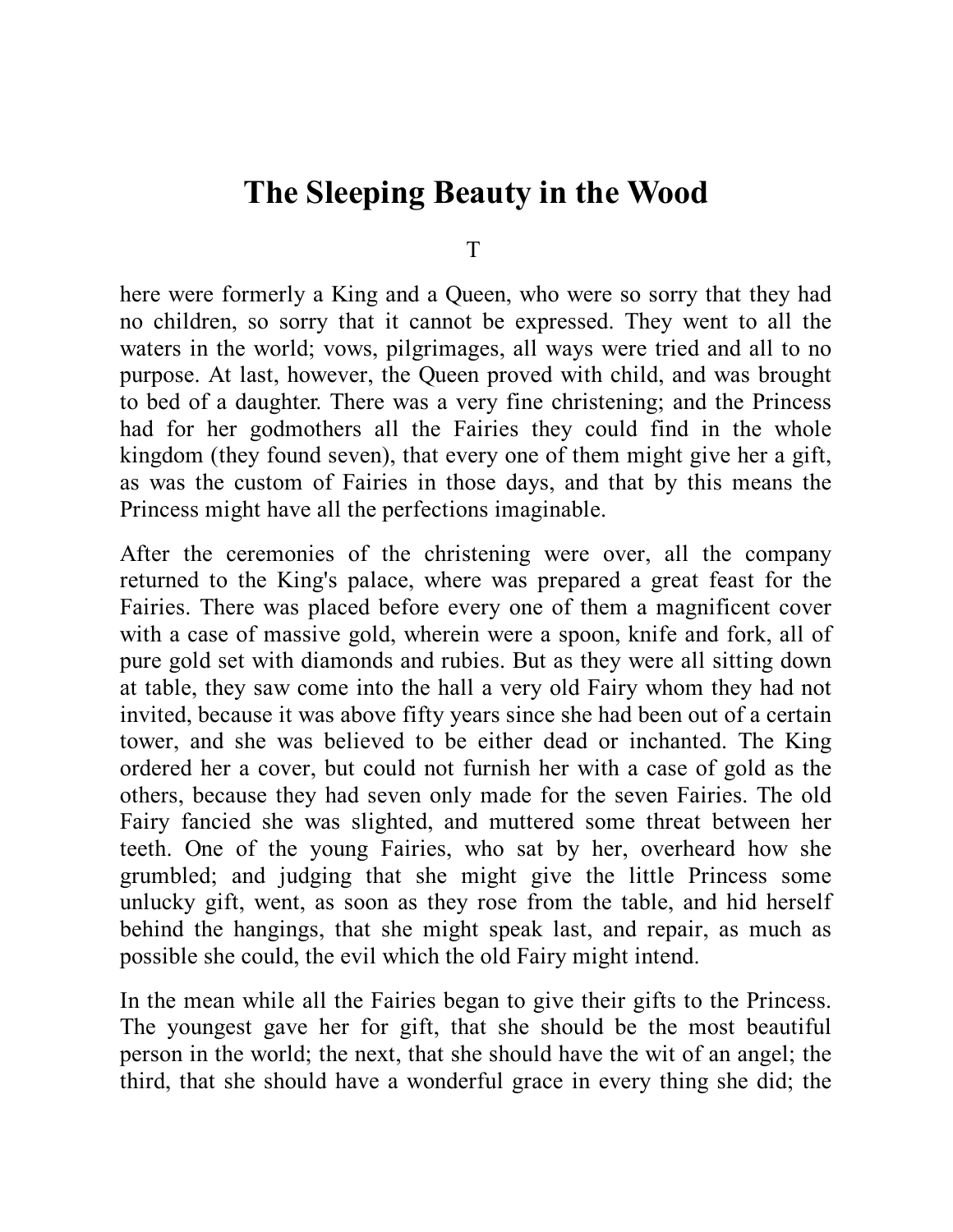fourth, that she should dance perfectly well; the fifth, that she should sing like a nightingale; and the sixth, that she should play upon all kinds of music to the utmost perfection.

The old Fairy's turn coming next, with a head shaking more with spite than age, she said, that the Princess should have her hand pierced with a spindle, and die of the wound. This terrible gift made the whole company tremble, and every body fell a-crying.

At this very instant the young Fairy came out from behind the hangings, and spake these words aloud:

"Be reassured, O King and Queen; your daughter shall not die of this disaster: it is true, I have no power to undo intirely what my elder has done. The Princess shall indeed pierce her hand with a spindle; but instead of dying, she shall only fall into a profound sleep, which shall last a hundred years; at the expiration of which a king's son shall come and awake her."

The King, to avoid the misfortune foretold by the old Fairy, caused immediately proclamations to be made, whereby every-body was forbidden, on pain of death, to spin with a distaff and spindle or to have so much as any spindle in their houses.

About fifteen or sixteen years after, the King and Queen being gone to one of their houses of pleasure, the young Princess happened one day to divert herself running up and down the palace; when going up from one apartment to another, she came into a little room on the top of a tower, where a good old woman, alone, was spinning with her spindle. This good woman had never heard of the King's proclamation against spindles.

"What are you doing there, Goody?" said the Princess.

"I am spinning, my pretty child," said the old woman, who did not know who she was.

"Ha!" said the Princess, "this is very pretty; how do you do it? Give it to me, that I may see if I can do so." She had no sooner taken the spindle into her hand, than, whether being very hasty at it, somewhat unhandy, or that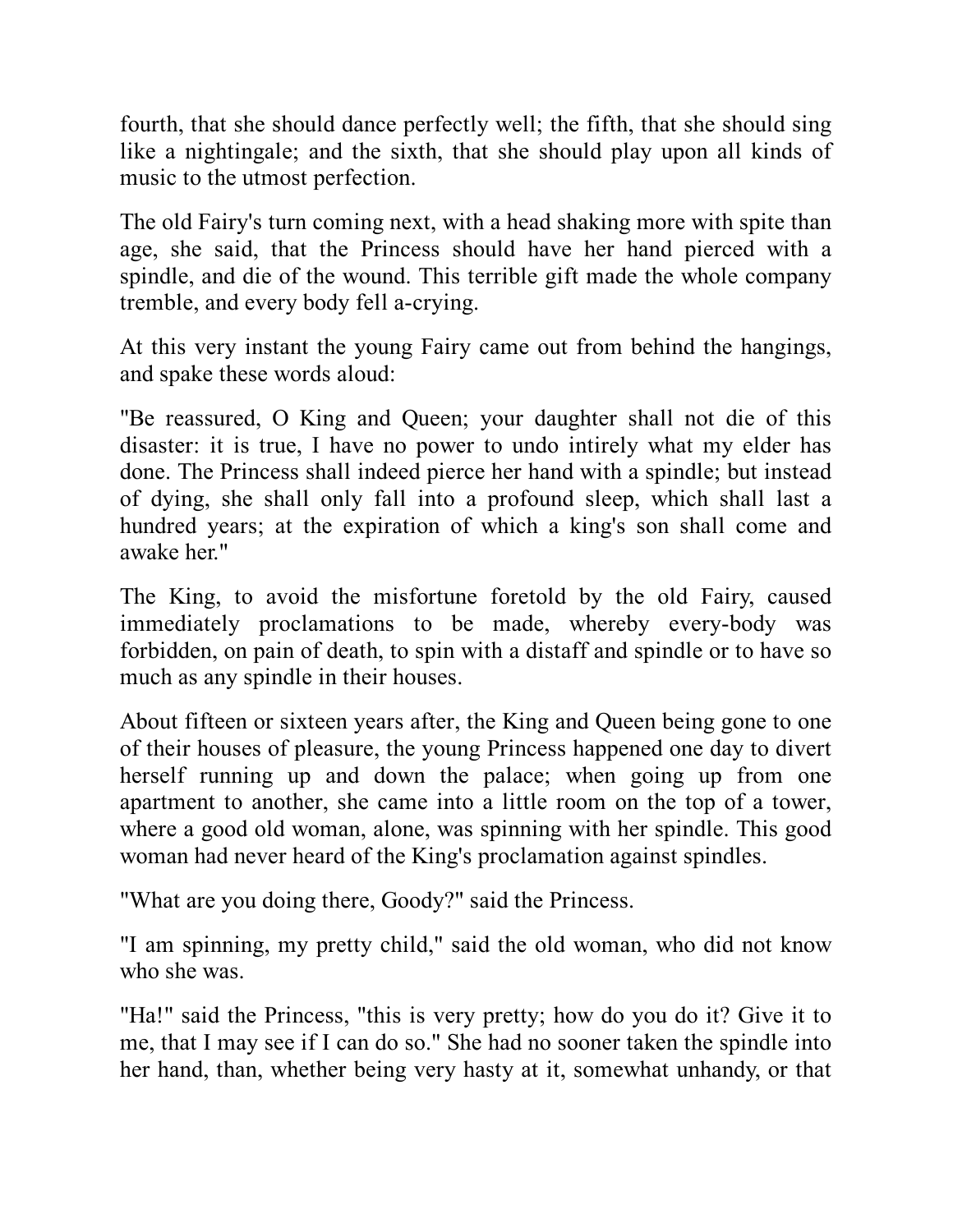the decree of the Fairy had so ordained it, it ran into her hand, and she fell down in a swoon.

The good old woman not knowing very well what to do in this affair, cried out for help. People came in from every quarter in great numbers; they threw water upon the Princess's face, unlaced her, struck her on the palms of her hands, and rubbed her temples with Hungary-water; but nothing would bring her to herself.

And now the King, who came up at the noise, bethought himself of the prediction of the Fairies, and judging very well that this must necessarily come to pass, since the Fairies had said it, caused the Princess to be carried into the finest apartment in his palace, and to be laid upon a bed all embroidered with gold and silver. One would have taken her for an angel, she was so very beautiful; for her swooning away had not diminished one bit of her complexion; her cheeks were carnation, and her lips like coral; indeed her eyes were shut, but she was heard to breathe softly, which satisfied those about her that she was not dead. The King commanded that they should not disturb her, but let her sleep quietly till her hour of awakening was come.

The good Fairy, who had saved her life by condemning her to sleep a hundred years, was in the kingdom of Matakin, twelve thousand leagues off, when this accident befell the Princess; but she was instantly informed of it by a little dwarf, who had boots of seven leagues, that is, boots with which he could tread over seven leagues of ground at one stride. The Fairy came away immediately, and she arrived, about an hour after, in a fiery chariot, drawn by dragons. The King handed her out of the chariot, and she approved every thing he had done; but, as she had a very great foresight, she thought, when the Princess should awake, she might not know what to do with herself, being all alone in this old palace; and this was what she did: She touched with her wand every thing in the palace (except the King and the Queen), governesses, maids of honour, ladies of the bedchamber, gentlemen, officers, stewards, cooks, under-cooks, scullions, guards, with their beef-eaters, pages, footmen; she likewise touched all the horses which were in the stables, as well as their grooms, the great dogs in the outward court, and pretty little Mopsey too, the Princess's little spanielbitch, which lay by her on the bed.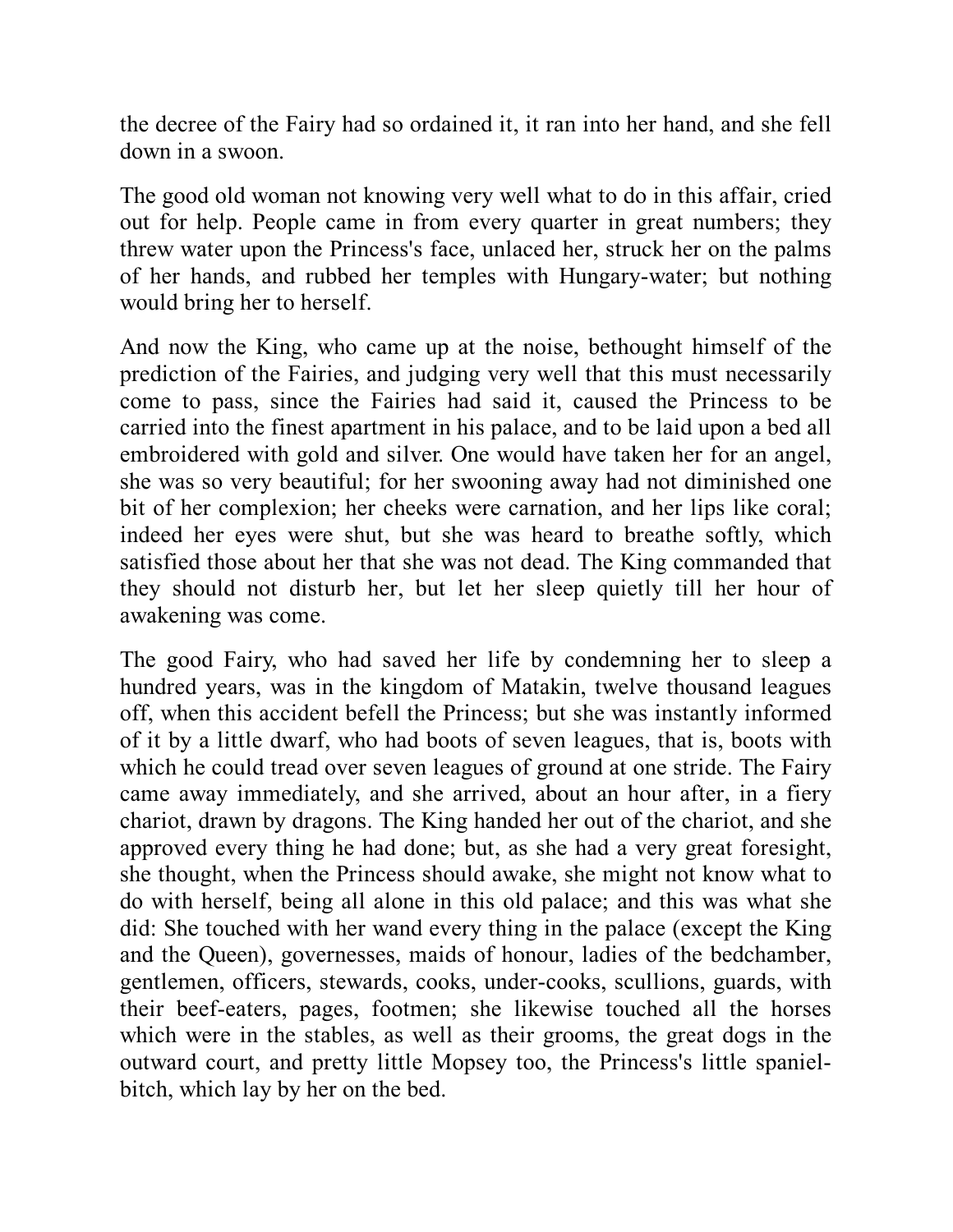Immediately upon her touching them, they all fell asleep, that they might not awake before their mistress, and that they might be ready to wait upon her when she wanted them. The very spits at the fire, as full as they could hold of partridges and pheasants, did fall asleep, and the fire likewise. All this was done in a moment. Fairies are not long in doing their business.

And now the King and the Queen, having kissed their dear child without waking her, went out of the palace, and put forth a proclamation, that nobody should dare to come near it. This, however, was not necessary; for, in a quarter of an hour's time, there grew up, all round about the park, such a vast number of trees, great and small, bushes and brambles, twining one within another, that neither man nor beast could pass thro'; so that nothing could be seen but the very top of the towers of the palace; and that too, not unless it was a good way off. Nobody doubted but the Fairy gave herein a sample of her art, that the Princess, while she continued sleeping, might have nothing to fear from any curious people.

#### "THE PRINCE ENQUIRES OF THE AGED COUNTRYMAN" **"THE PRINCE ENQUIRES OF THE AGED COUNTRYMAN"**

When a hundred years were gone and past, the son of the King then reigning, and who was of another family from that of the sleeping Princess, being gone a-hunting on that side of the country, asked, what were those towers which he saw in the middle of a great thick wood? Every one answered according as they had heard; some said that it was a ruinous old castle, haunted by spirits; others, that all the sorcerers and witches of the country kept there their sabbath, or nights meeting. The common opinion was that an  $Ogre<sup>[1]</sup>$  $Ogre<sup>[1]</sup>$  $Ogre<sup>[1]</sup>$  lived there, and that he carried thither all the little children he could catch, that he might eat them up at his leisure, without any-body's being able to follow him, as having himself, only, the power to pass thro' the wood.

> <span id="page-36-1"></span><span id="page-36-0"></span>[\[1\]](#page-36-1) OGRE is a giant, with long teeth and claws, with a raw head and bloodybones, who runs away with naughty little boys and girls, and eats them up. [Note by the translator.]

The Prince was at a stand, not knowing what to believe, when a very aged countryman spake to him thus: "May it please your Royal Highness, it is now above fifty years since I heard my father, who had heard my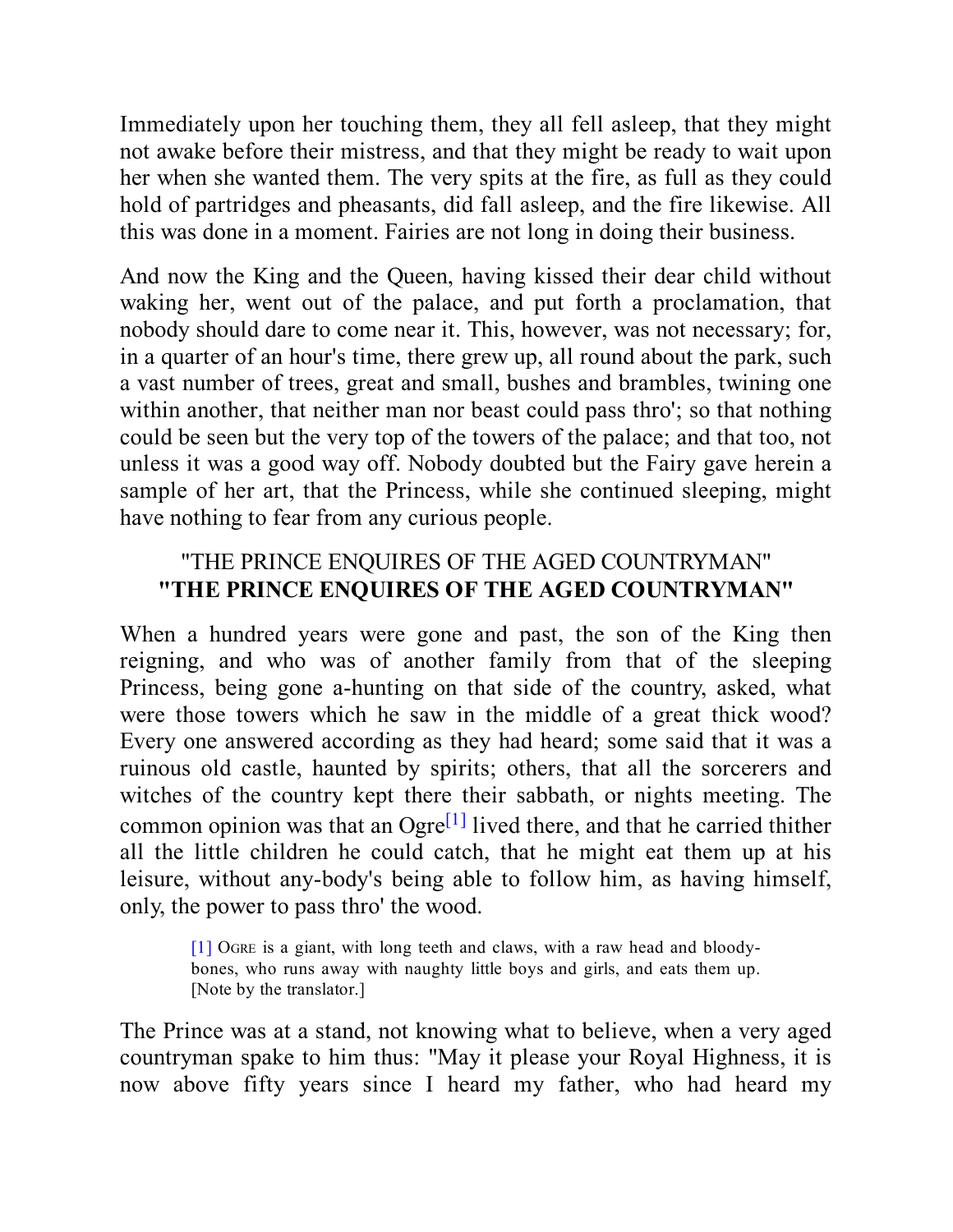grandfather, say that there then was in this castle, a Princess, the most beautiful was ever seen; that she must sleep there a hundred years, and should be awaked by a king's son; for whom she was reserved." The young Prince was all on fire at these words, believing, without a moment's doubt, that he could put an end to this rare adventure; and pushed on by love and honour resolved that moment to look into it.

Scarce had he advanced towards the wood, when all the great trees, the bushes and brambles, gave way of themselves to let him pass thro'; he walked up to the castle which he saw at the end of a large avenue which he went into; and what a little surprised him was, that he saw none of his people could follow him, because the trees closed again, as soon as he had pass'd thro' them. However, he did not cease from continuing his way; a young and amorous Prince is always valiant. He came into a spacious outward court, where everything he saw might have frozen up the most fearless person with horror. There reigned over all a most frightful silence; the image of death everywhere shewed itself, and there was nothing to be seen but stretched out bodies of men and animals, all seeming to be dead. He, however, very well knew, by the ruby faces and pimpled noses of the beef-eaters, that they were only asleep; and their goblets, wherein still remained some drops of wine, shewed plainly, that they fell asleep in their cups.

He then crossed a court paved with marble, went up the stairs, and came into the guard-chamber, where the guards were standing in their ranks, with their muskets upon their shoulders, and snoring as loud as they could. After that he went through several rooms full of gentlemen and ladies, all asleep, some standing, others sitting. At last he came into a chamber all gilded with gold, where he saw, upon a bed, the curtains of which were all open, the finest sight was ever beheld: a Princess, who appeared to be about fifteen or sixteen years of age, and whose bright, and in a manner resplendent beauty, had somewhat in it divine. He approached with trembling and admiration, and fell down before her upon his knees.

#### "HE SAW, UPON A BED, THE FINEST SIGHT WAS EVER BEHELD" **"HE SAW, UPON A BED, THE FINEST SIGHT WAS EVER BEHELD"**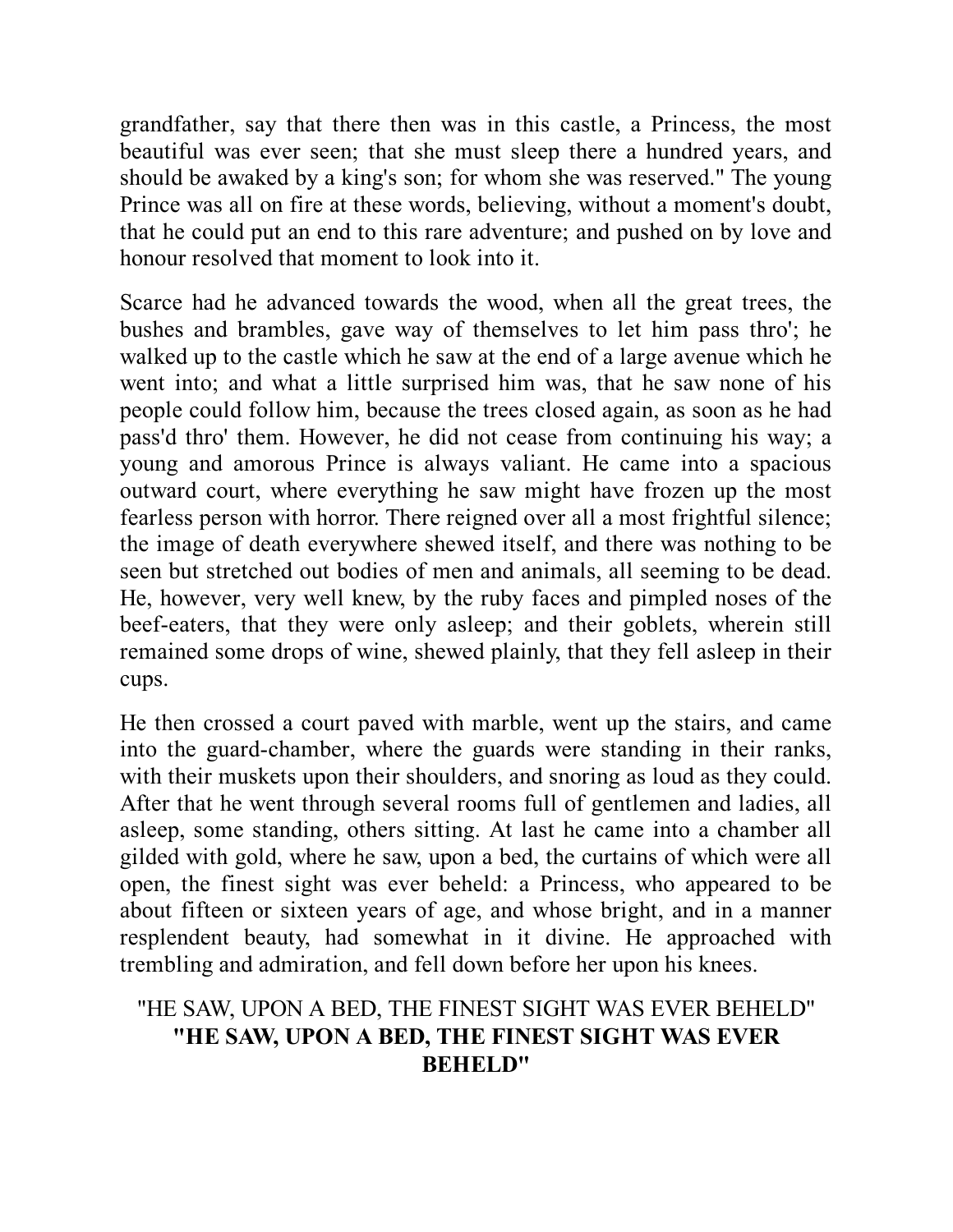And now, as the inchantment was at an end, the Princess awaked, and looking on him with eyes more tender than the first view might seem to admit of: "Is it you, my Prince," said she to him, "you have tarried long."

The Prince, charmed with these words, and much more with the manner in which they were spoken, knew not how to shew his joy and gratitude; he assured her, that he loved her better than he did himself; his discourse was not well connected, but it pleased her all the more; little eloquence, a great deal of love. He was more at a loss than she, and we need not wonder at it; she had time to think on what to say to him; for it is very probable (though history mentions nothing of it) that the good Fairy, during so long a sleep, had entertained her with pleasant dreams. In short, when they talked four hours together, they said not half what they had to say.

In the mean while, all the palace awaked; every one thought upon their particular business; and as all of them were not in love, they were ready to die for hunger; the chief lady of honour, being as sharp set as other folks, grew very impatient, and told the Princess aloud, That supper was served up. The Prince helped the Princess to rise, she was entirely dressed, and very magnificently, but his Royal Highness took care not to tell her that she was dressed like his great grand-mother, and had a point-band peeping over a high collar; she looked not a bit the less beautiful and charming for all that.

They went into the great hall of looking-glasses, where they supped, and were served by the Princess's officers; the violins and hautboys played old tunes, but very excellent, tho' it was now above a hundred years since they had been played; and after supper, without losing any time, the lord almoner married them in the chapel of the castle, and the chief lady of honour drew the curtains. They had but very little sleep; the Princess had no occasion, and the Prince left her next morning to return into the city, where his father must needs have been anxious on his account. The Prince told him that he lost his way in the forest, as he was hunting, and that he had lain at the cottage of a collier, who gave him cheese and brown bread.

The King his father, who was of an easy disposition, believed him; but his mother could not be persuaded this was true; and seeing that he went almost every day a-hunting, and that he always had some excuse ready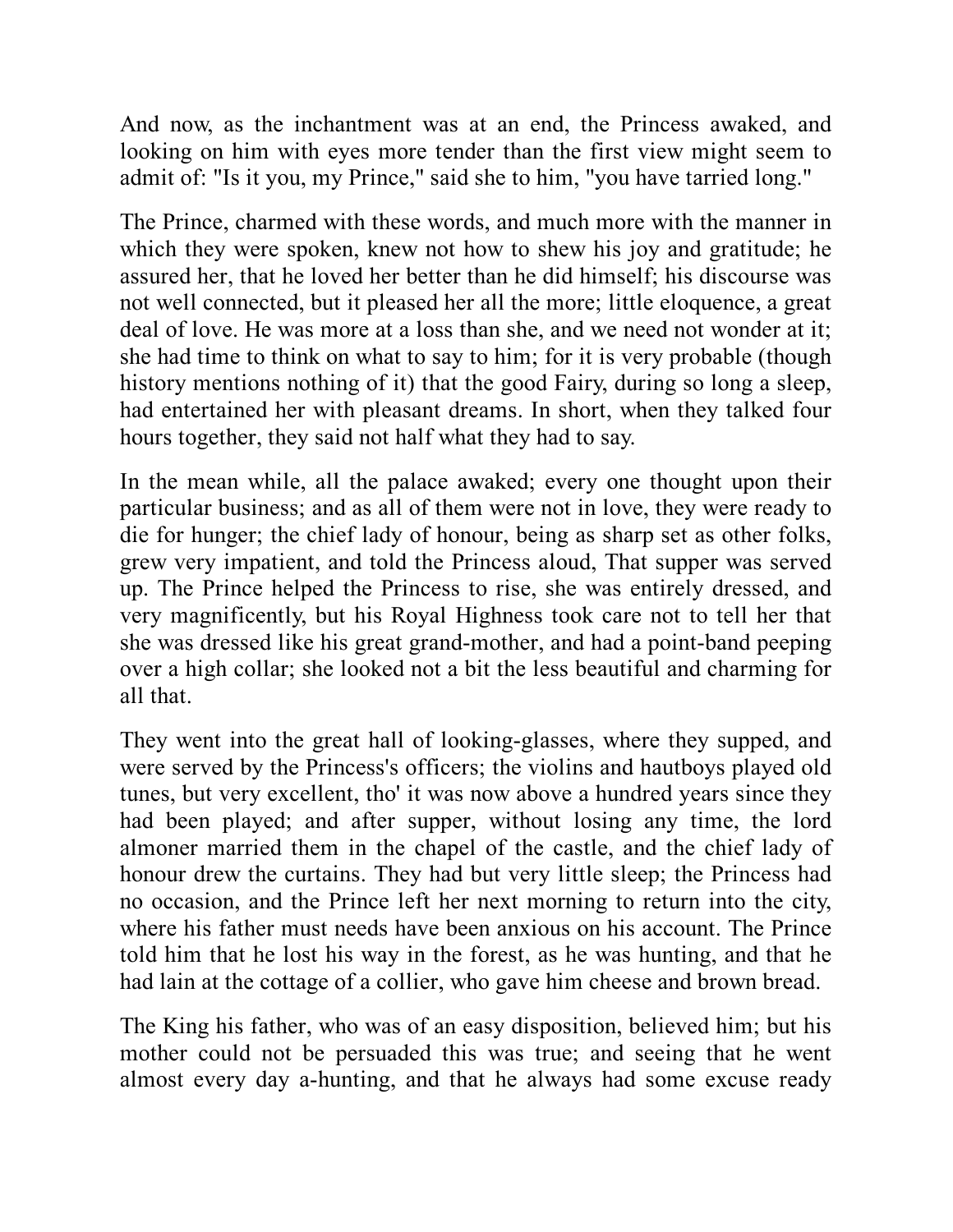when he had laid out three or four nights together, she no longer doubted he had some little amour, for he lived with the Princess above two whole years, and had by her two children, the eldest of which, who was a daughter, was named Aurora, and the youngest, who was a son, they called Day, because he was even handsomer and more beautiful than his sister.

The Queen said more than once to her son, in order to bring him to speak freely to her, that a young man must e'en take his pleasure; but he never dared to trust her with his secret; he feared her, tho' he loved her; for she was of the race of the Ogres, and the King would never have married her, had it not been for her vast riches; it was even whispered about the court, that she had Ogreish inclinations, and that, whenever she saw little children passing by, she had all the difficulty in the world to refrain from falling upon them. And so the Prince would never tell her one word.

But when the King was dead, which happened about two years afterwards; and he saw himself lord and master, he openly declared his marriage; and he went in great ceremony to fetch his Queen from the castle. They made a magnificent entry into the capital city, she riding between her two children.

Some time after, the King went to make war with the Emperor Cantalabutte, his neighbour. He left the government of the kingdom to the Queen his mother, and earnestly recommended to her care his wife and children. He was like to be at war all the summer, and as soon as he departed, the Queen-mother sent her daughter-in-law and her children to a country-house among the woods, that she might with the more ease gratify her horrible longing.

#### "'I WILL HAVE IT SO,' REPLIED THE QUEEN, 'AND WILL EAT HER WITH A SAUCE ROBERT'" **"'I WILL HAVE IT SO,' REPLIED THE QUEEN, 'AND WILL EAT HER WITH A SAUCE ROBERT'"**

Some few days afterwards she went thither herself, and said to her clerk of the kitchen:

"I have a mind to eat little Aurora for my dinner to morrow."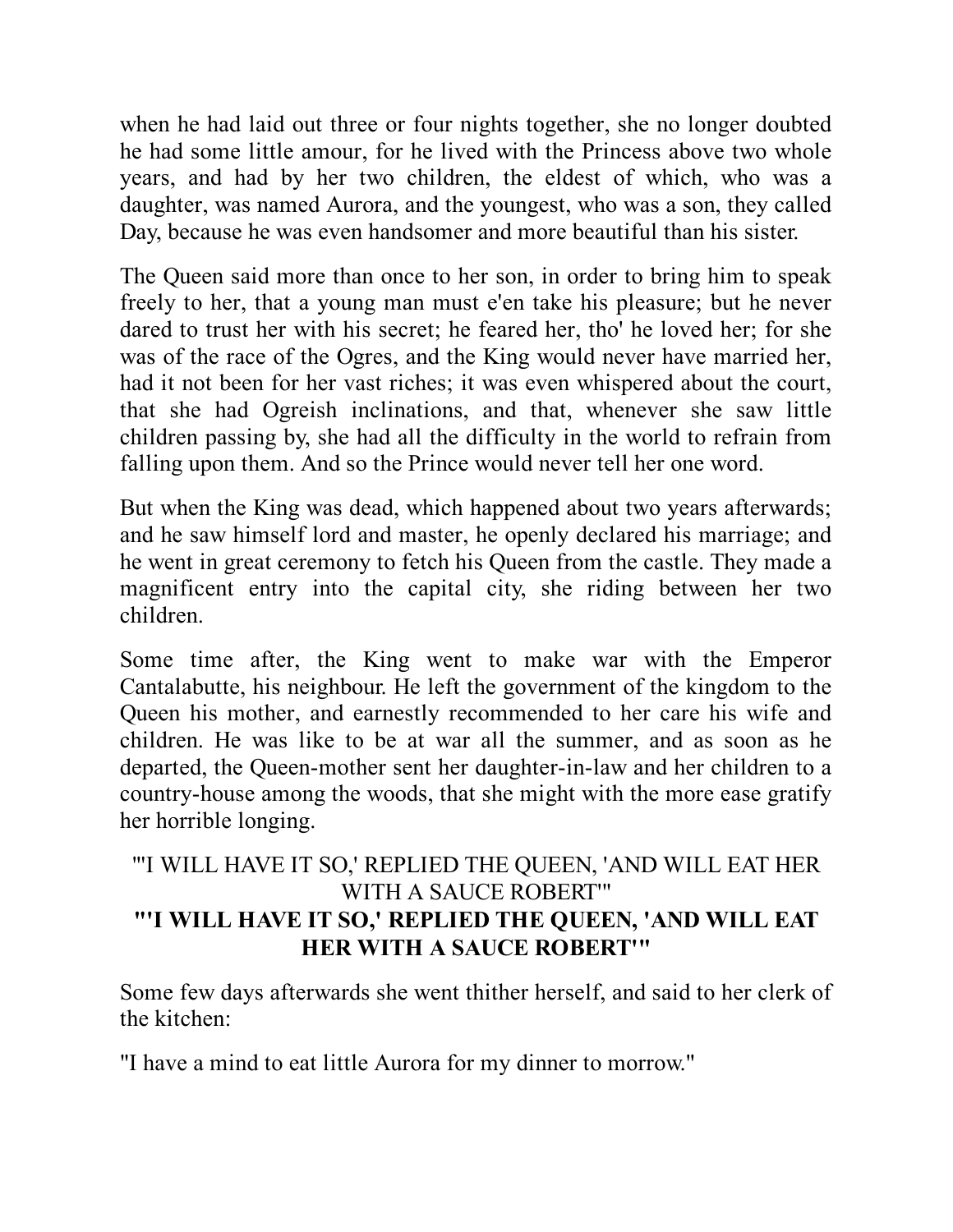"Ah! Madam," cried the clerk of the kitchen.

"I will have it so," replied the Queen (and this she spake in the tone of an Ogress, who had a strong desire to eat fresh meat), "and will eat her with a Sauce Robert." $[2]$ 

> <span id="page-40-1"></span><span id="page-40-0"></span>[\[2\]](#page-40-1) This is a French sauce, made with onions shredded and boiled tender in butter, to which is added vinegar, mustard, salt, pepper, and a little wine. [Note by the translator.]

The poor man knowing very well that he must not play tricks with Ogresses, took his great knife and went up into little Aurora's chamber. She was then four years old, and came up to him jumping and laughing, to take him about the neck, and ask him for some sugar-candy. Upon which he began to weep, the great knife fell out of his hand, and he went into the back-yard, and killed a little lamb, and dressed it with such good sauce, that his mistress assured him she had never eaten anything so good in her life. He had at the same time taken up little Aurora, and carried her to his wife, to conceal her in the lodging he had at the end of the court yard.

About eight days afterwards, the wicked Queen said to the clerk of the kitchen:

"I will sup upon little Day."

He answered not a word, being resolved to cheat her, as he had done before. He went to find out little Day, and saw him with a little foil in his hand, with which he was fencing with a great monkey; the child being then only three years of age. He took him up in his arms, and carried him to his wife, that she might conceal him in her chamber along with his sister, and in the room of little Day cooked up a young kid very tender, which the Ogress found to be wonderfully good.

This was hitherto all mighty well: but one evening this wicked Queen said to her clerk of the kitchen:

"I will eat the Queen with the same sauce I had with her children."

It was now that the poor clerk of the kitchen despaired of being able to deceive her. The young Queen was turned of twenty, not reckoning the hundred years she had been asleep: her skin was somewhat tough, tho' very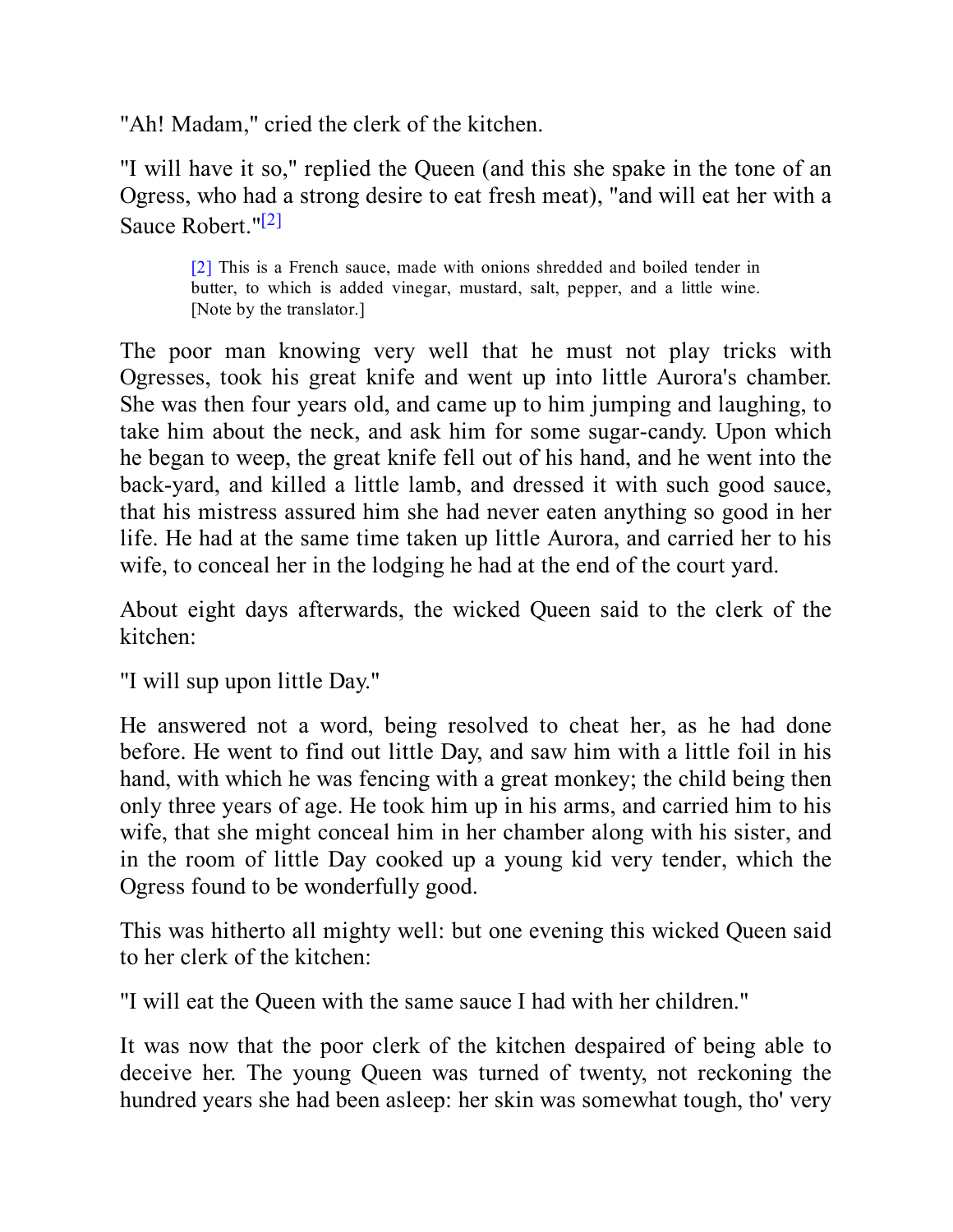fair and white; and how to find in the yard a beast so firm, was what puzzled him. He took then a resolution, that he might save his own life, to cut the Queen's throat; and going up into her chamber, with intent to do it at once, he put himself into as great a fury as he could possibly, and came into the young Queen's room with his dagger in his hand. He would not, however, surprise her, but told her, with a great deal of respect, the orders he had received from the Queen-mother.

"Do it, do it," said she stretching out her neck, "execute your orders, and then I shall go and see my children, my poor children, whom I so much and so tenderly loved," for she thought them dead ever since they had been taken away without her knowledge.

"No, no, Madam," cried the poor clerk of the kitchen, all in tears, "you shall not die, and yet you shall see your children again; but it must be in my lodgings, where I have concealed them, and I shall deceive the Queen once more, by giving her in your stead a young hind."

Upon this he forthwith conducted her to his chamber; where leaving her to embrace her children, and cry along with them, he went and dressed a hind, which the Queen had for her supper, and devoured it with the same appetite, as if it had been the young Queen. Exceedingly was she delighted with her cruelty, and she had invented a story to tell the King, at his return, how ravenous wolves had eaten up the Queen his wife, and her two children.

One evening, as she was, according to her custom, rambling round about the courts and yards of the palace, to see if she could smell any fresh meat, she heard, in a ground-room little Day crying, for his mamma was going to whip him, because he had been naughty; and she heard, at the same time, little Aurora begging pardon for her brother.

The Ogress presently knew the voice of the Queen and her children, and being quite mad that she had been thus deceived, she commanded next morning, by break of day (with a most horrible voice, which made every body tremble) that they should bring into the middle of the great court a large tub, which she caused to be filled with toads, vipers, snakes, and all sorts of serpents, in order to have thrown into it the Queen and her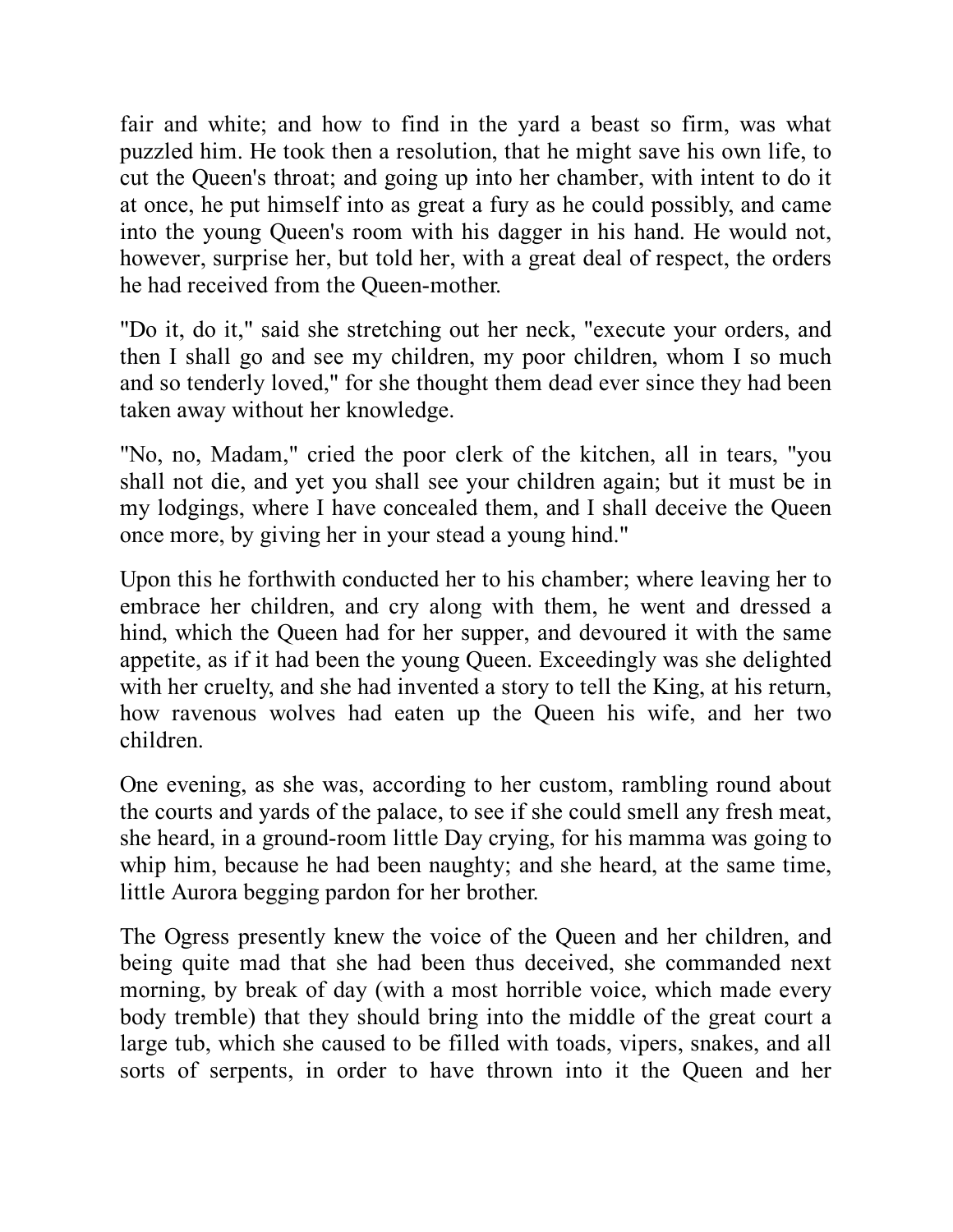children, the clerk of the kitchen, his wife and maid; all whom she had given orders should be brought thither with their hands tied behind them.

They were brought out accordingly, and the executioners were just going to throw them into the tub, when the King (who was not so soon expected) entered the court on horse-back (for he came post) and asked, with the utmost astonishment, what was the meaning of that horrible spectacle? No one dared to tell him; when the Ogress, all inraged to see what had happened, threw herself head-foremost into the tub, and was instantly devoured by the ugly creatures she had ordered to be thrown into it for others. The King could not but be very sorry, for she was his mother; but he soon comforted himself with his beautiful wife, and his pretty children.

## *The Moral*

*To get as prize a husband rich and gay. Of humour sweet, with many years to stay, Is natural enough, 'tis true; To wait for him a hundred years, And all that while asleep, appears A thing entirely new. Now at this time of day, Not one of all the sex we see Doth sleep with such profound tranquillity: But yet this Fable seems to let us know That very often Hymen's blisses sweet, Altho' some tedious obstacles they meet, Are not less happy for approaching slow. 'Tis nature's way that ladies fair Should yearn conjugal joys to share; And so I've not the heart to preach A moral that's beyond their reach.*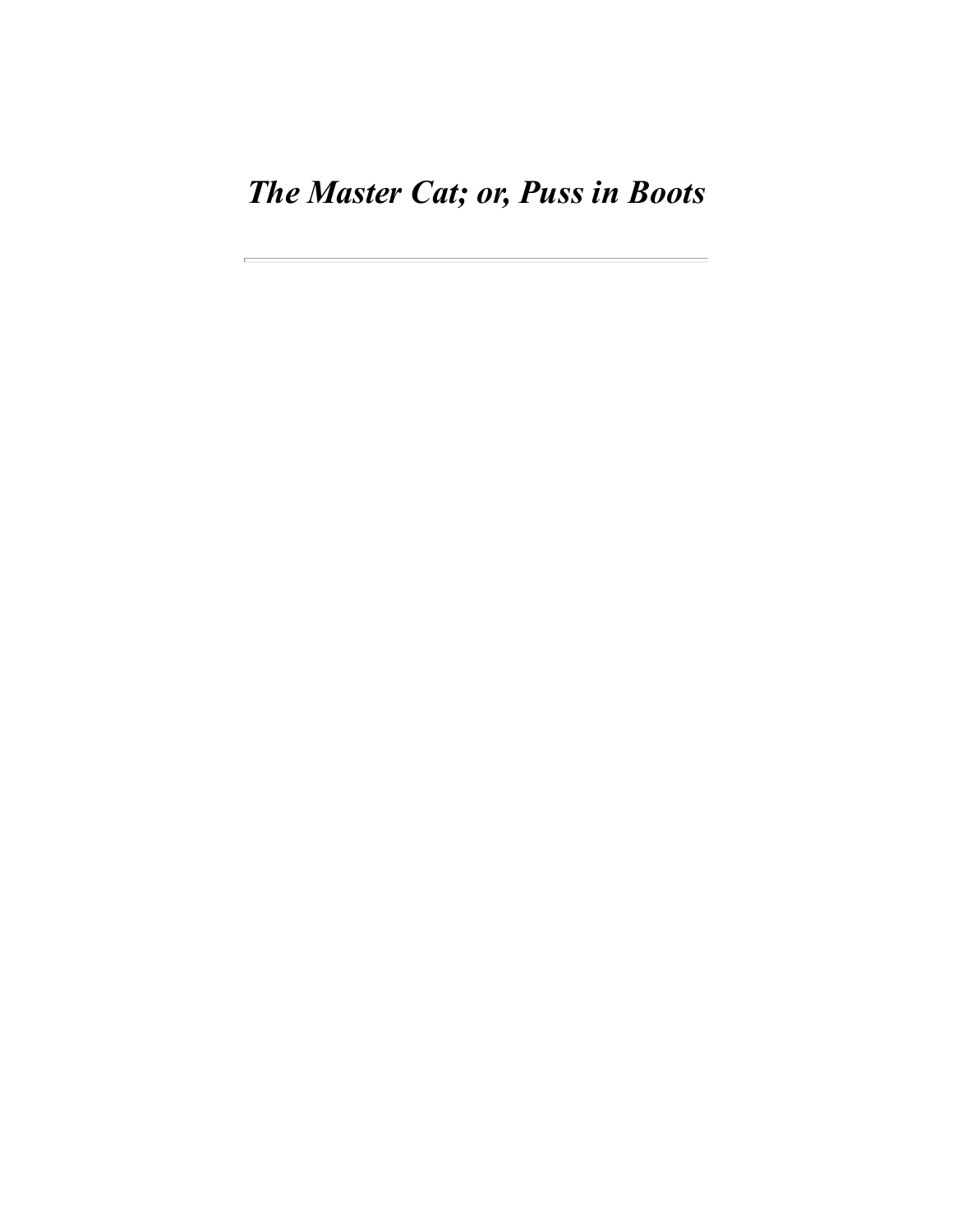# **The Master Cat or Puss in Boots**

T

here was a miller, who left no more estate to the three sons he had, than his Mill, his Ass, and his Cat. The partition was soon made. Neither the scrivener nor attorney were sent for. They would soon have eaten up all the poor patrimony. The eldest had the Mill, the second the Ass, and the youngest nothing but the Cat.

The poor young fellow was quite comfortless at having so poor a lot.

"My brothers," said he, "may get their living handsomely enough, by joining their stocks together; but for my part, when I have eaten up my Cat, and made me a muff of his skin, I must die with hunger."

The Cat, who heard all this, but made as if he did not, said to him with a grave and serious air:

"Do not thus afflict yourself, my good master; you have only to give me a bag, and get a pair of boots made for me, that I may scamper thro' the dirt and the brambles, and you shall see that you have not so bad a portion of me as you imagine."

Tho' the Cat's master did not build very much upon what he said, he had however often seen him play a great many cunning tricks to catch rats and mice; as when he used to hang by the heels, or hide himself in the meal, and make as if he were dead; so that he did not altogether despair of his affording him some help in his miserable condition.

When the Cat had what he asked for, he booted himself very gallantly; and putting his bag about his neck, he held the strings of it in his two fore paws, and went into a warren where was great abundance of rabbits. He put bran and sow-thistle into his bag, and stretching himself out at length, as if he had been dead, he waited for some young rabbit, not yet acquainted with the deceits of the world, to come and rummage his bag for what he had put into it.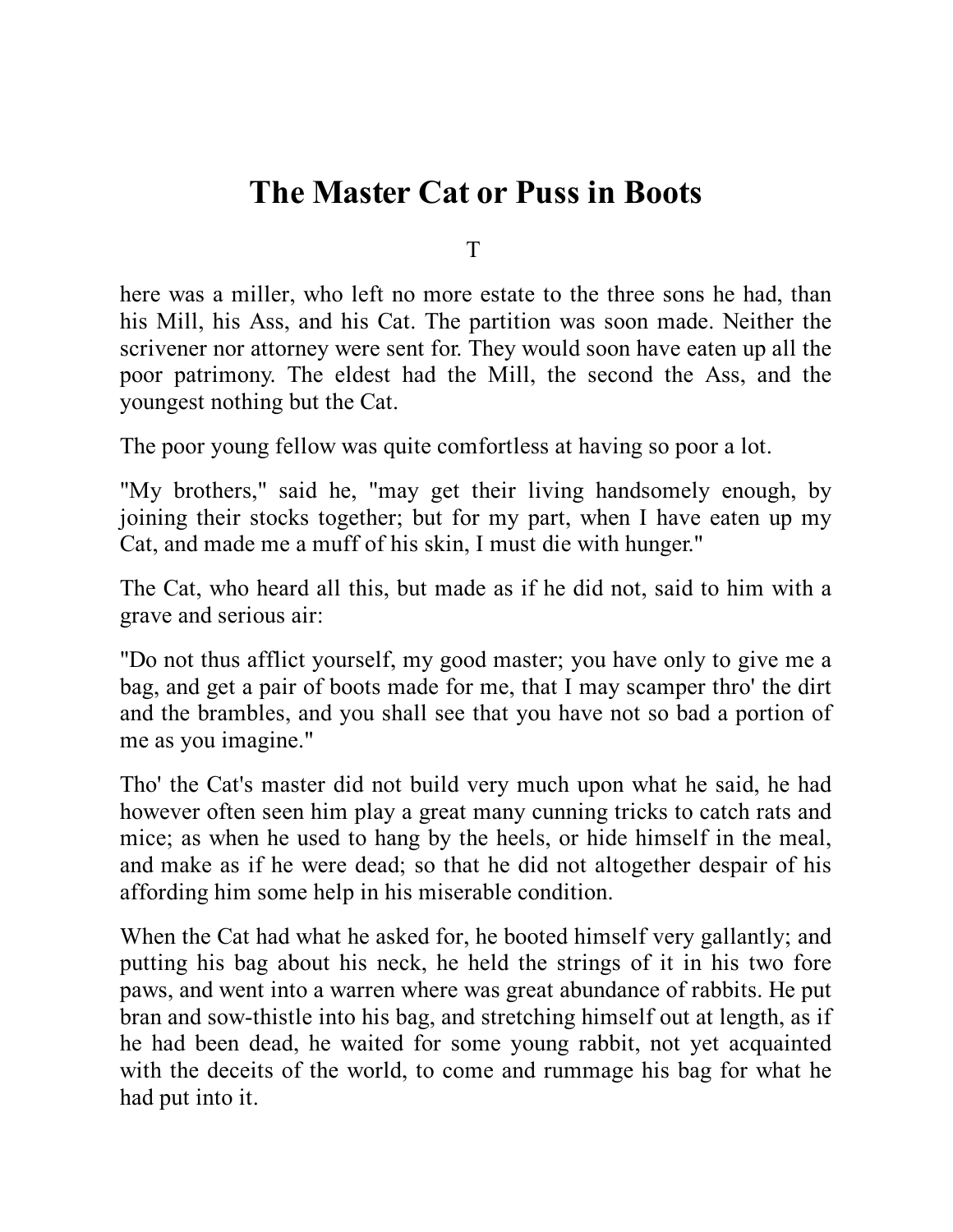Scarce was he lain down, but he had what he wanted; a rash and foolish young rabbit jumped into his bag, and Monsieur Puss, immediately drawing close the strings, took and killed him without pity. Proud of his prey, he went with it to the palace, and asked to speak with his Majesty. He was shewed up stairs into the King's apartment, and, making a low reverence, said to him:

"I have brought you, sir, a rabbit of the warren which my noble lord the Marquis of Carabas" (for that was the title which Puss was pleased to give his master) "has commanded me to present to your Majesty from him."

"Tell thy master," said the King, "that I thank him, and that he does me a great deal of pleasure."

Another time he went and hid himself among some standing corn, holding still his bag open; and when a brace of partridges ran into it, he drew the strings, and so caught them both. He went and made a present of these to the King, as he had done before of the rabbit which he took in the warren. The King in like manner received the partridges with great pleasure, and ordered him some money to drink.

The Cat continued for two or three months, thus to carry his Majesty, from time to time, game of his master's taking. One day in particular, when he knew for certain that the King was to take the air, along the river side, with his daughter, the most beautiful Princess in the world, he said to his master:

"If you will follow my advice, your fortune is made; you have nothing else to do, but go and wash yourself in the river, in that part I shall shew you, and leave the rest to me."

The Marquis of Carabas did what the Cat advised him to, without knowing why or wherefore.

While he was washing, the King passed by, and the Cat began to cry out, as loud as he could:

"Help, help, my lord Marquis of Carabas is drowning."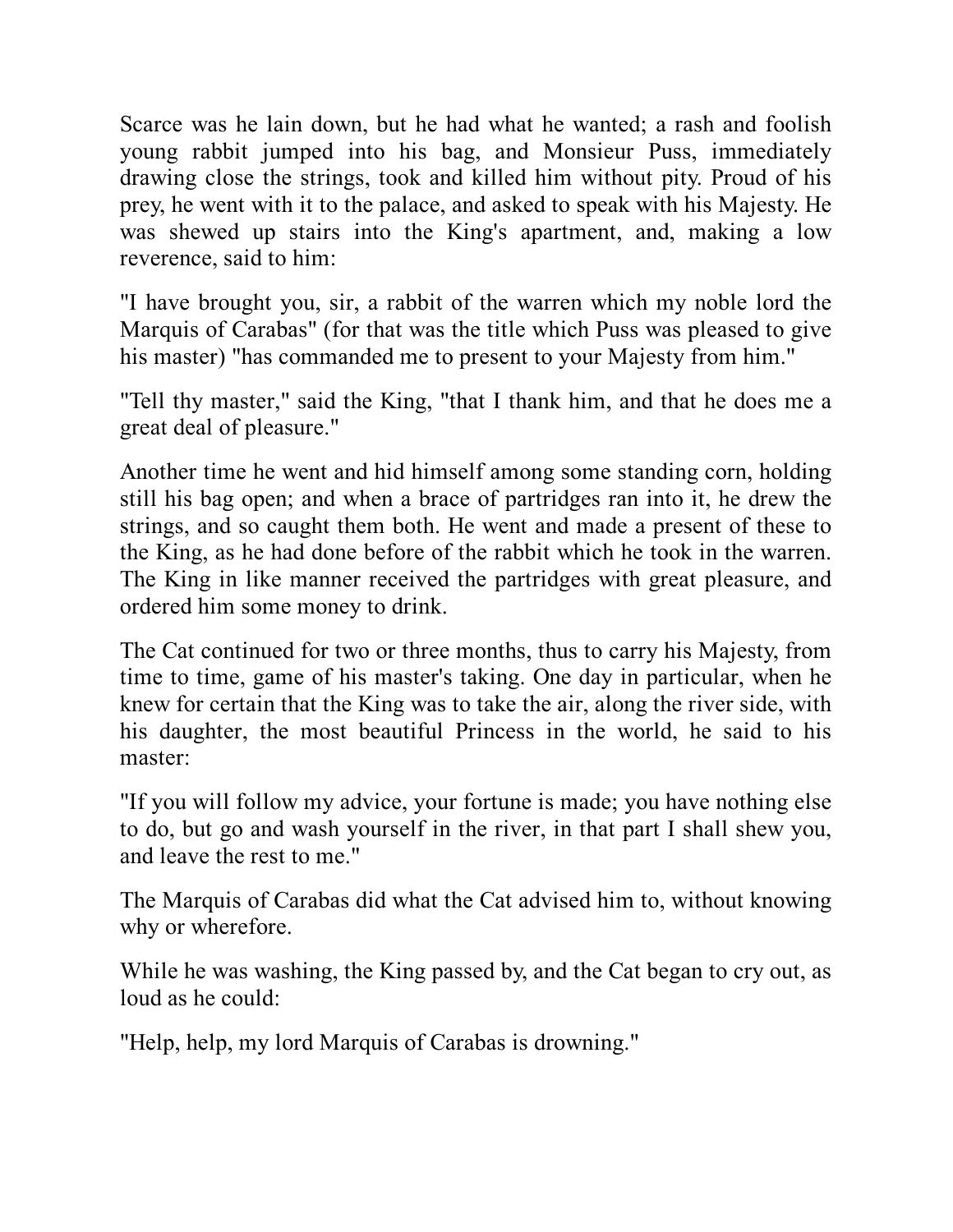At this noise the King put his head out of his coach-window, and finding it was the Cat who had so often brought him such good game, he commanded his guards to run immediately to the assistance of his lordship the Marquis of Carabas.

While they were drawing the poor Marquis out of the river, the Cat came up to the coach, and told the King that while his master was washing, there came by some rogues, who went off with his clothes, tho' he had cried out "Thieves, thieves," several times, as loud as he could. This cunning Cat had hidden them under a great stone. The King immediately commanded the officers of his wardrobe to run and fetch one of his best suits for the lord Marquis of Carabas.

The King received him with great kindness, and as the fine clothes he had given him extremely set off his good mien (for he was well made, and very handsome in his person), the King's daughter took a secret inclination to him, and the Marquis of Carabas had no sooner cast two or three respectful and somewhat tender glances, but she fell in love with him to distraction. The King would needs have him come into his coach, and take part of the airing. The Cat, quite overjoyed to see his project begin to succeed, marched on before, and meeting with some countrymen, who were mowing a meadow, he said to them:

"Good people, you who are mowing, if you do not tell the King, that the meadow you mow belongs to my lord Marquis of Carabas, you shall be chopped as small as mince-meat."

The King did not fail asking of the mowers, to whom the meadow they were mowing belonged.

"To my lord Marquis of Carabas," answered they all together; for the Cat's threats had made them terribly afraid.

"Truly a fine estate," said the King to the Marquis of Carabas.

"You see, sir," said the Marquis, "this is a meadow which never fails to yield a plentiful harvest every year."

The Master Cat, who still went on before, met with some reapers, and said to them: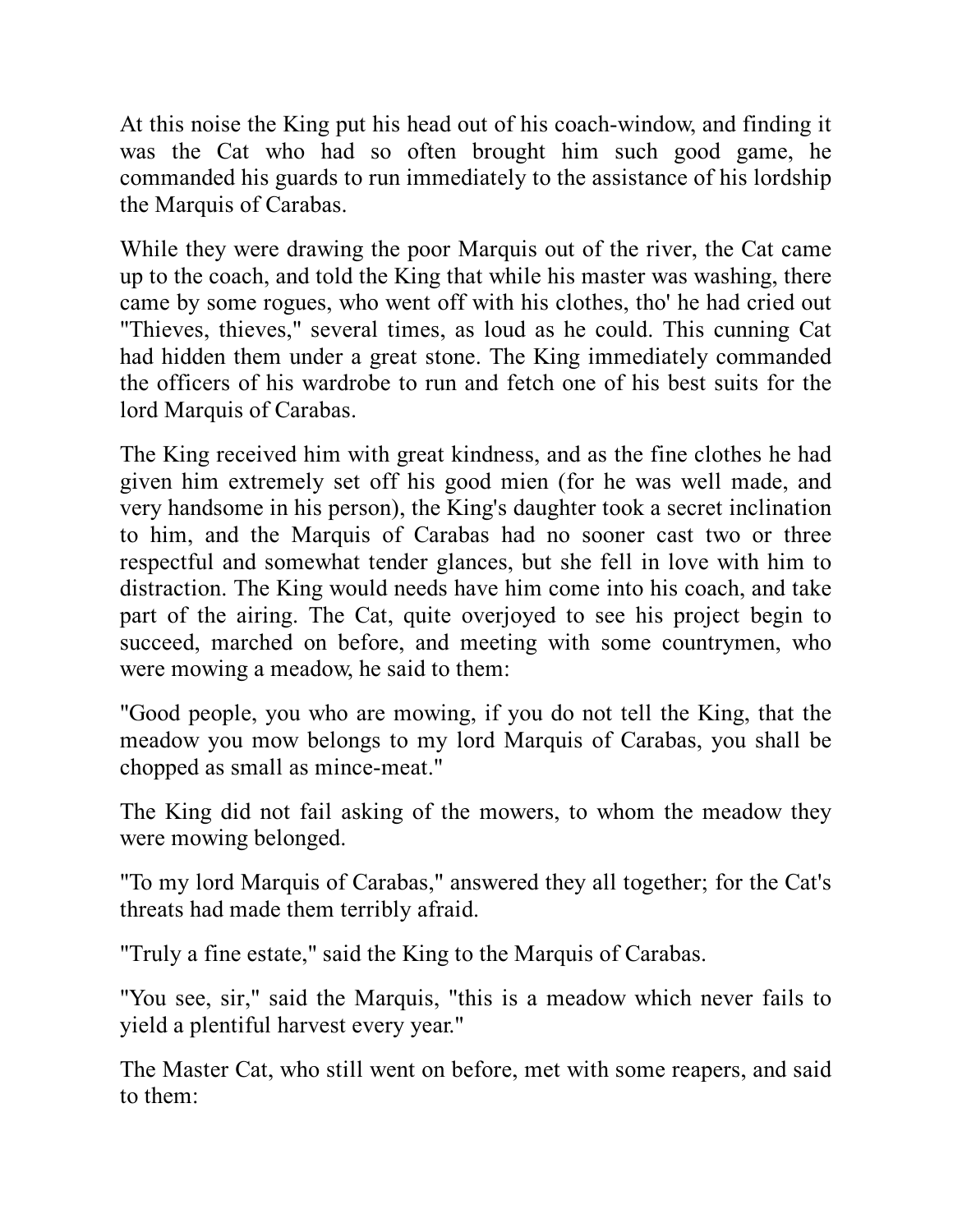"Good people, you who are reaping, if you do not tell the King that all this corn belongs to the Marquis of Carabas, you shall be chopped as small as mince-meat."

The King, who passed by a moment after, would needs know to whom all that corn, which he then saw, did belong. "To my lord Marquis of Carabas," replied the reapers; and the King again congratulated the Marquis.

The Master Cat, who went always before, said the same words to all he met; and the King was astonished at the vast estates of my lord Marquis of Carabas.

Monsieur Puss came at last to a stately castle, the master of which was an Ogre, the richest had ever been known; for all the lands which the King had then gone over belonged to this castle. The Cat, who had taken care to inform himself who this Ogre was, and what he could do, asked to speak with him, saying, he could not pass so near his castle, without having the honour of paying his respects to him.

The Ogre received him as civilly as an Ogre could do, and made him sit down.

"I have been assured," said the Cat, "that you have the gift of being able to change yourself into all sorts of creatures you have a mind to; you can, for example, transform yourself into a lion, or elephant, and the like."

"This is true," answered the Ogre very briskly, "and to convince you, you shall see me now become a lion."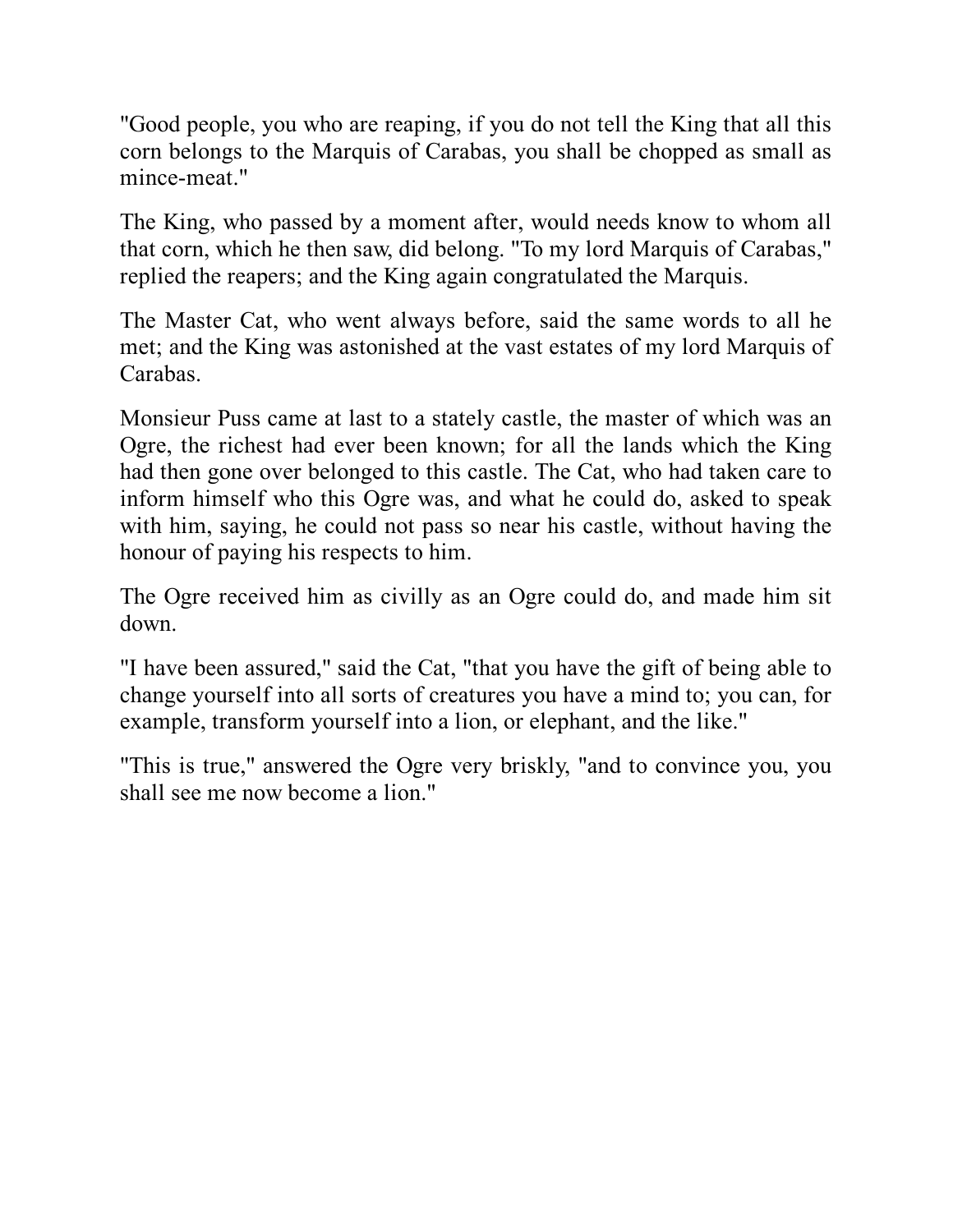#### "THE MARQUIS GAVE HIS HAND TO THE PRINCESS, AND FOLLOWED THE KING, WHO WENT UP FIRST" **"THE MARQUIS GAVE HIS HAND TO THE PRINCESS, AND FOLLOWED THE KING, WHO WENT UP FIRST"**

Puss was so sadly terrified at the sight of a lion so near him, that he immediately got into the gutter, not without abundance of trouble and danger, because of his boots, which were ill-suited for walking upon the tiles. A little while after, when Puss saw that the Ogre had resumed his natural form, he came down, and owned he had been very much frightened.

"I have been moreover informed," said the Cat, "but I know not how to believe it, that you have also the power to take on you the shape of the smallest animals; for example, to change yourself into a rat or a mouse; but I must own to you, I take this to be impossible."

"Impossible?" cried the Ogre, "you shall see that presently," and at the same time changed into a mouse, and began to run about the floor.

Puss no sooner perceived this, but he fell upon him, and ate him up.

Meanwhile the King, who saw, as he passed, this fine castle of the Ogre's, had a mind to go into it. Puss, who heard the noise of his Majesty's coach running over the drawbridge, ran out and said to the King:

"Your Majesty is welcome to this castle of my lord Marquis of Carabas."

"What! my lord Marquis?" cried the King, "and does this castle also belong to you? There can be nothing finer than this court, and all the stately buildings which surround it; let us go into it, if you please."

The Marquis gave his hand to the Princess, and followed the King, who went up first. They passed into a spacious hall, where they found a magnificent collation which the Ogre had prepared for his friends, who were that very day to visit him, but dared not to enter knowing the King was there. His Majesty was perfectly charmed with the good qualities of my lord Marquis of Carabas, as was his daughter who was fallen violently in love with him; and seeing the vast estate he possessed, said to him, after having drank five or six glasses: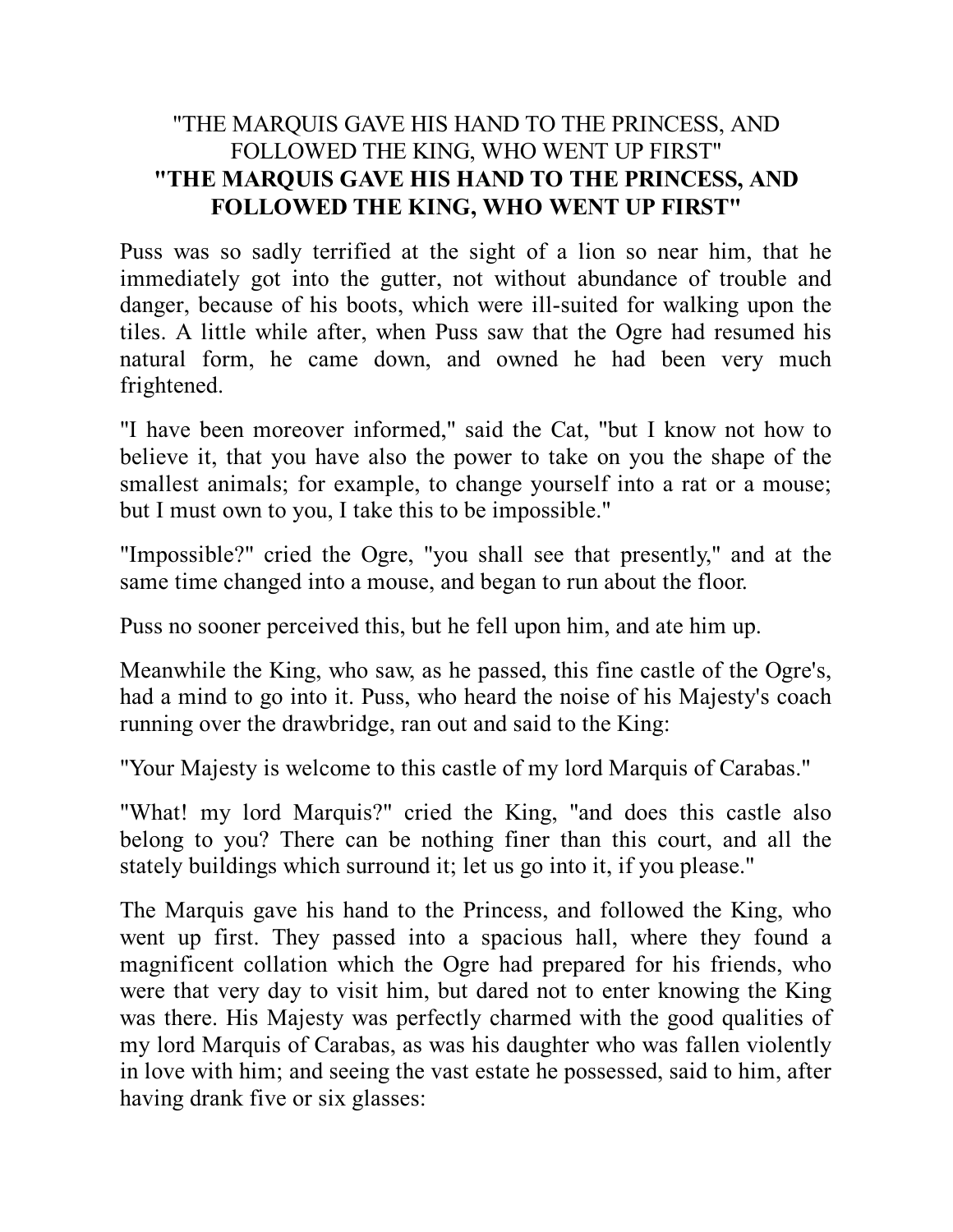"It will be owing to yourself only, my lord Marquis, if you are not my sonin-law."

The Marquis making several low bows, accepted the honour which his Majesty conferred upon him, and forthwith, that very same day, married the Princess.

Puss became a great lord, and never ran after mice any more, but only for his diversion.

## *The Moral*

*How advantageous it may be, By long descent of pedigree, T'enjoy a great estate, Yet knowledge how to act, we see, Join'd with consummate industry, (Nor wonder ye thereat) Doth often prove a greater boon, As should be to young people known.*

#### *Another*

*If the son of a miller so soon gains the heart Of a beautiful princess, and makes her impart Sweet languishing glances, eyes melting for love, It must be remark'd of fine clothes how they move, And that youth, a good face, a good air, with good mien, Are not always indif erent mediums to win The love of the fair, and gently inspire The flames of sweet passion, and tender desire.*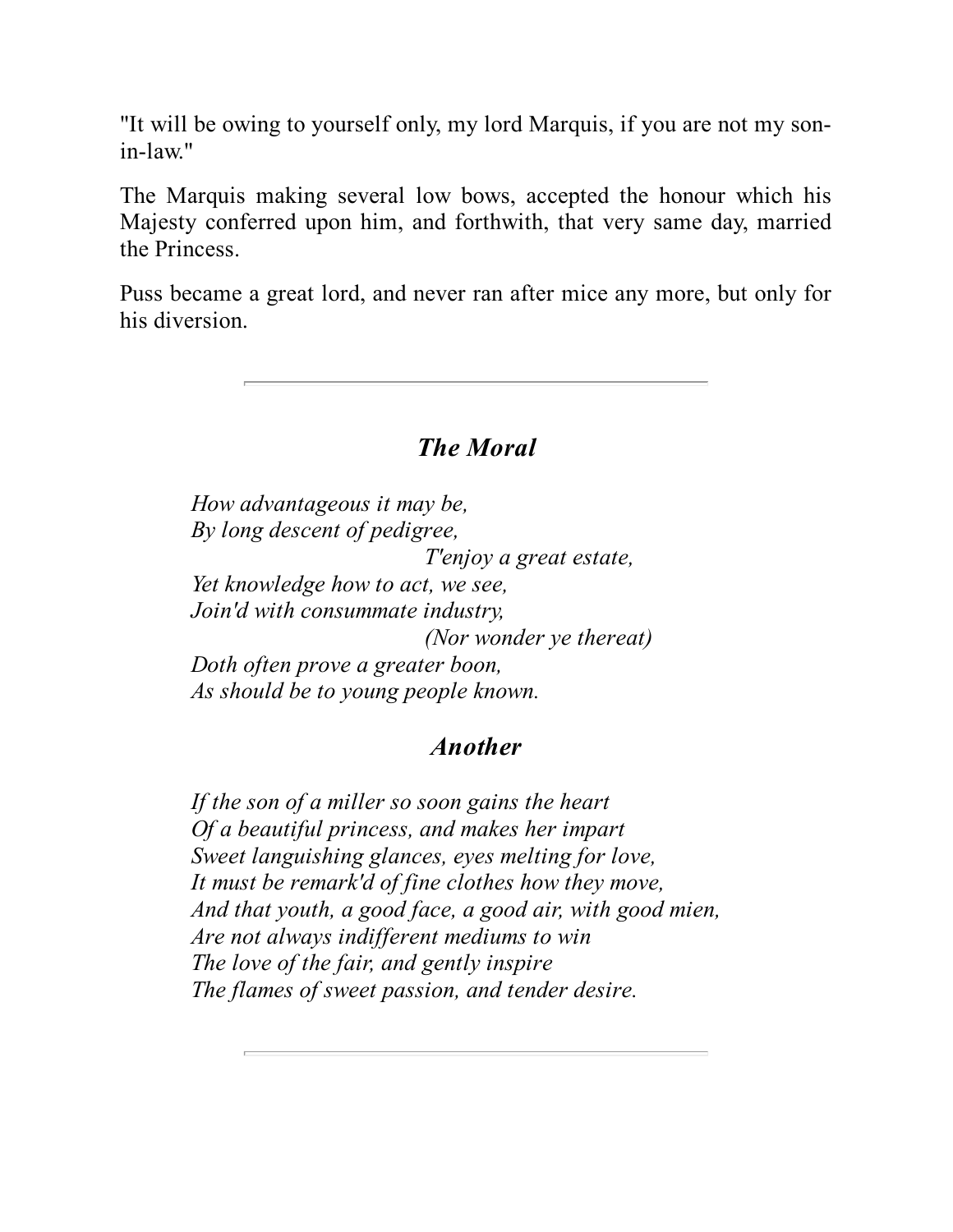# *Cinderilla; or, The Little Glass Slipper*

### "AWAY SHE DROVE, SCARCE ABLE TO CONTAIN HERSELF FOR JOY" (page 84) **"AWAY SHE DROVE, SCARCE ABLE TO CONTAIN HERSELF FOR JOY" ([page 84\)](#page-54-0)**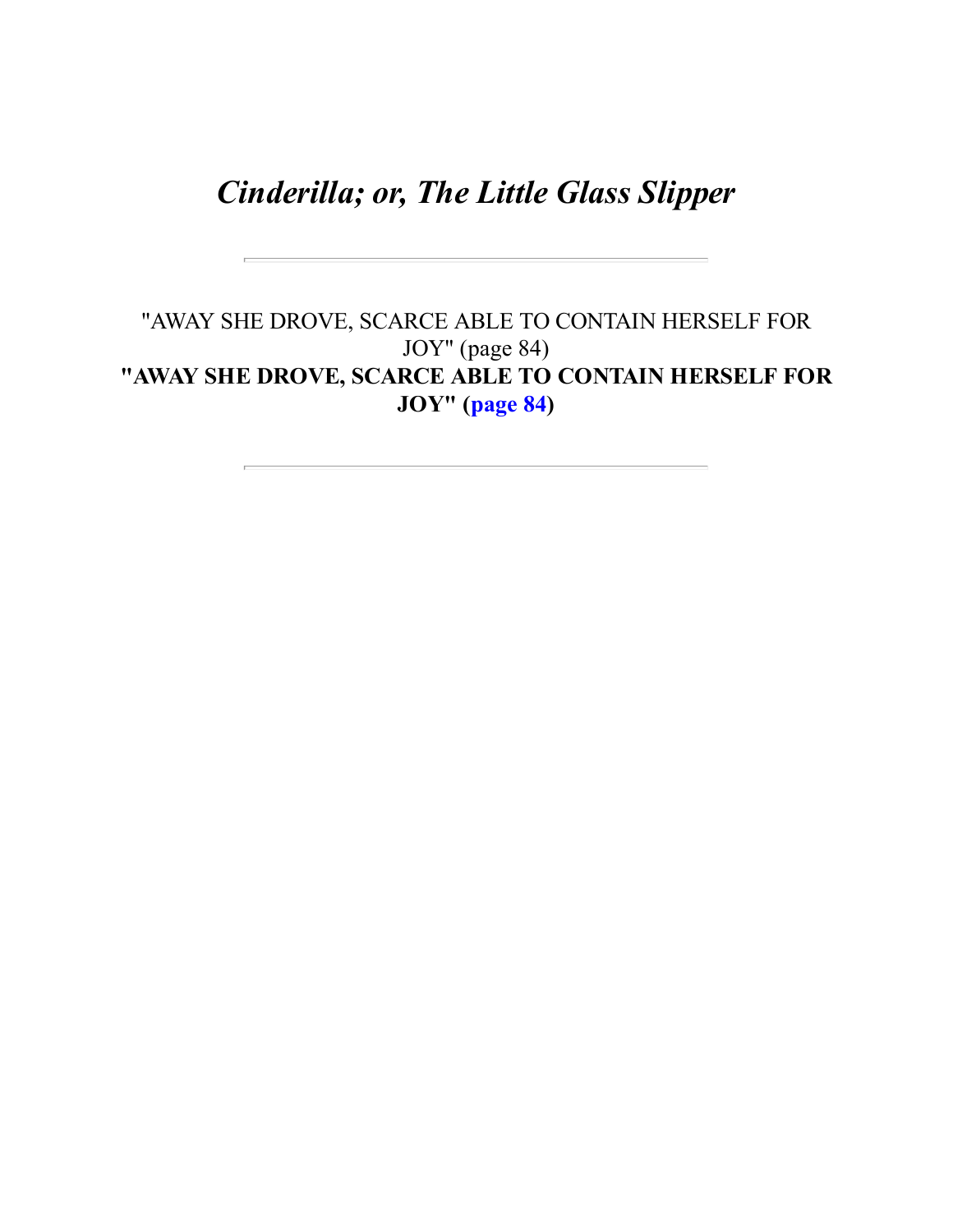# **Cinderilla or The Little Glass Slipper**

 $\Omega$ 

nce there was a gentleman who married, for his second wife, the proudest and most haughty woman that was ever seen. She had, by a former husband, two daughters of her own humour and they were indeed exactly like her in all things. He had likewise, by another wife, a young daughter, but of unparalleled goodness and sweetness of temper, which she took from her mother, who was the best creature in the world.

No sooner were the ceremonies of the wedding over, but the stepmother began to shew herself in her colours. She could not bear the good qualities of this pretty girl; and the less, because they made her own daughters appear the more odious. She employed her in the meanest work of the house; she scoured the dishes, tables, &c. and rubbed Madam's chamber, and those of Misses, her daughters; she lay up in a sorry garret, upon a wretched straw-bed, while her sisters lay in fine rooms, with floors all inlaid, upon beds of the very newest fashion, and where they had lookingglasses so large, that they might see themselves at their full length, from head to foot.

The poor girl bore all patiently, and dared not tell her father, who would have rattled her off; for his wife governed him intirely. When she had done her work, she used to go into the chimney-corner, and sit down among cinders and ashes, which made her commonly be called Cinder-breech; but the youngest, who was not so rude and uncivil as the eldest, called her Cinderilla. However, Cinderilla, notwithstanding her mean apparel, was a hundred times handsomer than her sisters, tho' they were always dressed very richly.

#### "ANY ONE BUT CINDERILLA WOULD HAVE DRESSED THEIR HEADS AWRY" **"ANY ONE BUT CINDERILLA WOULD HAVE DRESSED THEIR HEADS AWRY"**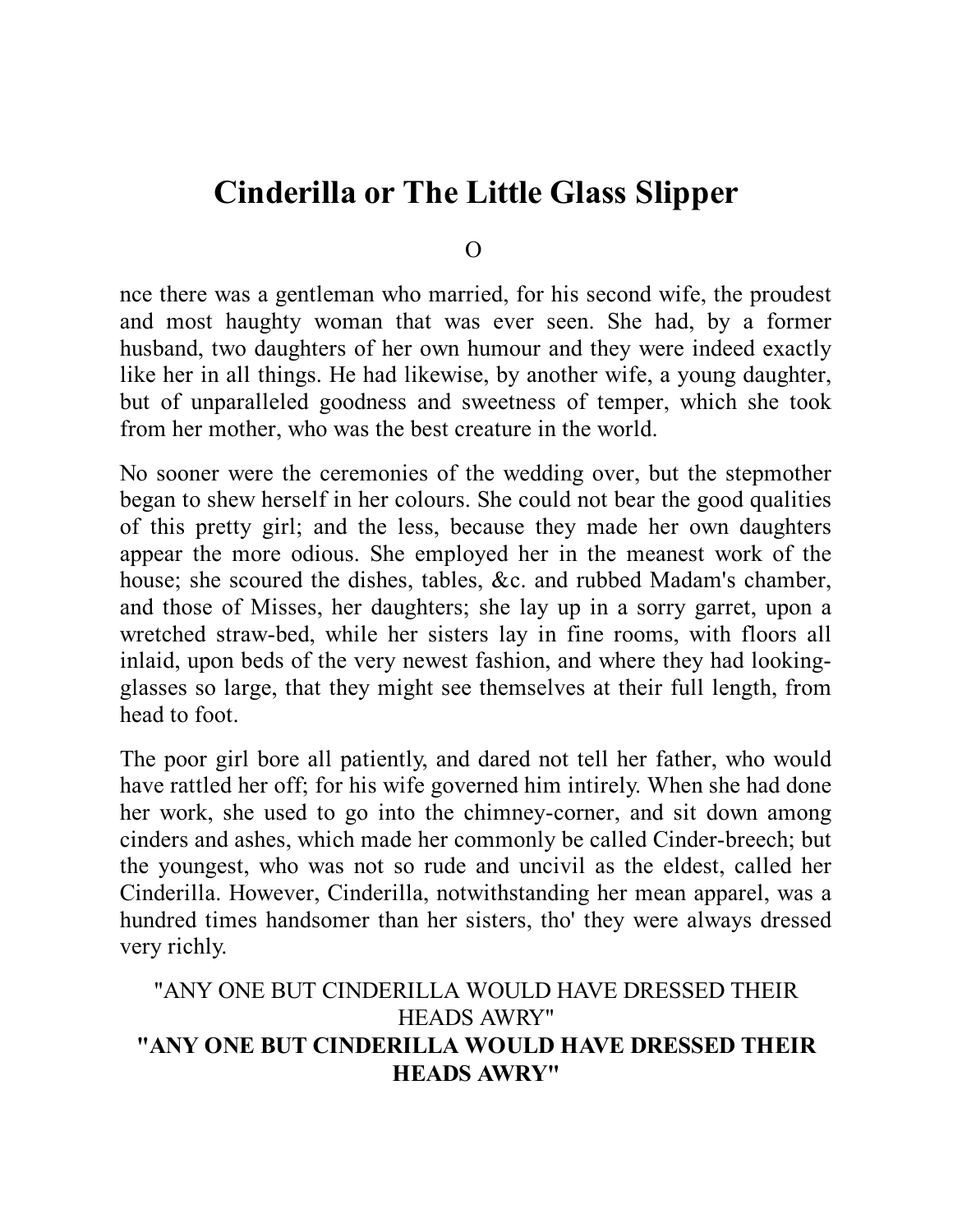It happened that the King's son gave a ball, and invited all persons of fashion to it. Our young misses were also invited; for they cut a very grand figure among the quality. They were mightily delighted at this invitation, and wonderfully busy in chusing out such gowns, petticoats, and headclothes as might best become them. This was a new trouble to Cinderilla; for it was she who ironed her sisters' linen, and plaited their ruffles; they talked all day long of nothing but how they should be dressed. "For my part," said the eldest, "I will wear my red velvet suit, with French trimming." "And I," said the youngest, "shall only have my usual petticoat; but then, to make amends for that, I will put on my gold-flowered manteau, and my diamond stomacher, which is far from being the most ordinary one in the world." They sent for the best tire-woman they could get, to make up their head-dresses, and adjust their double-pinners,<sup>[\[3\]](#page-52-0)</sup> and they had their red brushes, and patches from the fashionable maker.

> <span id="page-52-1"></span><span id="page-52-0"></span>[\[3\]](#page-52-1) 'Pinners' were coifs with two long side-flaps pinned on. 'Doublepinners'—with two side-flaps on each side—accurately translates the French *cornettes à deux rangs*.

Cinderilla was likewise called up to them to be consulted in all these matters, for she had excellent notions, and advised them always for the best, nay and offered her service to dress their heads, which they were very willing she should do. As she was doing this, they said to her:

"Cinderilla, would you not be glad to go to the ball?"

"Ah!" said she, "you only jeer at me; it is not for such as I am to go thither."

"Thou art in the right of it," replied they, "it would make the people laugh to see a Cinder-breech at a ball."

Any one but Cinderilla would have dressed their heads awry, but she was very good, and dressed them perfectly well. They were almost two days without eating, so much they were transported with joy; they broke above a dozen of laces in trying to be laced up close, that they might have a fine slender shape, and they were continually at their looking-glass. At last the happy day came; they went to Court, and Cinderilla followed them with her eyes as long as she could, and when she had lost sight of them she fell a-crying.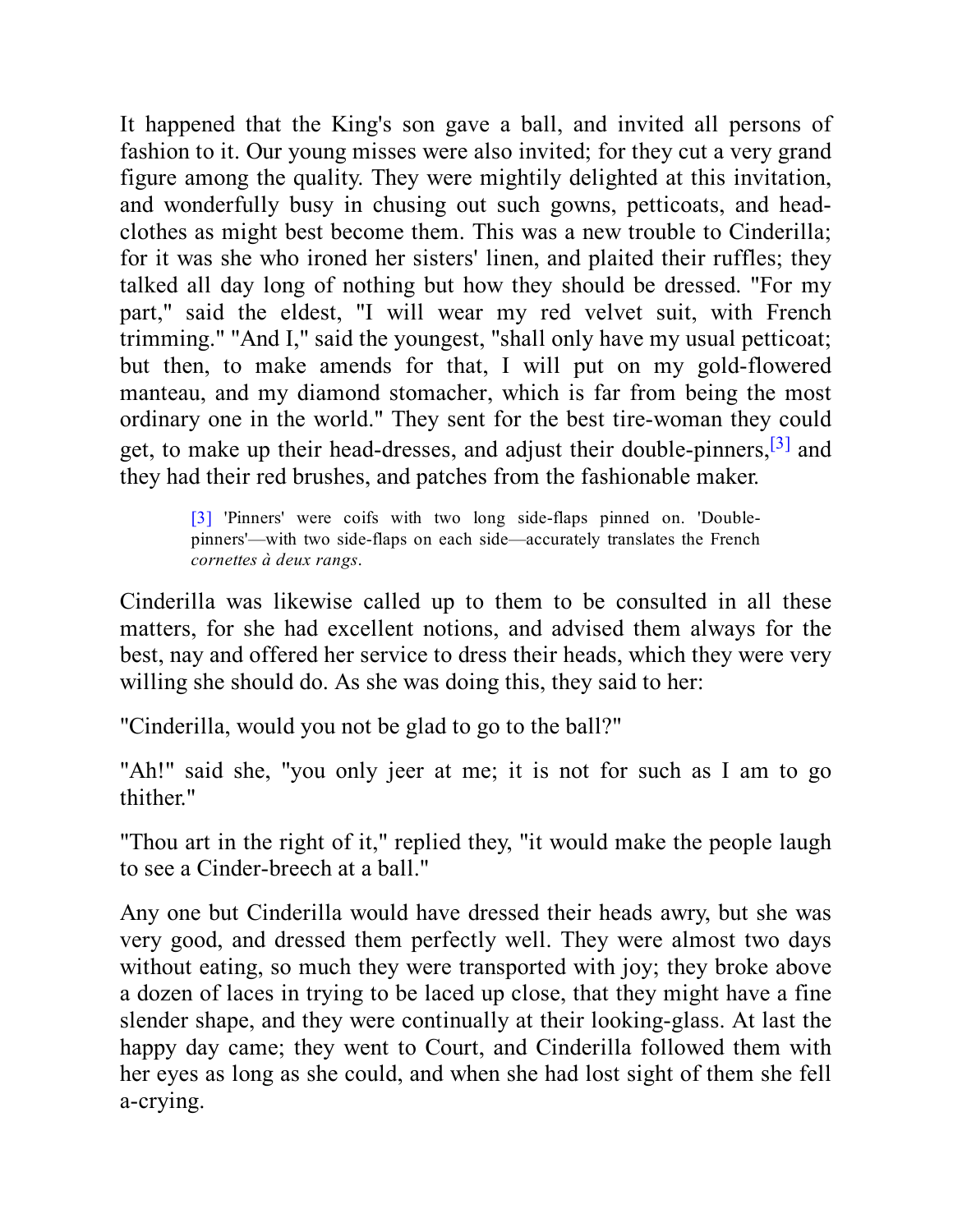Her godmother, who saw her all in tears, asked her what was the matter.

"I wish I could——, I wish I could—;" she was not able to speak the rest, being interrupted by her tears and sobbing.

This godmother of hers, who was a Fairy, said to her:

"Thou wishest thou couldest go to the ball, is it not so?"

"Y—es," cried Cinderilla, with a great sigh.

"Well," said her godmother, "be but a good girl, and I will contrive that thou shalt go." Then she took her into her chamber, and said to her:

"Run into the garden, and bring me a pumpkin."

Cinderilla went immediately to gather the finest she could get, and brought it to her godmother, not being able to imagine how this pumpkin could make her go to the ball. Her godmother scooped out all the inside of it, leaving nothing but the rind; which done, she struck it with her wand, and the pumpkin was instantly turned into a fine coach, gilded all over with gold.

She then went to look into her mouse-trap, where she found six mice all alive, and ordered Cinderilla to lift up a little the trap-door, when giving each mouse, as it went out, a little tap with her wand, the mouse was at that moment turned into a fair horse, which altogether made a very fine set of six horses of a beautiful mouse-coloured dapple-grey.

Being at a loss for a coachman, "I will go and see," says Cinderilla, "if there be never a rat in the rat-trap, that we may make a coachman of him."

"Thou art in the right," replied her godmother; "go and look."

Cinderilla brought the trap to her, and in it there were three huge rats. The Fairy made choice of one of the three, which had the largest beard, and, having touched him with her wand, he was turned into a fat jolly coachman, who had the smartest whiskers eyes ever beheld.

After that, she said to her: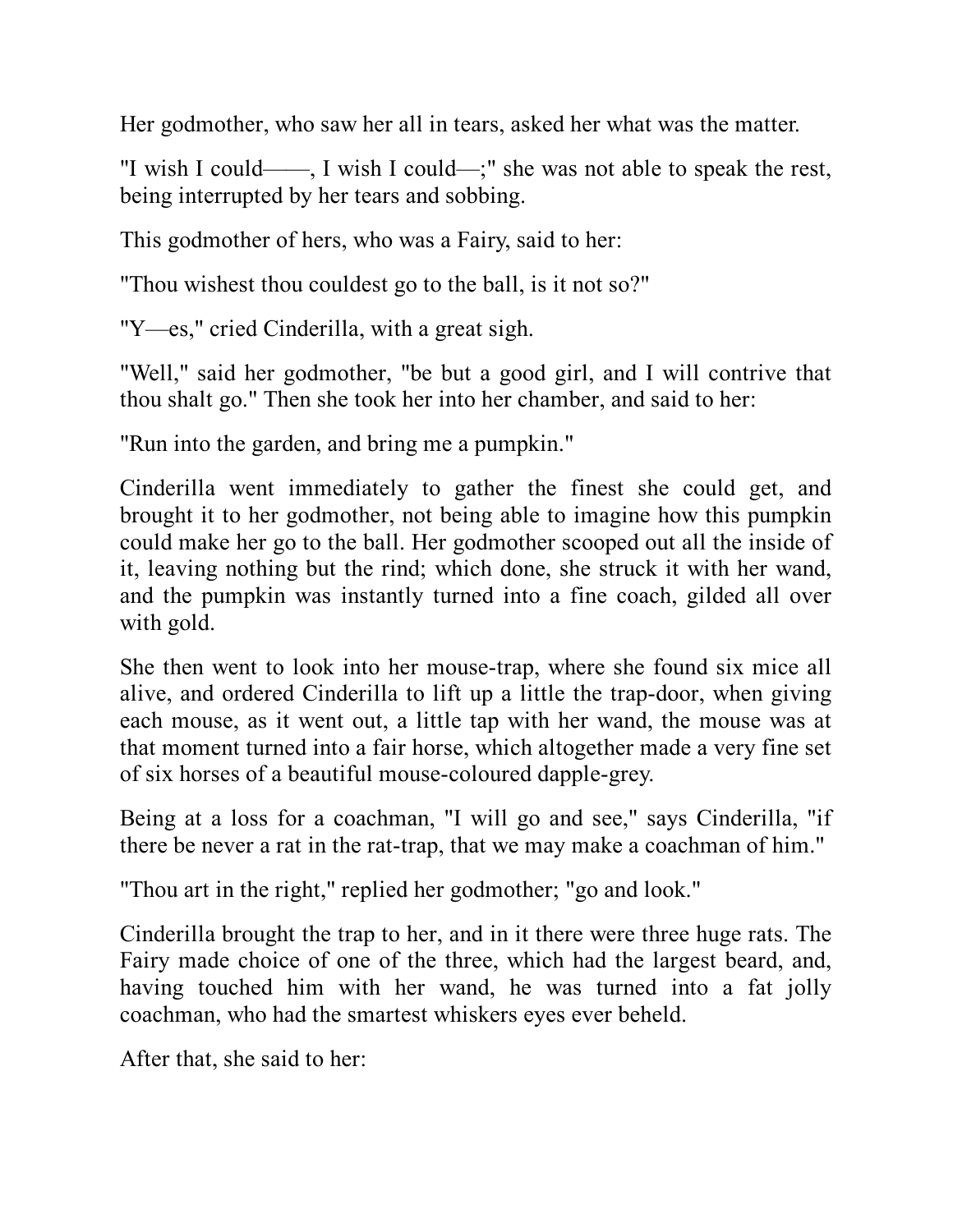"Go again into the garden, and you will find six lizards behind the watering pot; bring them to me."

She had no sooner done so, but her godmother turned them into six footmen, who skipped up immediately behind the coach, with their liveries all bedaubed with gold and silver, and clung as close behind it, as if they had done nothing else their whole lives. The Fairy then said to Cinderilla:

"Well, you see here an equipage fit to go to the ball with; are you not pleased with it?"

"O yes," cried she, "but must I go thither as I am, in these poison nasty rags?"

Her godmother only just touched her with her wand, and, at the same instant, her clothes were turned into cloth of gold and silver, all beset with jewels. This done she gave her a pair of glass-slippers,<sup>[\[4\]](#page-54-1)</sup> the prettiest in the whole world.

> <span id="page-54-2"></span><span id="page-54-1"></span>[\[4\]](#page-54-2) In Perrault's tale: *pantoufles de verre*. There is no doubt that in the medieval versions of this ancient tale Cinderilla was given *pantoufles de vair* —*i.e.*, of a grey, or grey and white, fur, the exact nature of which has been a matter of controversy, but which was probably a grey squirrel. Long before the seventeenth century the word *vair* had passed out of use, except as a heraldic term, and had ceased to convey any meaning to the people. Thus the *pantoufles de vair* of the fairy tale became, in the oral tradition, the homonymous *pantoufles de verre*, or glass slippers, a delightful improvement on the earlier version.

Being thus decked out, she got up into her coach; but her godmother, above all things, commanded her not to stay till after midnight, telling her, at the same time, that if she stayed at the ball one moment longer, her coach would be a pumpkin again, her horses mice, her coachman a rat, her footmen lizards, and her clothes become just as they were before.

<span id="page-54-0"></span>She promised her godmother, she would not fail of leaving the ball before midnight; and then away she drove, scarce able to contain herself for joy. The King's son, who was told that a great Princess, whom nobody knew, was come, ran out to receive her; he gave her his hand as she alighted out of the coach, and led her into the hall, among all the company. There was immediately a profound silence, they left off dancing, and the violins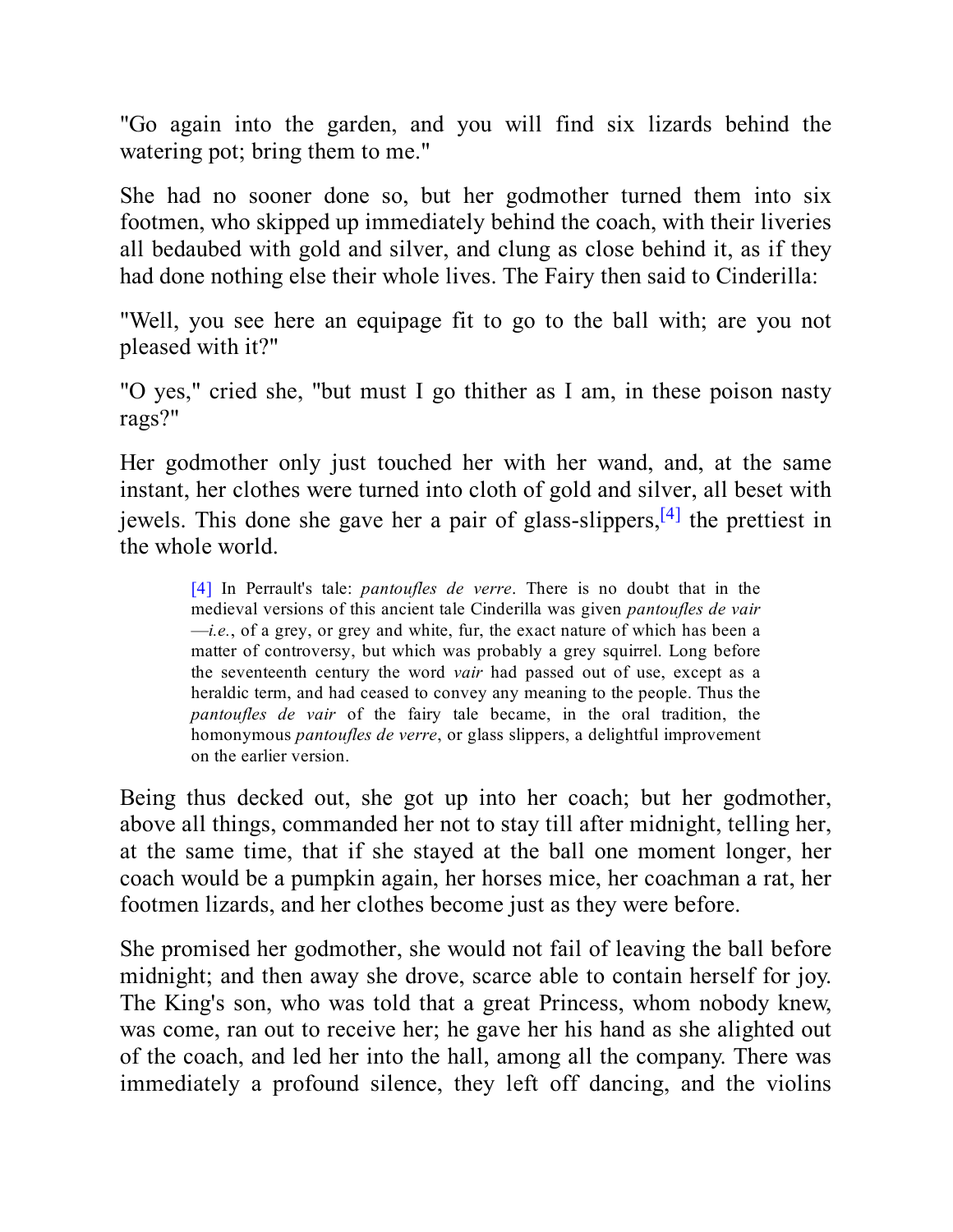ceased to play, so attentive was every one to contemplate the singular beauty of this unknown new comer. Nothing was then heard but a confused noise of,

"Ha! how handsome she is! Ha! how handsome she is!"

The King himself, old as he was, could not help ogling her, and telling the Queen softly, "that it was a long time since he had seen so beautiful and lovely a creature." All the ladies were busied in considering her clothes and head-dress, that they might have some made next day after the same pattern, provided they could meet with such fine materials, and as able hands to make them.

The King's son conducted her to the most honourable seat, and afterwards took her out to dance with him: she danced so very gracefully, that they all more and more admired her. A fine collation was served up, whereof the young Prince ate not a morsel, so intently was he busied in gazing on her. She went and sat down by her sisters, shewing them a thousand civilities, giving them part of the oranges and citrons which the Prince had presented her with; which very much surprised them, for they did not know her.

While Cinderilla was thus amusing her sisters, she heard the clock strike eleven and three quarters, whereupon she immediately made a curtesy to the company, and hasted away as fast as she could.

Being got home, she ran to seek out her godmother, and after having thanked her, she said, "she could not but heartily wish she might go next day to the ball, because the King's son had desired her." As she was eagerly telling her godmother whatever had passed at the ball, her two sisters knocked at the door which Cinderilla ran and opened.

"How long you have stayed," cried she, gaping, rubbing her eyes, and stretching herself as if she had been just awaked out of her sleep; she had not, however, any manner of inclination to sleep since they went from home.

"If thou hadst been at the ball," said one of her sisters, "thou wouldst not have been tired with it; there came thither the finest Princess, the most beautiful ever was seen with mortal eyes; she shewed us a thousand civilities, and gave us oranges and citrons." Cinderilla was transported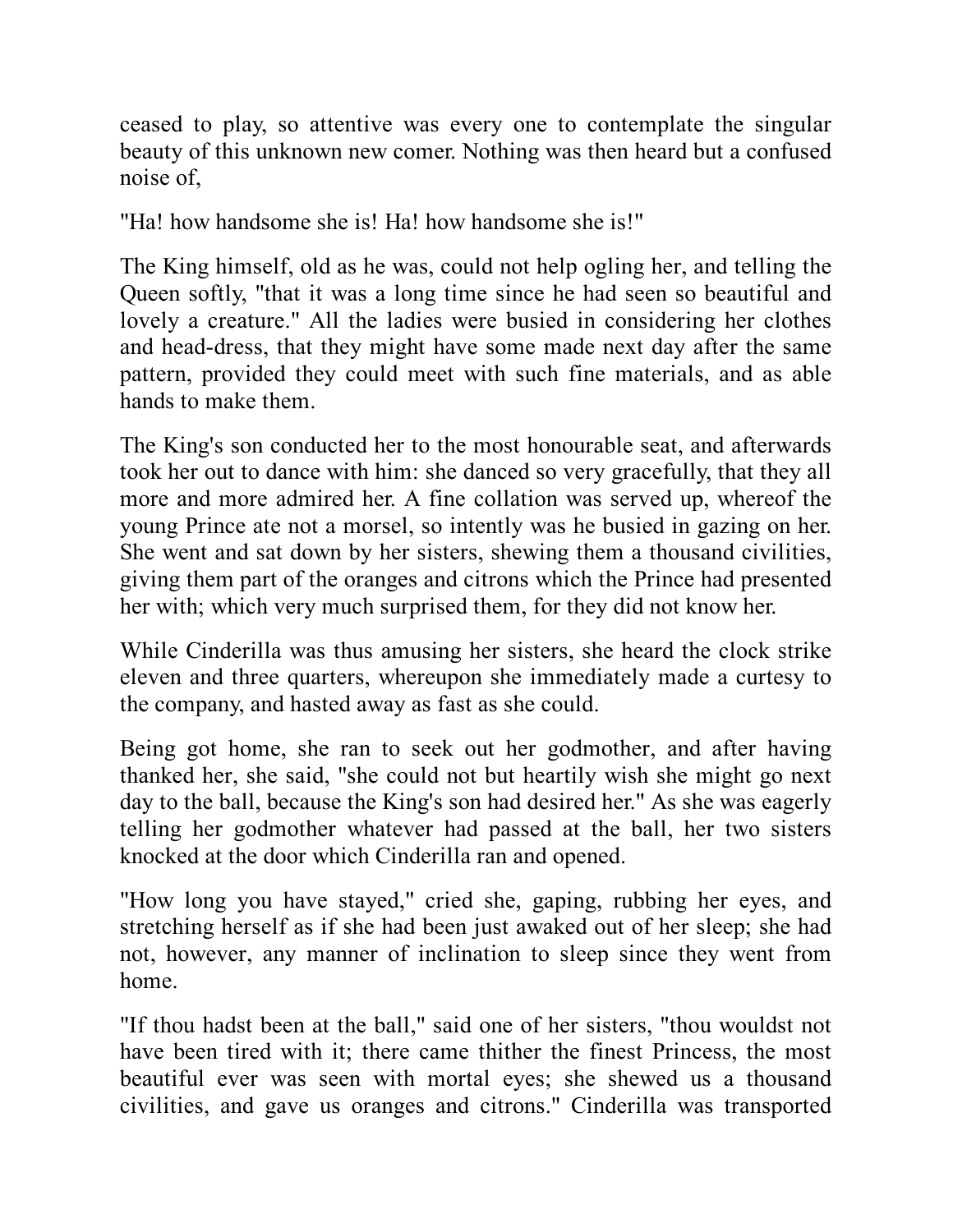with joy; she asked them the name of that Princess; but they told her they did not know it; and that the King's son was very anxious to learn it, and would give all the world to know who she was. At this Cinderilla, smiling, replied:

"She must then be very beautiful indeed; Lord! how happy have you been; could not I see her? Ah! dear Miss Charlotte, do lend me your yellow suit of cloaths which you wear every day!"

"Ay, to be sure!" cried Miss Charlotte, "lend my cloaths to such a dirty Cinder-breech as thou art; who's the fool then?"

Cinderilla, indeed, expected some such answer, and was very glad of the refusal; for she would have been sadly put to it, if her sister had lent her what she asked for jestingly.

The next day the two sisters were at the ball, and so was Cinderilla, but dressed more magnificently than before. The King's son was always by her, and never ceased his compliments and amorous speeches to her; to whom all this was so far from being tiresome, that she quite forgot what her godmother had recommended to her, so that she, at last, counted the clock striking twelve, when she took it to be no more than eleven; she then rose up, and fled as nimble as a deer.

The Prince followed, but could not overtake her. She left behind one of her glass slippers, which the Prince took up most carefully. She got home, but quite out of breath, without coach or footmen, and in her nasty old cloaths, having nothing left her of all her finery, but one of the little slippers, fellow to that she dropped. The guards at the palace gate were asked if they had not seen a Princess go out; who said, they had seen nobody go out, but a young girl, very meanly dressed, and who had more the air of a poor country wench, than a gentle-woman.

#### "SHE LEFT BEHIND ONE OF HER GLASS SLIPPERS, WHICH THE PRINCE TOOK UP MOST CAREFULLY" **"SHE LEFT BEHIND ONE OF HER GLASS SLIPPERS, WHICH THE PRINCE TOOK UP MOST CAREFULLY"**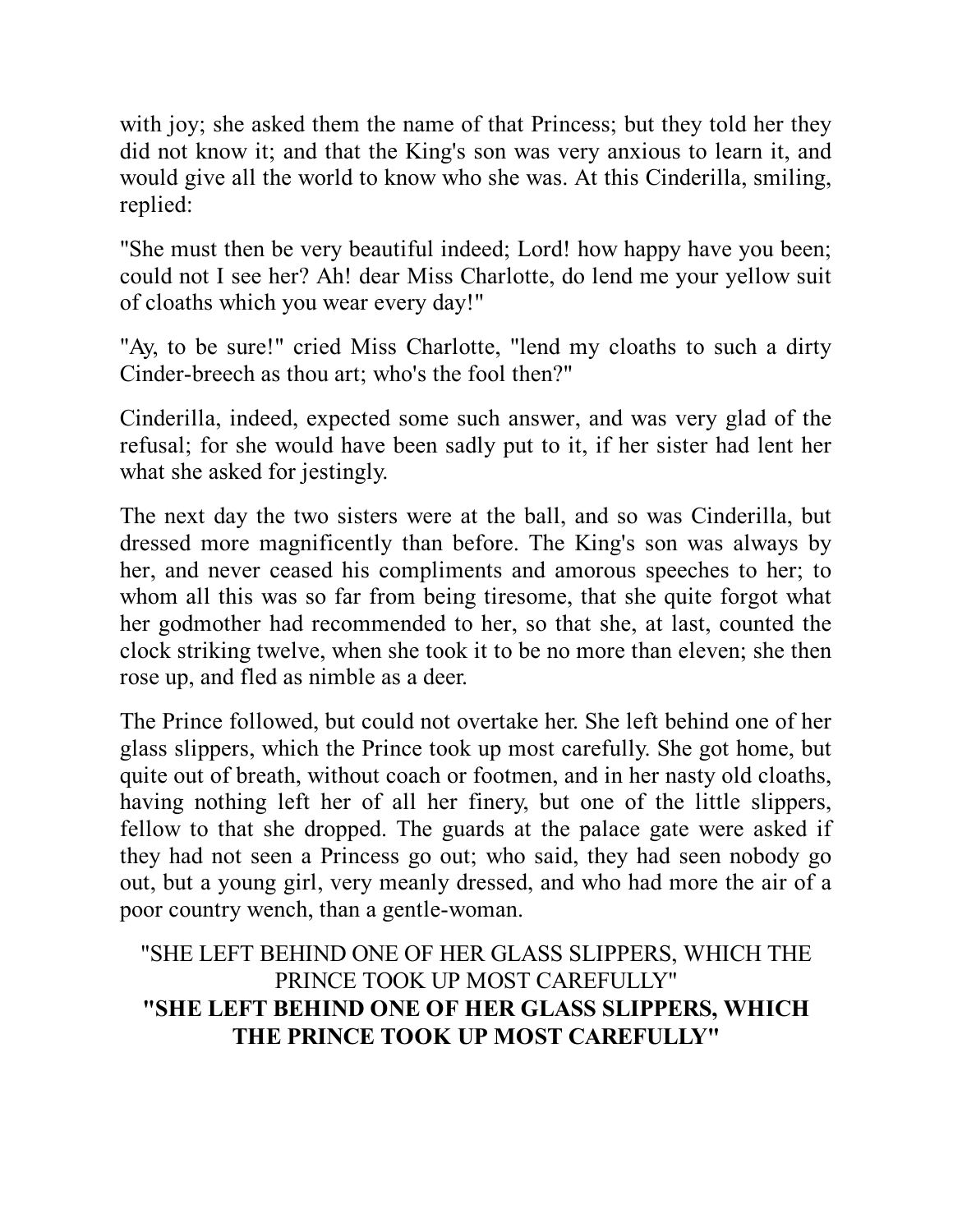When the two sisters returned from the ball, Cinderilla asked them if they had been well diverted, and if the fine lady had been there. They told her, Yes, but that she hurried away immediately when it struck twelve, and with so much haste, that she dropped one of her little glass slippers, the prettiest in the world, and which the King's son had taken up; that he had done nothing but look at it during all the latter part of the ball, and that most certainly he was very much in love with the beautiful person who owned the little slipper.

What they said was very true; for a few days after, the King's son caused it to be proclaimed by sound of trumpet, that he would marry her whose foot this slipper would just fit. They whom he employed began to try it on upon the Princesses, then the duchesses, and all the Court, but in vain. It was brought to the two sisters, who did all they possibly could to thrust their feet into the slipper, but they could not effect it.

Cinderilla, who saw all this, and knew her slipper, said to them laughing:

"Let me see if it will not fit me?"

Her sisters burst out a-laughing, and began to banter her. The gentleman who was sent to try the slipper, looked earnestly at Cinderilla, and finding her very handsome, said it was but just that she should try, and that he had orders to let every one make tryal. He invited Cinderilla to sit down, and putting the slipper to her foot, he found it went on very easily, and fitted her, as if it had been made of wax. The astonishment her two sisters were in was excessively great, but still abundantly greater, when Cinderilla pulled out of her pocket the other slipper, and put it on her foot. Thereupon, in came her godmother, who having touched, with her wand, Cinderilla's cloaths, made them richer and more magnificent than any of those she had before.

And now her two sisters found her to be that fine beautiful lady whom they had seen at the ball. They threw themselves at her feet, to beg pardon for all the ill treatment they had made her undergo. Cinderilla took them up, and as she embraced them, cried that she forgave them with all her heart, and desired them always to love her.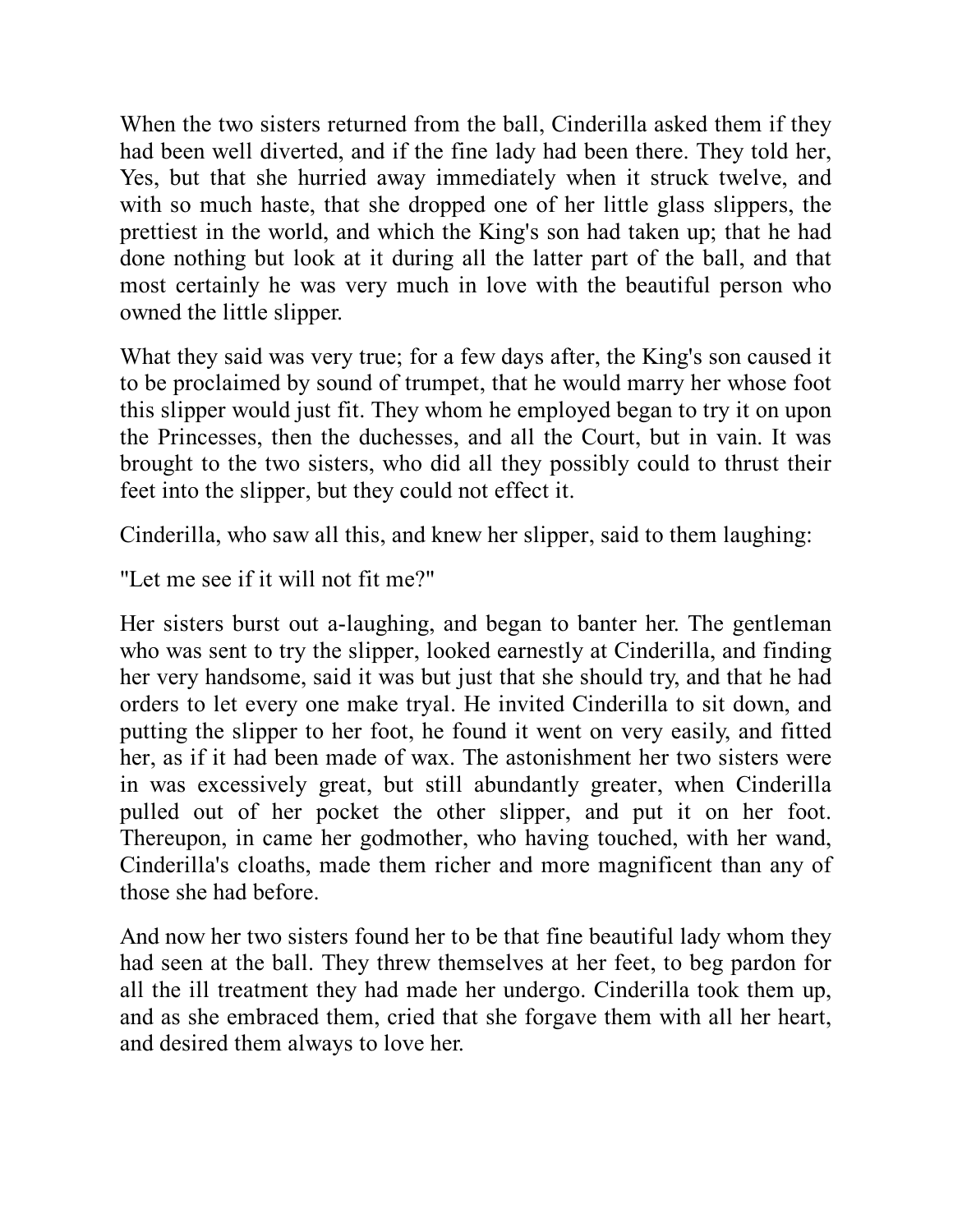She was conducted to the young Prince, dressed as she was; he thought her more charming than ever, and, a few days after, married her.

Cinderilla, who was no less good than beautiful, gave her two sisters lodgings in the palace, and that very same day matched them with two great lords of the court.

## *The Moral*

*Beauty's to the sex a treasure, Still admir'd beyond all measure, And never yet was any known, By still admiring, weary grown. But that rare quality call'd grace, Exceeds, by far, a handsome face; Its lasting charms surpass the other, And this rich gift her kind godmother Bestow'd on Cinderilla fair, Whom she instructed with such care. She gave to her such graceful mien, That she, thereby, became a queen. For thus (may ever truth prevail) We draw our moral from this tale. This quality, fair ladies, know Prevails much more (you'll find it so) T'ingage and captivate a heart, Than a fine head dress'd up with art. The fairies' gift of greatest worth Is grace of bearing, not high birth; Without this gift we'll miss the prize; Possession gives us wings to rise.*

#### *Another*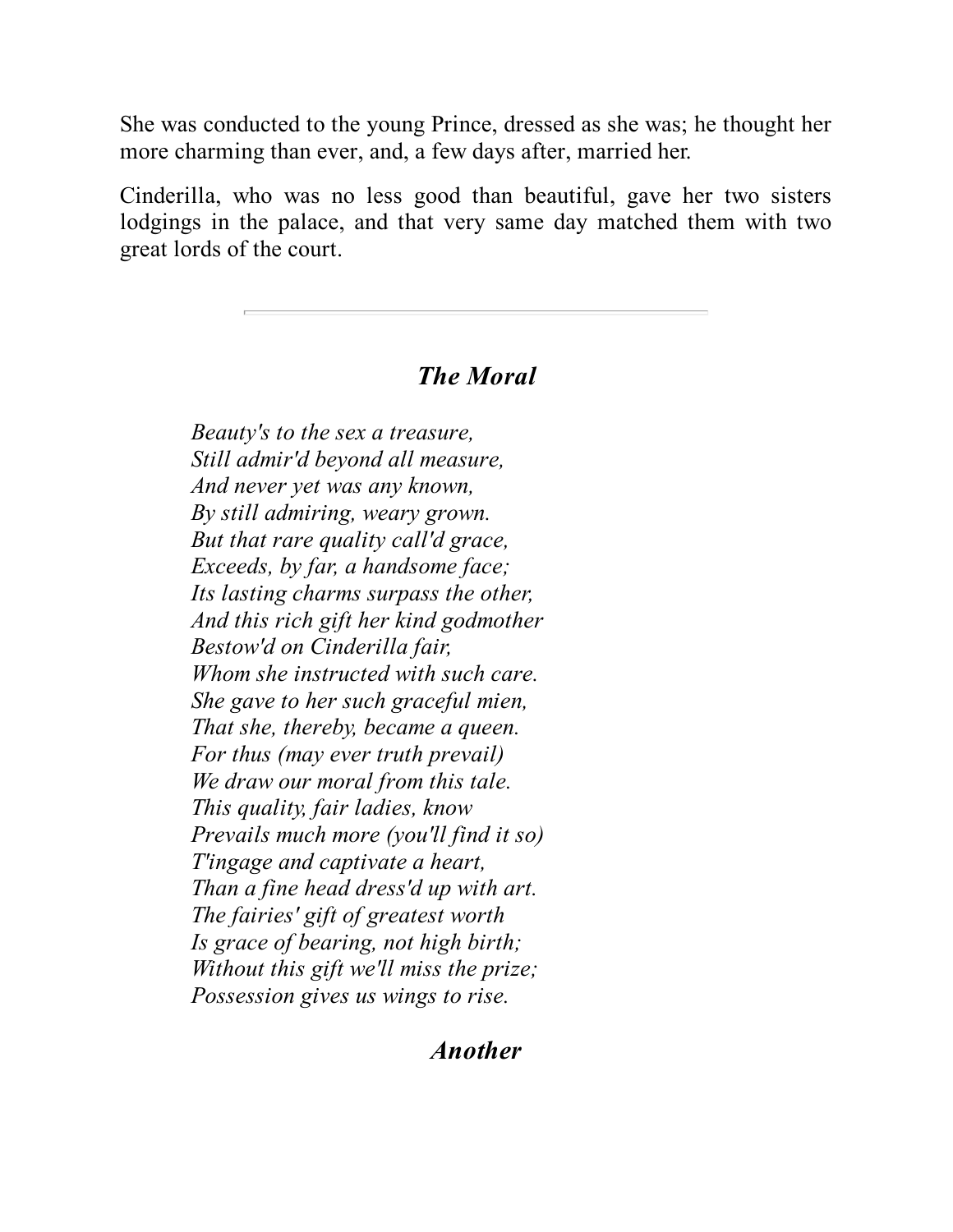*A great advantage 'tis, no doubt, to man, To have wit, courage, birth, good sense, and brain, And other such-like qualities, which we Receiv'd from heaven's kind hand, and destiny. But none of these rich graces from above, To your advancement in the world will prove If godmothers and sires you disobey, Or 'gainst their strict advice too long you stay.*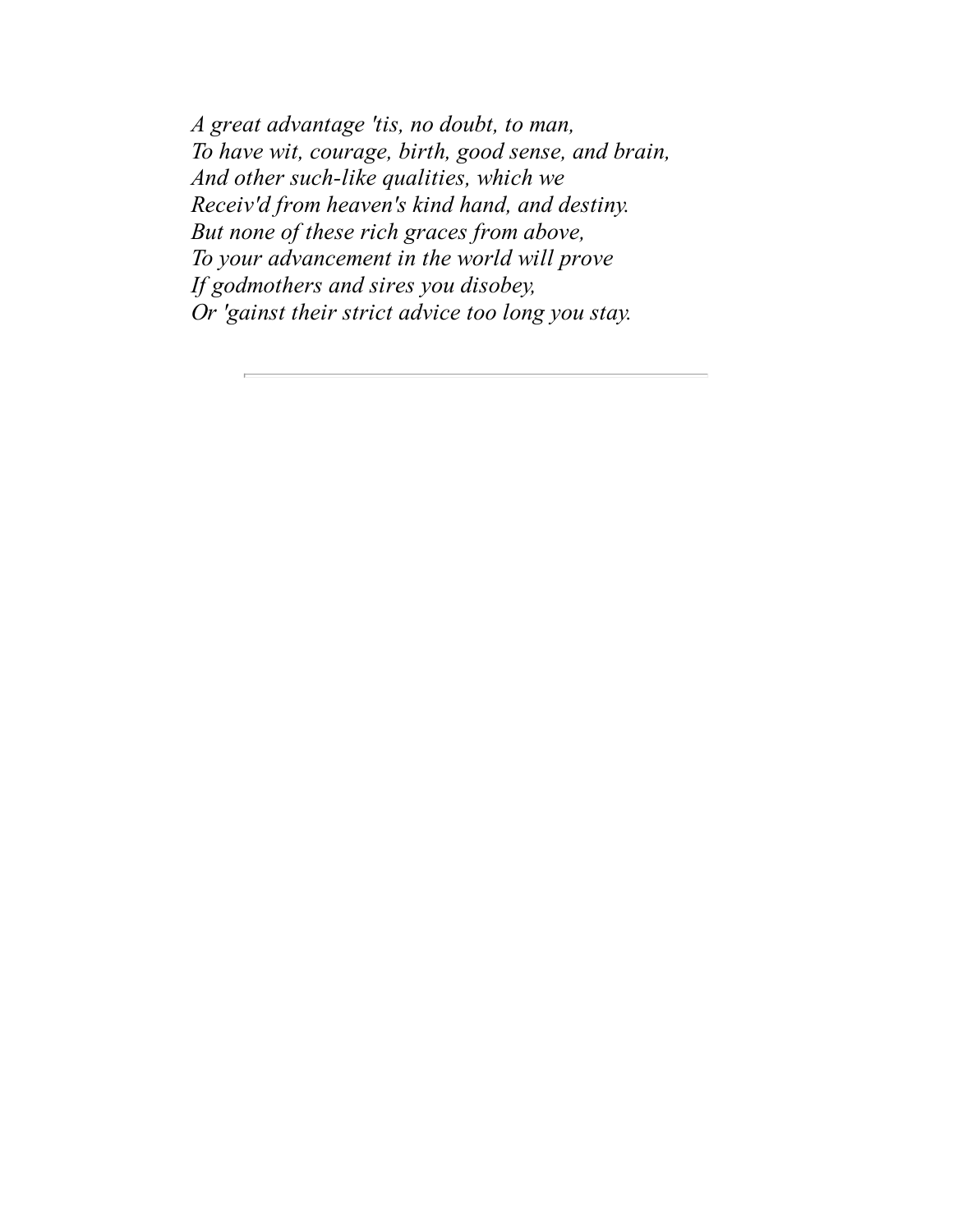*Riquet with the Tuft*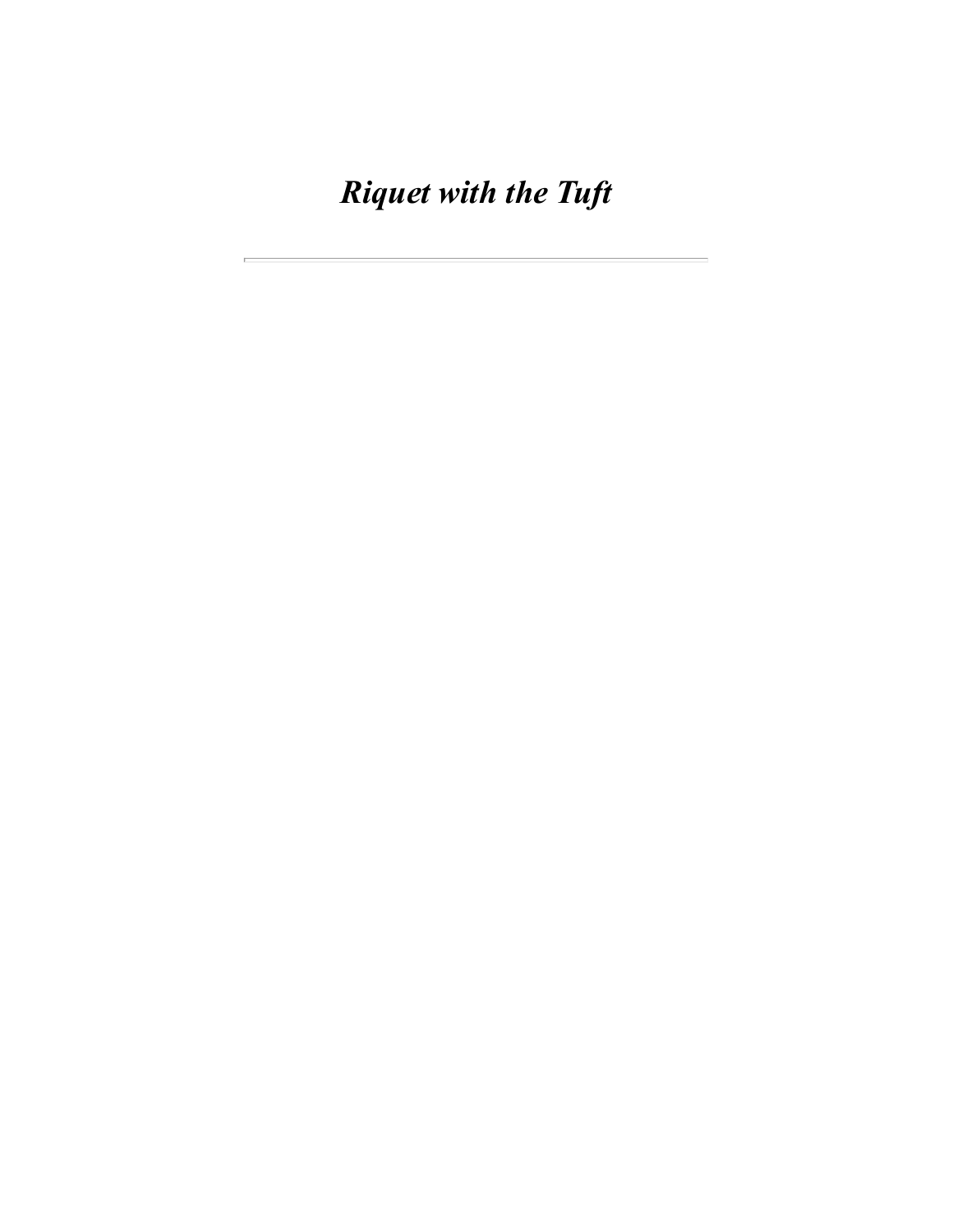# **Riquet with the Tuft**

T

here was, once upon a time, a Queen, who was brought to bed of a son, so hideously ugly, that it was long disputed, whether he had human form. A Fairy, who was at his birth, affirmed, he would be very lovable for all that, since he should be indowed with abundance of wit. She even added, that it would be in his power, by virtue of a gift she had just then given him, to bestow on the person he most loved as much wit as he pleased. All this somewhat comforted the poor Queen, who was under a grievous affliction for having brought into the world such an ugly brat. It is true, that this child no sooner began to prattle, but he said a thousand pretty things, and that in all his actions there was something so taking, that he charmed every-body. I forgot to tell you, that he came into the world with a little tuft of hair upon his head, which made them call him Riquet with the Tuft, for Riquet was the family name.

Seven or eight years after this, the Queen of a neighbouring kingdom was delivered of two daughters at a birth. The first-born of these was beautiful beyond compare, whereat the Queen was so very glad, that those present were afraid that her excess of joy would do her harm. The same Fairy, who had assisted at the birth of little Riquet with the Tuft, was here also; and, to moderate the Queen's gladness, she declared, that this little Princess should have no wit at all, but be as stupid as she was pretty. This mortified the Queen extreamly, but some moments afterwards she had far greater sorrow; for, the second daughter she was delivered of, was very ugly.

"Do not afflict yourself so much, Madam," said the Fairy; "your daughter shall have so great a portion of wit, that her want of beauty will scarcely be perceived."

"God grant it," replied the Queen; "but is there no way to make the eldest, who is so pretty, have some little wit?"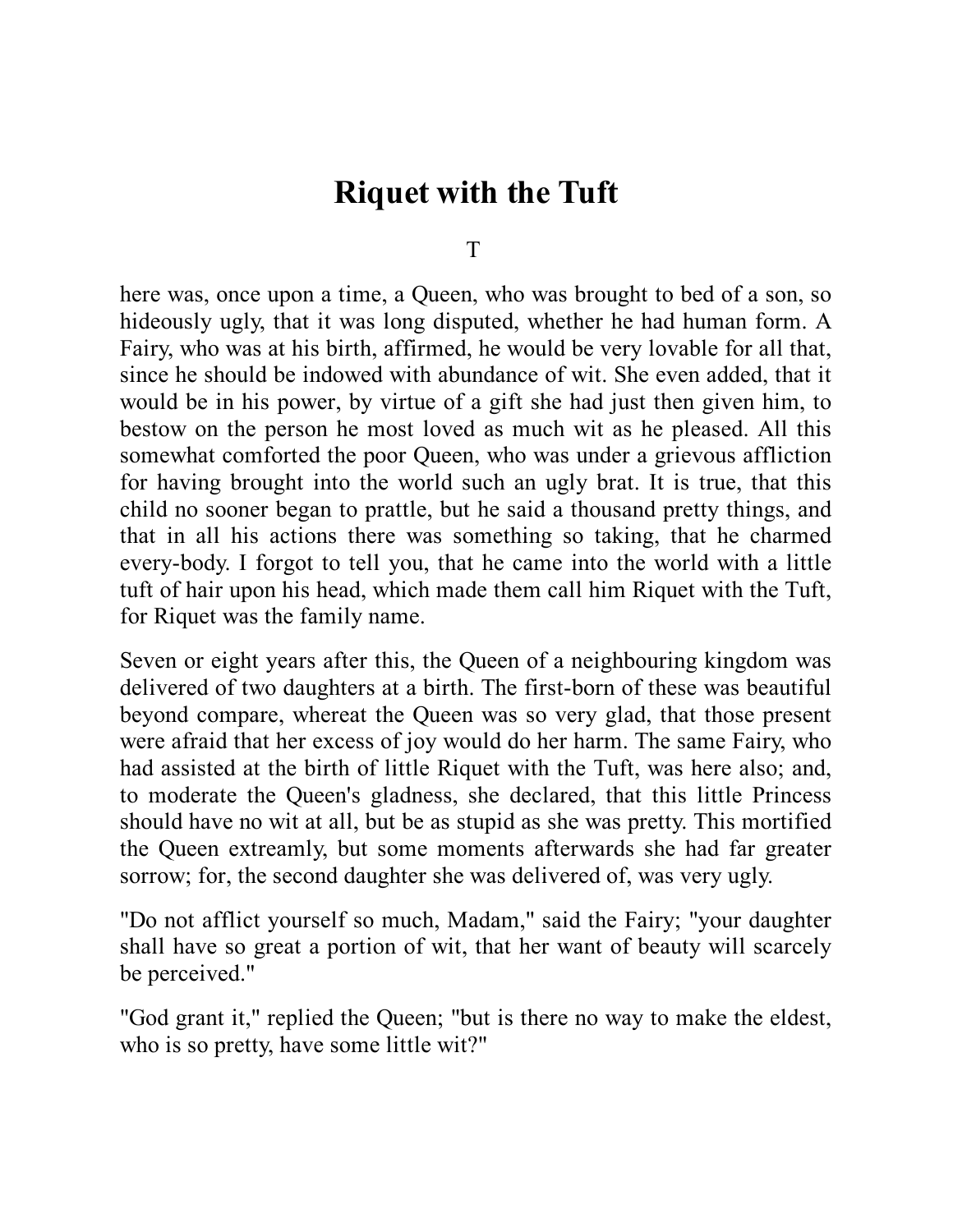"I can do nothing for her, Madam, as to wit," answered the Fairy, "but everything as to beauty; and as there is nothing but what I would do for your satisfaction, I give her for gift, that she shall have the power to make handsome the person who shall best please her."

As these Princesses grew up, their perfections grew up with them; all the public talk was of the beauty of the eldest, and the wit of the youngest. It is true also that their defects increased considerably with their age; the youngest visibly grew uglier and uglier, and the eldest became every day more and more stupid; she either made no answer at all to what was asked her, or said something very silly; she was with all this so unhandy, that she could not place four pieces of china upon the mantlepiece, without breaking one of them, nor drink a glass of water without spilling half of it upon her cloaths. Tho' beauty is a very great advantage in young people, yet here the youngest sister bore away the bell, almost always, in all companies from the eldest; people would indeed, go first to the Beauty to look upon, and admire her, but turn aside soon after to the Wit, to hear a thousand most entertaining and agreeable turns, and it was amazing to see, in less than a quarter of an hour's time, the eldest with not a soul with her and the whole company crowding about the youngest. The eldest, tho' she was unaccountably dull, could not but notice it, and would have given all her beauty to have half the wit of her sister. The Queen, prudent as she was, could not help reproaching her several times, which had like to have made this poor Princess die for grief.

One day, as she retired into the wood to bewail her misfortune, she saw, coming to her, a little man, very disagreeable, but most magnificently dressed. This was the young Prince Riquet with the Tuft, who having fallen in love with her, by seeing her picture, many of which went all the world over, had left his father's kingdom, to have the pleasure of seeing and talking with her.

Overjoyed to find her thus all alone, he addressed himself to her with all imaginable politeness and respect. Having observed, after he had made her the ordinary compliments, that she was extremely melancholy, he said to her: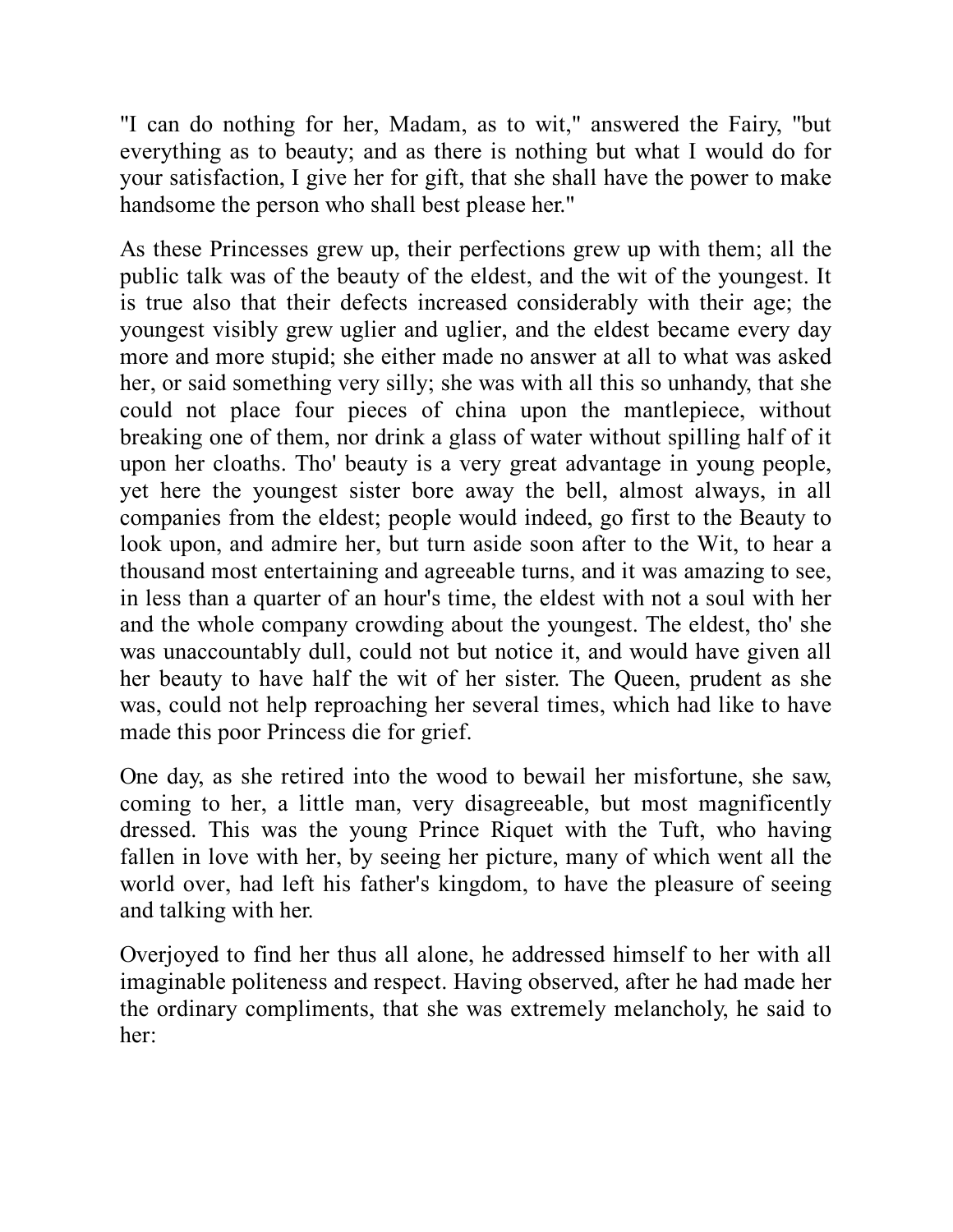"I cannot comprehend, Madam, how a person so beautiful as you are, can be so sorrowful as you seem to be; for tho' I can boast of having seen infinite numbers of ladies exquisitely charming, I can say that I never beheld any one whose beauty approaches yours."

"You are pleased to say so," answered the Princess, and here she stopped.

"Beauty," replied Riquet with the Tuft, "is such a great advantage, that it ought to take the place of all things; and since you possess this treasure, I see nothing that can possibly very much afflict you."

"I had far rather," cried the Princess, "be as ugly as you are, and have wit, than have the beauty I possess, and be so stupid as I am."

"There is nothing, Madam," returned he, "shews more that we have wit, than to believe we have none; and it is the nature of that excellent quality, that the more people have of it, the more they believe they want it."

"I do not know that," said the Princess; "but I know, very well, that I am very senseless, and thence proceeds the vexation which almost kills me."

"If that be all, Madam, which troubles you, I can very easily put an end to your affliction."

"And how will you do that?" cried the Princess.

"I have the power, Madam," replied Riquet with the Tuft, "to give to that person whom I shall love best, as much wit as can be had; and as you, Madam, are that very person, it will be your fault only, if you have not as great a share of it as any one living, provided you will be pleased to marry me."

The Princess remained quite astonished, and answered not a word.

### "THE PRINCE BELIEVED HE HAD GIVEN HER MORE WIT THAN HE HAD RESERVED FOR HIMSELF" **"THE PRINCE BELIEVED HE HAD GIVEN HER MORE WIT THAN HE HAD RESERVED FOR HIMSELF"**

"I see," replied Riquet with the Tuft, "that this proposal makes you very uneasy, and I do not wonder at it, but I will give you a whole year to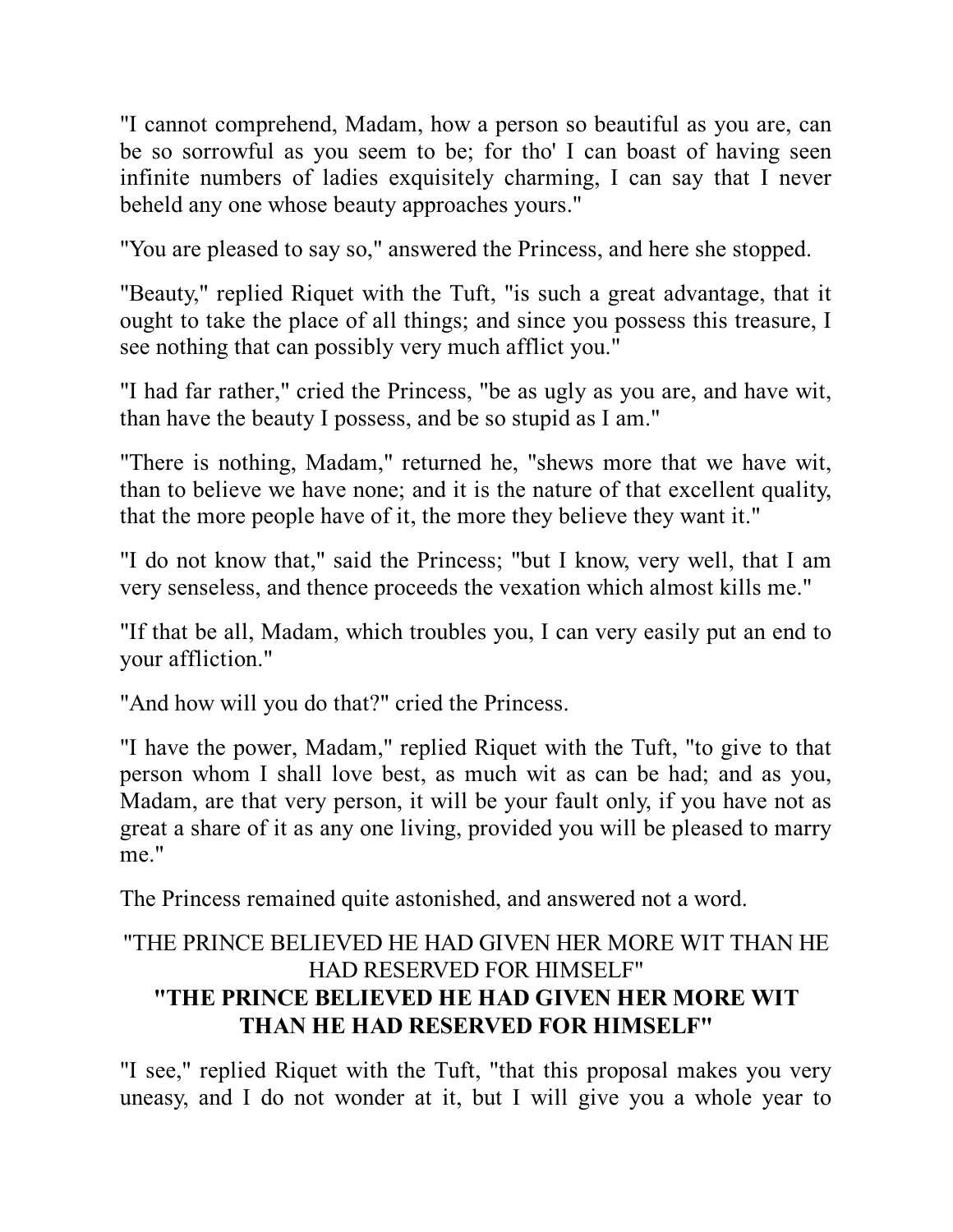consider of it."

The Princess had so little wit, and, at the same time, so great a longing to have some, that she imagined the end of that year would never be; therefore she accepted the proposal which was made her. She had no sooner promised Riquet with the Tuft that she would marry him on that day twelvemonth, than she found herself quite otherwise than she was before; she had an incredible facility of speaking whatever she pleased, after a polite, easy, and natural manner; she began that moment a very gallant conversation with Riquet with the Tuft, wherein she tattled at such a rate, that Riquet with the Tuft believed he had given her more wit than he had reserved for himself.

When she returned to the palace, the whole Court knew not what to think of such a sudden and extraordinary change; for they heard from her now as much sensible discourse, and as many infinitely witty turns, as they had stupid and silly impertinences before. The whole Court was overjoyed at it beyond imagination; it pleased all but her younger sister; because having no longer the advantage of her in respect of wit, she appeared, in comparison of her, a very disagreeable, homely puss. The King governed himself by her advice, and would even sometimes hold a council in her apartment. The noise of this change spreading every where, all the young Princes of the neighbouring kingdoms strove all they could to gain her favour, and almost all of them asked her in marriage; but she found not one of them had wit enough for her, and she gave them all a hearing, but would not engage herself to any.

However, there came one so powerful, rich, witty and handsome, that she could not help having a good inclination for him. Her father perceived it, and told her that she was her own mistress as to the choice of a husband, and that she might declare her intentions. As the more wit we have, the greater difficulty we find to make a firm resolution upon such affairs, this made her desire her father, after having thanked him, to give her time to consider of it.

She went accidentally to walk in the same wood where she met Riquet with the Tuft, to think, the more conveniently, what she ought to do. While she was walking in a profound meditation, she heard a confused noise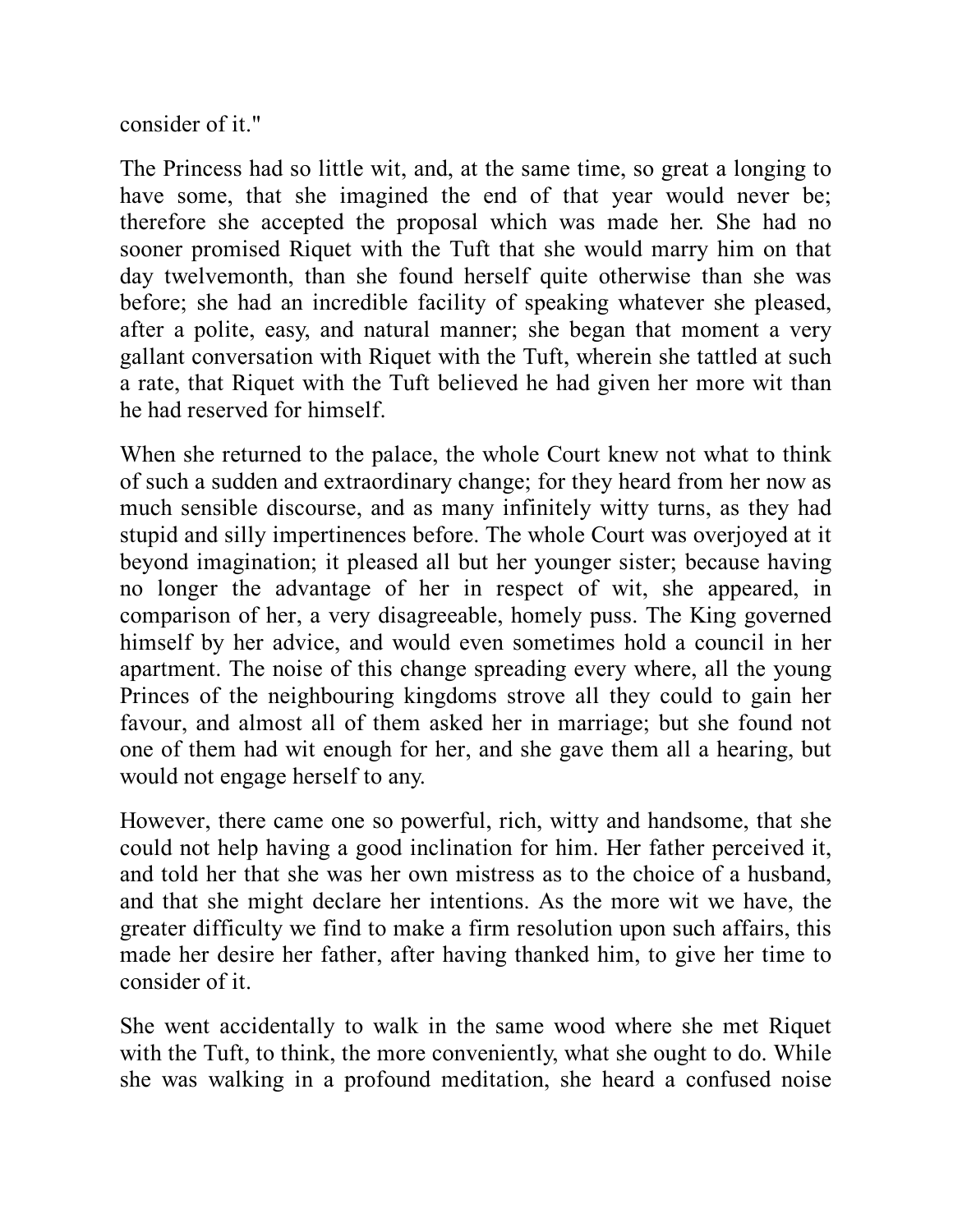under her feet, as it were of a great many people who went backwards and forwards, and were very busy. Having listened more attentively, she heard one say:

"Bring me that pot"; another "Give me that kettle"; and a third, "Put some wood upon the fire."

The ground at the same time opened, and she seemingly saw under her feet, a great kitchen full of cooks, scullions, and all sorts of servants necessary for a magnificent entertainment. There came out of it a company of roasters, to the number of twenty, or thirty, who went to plant themselves in a fine alley of wood, about a very long table, with their larding pins in their hands, and skewers in their caps, who began to work, keeping time, to the tune of a very harmonious song.

The Princess, all astonished at this sight, asked them who they worked for.

"For Prince Riquet with the Tuft," said the chief of them, "who is to be married to-morrow."

The Princess was more surprised than ever, and recollecting that it was now that day twelvemonth on which she had promised to marry Riquet with the Tuft, she was like to sink into the ground.

What made her forget this was that, when she made this promise, she was very silly, and having obtained that vast stock of wit which the Prince had bestowed on her, she had intirely forgot her stupidity. She continued walking, but had not taken thirty steps before Riquet with the Tuft presented himself to her, bravely and most magnificently dressed, like a Prince who was going to be married.

"You see, Madam," said he, "I am very exact in keeping my word, and doubt not, in the least, but you are come hither to perform yours, and to make me, by giving me your hand, the happiest of men."

"I shall freely own to you," answered the Princess, "that I have not yet taken any resolution on this affair, and believe I never shall take such a one as you desire."

"You astonish me, Madam," said Riquet with the Tuft.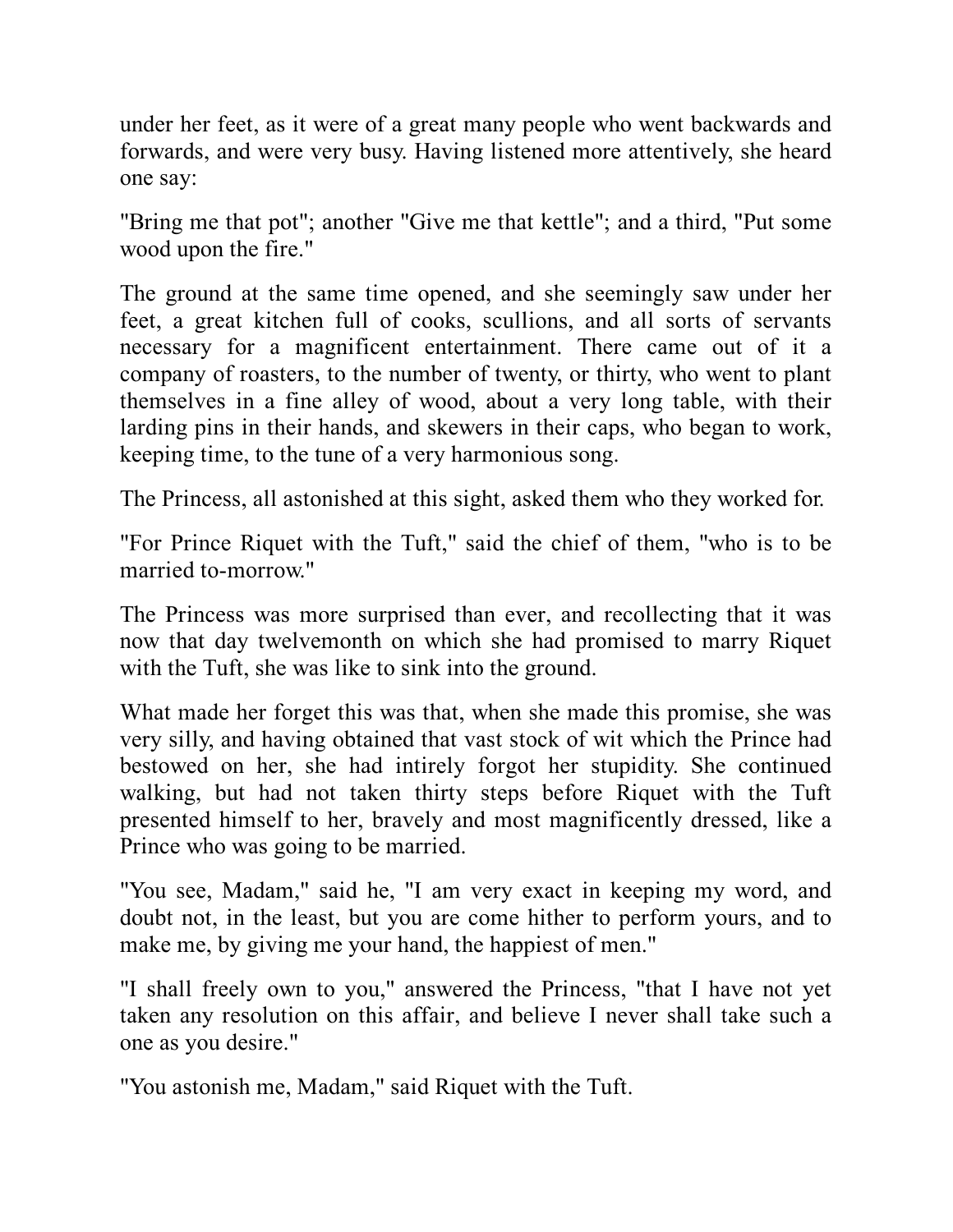"I believe it," said the Princess, "and surely if I had to do with a clown, or a man of no wit, I should find myself very much at a loss. 'A Princess always observes her word,' would he say to me, 'and you must marry me, since you promised to do so.' But as he whom I talk to is the man of the world who is master of the greatest sense and judgment, I am sure he will hear reason. You know, that when I was but a fool, I could, notwithstanding, never come to a resolution to marry you; why will you have me, now I have so much judgment as you gave me, and which makes me a more difficult person than I was at that time, to come to such a resolution, which I could not then determine to agree to? If you sincerely thought to make me your wife, you have been greatly in the wrong to deprive me of my dull simplicity, and make me see things much more clearly than I did."

#### "RIQUET WITH THE TUFT APPEARED TO HER THE FINEST PRINCE UPON EARTH" **"RIQUET WITH THE TUFT APPEARED TO HER THE FINEST PRINCE UPON EARTH"**

"If a man of no wit and sense," replied Riquet with the Tuft, "would be entitled, as you say, to reproach you for breach of your word, why will you not let me, Madam, do likewise in a matter wherein all the happiness of my life is concerned? Is it reasonable that persons of wit and sense should be in a worse condition than those who have none? Can you pretend this; you who have so great a share, and desired so earnestly to have it? But let us come to fact, if you please. Setting aside my ugliness and deformity, is there any thing in me which displeases you? Are you dissatisfied with my birth, my wit, humour, or manners?"

"Not at all," answered the Princess; "I love you and respect you in all that you mention." "If it be so," said Riquet with the Tuft, "I am like to be happy, since it is in your power to make me the most lovable of men."

"How can that be?" said the Princess.

"It will come about," said Riquet with the Tuft; "if you love me enough to wish it to be so; and that you may no ways doubt, Madam, of what I say, know that the same Fairy, who, on my birth-day, gave me for gift the power of making the person who should please me extremely witty and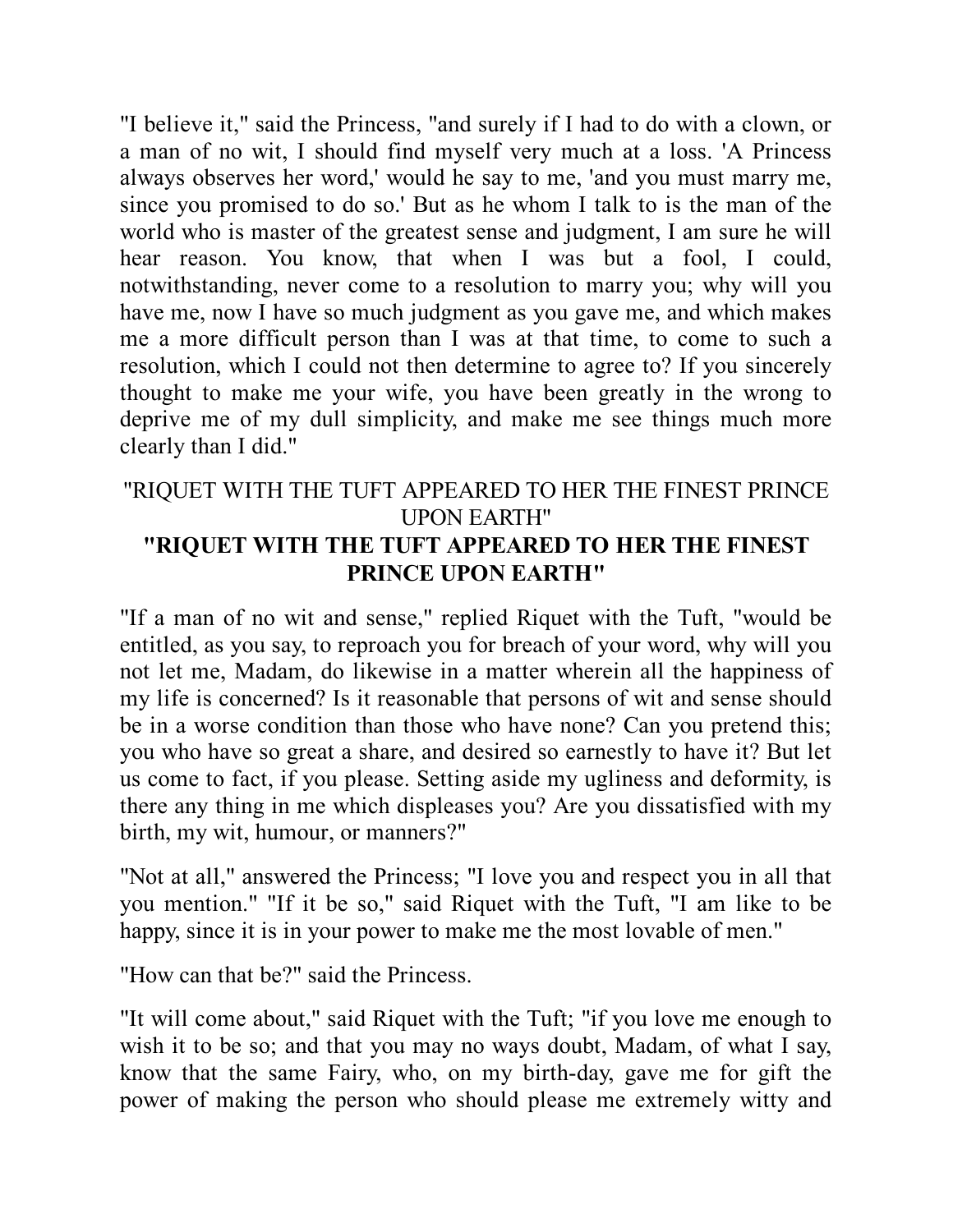judicious, has, in like manner, given you for gift the power of making him, whom you love, and would grant that favour to, extremely handsome."

"If it be so," said the Princess, "I wish, with all my heart, that you may be the most lovable Prince in the world, and I bestow it on you, as much as I am able."

The Princess had no sooner pronounced these words, but Riquet with the Tuft appeared to her the finest Prince upon earth; the handsomest and most amiable man she ever saw. Some affirm that it was not the enchantments of the Fairy which worked this change, but that love alone caused the metamorphosis. They say, that the Princess, having made due reflection on the perseverance of her lover, his discretion, and all the good qualities of his mind, his wit and judgment, saw no longer the deformity of his body, nor the ugliness of his face; that his hump seemed to her no more than the homely air of one who has a broad back; and that whereas till then she saw him limp horribly, she found it nothing more than a certain sidling air, which charmed her. They say farther, that his eyes, which were very squinting, seemed to her all the more bright and sparkling; that their irregularity passed in her judgment for a mark of a violent excess of love; and, in short, that his great red nose had, in her opinion, somewhat of the martial and heroic.

Howsoever it was, the Princess promised immediately to marry him, on condition he obtained her father's consent. The King being acquainted that his daughter had abundance of esteem for Riquet with the Tuft, whom he knew otherwise for a most sage and judicious Prince, received him for his son-in-law with pleasure; and the next morning their nuptials were celebrated, as Riquet with the Tuft had foreseen, and according to the orders he had a long time before given.

# *The Moral*

*What in this little Tale we find, Is less a fable than real truth.*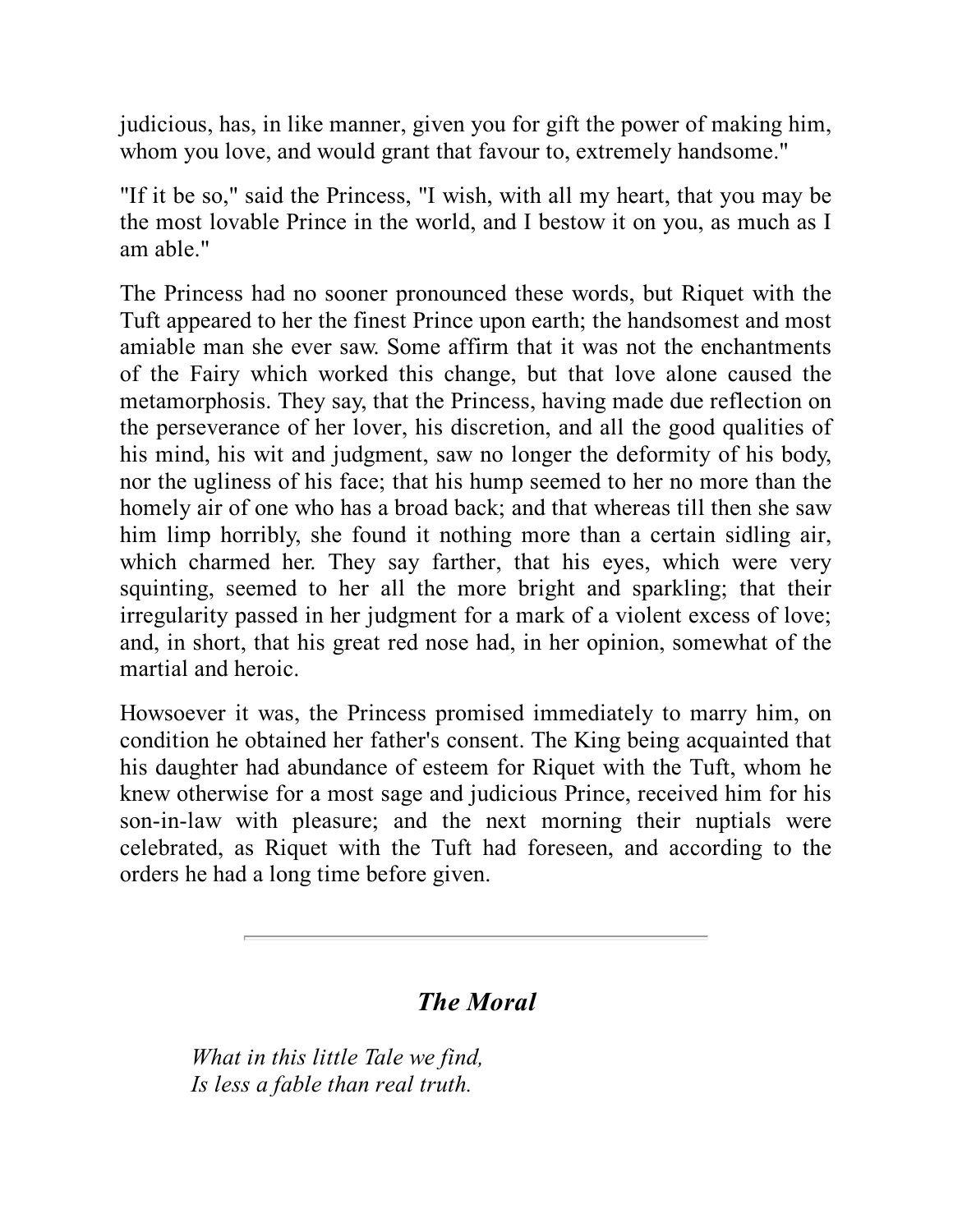*In those we love appear rare gifts of mind, And body too: wit, judgment, beauty, youth.*

### *Another*

*A countenance whereon, by natures hand, Beauty is trac'd, also the lively stain Of such complexion art can ne'er attain, With all these gifts hath not so much command On hearts, as hath one secret charm alone. Love finds that out, to all besides unknown.*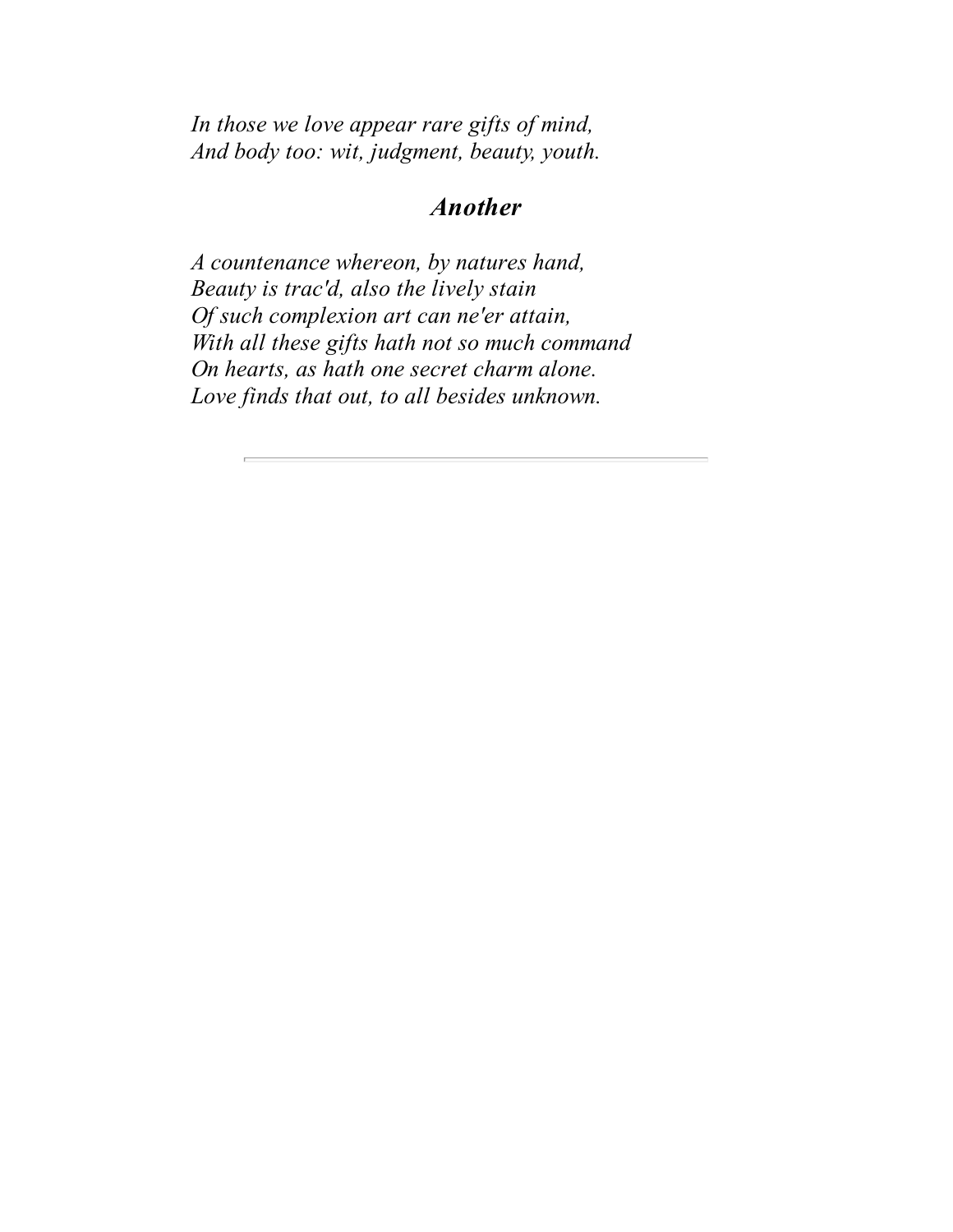*Little Thumb*

"LITTLE THUMB WAS AS GOOD AS HIS WORD, AND RETURNED THAT SAME NIGHT WITH THE NEWS" (page 123) **"LITTLE THUMB WAS AS GOOD AS HIS WORD, AND RETURNED THAT SAME NIGHT WITH THE NEWS" ([page 123\)](#page-78-0)**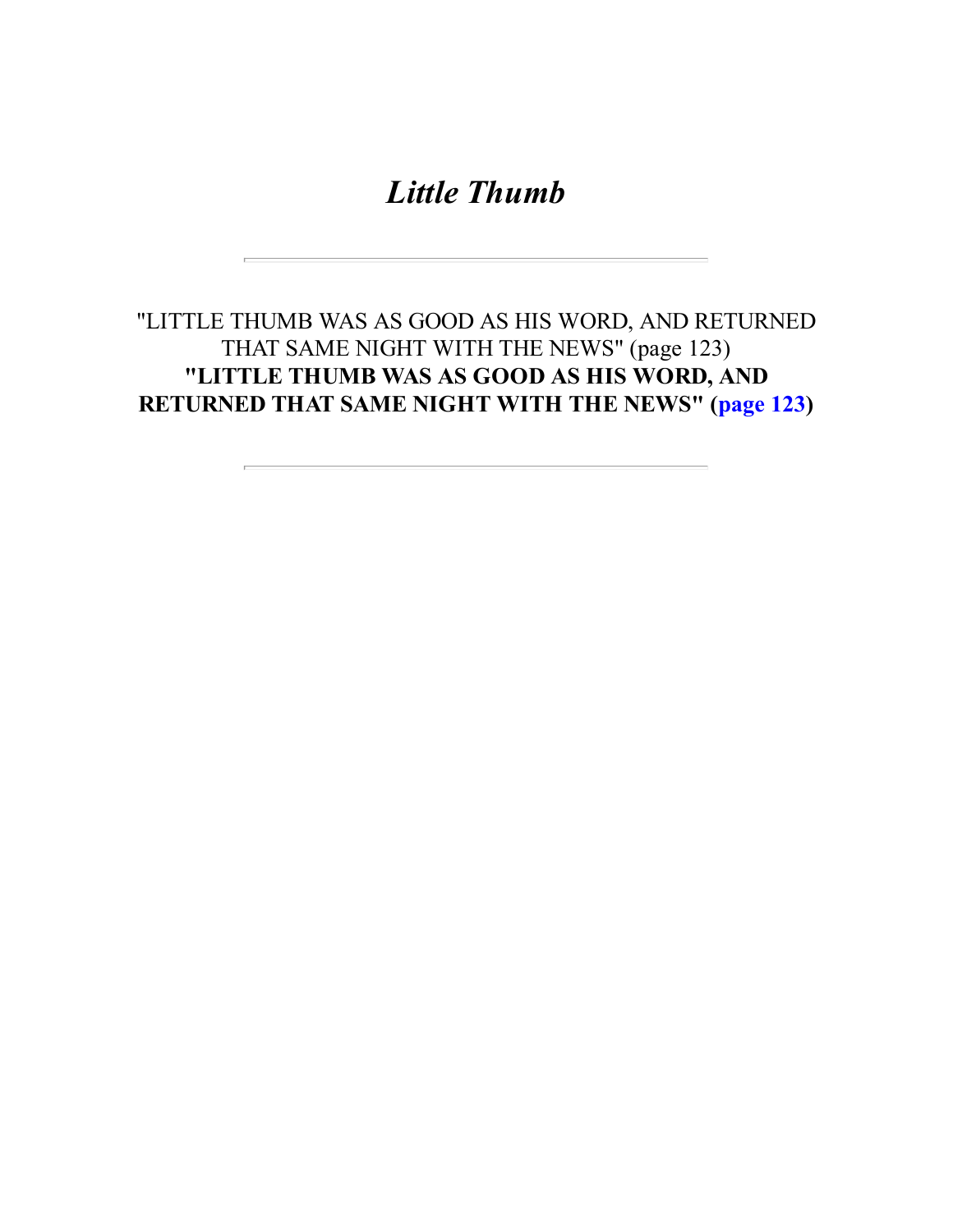# **Little Thumb**

T

here was, once upon a time, a man and his wife, faggot-makers by trade, who had seven children, all boys. The eldest was but ten years old, and the youngest only seven. One might wonder how that the faggot-maker could have so many children in so little a time; but it was because his wife went nimbly about her business and never brought fewer than two at a birth. They were very poor, and their seven children incommoded them greatly, because not one of them was able to earn his bread. That which gave them yet more uneasiness was, that the youngest was of a very puny constitution, and scarce ever spake a word, which made them take that for stupidity which was a sign of good sense. He was very little, and, when born, no bigger than one's thumb; which made him be called Little Thumb.

The poor child bore the blame of whatsoever was done amiss in the house, and guilty or not was always in the wrong; he was, notwithstanding, more cunning and had a far greater share of wisdom than all his brothers put together, and if he spake little he heard and thought the more.

There happened now to come a very bad year, and the famine was so great, that these poor people resolved to rid themselves of their children. One evening, when they were all in bed and the faggot-maker was sitting with his wife at the fire, he said to her, with his heart ready to burst with grief:

#### "HE BROUGHT THEM HOME BY THE VERY SAME WAY THEY CAME" **"HE BROUGHT THEM HOME BY THE VERY SAME WAY THEY CAME"**

"Thou see'st plainly that we are not able to keep our children, and I cannot see them starve to death before my face; I am resolved to lose them in the wood to-morrow, which may very easily be done; for while they are busy in tying up the faggots, we may run away, and leave them, without their taking any notice."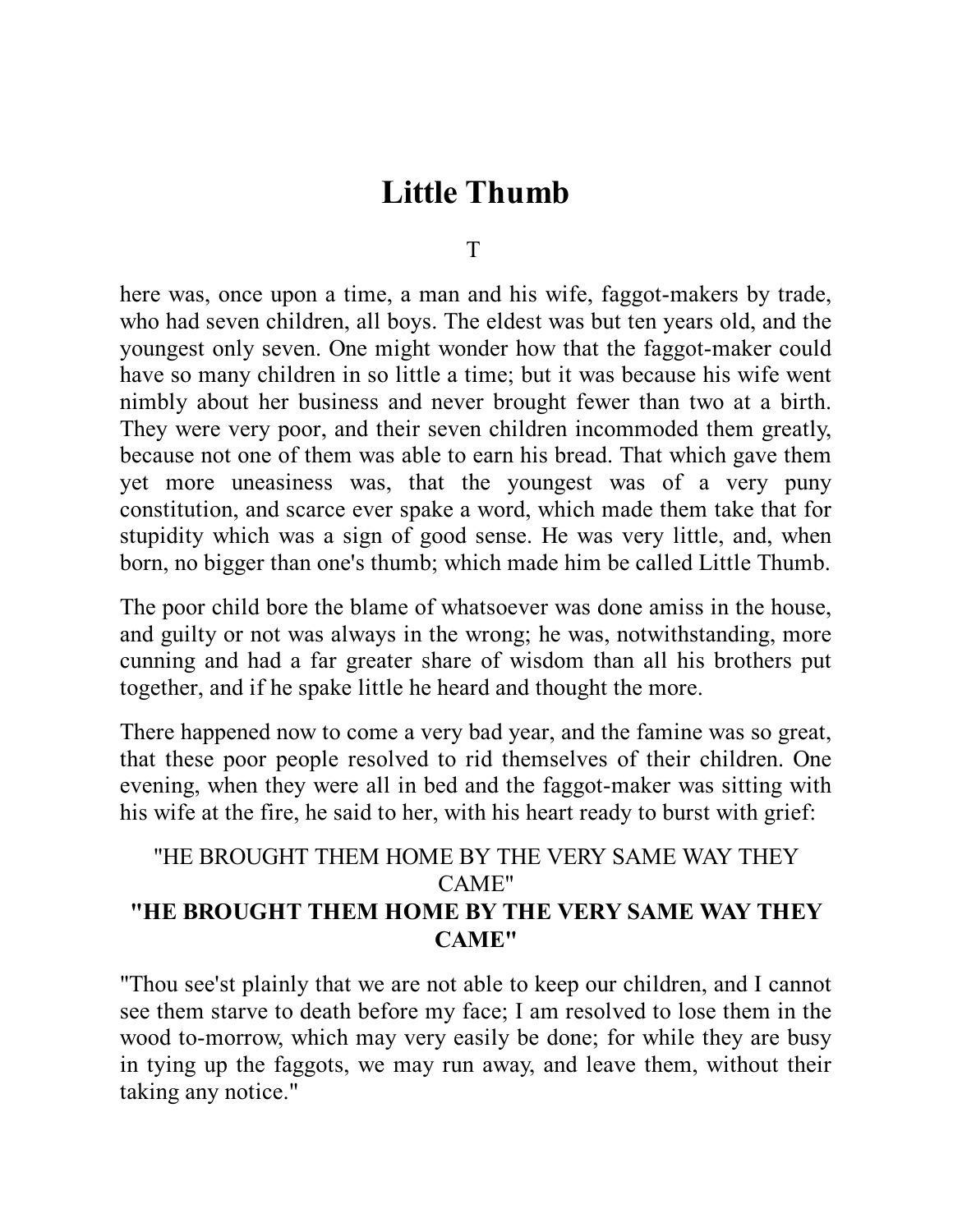"Ah!" cried out his wife, "and can'st thou thyself have the heart to take thy children out along with thee on purpose to lose them?"

In vain did her husband represent to her their extreme poverty; she would not consent to it; she was, indeed poor, but she was their mother. However, having considered what a grief it would be to her to see them perish with hunger, she at last consented and went to bed all in tears.

Little Thumb heard every word that had been spoken; for observing, as he lay in his bed, that they were talking very busily, he had got up softly and hid himself under his father's stool, that he might hear what they said, without being seen. He went to bed again, but did not sleep a wink all the rest of the night, thinking on what he ought to do. He got up early in the morning, and went to the river side, where he filled his pockets full of small white pebbles, and then returned home. They all went abroad, but Little Thumb never told his brothers one syllable of what he knew. They went into a very thick forest, where they could not see one another at ten paces distance. The faggot-maker began to cut wood, and the children to gather up sticks to make faggots. Their father and mother seeing them busy at their work, got from them by degrees, and then ran away from them all at once, along a by-way, thro' the winding bushes.

When the children saw they were left alone, they began to cry as loud as they could. Little Thumb let them cry on, knowing very well how to go home again; for as he came he had taken care to drop all along the way the little white pebbles he had in his pockets. Then said he to them:

"Be not afraid, brothers, father and mother have left us here, but I will lead you home again, only follow me." They did so, and he brought them home by the very same way they came into the forest. They dared not to go in, but sat themselves down at the door, listening to what their father and mother were saying.

The very moment the faggot-maker and his wife were got home, the lord of the manor sent them ten crowns, which he had owed them a long while, and which they never expected. This gave them new life; for the poor people were almost famished. The faggot-maker sent his wife immediately to the butcher's. As it was a long while since they had eaten a bit, she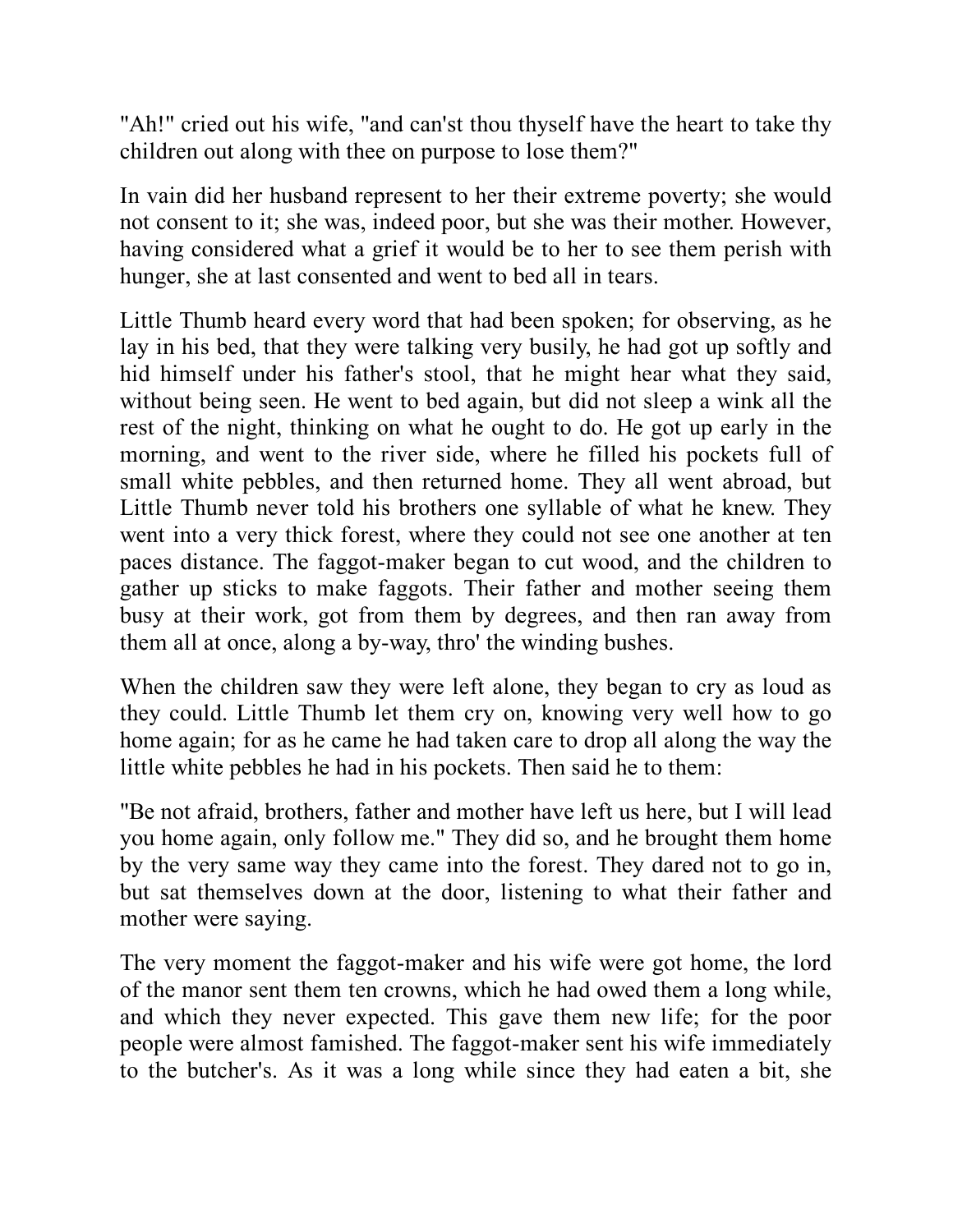bought thrice as much meat as would sup two people. Having filled their bellies, the woman said:

"Alas! where are now our poor children? They would make a good feast of what we have left here; but then it was you, William, who had a mind to lose them; I told you we should repent of it: what are they now doing in the forest? Alas! dear God, the wolves have, perhaps, already eaten them up: thou art very inhuman thus to have lost thy children."

The faggot-maker grew at last quite out of patience, for she repeated this above twenty times, that they should repent of it, and she was in the right of it for so saying. He threatened to beat her, if she did not hold her tongue. It was not that the faggot-maker was not, perhaps, more vexed than his wife, but that she teized him, and that he was of the humour of a great many others, who love wives who speak right, but think those very importunate who are always in the right. She was half drowned in tears, crying out:

"Alas! where are now my children, my poor children?"

She spake this so very loud, that the children who were at the door, began to cry out all together:

"Here we are, here we are."

She ran immediately to open the door, and said, hugging them:

"I am glad to see you, my dear children; you are very hungry and weary; and my poor Peter, thou art horribly bemired; come in and let me clean thee."

Now, you must know, that Peter was her eldest son, whom she loved above all the rest, because he was somewhat carrotty, as she herself was. They sat down to supper, and ate with such a good appetite as pleased both father and mother, whom they acquainted how frightened they were in the forest; speaking almost always all together. The good folks were extremely glad to see their children once more at home, and this joy continued while the ten crowns lasted; but when the money was all gone, they fell again into their former uneasiness, and resolved to lose them again; and, that they might be the surer of doing it, to carry them at a much greater distance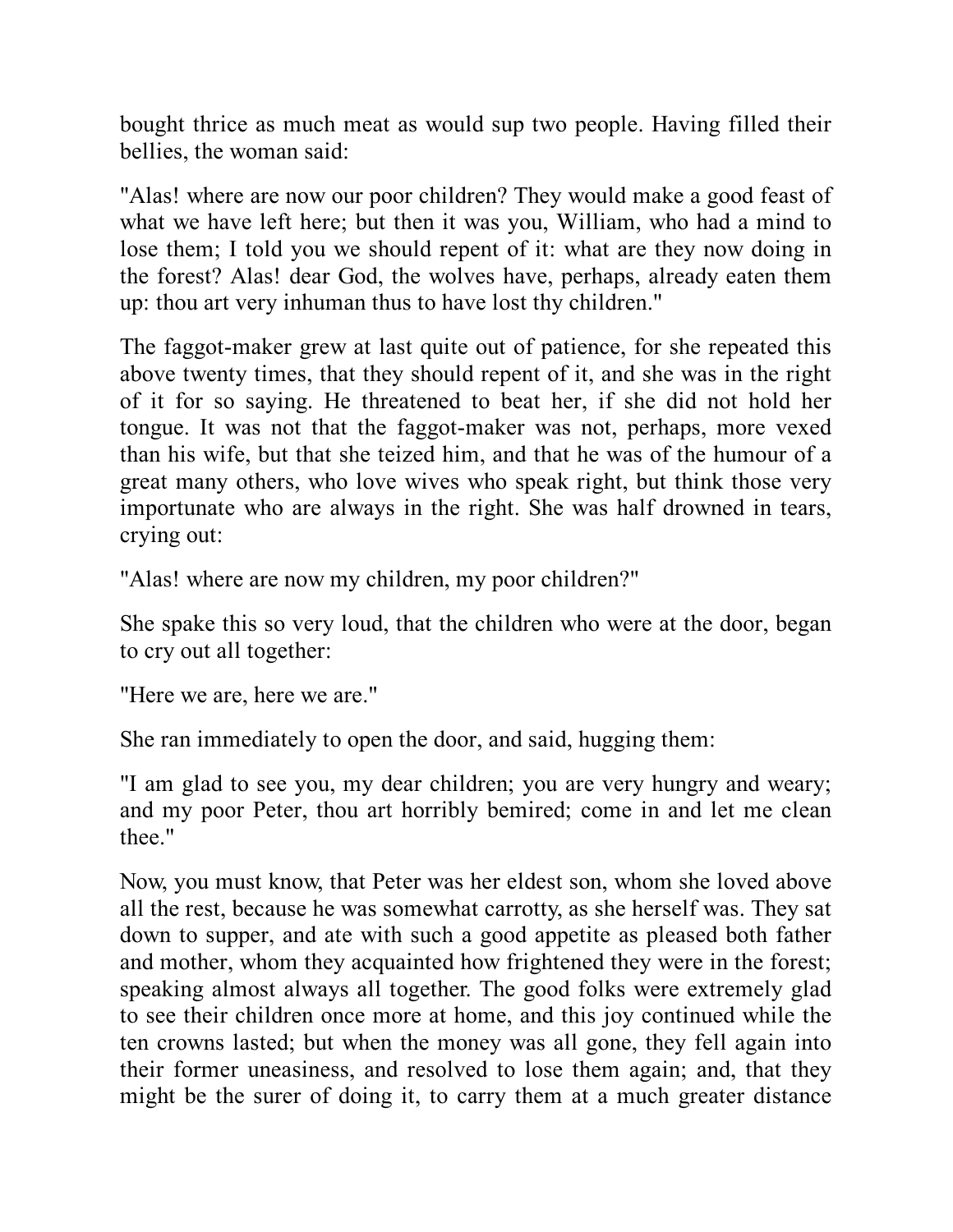than before. They could not talk of this so secretly, but they were overheard by Little Thumb, who made account to get out of this difficulty as well as the former; but though he got up betimes in the morning, to go and pick up some little pebbles, he was disappointed; for he found the house-door double-locked, and was at a stand what to do. When their father had given each of them a piece of bread for their breakfast, he fancied he might make use of this bread instead of the pebbles, by throwing it in little bits all along the way they should pass; and so he put it up into his pocket.

Their father and mother brought them into the thickest and most obscure part of the forest; when, stealing away into a by-path, they there left them. Little Thumb was not very uneasy at it; for he thought he could easily find the way again, by means of his bread which he had scattered all along as he came. But he was very much surprised when he could not find so much as one crumb; the birds had come and eaten it up every bit. They were now in great affliction, for the farther they went, the more they were out of their way, and were more and more bewildered in the forest.

Night now came on, and there arose a terrible high wind, which made them dreadfully afraid. They fancied they heard on every side of them the houling of wolves coming to eat them up; they scarce dared to speak, or turn their heads. After this, it rained very hard, which wet them to the skin; their feet slipped at every step they took, and they fell into the mire, whence they got up in a very dirty pickle; their hands were in a sorry state.

Little Thumb climbed up to the top of a tree, to see if he could discover any thing; and having turned his head about on every side, he saw at last a glimmering light, like that of a candle, but a long way from the forest. He came down, and, when upon the ground, he could see it no more, which grieved him sadly. However, having walked for some time with his brothers towards that side on which he had seen the light, he perceived it again as he came out of the wood.

They came at last to the house where this candle was, not without abundance of fear; for very often they lost sight of it, which happened every time they came into a bottom. They knocked at the door, and a good woman came and open'd it; she asked them what they wished.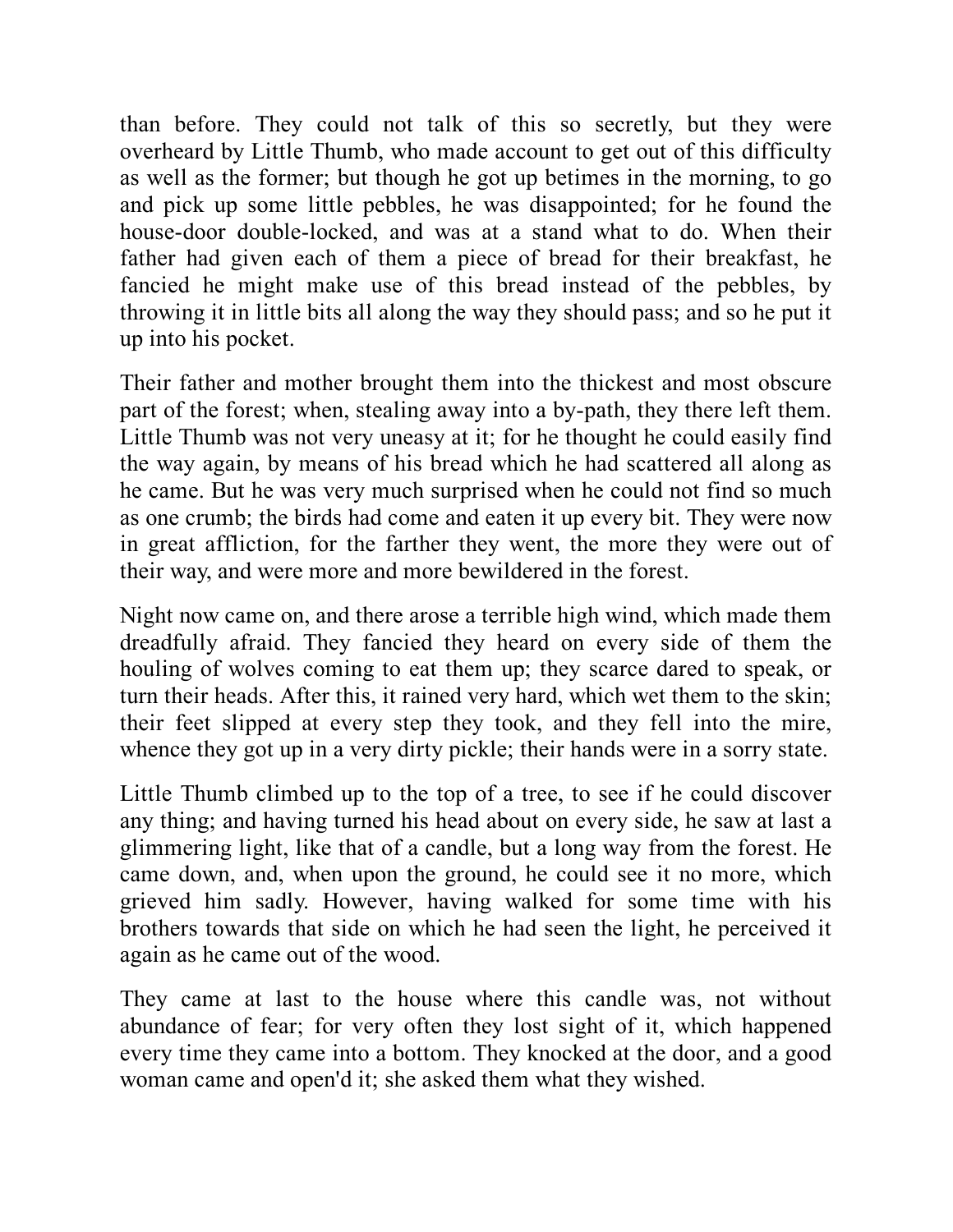Little Thumb told her they were poor children who had been lost in the forest, and desired to lodge there for God's sake. The woman seeing them so very pretty, began to weep, and said to them:

"Alas! poor babies, whither are ye come? Do ye know that this house belongs to a cruel Ogre, who eats up little children?"

"Ah! dear Madam," answered Little Thumb (who trembled every joint of him, as well as his brothers) "what shall we do? To be sure, the wolves of the forest will devour us to-night, if you refuse us to lie here; and so, we would rather the gentleman should eat us. Perhaps he will take pity on us, especially if you please to beg it of him."

The Ogre's wife, who believed she could conceal them from her husband till morning, let them come in, and brought them to warm themselves at a very good fire; for there was a whole sheep upon the spit roasting for the Ogre's supper.

As they began to be a little warm, they heard three or four great raps at the door; this was the Ogre, who was come home. Upon this she hid them under the bed, and went to open the door. The Ogre presently asked if supper was ready, and the wine drawn; and then he sat himself down to table. The sheep was as yet all raw and bloody; but he liked it the better for that. He sniffed about to the right and left, saying, "I smell fresh meat."

"What you smell so," said his wife, "must be the calf which I have just now killed and flayed."

"I smell fresh meat, I tell thee once more," replied the Ogre, looking crossly at his wife, "and there is something here which I do not understand."

As he spake these words, he got up from the table, and went directly to the bed.

"Ah!" said he, "I see how thou would'st cheat me, thou cursed woman; I know not why I do not eat up thee too; but it is well for thee that thou art a tough old carrion. Here is good game, which comes very luckily to entertain three Ogres of my acquaintance, who are to pay me a visit in a day or two."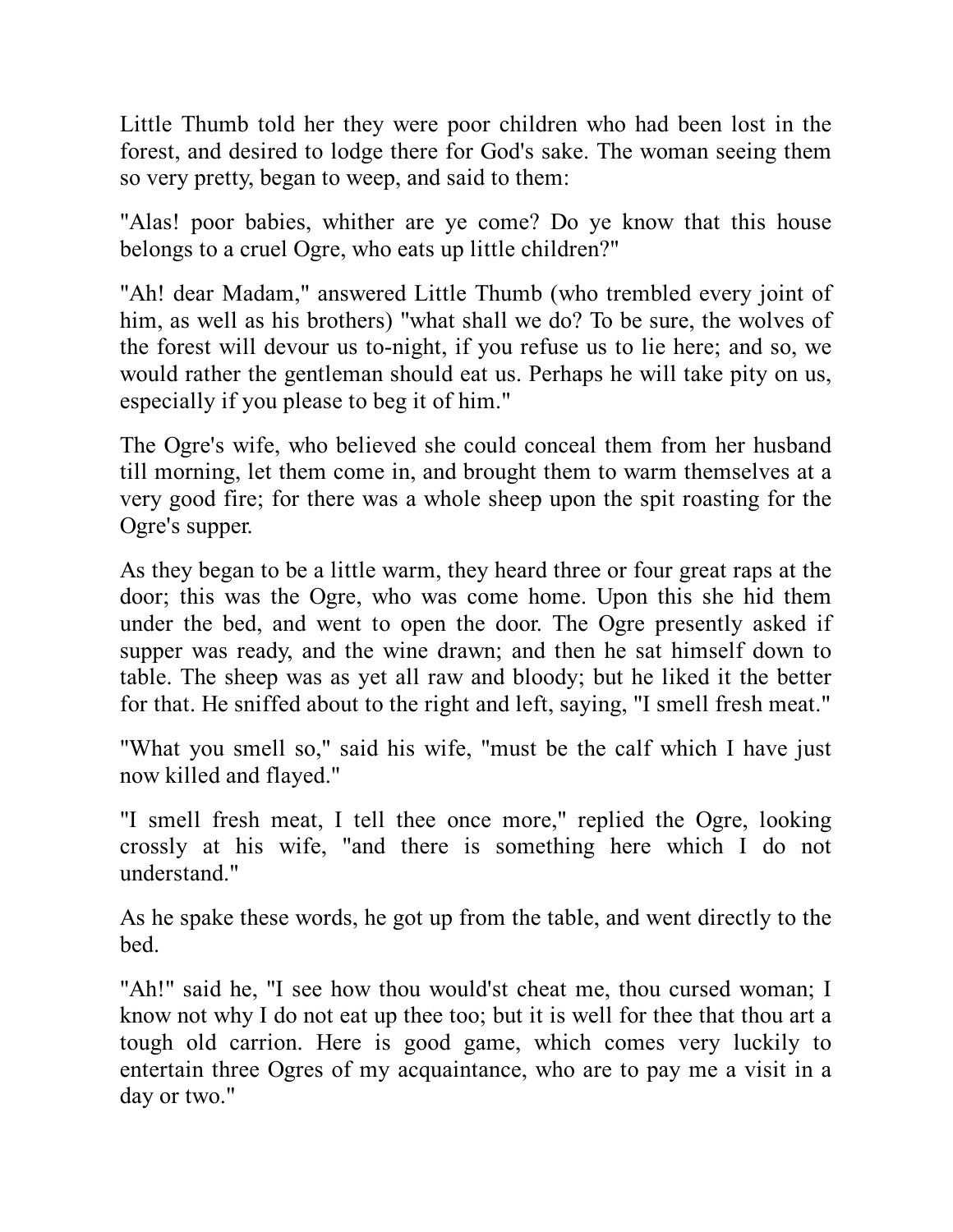With that he dragged them out from under the bed one by one. The poor children fell upon their knees, and begged his pardon; but they had to do with one of the most cruel Ogres in the world, who, far from having any pity on them, had already devoured them with his eyes; he told his wife they would be delicate eating, when tossed up with good savoury sauce. He then took a great knife, and coming up to these poor children, whetted it upon a great whet-stone which he held in his left hand. He had already taken hold of one of them, when his wife said to him:

"What need you do it now? It is time enough to-morrow?"

"Hold your prattling," said the Ogre, "they will eat the tenderer."

"But you have so much meat already," replied his wife, "you have no occasion. Here is a calf, two sheep, and half a hog."

"That is true," said the Ogre, "give them their belly-full, that they may not fall away, and put them to bed."

The good woman was overjoyed at this, and gave them a good supper; but they were so much afraid, they could not eat a bit. As for the Ogre, he sat down again to drink, being highly pleased that he had got wherewithal to treat his friends. He drank a dozen glasses more than ordinary, which got up into his head, and obliged him to go to bed.

The Ogre had seven daughters, all little children, and these young Ogresses had all of them very fine complexions, because they used to eat fresh meat like their father; but they had little grey eyes, quite round, hooked noses, wide mouths, and very long sharp teeth standing at a good distance from each other. They were not as yet over and above mischievous; but they promised very fair for it, for they already bit little children, that they might suck their blood. They had been put to bed early, with every one a crown of gold upon her head. There was in the same chamber another bed of the like bigness, and it was into this bed the Ogre's wife put the seven little boys; after which she went to bed to her husband.

Little Thumb, who had observed that the Ogre's daughters had crowns of gold upon their heads, and was afraid lest the Ogre should repent his not killing them, got up about midnight; and taking his brothers' bonnets and his own, went very softly, put them upon the heads of the seven little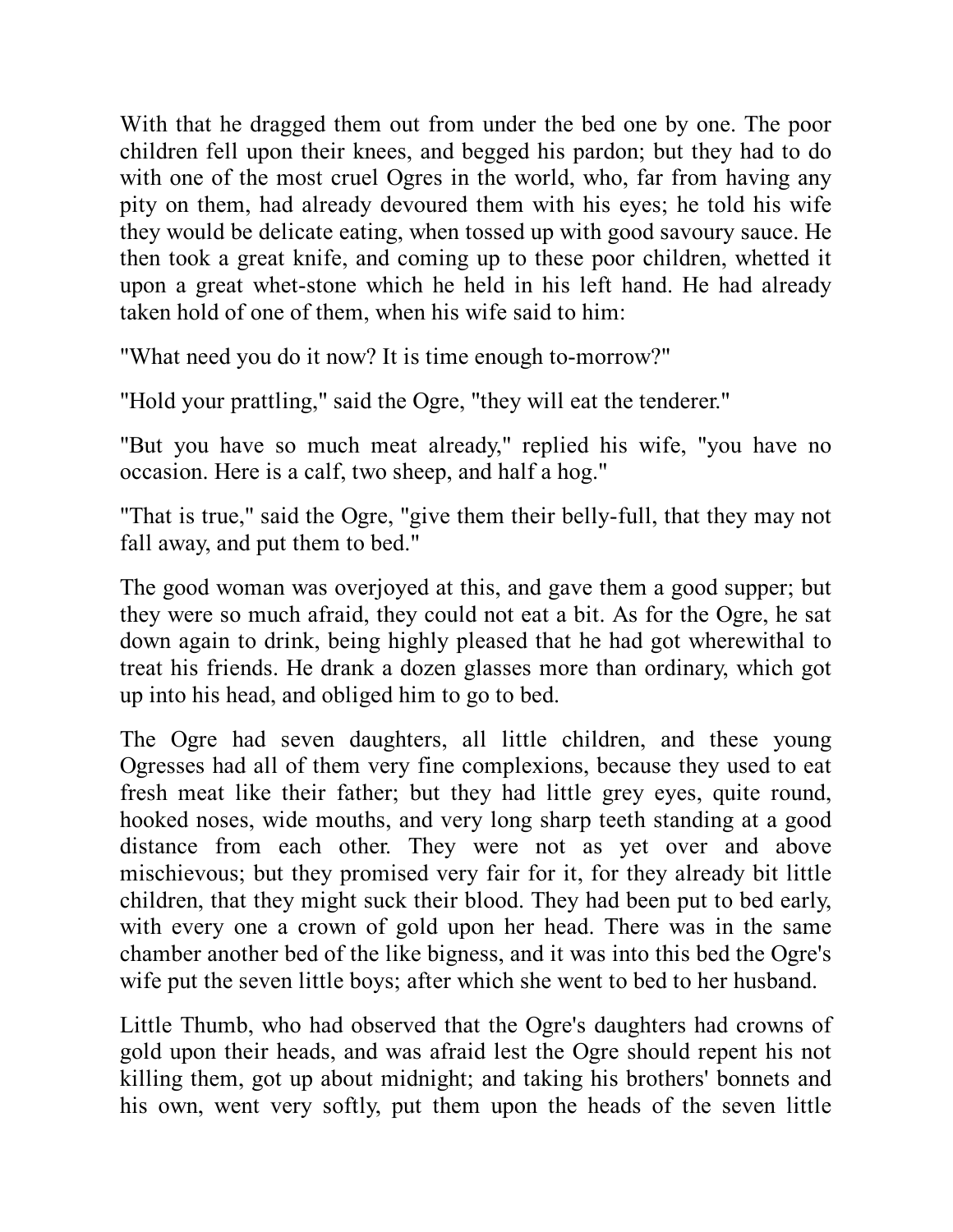Ogresses, after having taken off their crowns of gold, which he put upon his own head and his brothers', that the Ogre might take them for his daughters, and his daughters for the little boys whom he wanted to kill. All this succeeded according to his desire; for the Ogre waking about midnight, and sorry that he deferred to do that till morning which he might have done over-night, threw himself hastily out of bed, and taking his great knife:

"Let us see," said he, "how our little rogues do, and not make two jobs of the matter."

He then went up, groping all the way, into his daughters' chamber; and came to the bed where the little boys lay, who were every soul of them fast asleep; except Little Thumb, who was terribly afraid when he found the Ogre fumbling about his head, as he had done about his brothers'. The Ogre, feeling the golden crowns, said:

"I should have made a fine piece of work of it truly; I find I guzzled too much last night."

Then he went to the bed where the girls lay; and having found the boys' little bonnets: "Hah!" said he, "my merry lads, are you there? Let us to work!"

And saying these words, without more ado, he cut the throats of all his seven daughters.

Well pleased with what he had done, he went to bed again to his wife. So soon as Little Thumb heard the Ogre snore, he waked his brothers, and bade them put on their clothes presently, and follow him. They stole down softly into the garden, and got over the wall. They kept running almost all night, trembling all the while, without knowing which way they went.

The Ogre, when he waked, said to his wife:

"Go up stairs and dress those young rascals who came here last night."

The Ogress was very much surprised at this goodness of her husband, not dreaming after what manner he intended she should dress them; but thinking that he had ordered her to go and put on their cloaths, went up,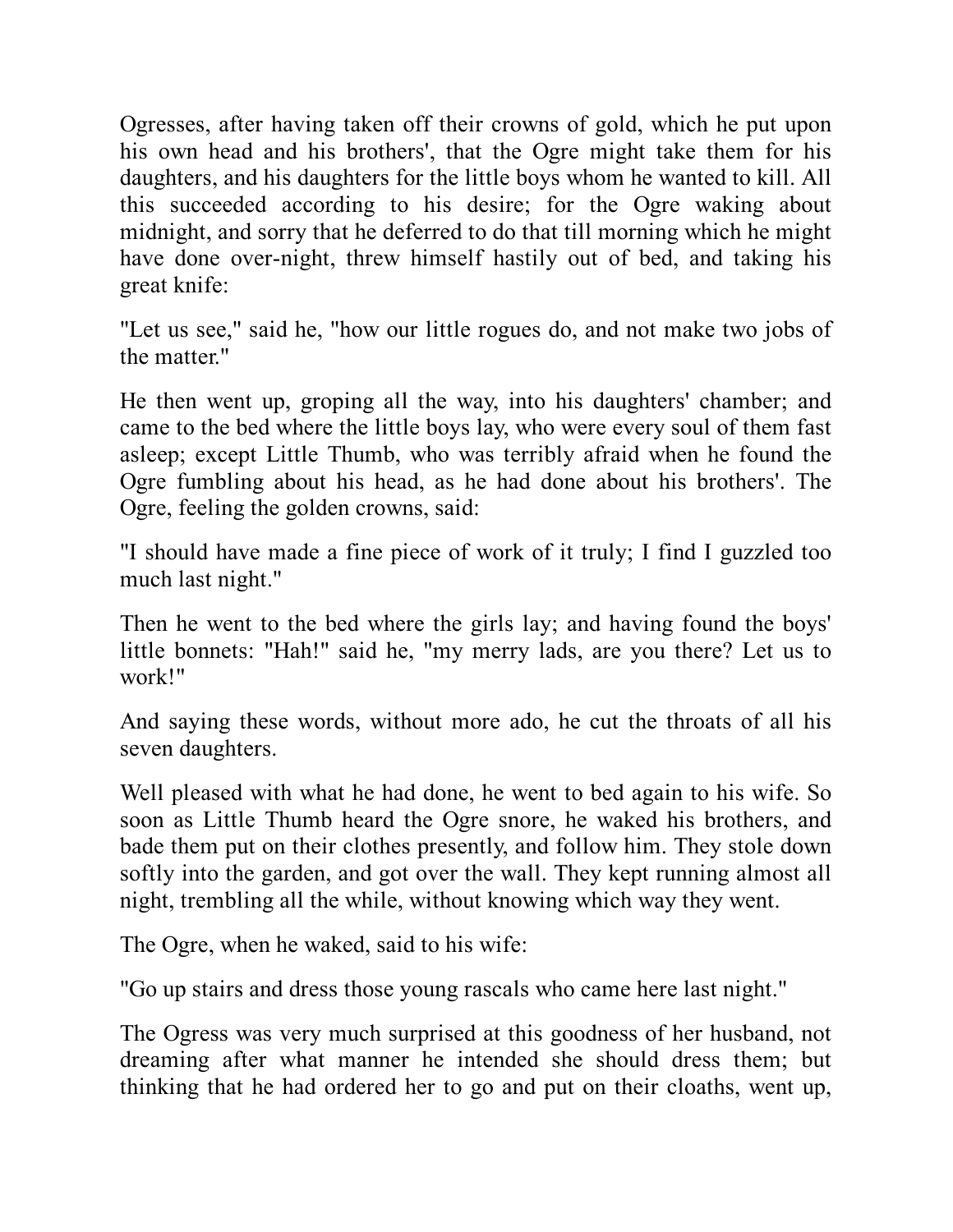and was strangely astonished when she perceived her seven daughters killed, and weltering in their blood. She fainted away; for this is the first expedient almost all women find in such-like cases. The Ogre, fearing his wife would be too long in doing what he had ordered, went up himself to help her. He was no less amazed than his wife, at this frightful spectacle.

"Ah! what have I done?" cried he. "The cursed wretches shall pay for it, and that instantly."

He threw then a pitcher of water upon his wife's face; and having brought her to herself:

"Give me quickly," cried he, "my boots of seven leagues, that I may go and catch them."

<span id="page-77-0"></span>He went out; and, having run over a vast deal of ground, both on this side and that, he came at last into the very road where the poor children were, and not above a hundred paces from their father's house. They espied the Ogre, who went at one step from mountain to mountain, and over rivers as easily as the narrowest kennels.<sup>[\[5\]](#page-78-0)</sup> Little Thumb, seeing a hollow rock near the place where they were, made his brothers hide themselves in it, and crowded into it himself, minding always what would become of the Ogre.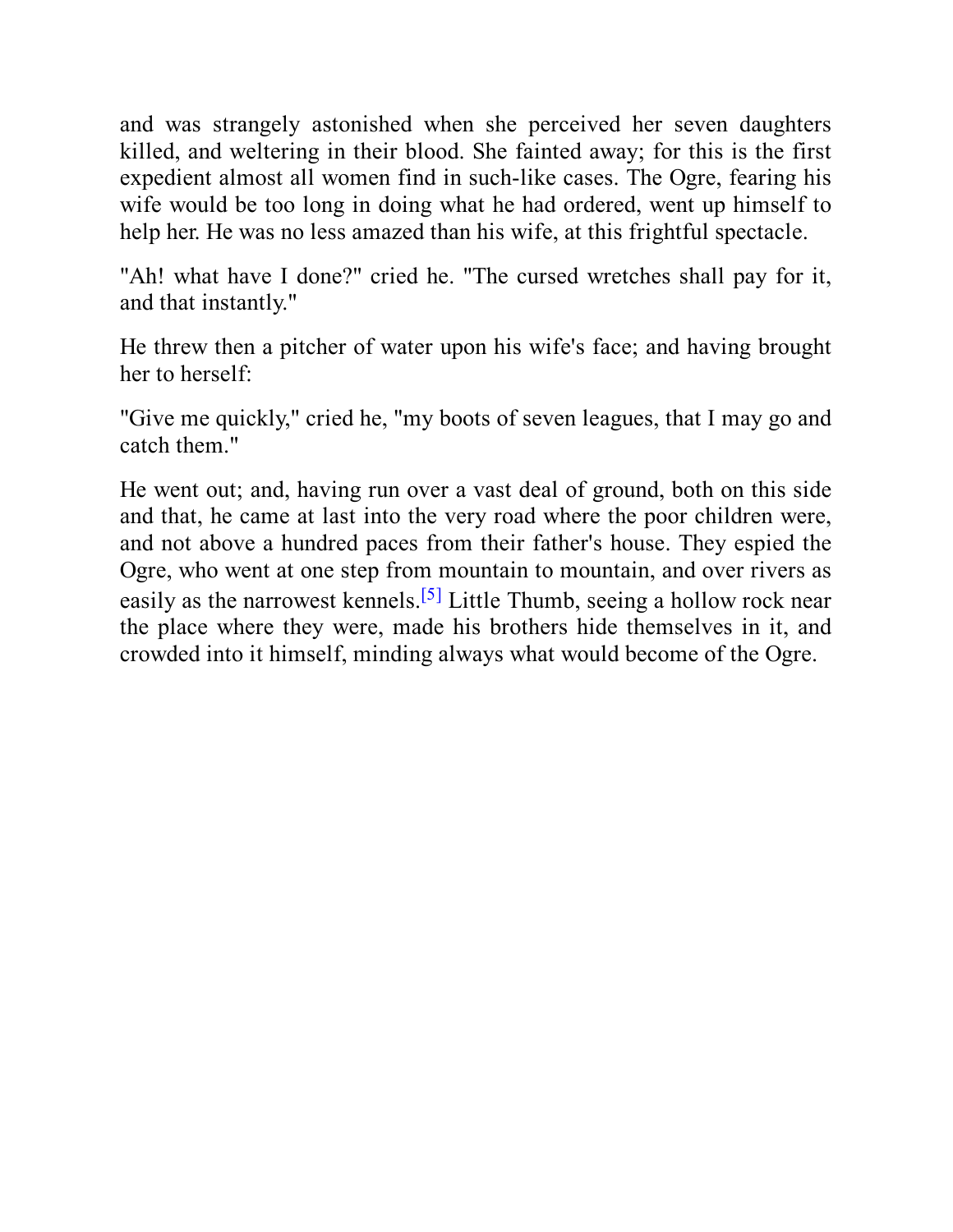### <span id="page-78-0"></span>[\[5\]](#page-77-0) That is, 'channels.'

The Ogre, who found himself much tired with his long and fruitless journey (for these boots of seven leagues extremely fatigue the wearer), had a great mind to rest himself, and, by chance, went to sit down upon the rock where these little boys had hid themselves. As he was worn out, he fell asleep: and, after reposing himself some time he began to snore so frightfully, that the poor children were no less afraid of him, than when he held up his great knife, and was going to cut their throats. Little Thumb was not so much frightened as his brothers, and told them that they should run away immediately towards home, while the Ogre was asleep so soundly; and that they should not be anxious about him. They took his advice, and got home presently. Little Thumb came up to the Ogre, pulled off his boots gently, and put them on upon his own legs. The boots were very long and large; but as they were Fairies, they had the gift of becoming big and little, according to the legs of those who wore them; so that they fitted his feet and legs as well as if they had been made on purpose for him.

He went immediately to the Ogre's house, where he saw his wife crying bitterly for the loss of her murdered daughters.

"Your husband," said Little Thumb, "is in very great danger, being taken by a gang of thieves, who have sworn to kill him, if he does not give them all his gold and silver. Just when they held their daggers at his throat, he perceived me, and desired me to come and tell you the condition he is in, and that you should give me whatsoever he has of value, without retaining any one thing; for otherwise they will kill him without mercy; and, as his case is very pressing, he desired me to make use (you see I have them on) of his boots, that I might make the more haste, and to shew you that I do not impose upon you."

The good woman, being sadly frightened, gave him all she had: for this Ogre was a very good husband, tho' he used to eat up little children. Little Thumb, having thus got all the Ogre's money, came home to his father's house, where he was received with abundance of joy.

There are many people who do not agree in this circumstance, and pretend that Little Thumb never robbed the Ogre at all, and that he only thought he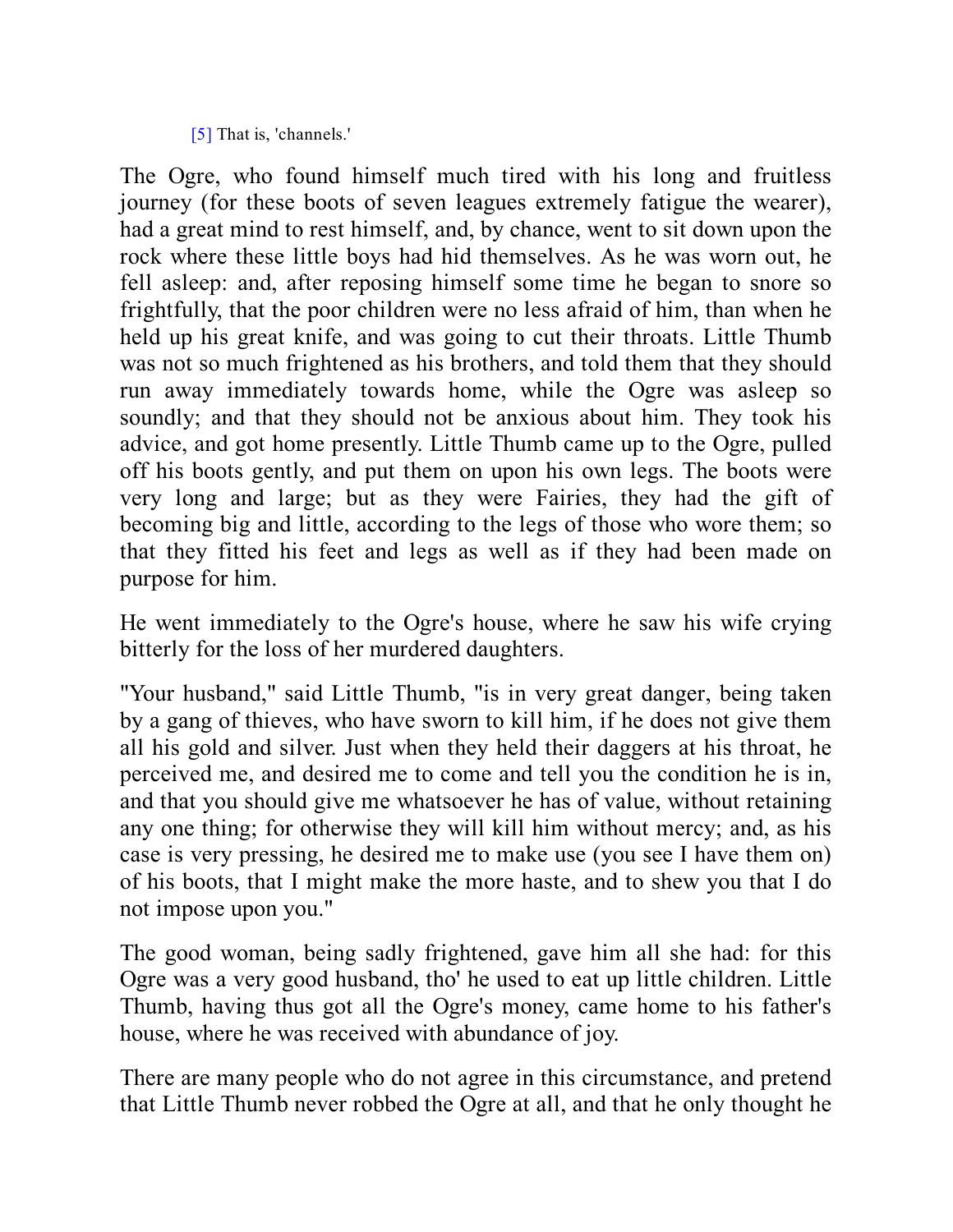might very justly, and with safe conscience take off his boots of seven leagues, because he made no other use of them, but to run after little children. These folks affirm, that they were very well assured of this, and the more, as having drank and eaten often at the faggot-maker's house. They aver, that, when Little Thumb had taken off the Ogre's boots, he went to Court, where he was informed that they were very anxious about a certain army, which was two hundred leagues off, and the success of a battle. He went, say they, to the King, and told him that, if he desired it, he would bring him news from the army before night. The King promised him a great sum of money upon that condition. Little Thumb was as good as his word, and returned that very same night with the news; and this first expedition causing him to be known, he got whatever he pleased; for the King paid him very well for carrying his orders to the army, and abundance of ladies gave him what he would to bring them news from their lovers; and that this was his greatest gain. There were some married women, too, who sent letters by him to their husbands, but they paid him so ill that it was not worth his while, and turned to such small account, that he scorned ever to reckon what he got that way. After having, for some time, carried on the business of a messenger, and gained thereby great wealth, he went home to his father, where it was impossible to express the joy they were all in at his return. He made the whole family very well-todo, bought places for his father and brothers; and by that means settled them very handsomely in the world, and, in the mean time, rose high in the King's favour.

### *The Moral*

*At many children parents don't repine, If they are handsome; in their judgment shine; Polite in carriage are, in body strong, Graceful in mien, and elegant in tongue. But if perchance an offspring prove but weak, Him they revile, laugh at, defraud and cheat. Such is the wretched world's curs'd way; and yet*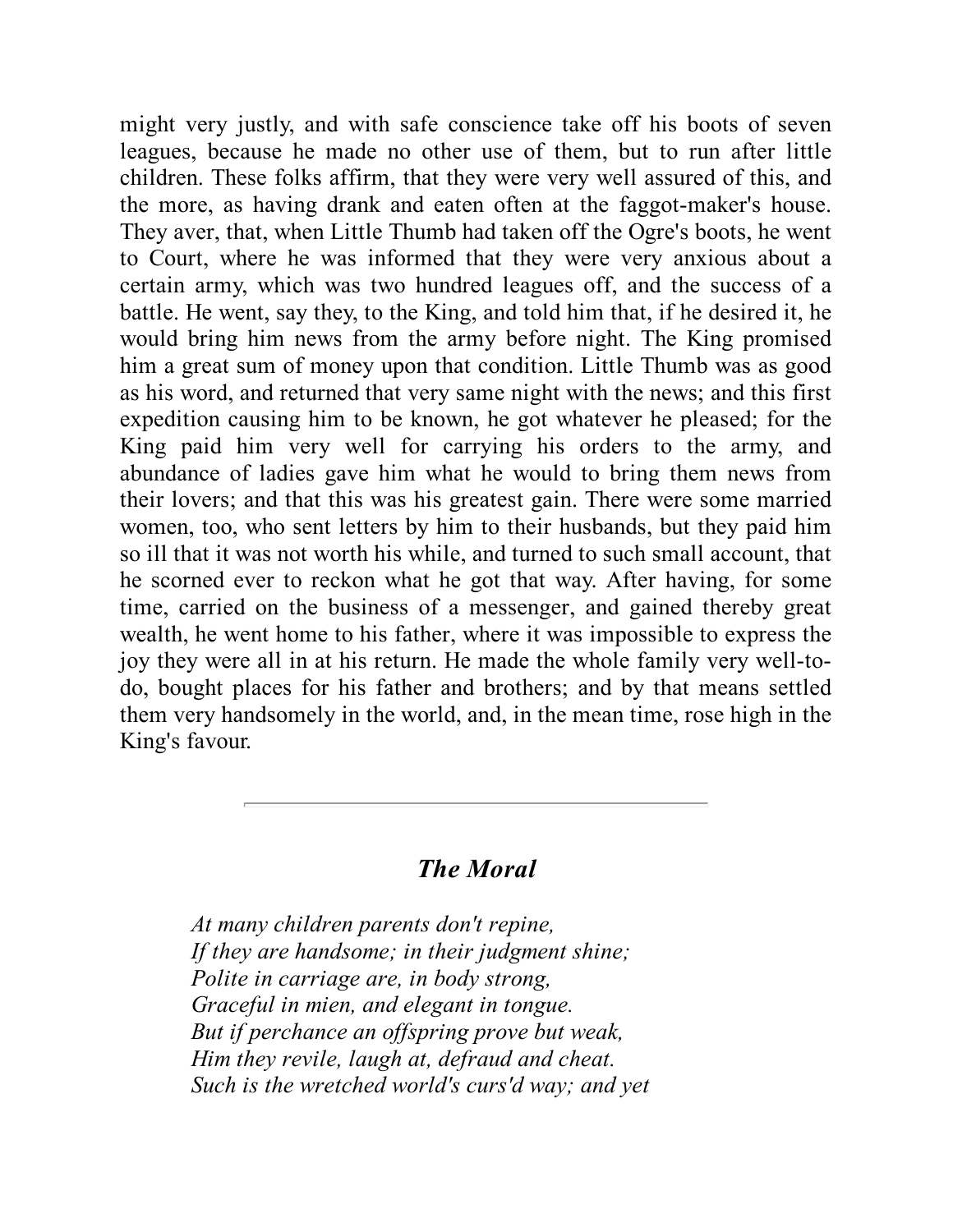*Sometimes this urchin whom despis'd we see, Through unforeseen events doth honour get, And fortune bring to all his family.*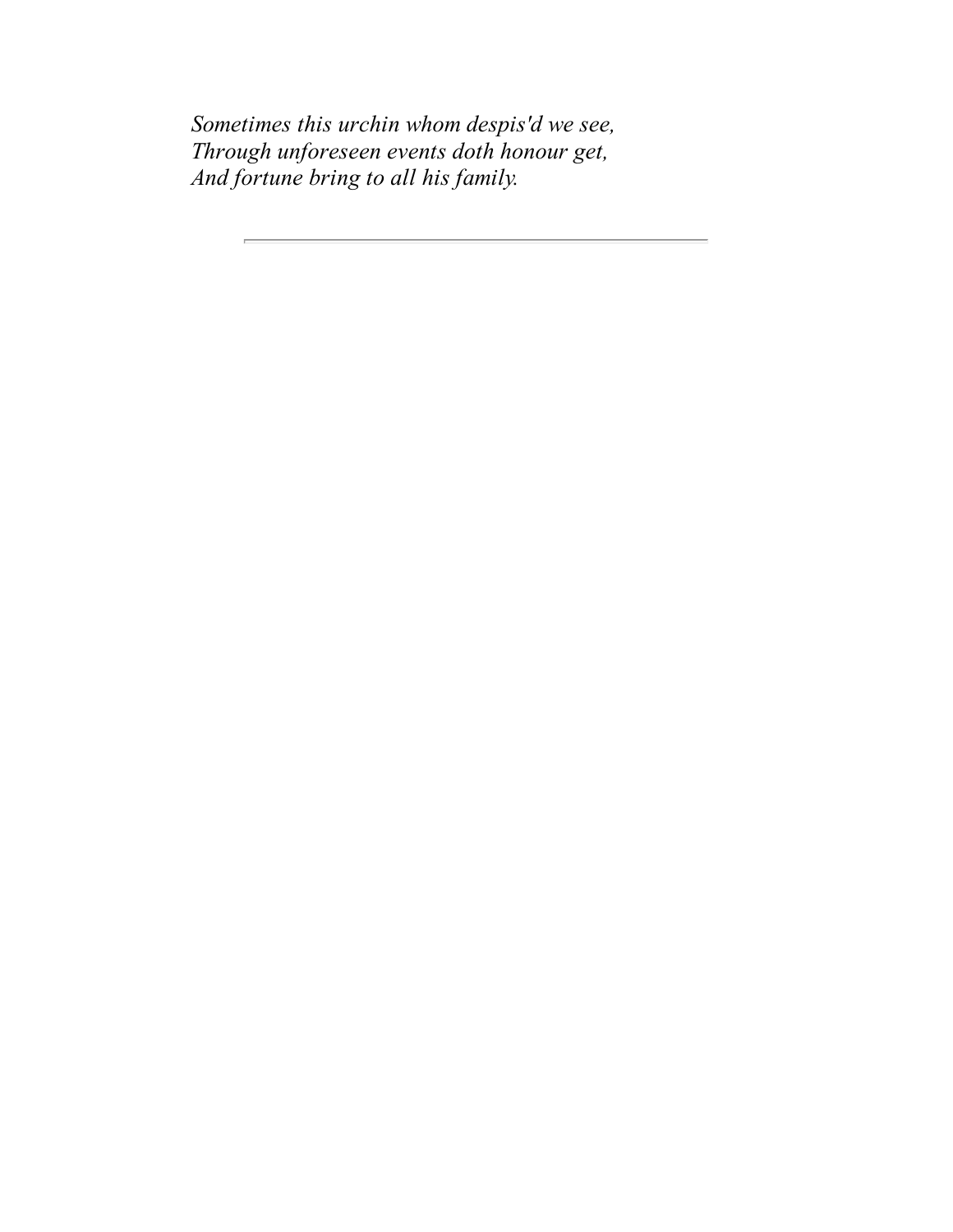*The Ridiculous Wishes*

## "JUPITER APPEARED BEFORE HIM WIELDING HIS MIGHTY THUNDERBOLTS" **"JUPITER APPEARED BEFORE HIM WIELDING HIS MIGHTY THUNDERBOLTS"**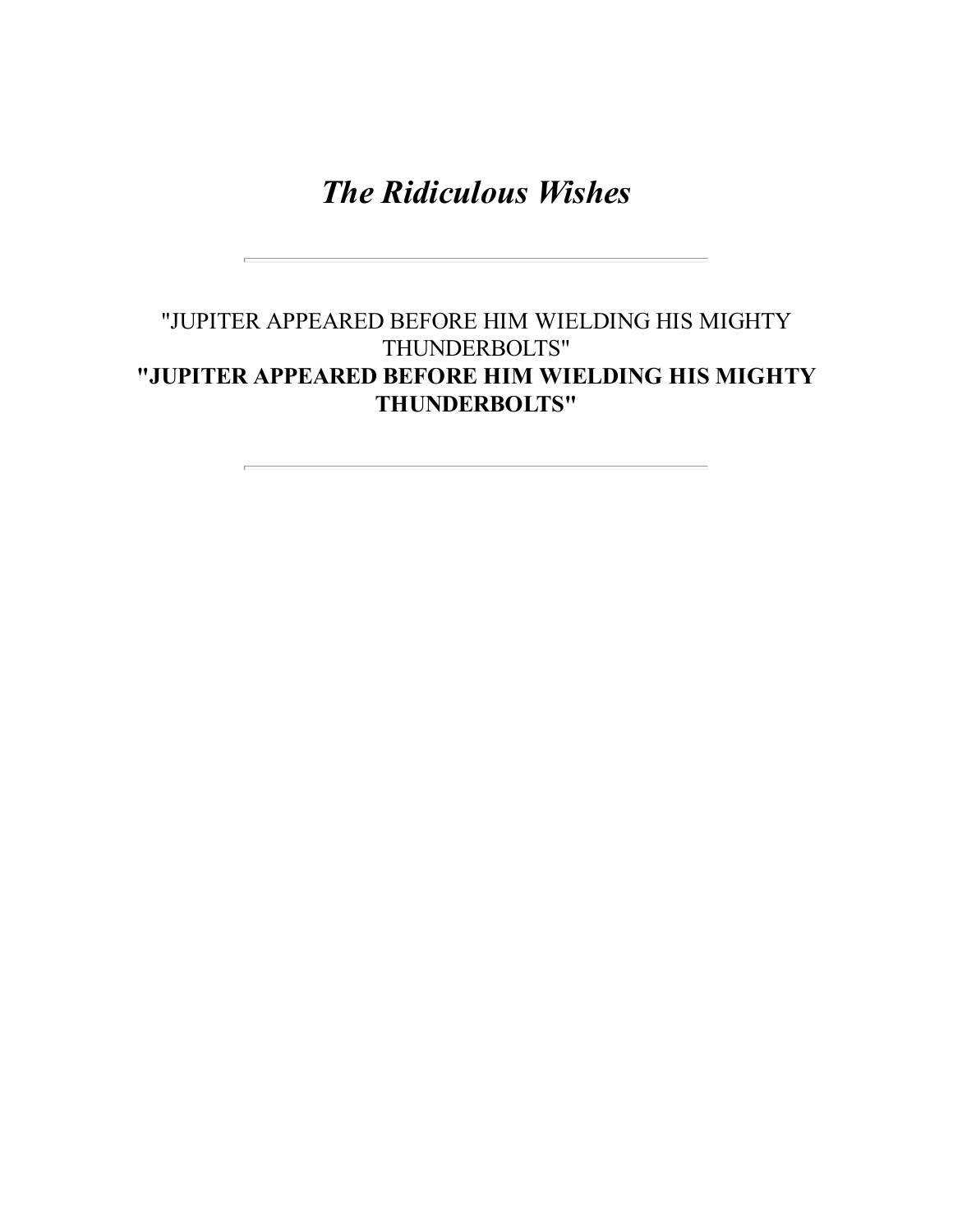# **The Ridiculous Wishes**

I

n days long past there lived a poor woodcutter who found life very hard. Indeed, it was his lot to toil for little guerdon, and although he was young and happily married there were moments when he wished himself dead and below ground.

One day while at his work he was again lamenting his fate.

"Some men," he said, "have only to make known their desires, and straightway these are granted, and their every wish fulfilled; but it has availed me little to wish for ought, for the gods are deaf to the prayers of such as I."

As he spoke these words there was a great noise of thunder, and Jupiter appeared before him wielding his mighty thunderbolts. Our poor man was stricken with fear and threw himself on the ground.

"My lord," he said, "forget my foolish speech; heed not my wishes, but cease thy thundering!"

"Have no fear," answered Jupiter; "I have heard thy plaint, and have come hither to show thee how greatly thou dost wrong me. Hark! I, who am sovereign lord of this world, promise to grant in full the first three wishes which it will please thee to utter, whatever these may be. Consider well what things can bring thee joy and prosperity, and as thy happiness is at stake, be not over-hasty, but revolve the matter in thy mind."

Having thus spoken Jupiter withdrew himself and made his ascent to Olympus. As for our woodcutter, he blithely corded his faggot, and throwing it over his shoulder, made for his home. To one so light of heart the load also seemed light, and his thoughts were merry as he strode along. Many a wish came into his mind, but he was resolved to seek the advice of his wife, who was a young woman of good understanding.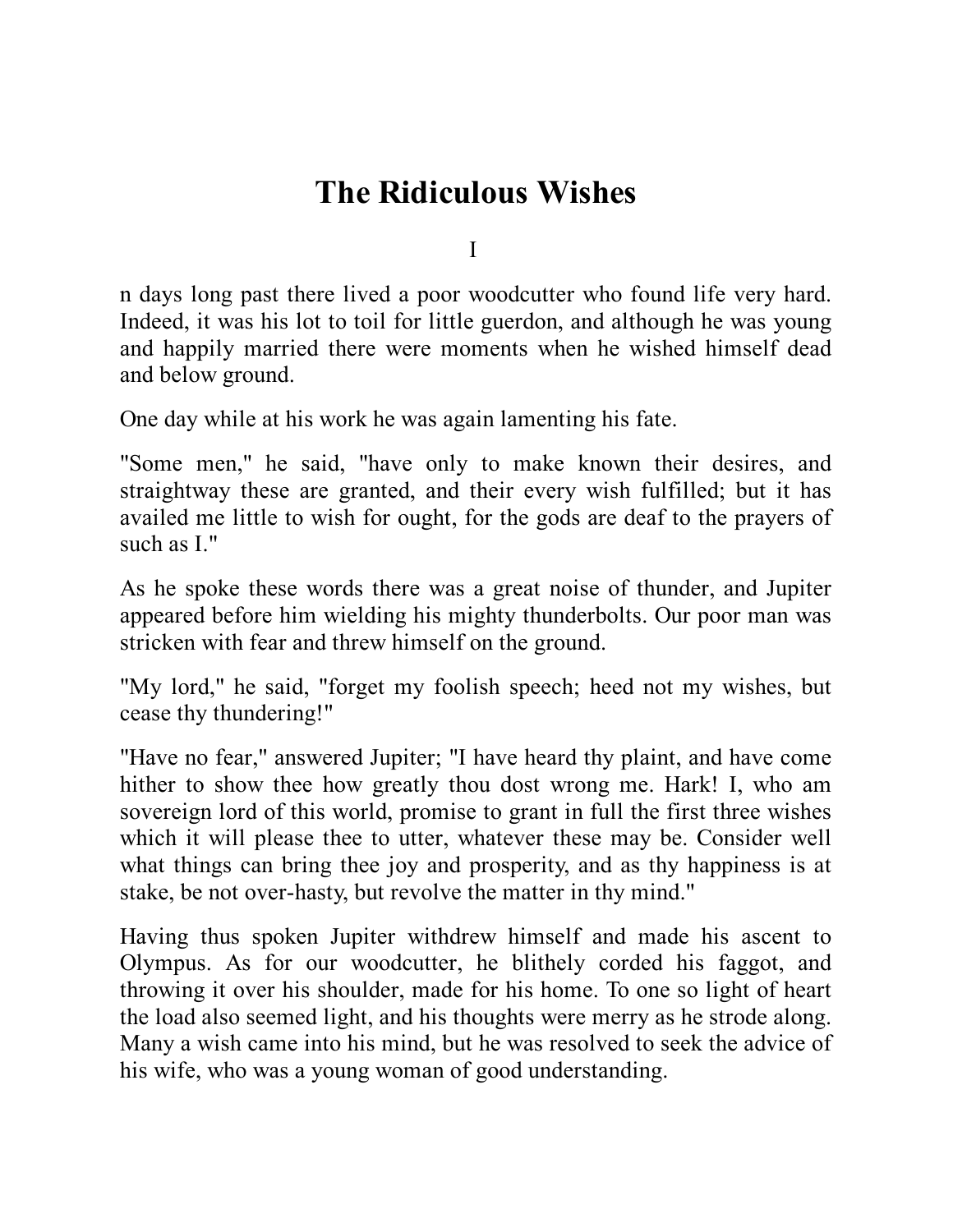## "A LONG BLACK PUDDING CAME WINDING AND WRIGGLING TOWARDS HER" **"A LONG BLACK PUDDING CAME WINDING AND WRIGGLING TOWARDS HER"**

He had soon reached his cottage, and casting down his faggot:

"Behold me, Fanny," he said. "Make up the fire and spread the board, and let there be no stint. We are wealthy, Fanny, wealthy for evermore; we have only to wish for whatsoever we may desire."

Thereupon he told her the story of what had befallen that day. Fanny, whose mind was quick and active, immediately conceived many plans for the advancement of their fortune, but she approved her husband's resolve to act with prudence and circumspection.

"'Twere a pity," she said, "to spoil our chances through impatience. We had best take counsel of the night, and wish no wishes until to-morrow."

"That is well spoken," answered Harry. "Meanwhile fetch a bottle of our best, and we shall drink to our good fortune."

Fanny brought a bottle from the store behind the faggots, and our man enjoyed his ease, leaning back in his chair with his toes to the fire and his goblet in his hand.

"What fine glowing embers!" he said, "and what a fine toasting fire! I wish we had a black pudding at hand."

Hardly had he spoken these words when his wife beheld, to her great astonishment, a long black pudding which, issuing from a corner of the hearth, came winding and wriggling towards her. She uttered a cry of fear, and then again exclaimed in dismay, when she perceived that this strange occurrence was due to the wish which her husband had so rashly and foolishly spoken. Turning upon him, in her anger and disappointment she called the poor man all the abusive names that she could think of.

"What!" she said to him, "when you can call for a kingdom, for gold, pearls, rubies, diamonds, for princely garments and wealth untold, is this the time to set your mind upon black puddings!"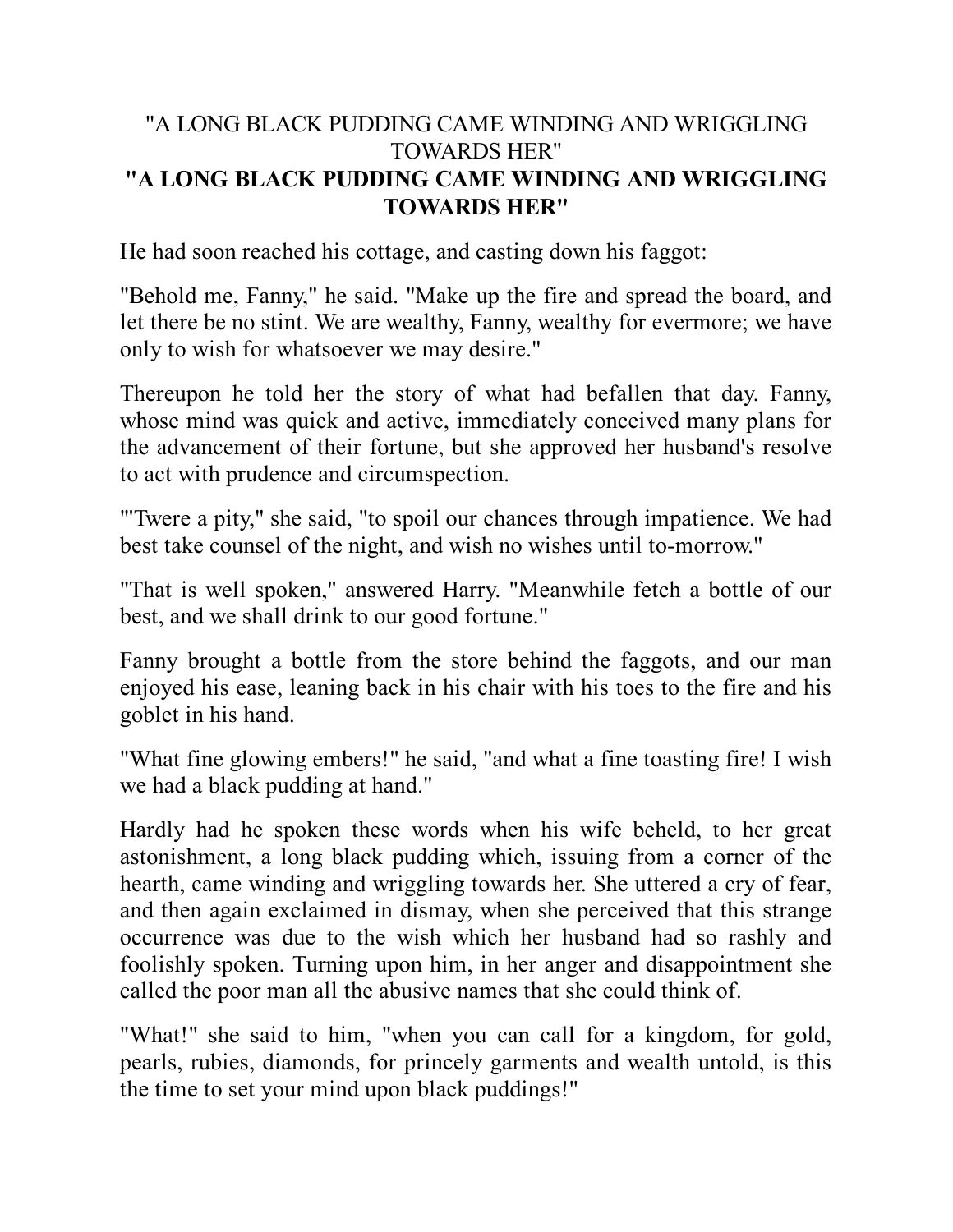"Nay!" answered the man, "'twas a thoughtless speech, and a sad mistake; but I shall now be on my guard, and shall do better next time."

"Who knows that you will?" returned his wife. "Once a witless fool, always a witless fool!" and giving free rein to her vexation and ill-temper she continued to upbraid her husband until his anger also was stirred, and he had wellnigh made a second bid and wished himself a widower.

"Enough! woman," he cried at last; "put a check upon thy froward tongue! Who ever heard such impertinence as this! A plague on the shrew and on her pudding! Would to heaven it hung at the end of her nose!"

No sooner had the husband given voice to these words than the wish was straightway granted, and the long coil of black pudding appeared grafted to the angry dame's nose.

Our man paused when he beheld what he had wrought. Fanny was a comely young woman, and blest with good looks, and truth to tell, this new ornament did not set off her beauty. Yet it offered one advantage, that as it hung right before her mouth, it would thus effectively curb her speech.

So, having now but one wish left, he had all but resolved to make good use of it without further delay, and, before any other mischance could befall, to wish himself a kingdom of his own. He was about to speak the word, when he was stayed by a sudden thought.

"It is true," he said to himself, "that there is none so great as a King, but what of the Queen that must share his dignity? With what grace would she sit beside me on the throne with a yard of black pudding for a nose?"

In this dilemma he resolved to put the case to Fanny, and to leave her to decide whether she would rather be a Queen, with this most horrible appendage marring her good looks, or remain a peasant wife, but with her shapely nose relieved of this untoward addition.

## "TRUTH TO TELL, THIS NEW ORNAMENT DID NOT SET OFF HER BEAUTY" **"TRUTH TO TELL, THIS NEW ORNAMENT DID NOT SET OFF HER BEAUTY"**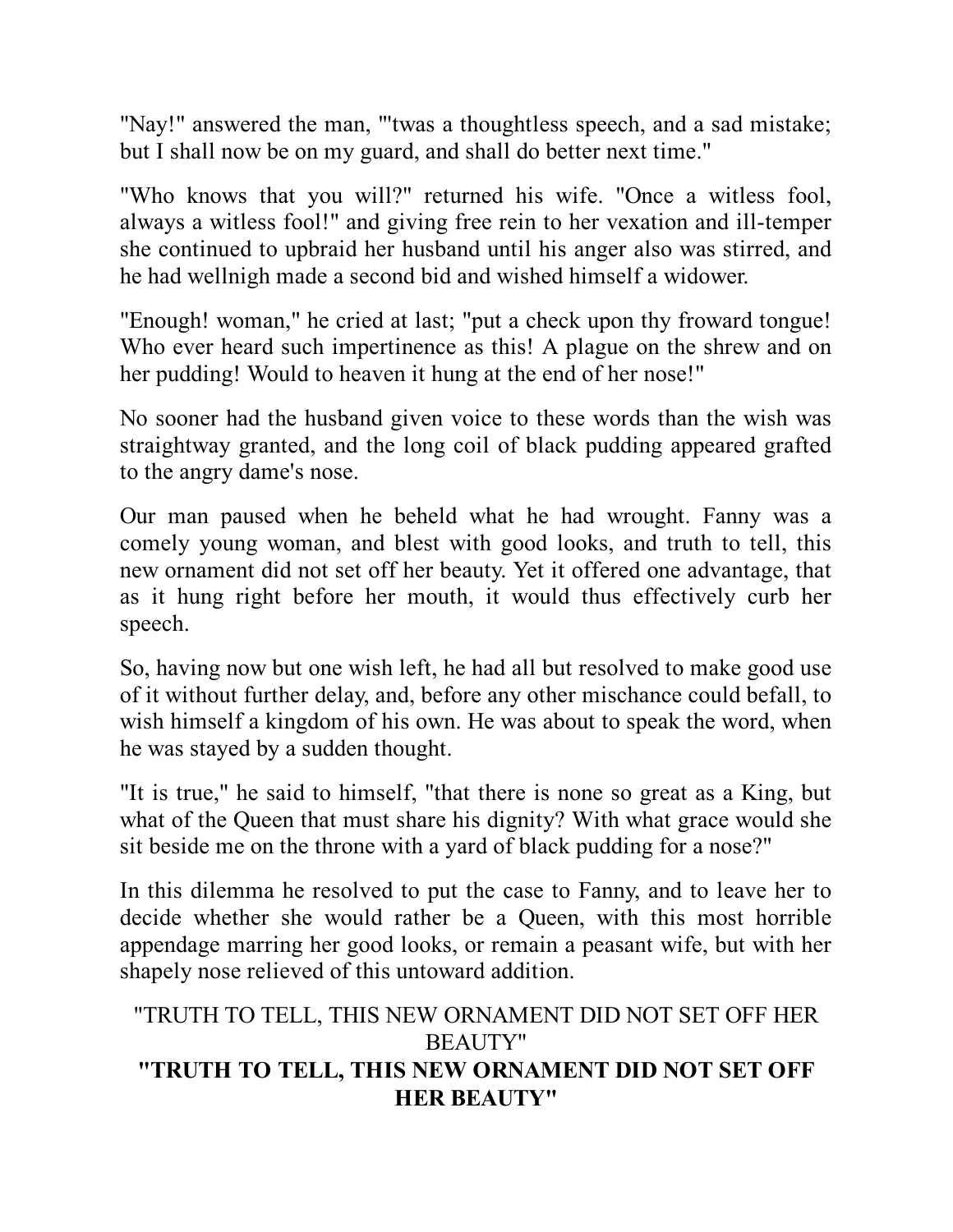Fanny's mind was soon made up: although she had dreamt of a crown and sceptre, yet a woman's first wish is always to please. To this great desire all else must yield, and Fanny would rather be fair in drugget than be a Queen with an ugly face.

Thus our woodcutter did not change his state, did not become a potentate, nor fill his purse with golden crowns. He was thankful enough to use his remaining wish to a more humble purpose, and forthwith relieved his wife of her encumbrance.

## *The Moral*

*Ah! so it is that miserable man, By nature fickle, blind, unwise, and rash, Oft fails to reap a harvest from great gifts Bestowed upon him by the heav'nly gods.*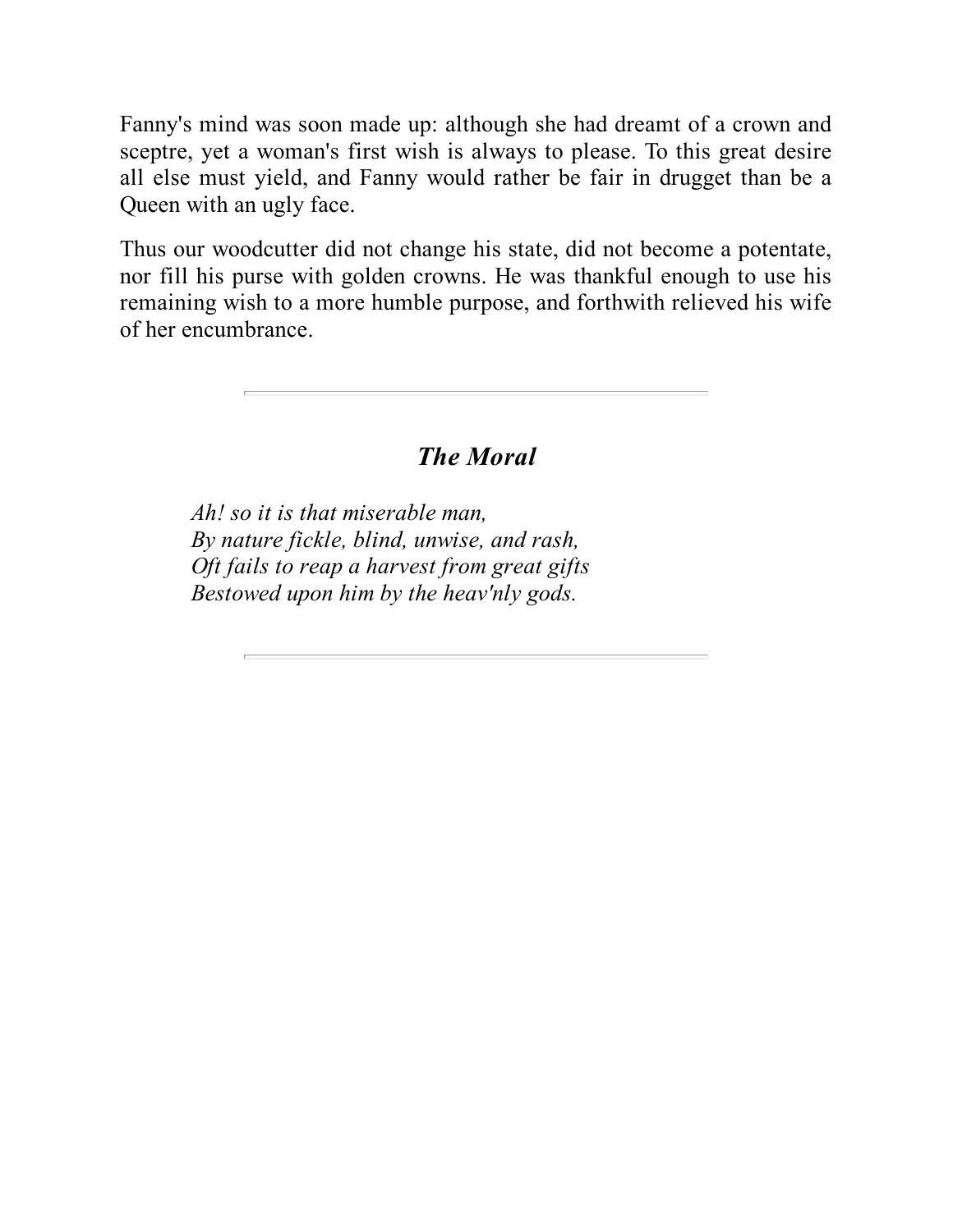*Donkey-skin*

## "ANOTHER GOWN THE COLOUR OF THE MOON" (page 145) **"ANOTHER GOWN THE COLOUR OF THE MOON" [\(page 145\)](#page-89-0)**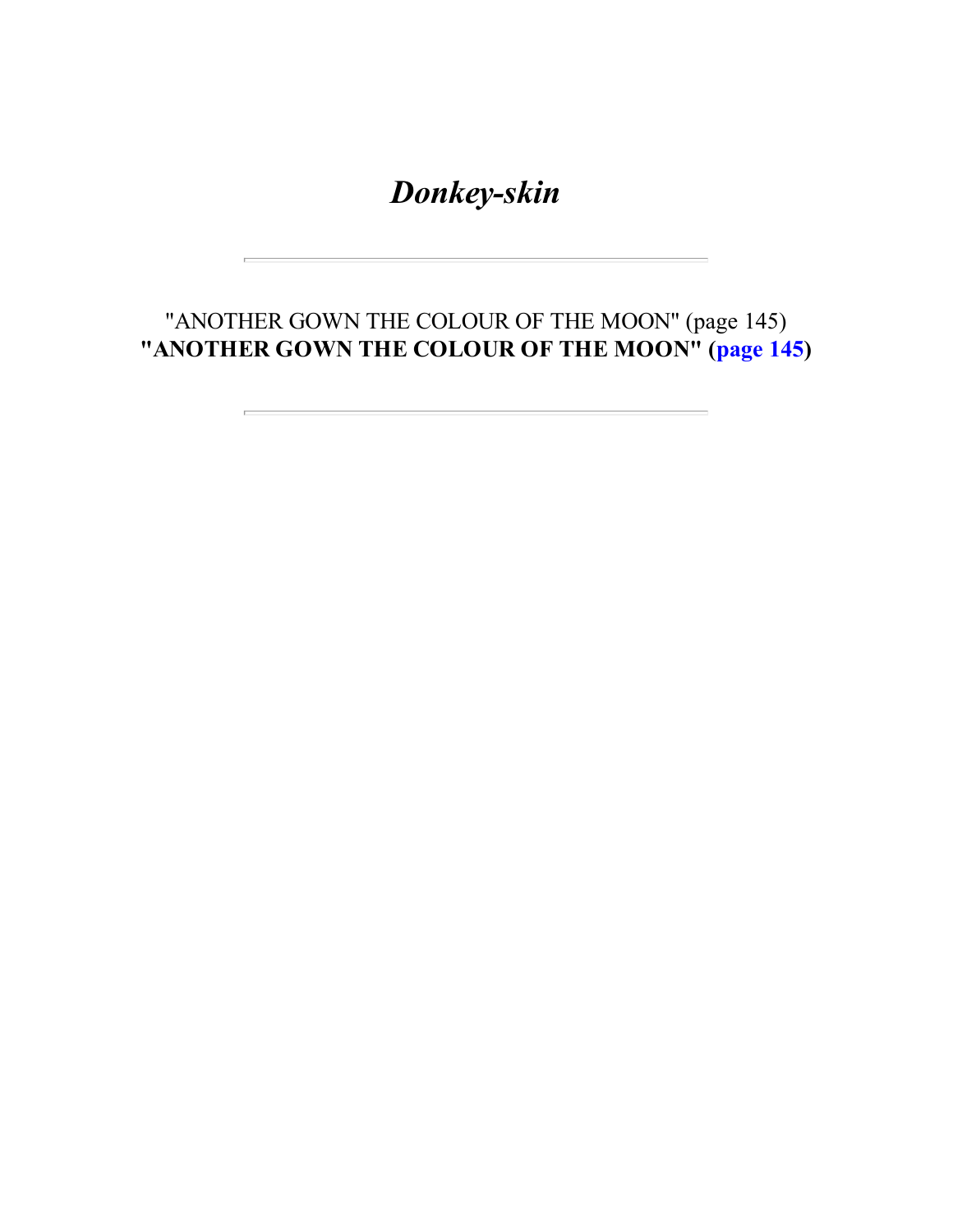# **Donkey-skin**

 $\Omega$ 

nce upon a time there was a King, so great, so beloved by his people, and so respected by all his neighbours and allies that one might almost say he was the happiest monarch alive. His good fortune was made even greater by the choice he had made for wife of a Princess as beautiful as she was virtuous, with whom he lived in perfect happiness. Now, of this chaste marriage was born a daughter endowed with so many gifts that they had no regret because other children were not given to them.

Magnificence, good taste, and abundance reigned in the palace; there were wise and clever ministers, virtuous and devoted courtiers, faithful and diligent servants. The spacious stables were filled with the most beautiful horses in the world, and coverts of rich caparison; but what most astonished strangers who came to admire them was to see, in the finest stall, a master donkey, with great long ears.

Now, it was not for a whim but for a good reason that the King had given this donkey a particular and distinguished place. The special qualities of this rare animal deserved the distinction, since nature had made it in so extraordinary a way that its litter, instead of being like that of other donkeys, was covered every morning with an abundance of beautiful golden crowns, and golden louis of every kind, which were collected daily.

Since the vicissitudes of life wait on Kings as much as on their subjects, and good is always mingled with ill, it so befell that the Queen was suddenly attacked by a fatal illness, and, in spite of science, and the skill of the doctors, no remedy could be found. There was great mourning throughout the land. The King who, notwithstanding the famous proverb, that marriage is the tomb of love, was deeply attached to his wife, was distressed beyond measure and made fervent vows to all the temples in his kingdom, and offered to give his life for that of his beloved consort; but he invoked the gods and the Fairies in vain. The Queen, feeling her last hour approach, said to her husband, who was dissolved in tears: "It is well that I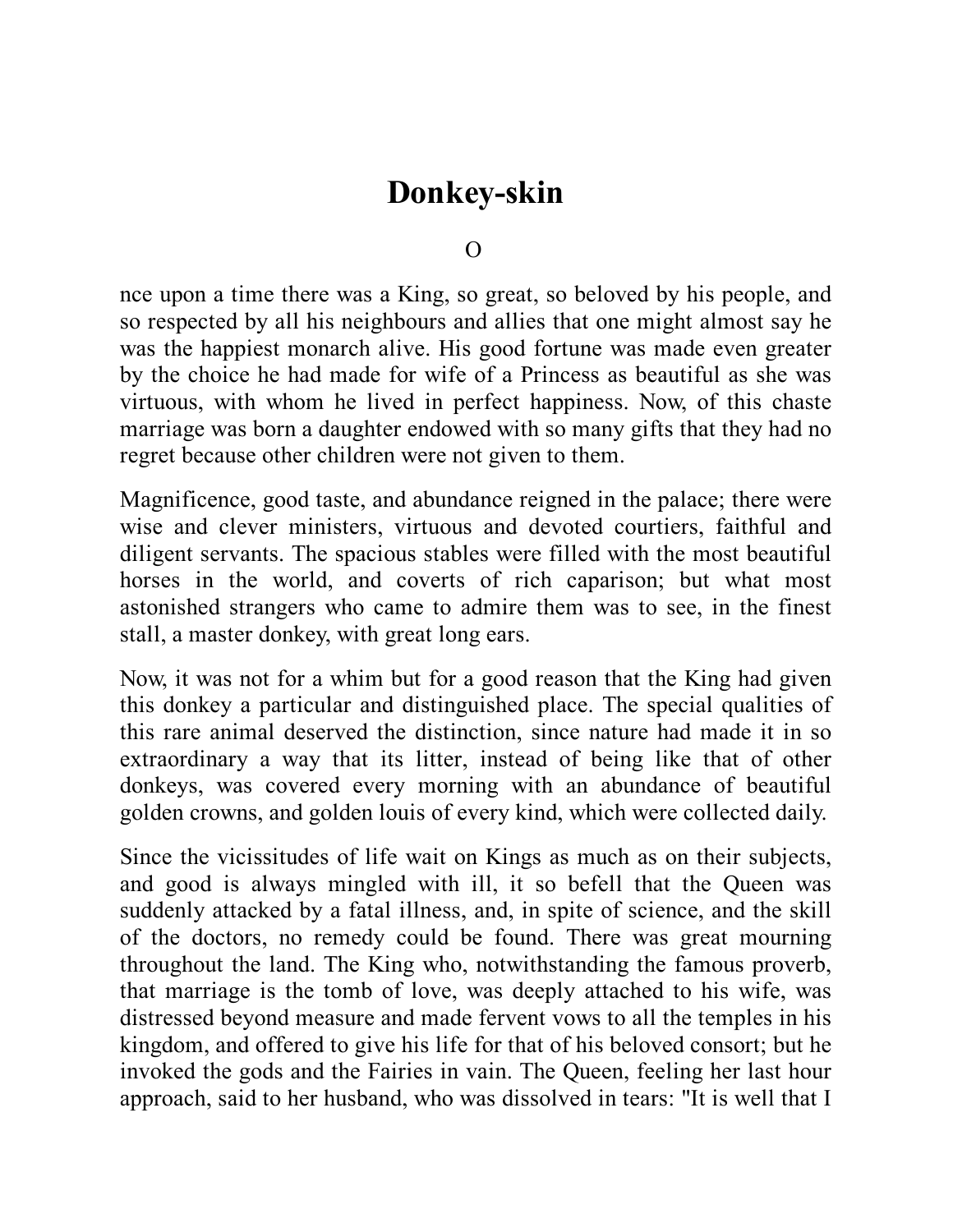should speak to you of a certain matter before I die: if, perchance, you should desire to marry again...." At these words the King broke into piteous cries, took his wife's hands in his own, and assured her that it was useless to speak to him of a second marriage.

"No, my dear spouse," he said at last, "speak to me rather of how I may follow you."

"The State," continued the Queen with a finality which but increased the laments of the King, "the State demands successors, and since I have only given you a daughter, it will urge you to beget sons who resemble you; but I ask you earnestly not to give way to the persuasions of your people until you have found a Princess more beautiful and more perfectly fashioned than I. I beg you to swear this to me, and then I shall die content."

Perchance, the Queen, who did not lack self-esteem, exacted this oath firmly believing that there was not her equal in the world, and so felt assured that the King would never marry again. Be this as it may, at length she died, and never did husband make so much lamentation; the King wept and sobbed day and night, and the punctilious fulfilment of the rites of widower-hood, even the smallest, was his sole occupation.

But even great griefs do not last for ever. After a time the magnates of the State assembled and came to the King, urging him to take another wife. At first this request seemed hard to him and made him shed fresh tears. He pleaded the vows he had made to the Queen, and defied his counsellors to find a Princess more beautiful and better fashioned than was she, thinking this to be impossible. But the Council treated the promise as a trifle, and said that it mattered little about beauty if the Queen were but virtuous and fruitful. For the State needed Princes for its peace and prosperity, and though, in truth, the Princess, his daughter, had all the qualities requisite for making a great Queen, yet of necessity she must choose an alien for her husband, and then the stranger would take her away with him. If, on the other hand, he remained in her country and shared the throne with her, their children would not be considered to be of pure native stock, and so, there being no Prince of his name, neighbouring peoples would stir up wars, and the kingdom would be ruined.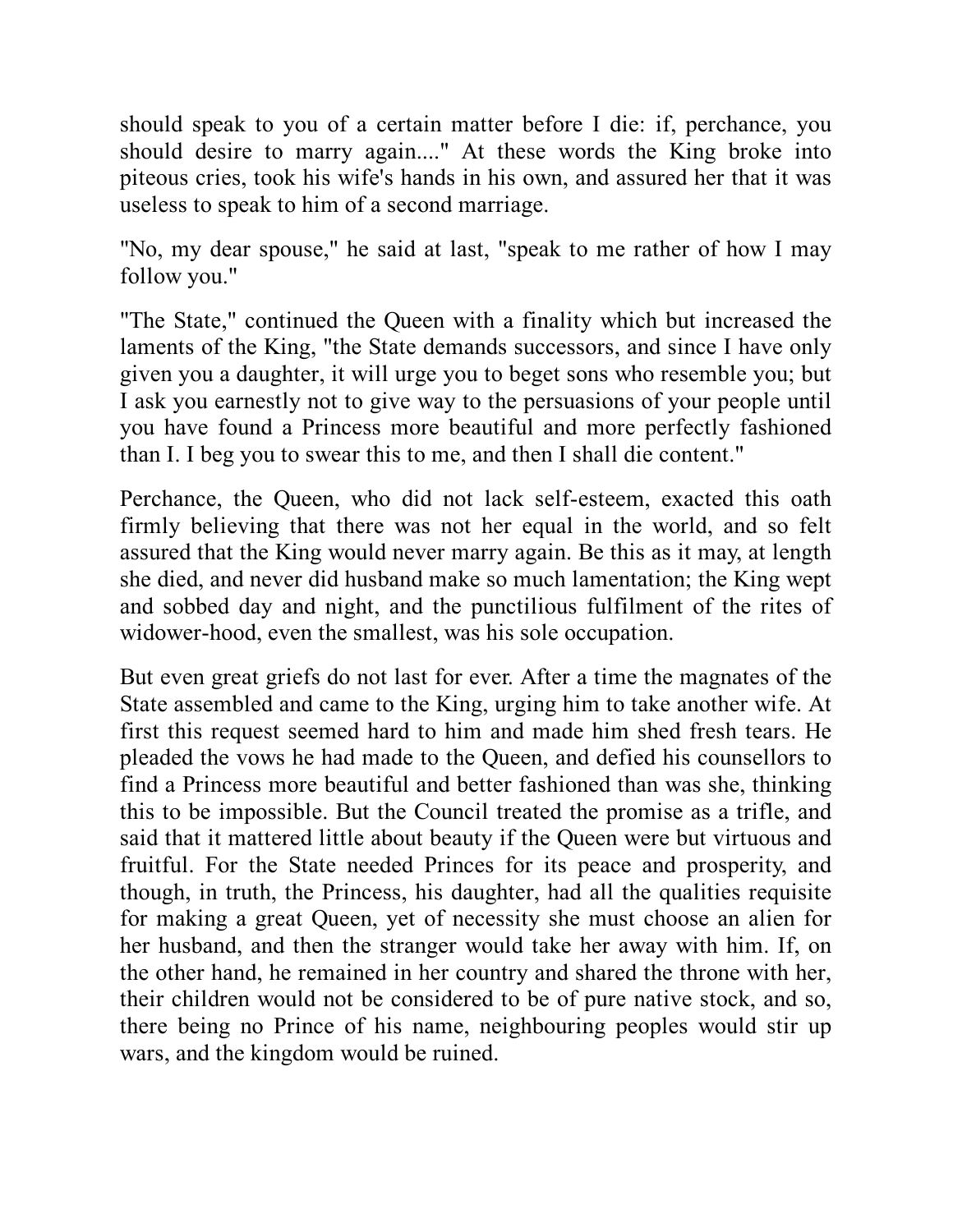The King, impressed by these considerations, promised that he would think over the matter. And so search was made among all the marriageable Princesses for one that would suit him. Every day charming portraits were brought him, but none gave promise of the beauty of his late Queen; instead of coming to a decision he brooded over his sorrow until in the end his reason left him. In his delusions he imagined himself once more a young man; he thought the Princess his daughter, in her youth and beauty, was his Queen as he had known her in the days of their courtship, and living thus in the past he urged the unhappy girl to speedily become his bride.

The young Princess, who was virtuous and chaste, threw herself at the feet of the King her father and conjured him, with all the eloquence she could command, not to constrain her to consent to his unnatural desire.

The King, in his madness, could not understand the reason of her desperate reluctance, and asked an old Druid-priest to set the conscience of the Princess at rest. Now this Druid, less religious than ambitious, sacrificed the cause of innocence and virtue to the favour of so great a monarch, and instead of trying to restore the King to his right mind, he encouraged him in his delusion.

## <span id="page-89-0"></span>"HE THOUGHT THE PRINCESS WAS HIS QUEEN" **"HE THOUGHT THE PRINCESS WAS HIS QUEEN"**

The young Princess, beside herself with misery, at last bethought her of the Lilac-fairy, her godmother; determined to consult her, she set out that same night in a pretty little carriage drawn by a great sheep who knew all the roads. When she arrived the Fairy, who loved the Princess, told her that she knew all she had come to say, but that she need have no fear, for nothing would harm her if only she faithfully fulfilled the Fairy's injunctions. "For, my dear child," she said to her, "it would be a great sin to submit to your father's wishes, but you can avoid the necessity without displeasing him. Tell him that to satisfy a whim you have, he must give you a dress the colour of the weather. Never, in spite of all his love and his power will he be able to give you that."

The Princess thanked her godmother from her heart, and the next morning spoke to the King as the Fairy had counselled her, and protested that no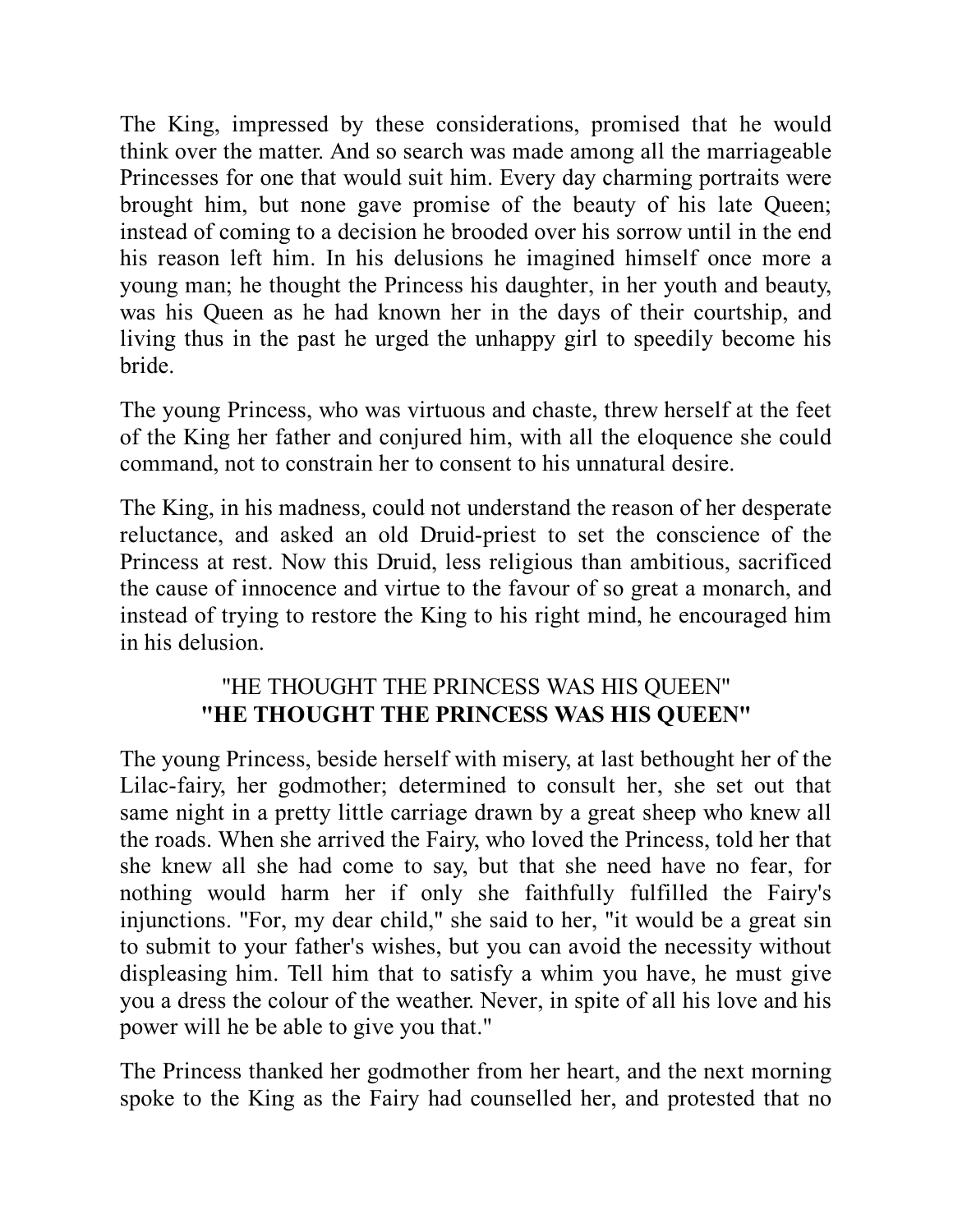one would win her hand unless he gave her a dress the colour of the weather. The King, overjoyed and hopeful, called together the most skilful workmen, and demanded this robe of them; otherwise they should be hanged. But he was saved from resorting to this extreme measure, since, on the second day, they brought the much desired robe. The heavens are not a more beautiful blue, when they are girdled with clouds of gold, than was that lovely dress when it was unfolded. The Princess was very sad because of it, and did not know what to do.

Once more she went to her Fairy-godmother who, astonished that her plan had been foiled, now told her to ask for another gown the colour of the moon.

The King again sought out the most clever workmen and expressly commanded them to make a dress the colour of the moon; and woe betide them if between the giving of the order and the bringing of the dress more than twenty-four hours should elapse.

The Princess, though pleased with the dress when it was delivered, gave way to distress when she was with her women and her nurse. The Lilacfairy, who knew all, hastened to comfort her and said: "Either I am greatly deceived or it is certain that if you ask for a dress the colour of the sun we shall at last baffle the King your father, for it would never be possible to make such a gown; in any case we should gain time."

So the Princess asked for yet another gown as the Fairy bade her. The infatuated King could refuse his daughter nothing, and he gave without regret all the diamonds and rubies in his crown to aid this superb work; nothing was to be spared that could make the dress as beautiful as the sun. And, indeed, when the dress appeared, all those who unfolded it were obliged to close their eyes, so much were they dazzled. And, truth to tell, green spectacles and smoked glasses date from that time.

What was the Princess to do? Never had so beautiful and so artistic a robe been seen. She was dumb-founded, and pretending that its brilliance had hurt her eyes she retired to her chamber, where she found the Fairy awaiting her.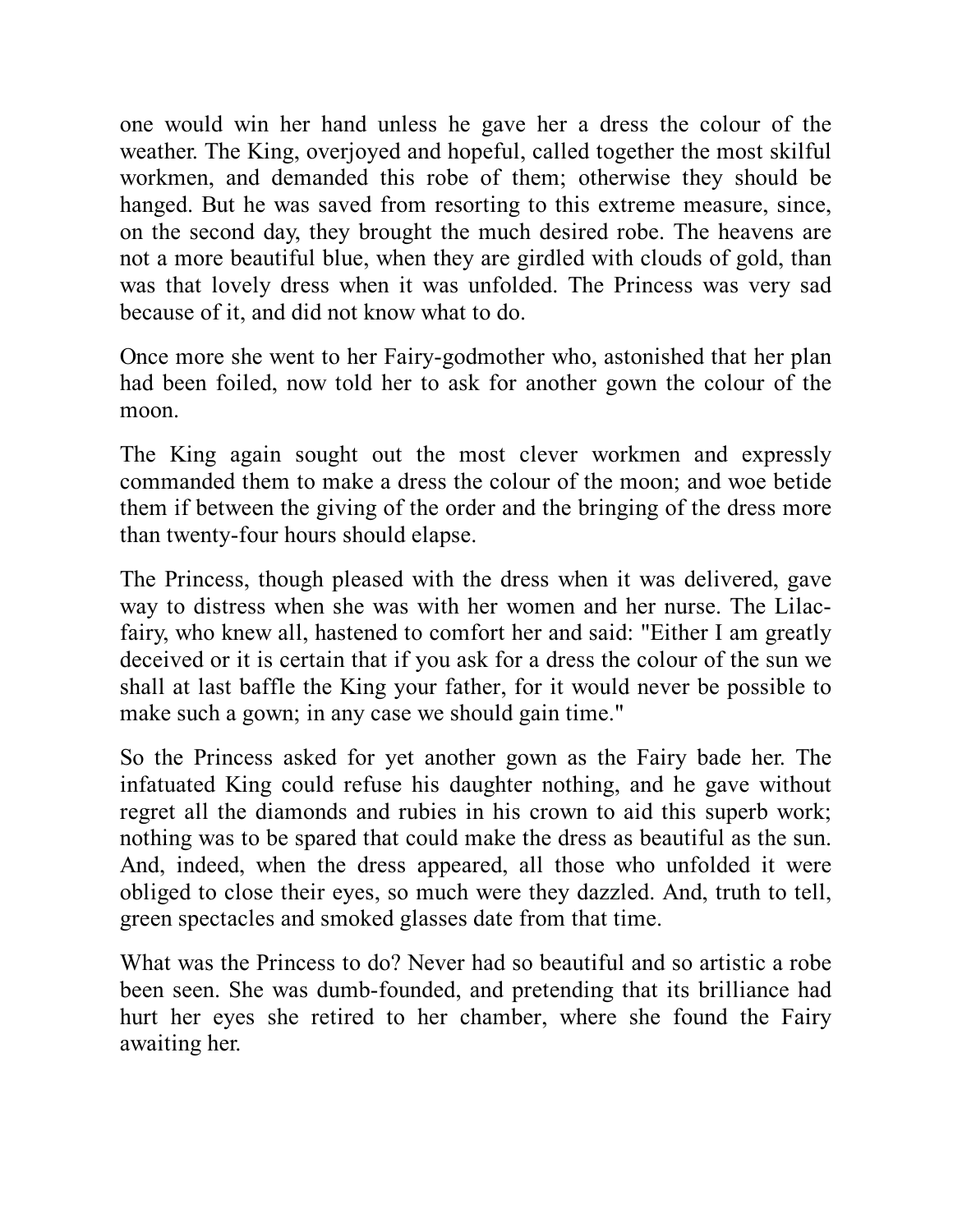On seeing the dress like the sun, the Lilac-fairy became red with rage. "Oh! this time, my child," she said to the Princess, "we will put the King to terrible proof. In spite of his madness I think he will be a little astonished by the request that I counsel you to make of him; it is that he should give you the skin of that ass he loves so dearly, and which supplies him so profusely with the means of paying all his expenses. Go, and do not fail to tell him that you want this skin." The Princess, overjoyed at finding yet another avenue of escape; for she thought that her father could never bring himself to sacrifice the ass, went to find him, and unfolded to him her latest desire.

Although the King was astonished by this whim, he did not hesitate to satisfy it; the poor ass was sacrificed and the skin brought, with due ceremony, to the Princess, who, seeing no other way of avoiding her illfortune, was desperate.

At that moment her godmother arrived. "What are you doing, my child?" she asked, seeing the Princess tearing her hair, her beautiful cheeks stained with tears. "This is the most happy moment of your life. Wrap yourself in this skin, leave the palace, and walk so long as you can find ground to carry you: when one sacrifices everything to virtue the gods know how to mete out reward. Go, and I will take care that your possessions follow you; in whatever place you rest, your chest with your clothes and your jewels will follow your steps, and here is my wand which I will give you: tap the ground with it when you have need of the chest, and it will appear before your eyes: but haste to set forth, and do not delay." The Princess embraced her godmother many times, and begged her not to forsake her. Then after she had smeared herself with soot from the chimney, she wrapped herself up in that ugly skin and went out from the magnificent palace without being recognised by a single person.

The absence of the Princess caused a great commotion. The King, who had caused a sumptuous banquet to be prepared, was inconsolable. He sent out more than a hundred gendarmes, and more than a thousand musketeers in quest of her; but the Lilac-fairy made her invisible to the cleverest seekers, and thus she escaped their vigilance.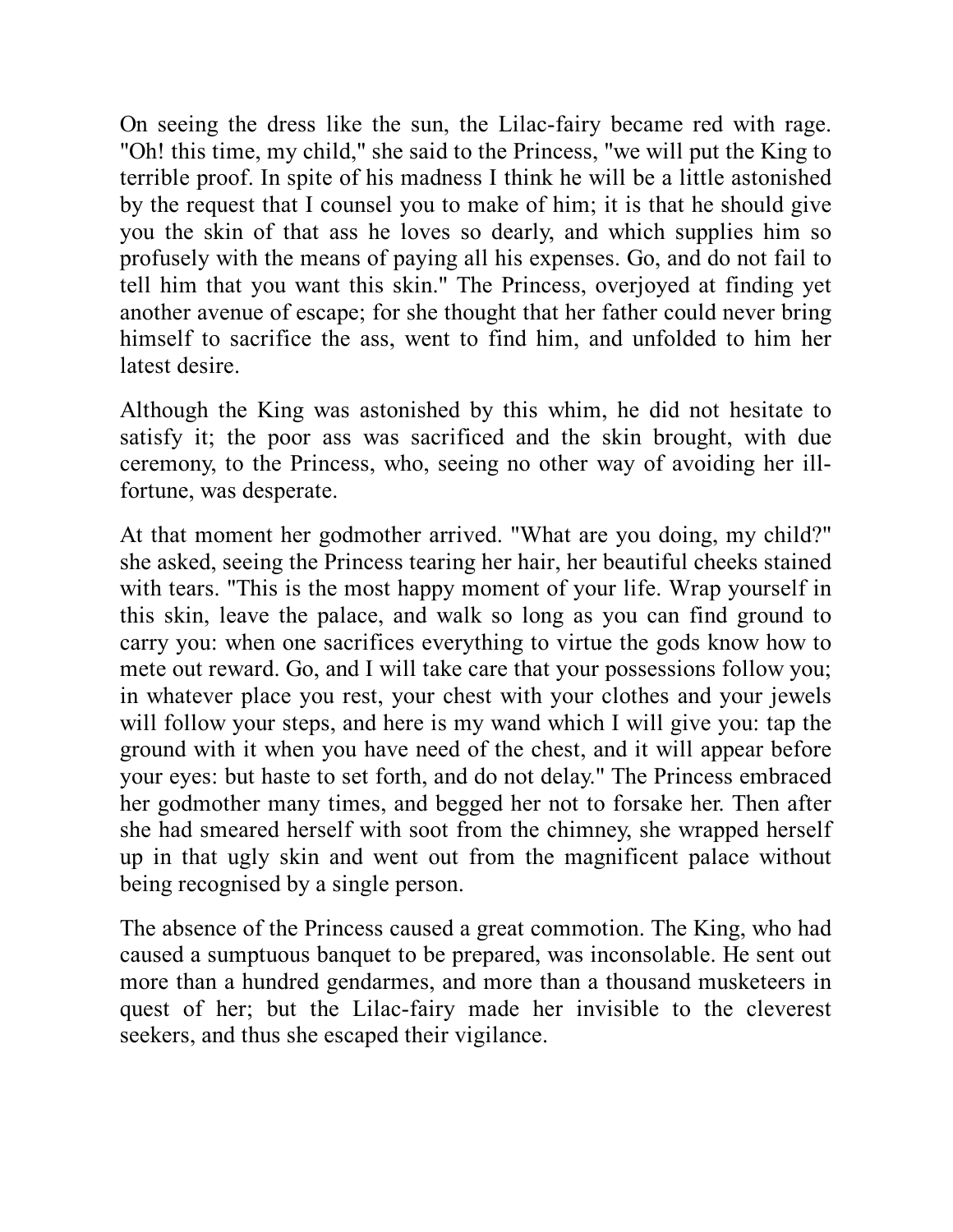Meanwhile the Princess walked far, far and even farther away; after a time she sought for a resting place, but although out of charity people gave her food, she was so dishevelled and dirty that no one wanted to keep her. At length she came to a beautiful town, at the gate of which was a small farm. Now the farmer's wife had need of a wench to wash the dishes and to attend to the geese and the pigs, and seeing so dirty a vagrant offered to engage her. The Princess, who was now much fatigued, accepted joyfully. She was put into a recess in the kitchen where for the first days she was subjected to the coarse jokes of the men-servants, so dirty and unpleasant did the donkey-skin make her appear. At last they tired of their pleasantries; moreover she was so attentive to her work that the farmer's wife took her under her protection. She minded the sheep, and penned them up when it was necessary, and she took the geese out to feed with such intelligence that it seemed as if she had never done anything else. Everything that her beautiful hands undertook was done well.

One day she was sitting near a clear fountain where she often repaired to bemoan her sad condition, when she thought she would look at herself in the water. The horrible donkey-skin which covered her from head to toe revolted her. Ashamed, she washed her face and her hands, which became whiter than ivory, and once again her lovely complexion took its natural freshness. The joy of finding herself so beautiful filled her with the desire to bathe in the pool, and this she did. But she had to don her unworthy skin again before she returned to the farm.

By good fortune the next day chanced to be a holiday, and so she had leisure to tap for her chest with the fairy's wand, arrange her toilet, powder her beautiful hair and put on the lovely gown which was the colour of the weather; but the room was so small that the train could not be properly spread out. The beautiful Princess looked at herself, and with good reason, admired her appearance so much that she resolved to wear her magnificent dresses in turn on holidays and Sundays for her own amusement, and this she regularly did. She entwined flowers and diamonds in her lovely hair with admirable art, and often she sighed that she had no witness of her beauty save the sheep and geese, who loved her just as much in the horrible donkey-skin after which she had been named at the farm.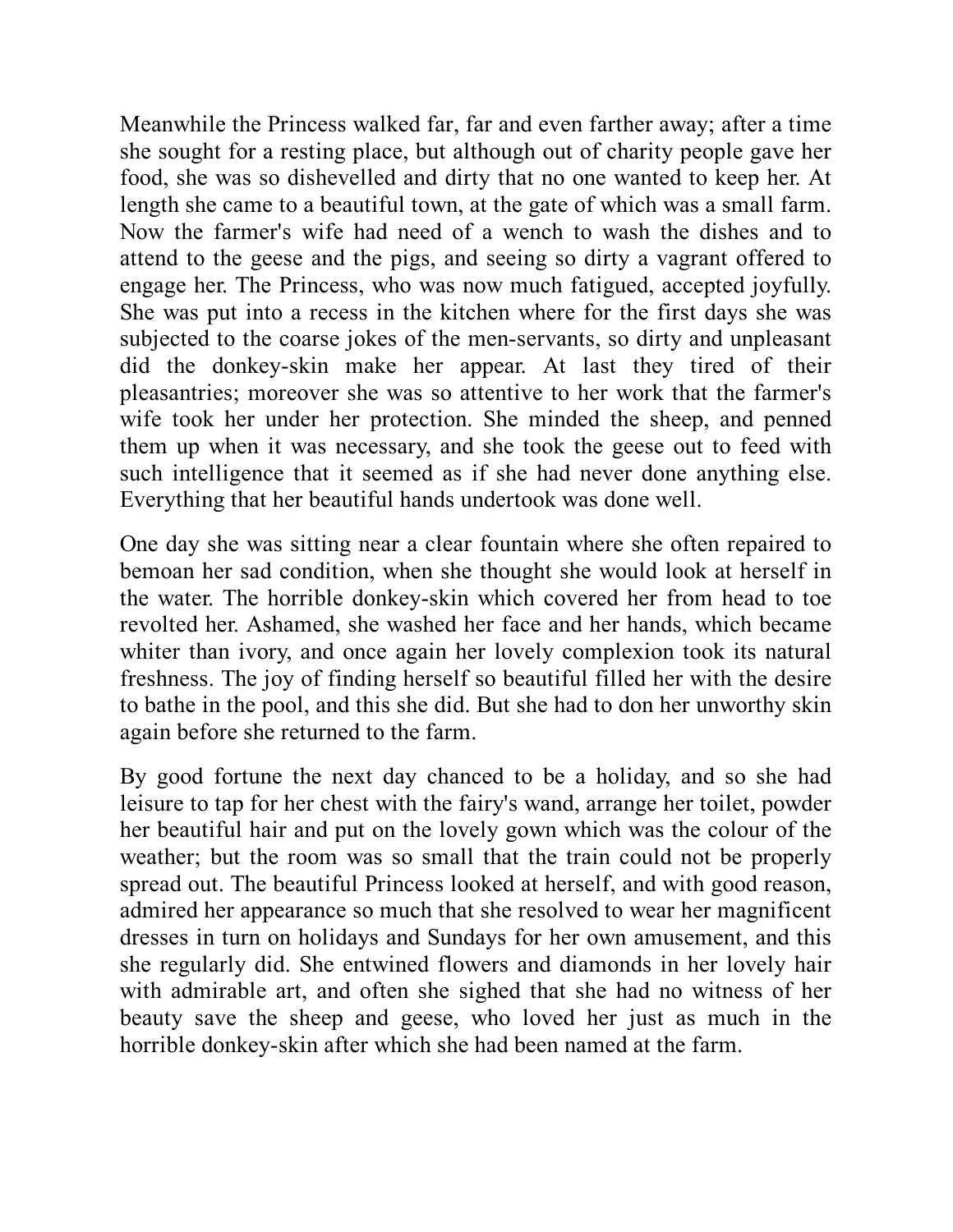One holiday when Donkey-skin had put on her sun-hued dress, the son of the King to whom the farm belonged alighted there to rest on his return from the hunt. This Prince was young and handsome, beloved of his father and of the Queen his mother, and adored by the people. After he had partaken of the simple collation which was offered him he set out to inspect the farm-yard and all its nooks and corners. In going thus from place to place, he entered a dark alley at the bottom of which was a closed door. Curiosity made him put his eye to the keyhole. Imagine his astonishment at seeing a Princess so beautiful and so richly dressed, and withal of so noble and dignified a mien, that he took her to be a divinity. The impetuosity of his feelings at this moment would have made him force the door, had it not been for the respect with which that charming figure filled him.

## "CURIOSITY MADE HIM PUT HIS EYE TO THE KEYHOLE" **"CURIOSITY MADE HIM PUT HIS EYE TO THE KEYHOLE"**

It was with difficulty that he withdrew from this gloomy little alley, intent on discovering who the inmate of the tiny room might be. He was told that it was a scullion called Donkey-skin because of the skin which she always wore, and that she was so dirty and unpleasant that no one took any notice of her, or even spoke to her; she had just been taken out of pity to look after the geese.

The Prince, though little satisfied by this information, saw that these dense people knew no more, and that it was useless to question them. So he returned to the palace of the King his father, beyond words in love, having continually before his eyes the beautiful image of the goddess whom he had seen through the keyhole. He was full of regret that he had not knocked at the door, and promised himself that he would not fail to do so next time. But the fervency of his love caused him such great agitation that the same night he was seized by a terrible fever, and was soon at death's door. The Queen, who had no other child, was in despair because all remedies proved useless. In vain she promised great rewards to the doctors; though they exerted all their skill, nothing would cure the Prince. At last they decided that some great sorrow had caused this terrible fever. They told the Queen, who, full of tenderness for her son, went to him and begged him to tell her his trouble. She declared that even if it was a matter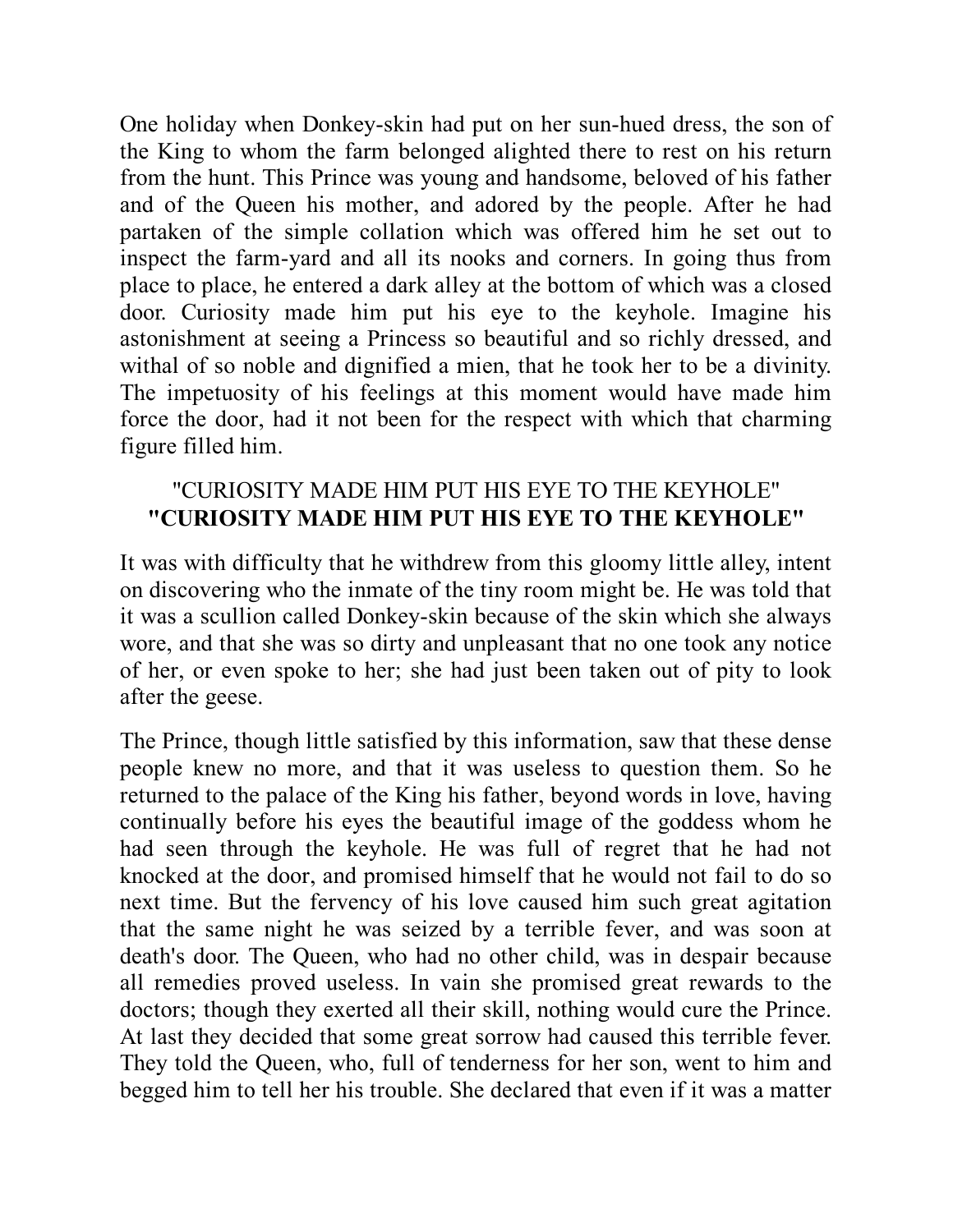of giving him the crown, his father would yield the throne to him without regret; or if he desired some Princess, even though there should be war with the King her father and their subjects should, with reason, complain, all should be sacrificed to obtain what he wished. She implored him with tears not to die, since their life depended on his. The Queen did not finish this touching discourse without moving the Prince to tears.

"Madam," he said at last, in a very feeble voice, "I am not so base that I desire the crown of my father, rather may Heaven grant him life for many years, and that I may always be the most faithful and the most respectful of his subjects! As to the Princesses that you speak of, I have never yet thought of marriage, and you well know that, subject as I am to your wishes, I shall obey you always, even though it be painful to me."

"Ah! my son," replied the Queen, "we will spare nothing to save your life. But, my dear child, save mine and that of the King your father by telling me what you desire, and be assured that you shall have it."

"Well, Madam," he said, "since you would have me tell you my thought, I obey you. It would indeed be a sin to place in danger two lives so dear to me. Know, my mother, that I wish Donkey-skin to make me a cake, and to have it brought to me when it is ready."

The Queen, astonished at this strange name, asked who Donkey-skin might be.

"It is, Madam," replied one of her officers who had by chance seen this girl, "It is the most ugly creature imaginable after the wolf, a slut who lodges at your farm, and minds your geese."

"It matters not," said the Queen; "my son, on his way home from the chase, has perchance eaten of her cakes; it is a whim such as those who are sick do sometimes have. In a word, I wish that Donkey-skin, since Donkey-skin it is, make him presently a cake."

A messenger ran to the farm and told Donkey-skin that she was to make a cake for the Prince as well as she possibly could. Now, some believe that Donkey-skin had been aware of the Prince in her heart at the moment when he had put his eye to the keyhole; and then, looking from her little window, she had seen him, so young, so handsome, and so shapely, that the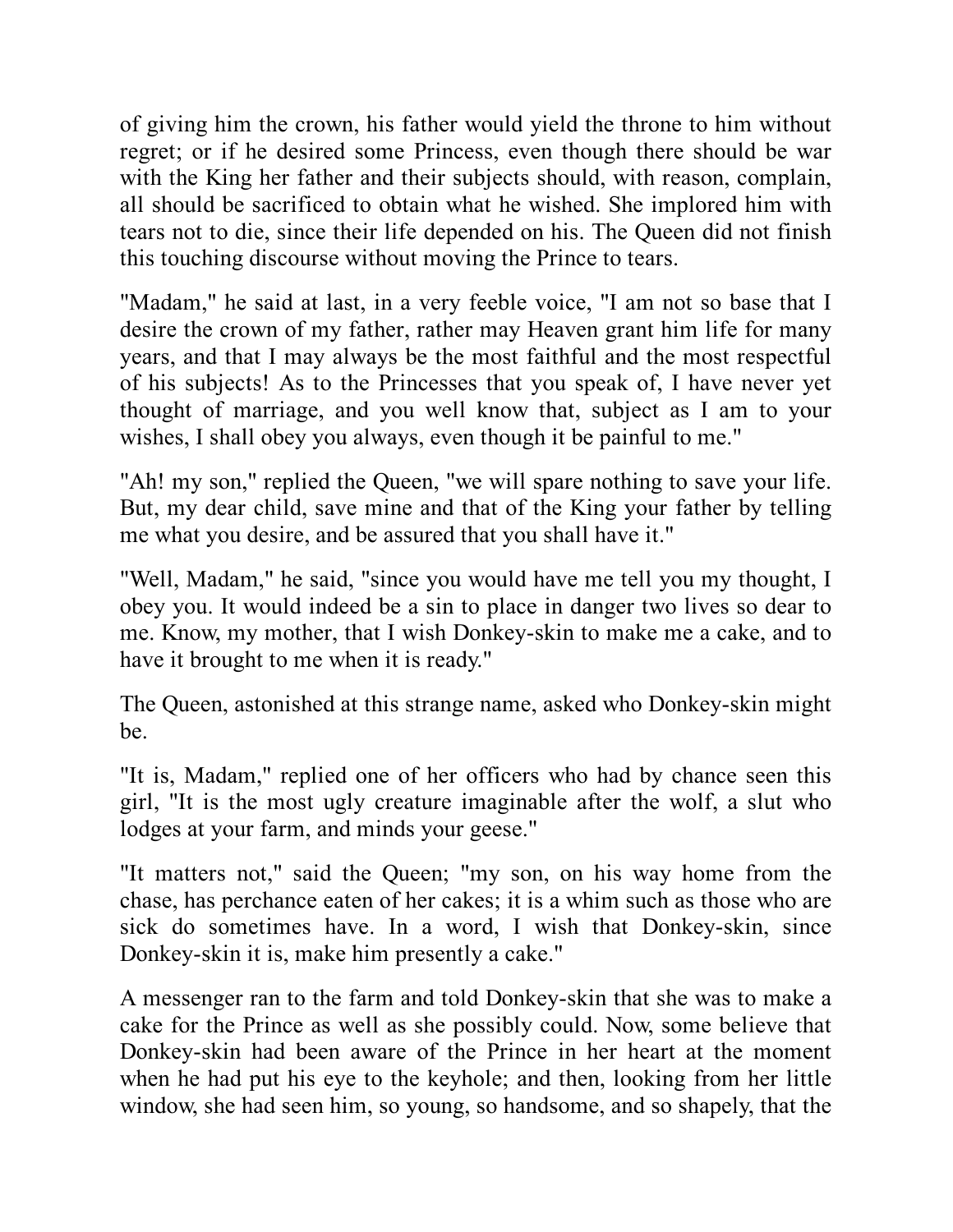remembrance of him had remained, and that often the thought of him had cost her some sighs. Be that as it may, Donkey-skin, either having seen him, or having heard him spoken of with praise, was overjoyed to think that she might become known to him. She shut herself in her little room, threw off the ugly skin, bathed her face and hands, arranged her hair, put on a beautiful corsage of bright silver, and an equally beautiful petticoat, and then set herself to make the much desired cake. She took the finest flour, and newest eggs and freshest butter, and while she was working them, whether by design or no, a ring which she had on her finger fell into the cake and was mixed in it. When the cooking was done she muffled herself in her horrible skin and gave the cake to the messenger, asking him for news of the Prince; but the man would not deign to reply, and without a word ran quickly back to the palace.

The Prince took the cake greedily from the man's hands, and ate it with such voracity that the doctors who were present did not fail to say that this haste was not a good sign. Indeed, the Prince came near to being choked by the ring, which he nearly swallowed, in one of the pieces of cake. But he drew it cleverly from his mouth, and his desire for the cake was forgotten as he examined the fine emerald set in a gold keeper-ring, a ring so small that he knew it could only be worn on the prettiest little finger in the world.

He kissed the ring a thousand times, put it under his pillow, and drew it out every moment that he thought himself unobserved. The torment that he gave himself, planning how he might see her to whom the ring belonged, not daring to believe that if he asked for Donkey-skin she would be allowed to come, and not daring to speak of what he had seen through the keyhole for fear that he would be laughed at for a dreamer, brought back the fever with great violence. The doctors, not knowing what more to do, declared to the Queen that the Prince's malady was love, whereupon the Queen and the disconsolate King ran to their son.

"My son, my dear son," cried the affected monarch, "tell us the name of her whom you desire: we swear that we will give her to you. Even though she were the vilest of slaves."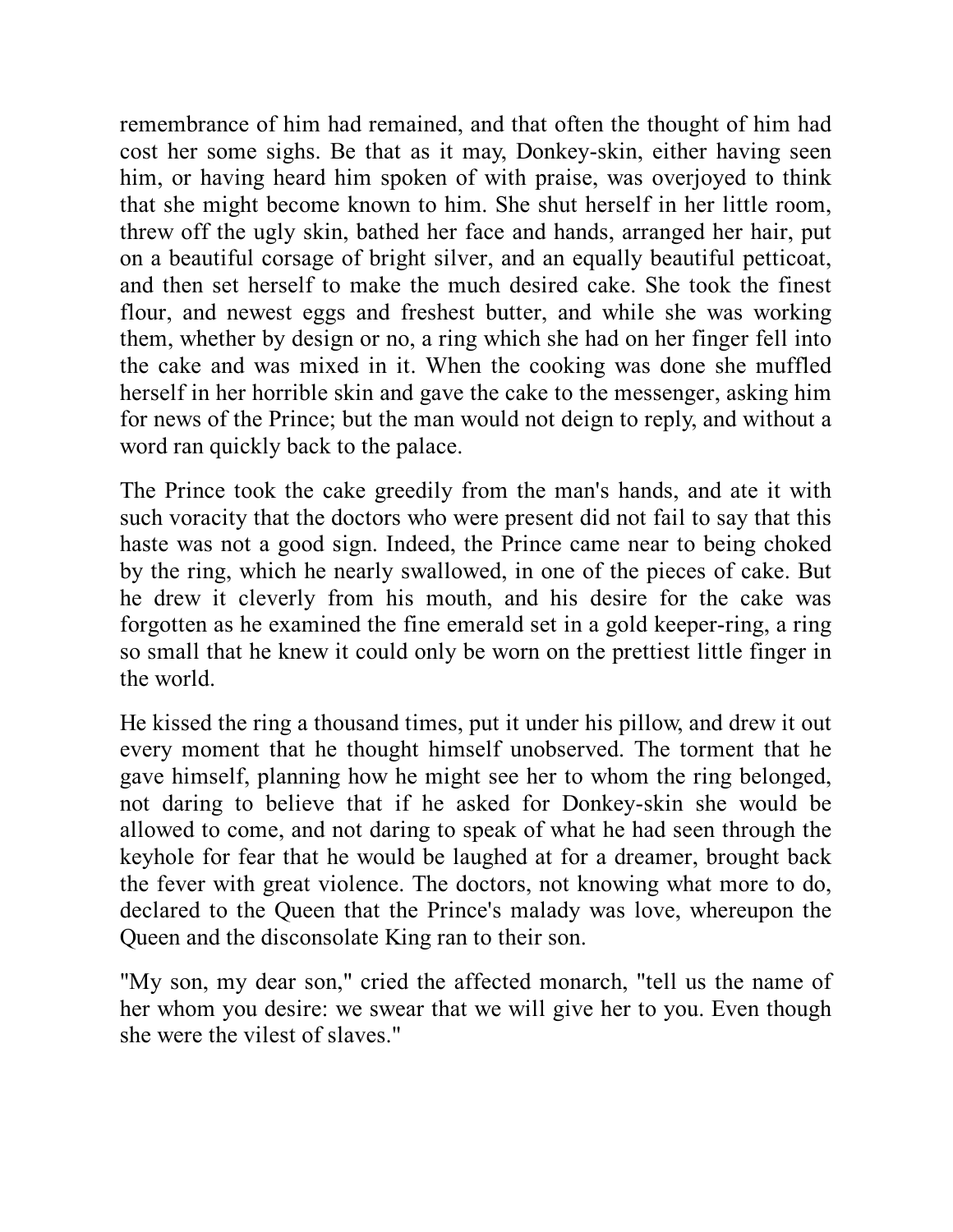The Queen embracing him, agreed with all that the King had said, and the Prince, moved by their tears and caresses, said to them: "My father and my mother, I in no way desire to make a marriage which is displeasing to you." And drawing the emerald from under his pillow he added: "To prove the truth of this, I desire to marry her to whom this ring belongs. It is not likely that she who owns so pretty a ring is a rustic or a peasant."

The King and the Queen took the ring, examined it with great curiosity, and agreed with the Prince that it could only belong to the daughter of a good house. Then the King, having embraced his son, and entreated him to get well, went out. He ordered the drums and fifes and trumpets to be sounded throughout the town, and the heralds to cry that she whose finger a certain ring would fit should marry the heir to the throne.

First the Princesses arrived, then the duchesses, and the marquises, and the baronesses; but though they did all they could to make their fingers small, none could put on the ring. So the country girls had to be tried, but pretty though they all were, they all had fingers that were too fat. The Prince, who was feeling better, made the trial himself. At last it was the turn of the chamber-maids; but they succeeded no better. Then, when everyone else had tried, the Prince asked for the kitchen-maids, the scullions, and the sheep-girls. They were all brought to the palace, but their coarse red, short, fingers would hardly go through the golden hoop as far as the nail.

"You have not brought that Donkey-skin, who made me the cake," said the Prince.

Everyone laughed and said, "No," so dirty and unpleasant was she.

"Let someone fetch her at once," said the King; "it shall not be said that I left out the lowliest." And the servants ran laughing and mocking to find the goose-girl.

The Princess, who had heard the drums and the cries of the heralds, had no doubt that the ring was the cause of this uproar. Now, she loved the Prince, and, as true love is timorous and has no vanity, she was in perpetual fear that some other lady would be found to have a finger as small as hers. Great, then, was her joy when the messengers came and knocked at her door. Since she knew that they were seeking the owner of the right finger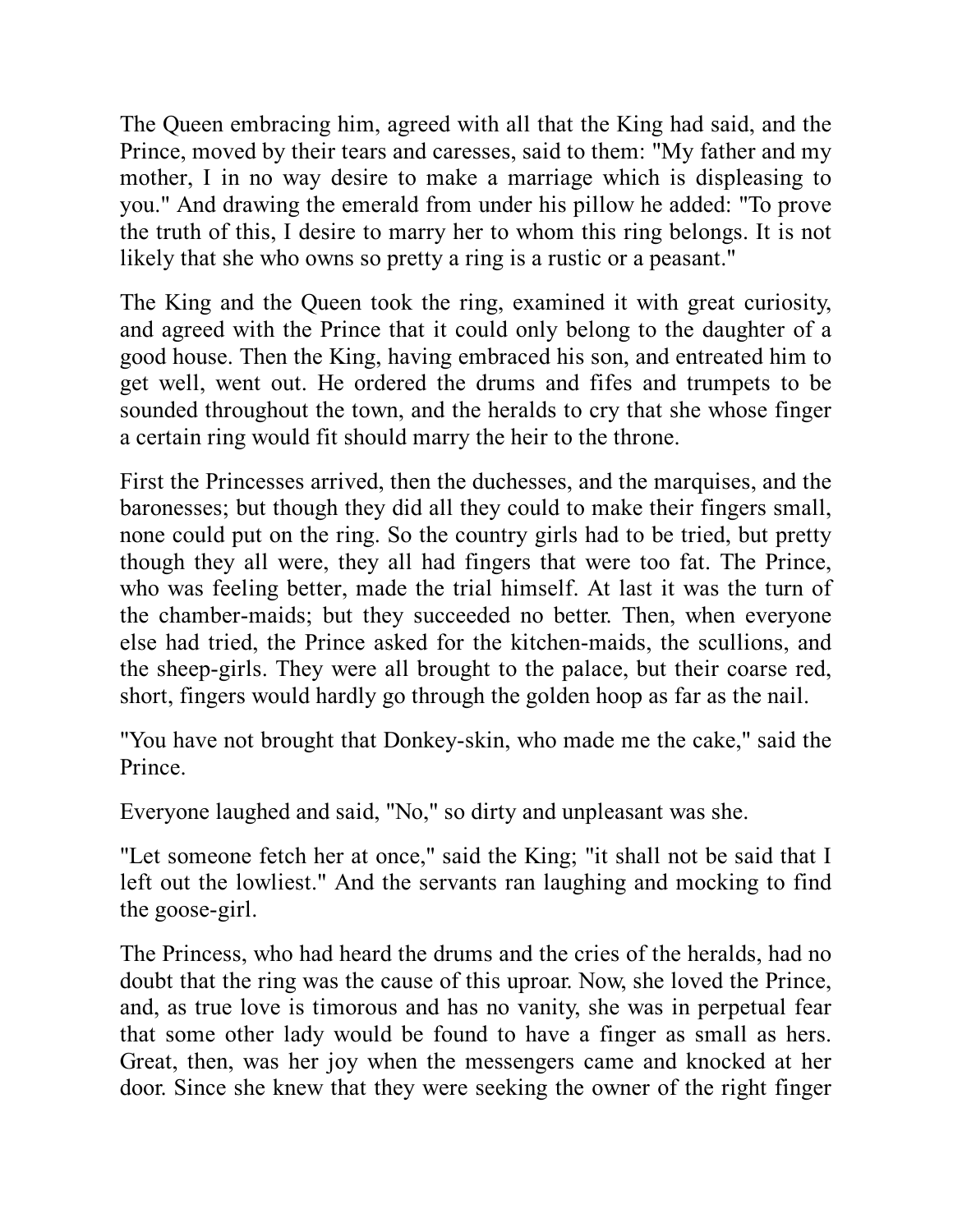on which to set her ring, some impulse had moved her to arrange her hair with great care, and to put on her beautiful silver corsage, and the petticoat full of furbelows and silver lace studded with emeralds. At the first knock she quickly covered her finery with the donkey-skin and opened the door. The visitors, in derision, told her that the King had sent for her in order to marry her to his son. Then with loud peals of laughter they led her to the Prince, who was astonished at the garb of this girl, and dared not believe that it was she whom he had seen so majestic and so beautiful. Sad and confounded, he said, "Is it you who lodge at the bottom of that dark alley in the third yard of the farm?"

"Yes, your Highness," she replied.

"Show me your hand," said the Prince trembling, and heaving a deep sigh.

Imagine how astonished everyone was! The King and the Queen, the chamberlains and all the courtiers were dumb-founded, when from beneath that black and dirty skin came a delicate little white and rose-pink hand, and the ring slipped without difficulty on to the prettiest little finger in the world. Then, by a little movement which the Princess made, the skin fell from her shoulders and so enchanting was her guise, that the Prince, weak though he was, fell on his knees and held her so closely that she blushed. But that was scarcely noticed, for the King and Queen came to embrace her heartily, and to ask her if she would marry their son. The Princess, confused by all these caresses and by the love of the handsome young Prince, was about to thank them when suddenly the ceiling opened, and the Lilac-fairy descended in a chariot made of the branches and flowers from which she took her name, and, with great charm, told the Princess's story. The King and Queen, overjoyed to know that Donkey-skin was a great Princess redoubled their caresses, but the Prince was even more sensible of her virtue, and his love increased as the Fairy unfolded her tale. His impatience to marry her, indeed, was so great that he could scarcely allow time for the necessary preparations for the grand wedding which was their due. The King and Queen, now entirely devoted to their daughter-in-law, overwhelmed her with affection. She had declared that she could not marry the Prince without the consent of the King her father, so, he was the first to whom an invitation to the wedding was sent; he was not, however, told the name of the bride. The Lilac-fairy, who, as was right, presided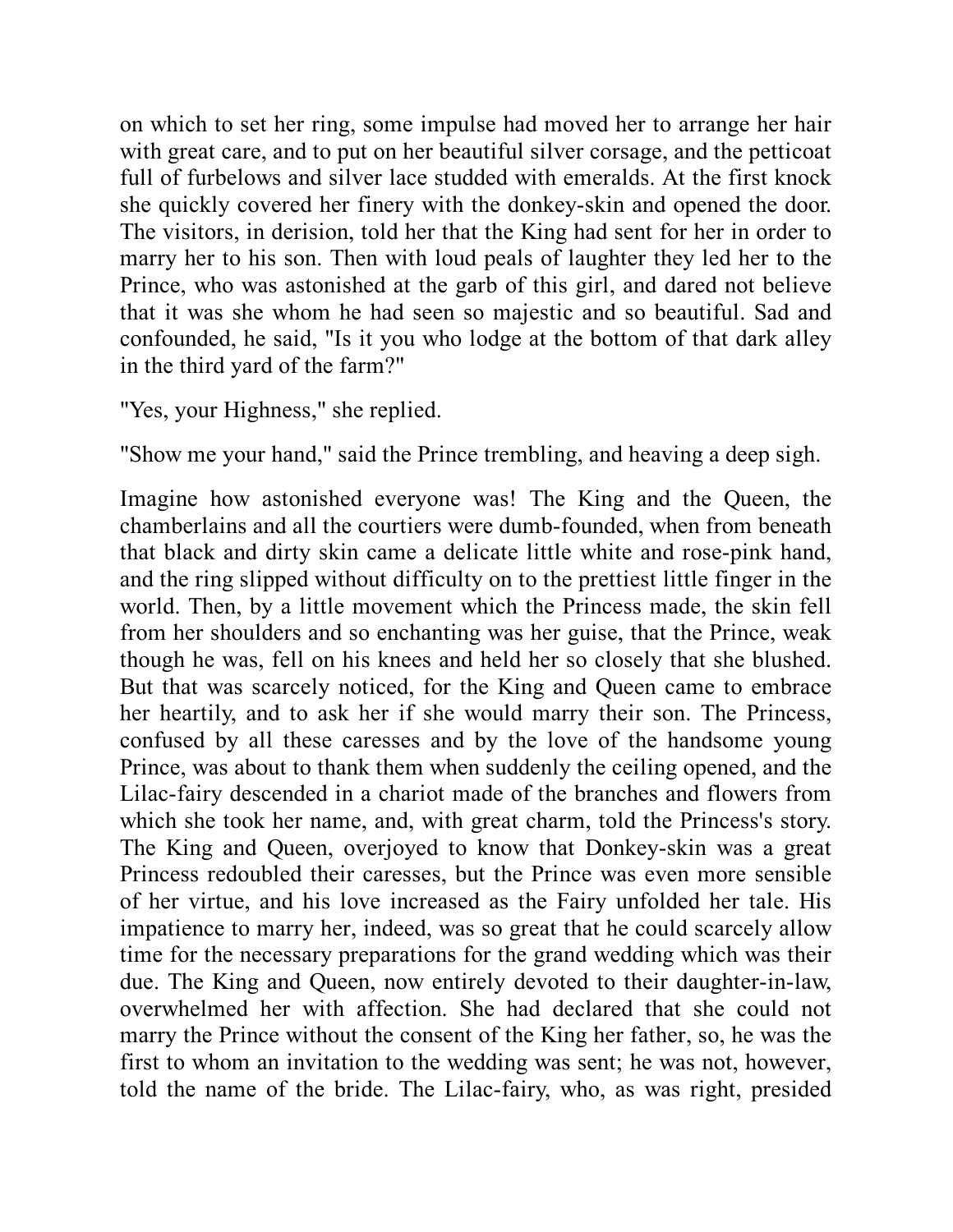over all, had recommended this course to prevent trouble. Kings came from all the countries round, some in sedan-chairs, others in beautiful carriages; those who came from the most distant countries rode on elephants and tigers and eagles. But the most magnificent and most glorious of all was the father of the Princess. He had happily recovered his reason, and had married a Queen who was a widow and very beautiful, but by whom he had no child. The Princess ran to him, and he recognised her at once and embraced her with great tenderness before she had time to throw herself on her knees. The King and Queen presented their son to him, and the happiness of all was complete. The nuptials were celebrated with all imaginable pomp, but the young couple were hardly aware of the ceremony, so wrapped up were they in one another.

In spite of the protests of the noble-hearted young man, the Prince's father caused his son to be crowned the same day, and kissing his hand, placed him on the throne.

The celebrations of this illustrious marriage lasted nearly three months, but the love of the two young people would have endured for more than a hundred years, had they out-lived that age, so great was their affection for one another.

## *The Moral*

*It scarce may be believed*, *This tale of Donkey-skin*; *But laughing children in the home*; *Yea, mothers, and grandmothers too*, *Are little moved by facts*! *By* them *'twill be received.*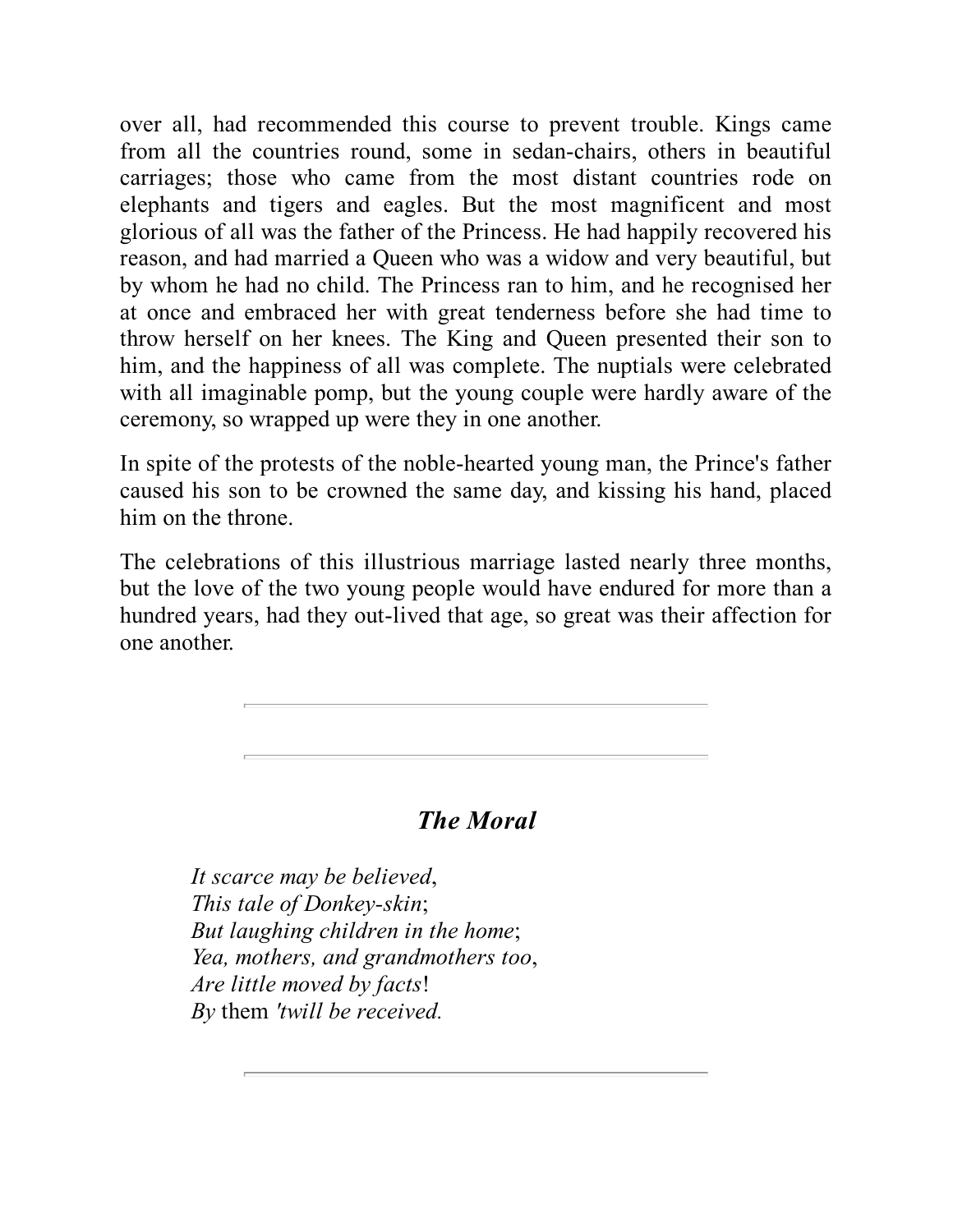*Uniform with this Volume*

## **THE YEAR'S AT THE SPRING**

An Anthology of Recent Poetry. Selected by L. D'O. WALTERS. With Twelve Plates in Colour and Twelve in Black and White and many Decorations by HARRY CLARKE.

\*\*\*END OF THE PROJECT GUTENBERG EBOOK THE FAIRY TALES OF CHARLES PERRAULT\*\*\*

\*\*\*\*\*\*\* This file should be named 29021-h.txt or 29021-h.zip \*\*\*\*\*\*\*

This and all associated files of various formats will be found in: [http://www.gutenberg.org/2/9/0/2/29021](http://www.gutenberg.org/dirs/2/9/0/2/29021)

Updated editions will replace the previous one--the old editions will be renamed.

Creating the works from public domain print editions means that no one owns a United States copyright in these works, so the Foundation (and you!) can copy and distribute it in the United States without permission and without paying copyright royalties. Special rules, set forth in the General Terms of Use part of this license, apply to copying and distributing Project Gutenberg-tm electronic works to protect the PROJECT GUTENBERG-tm concept and trademark. Project Gutenberg is a registered trademark, and may not be used if you charge for the eBooks, unless you receive specific permission. If you do not charge anything for copies of this eBook, complying with the rules is very easy. You may use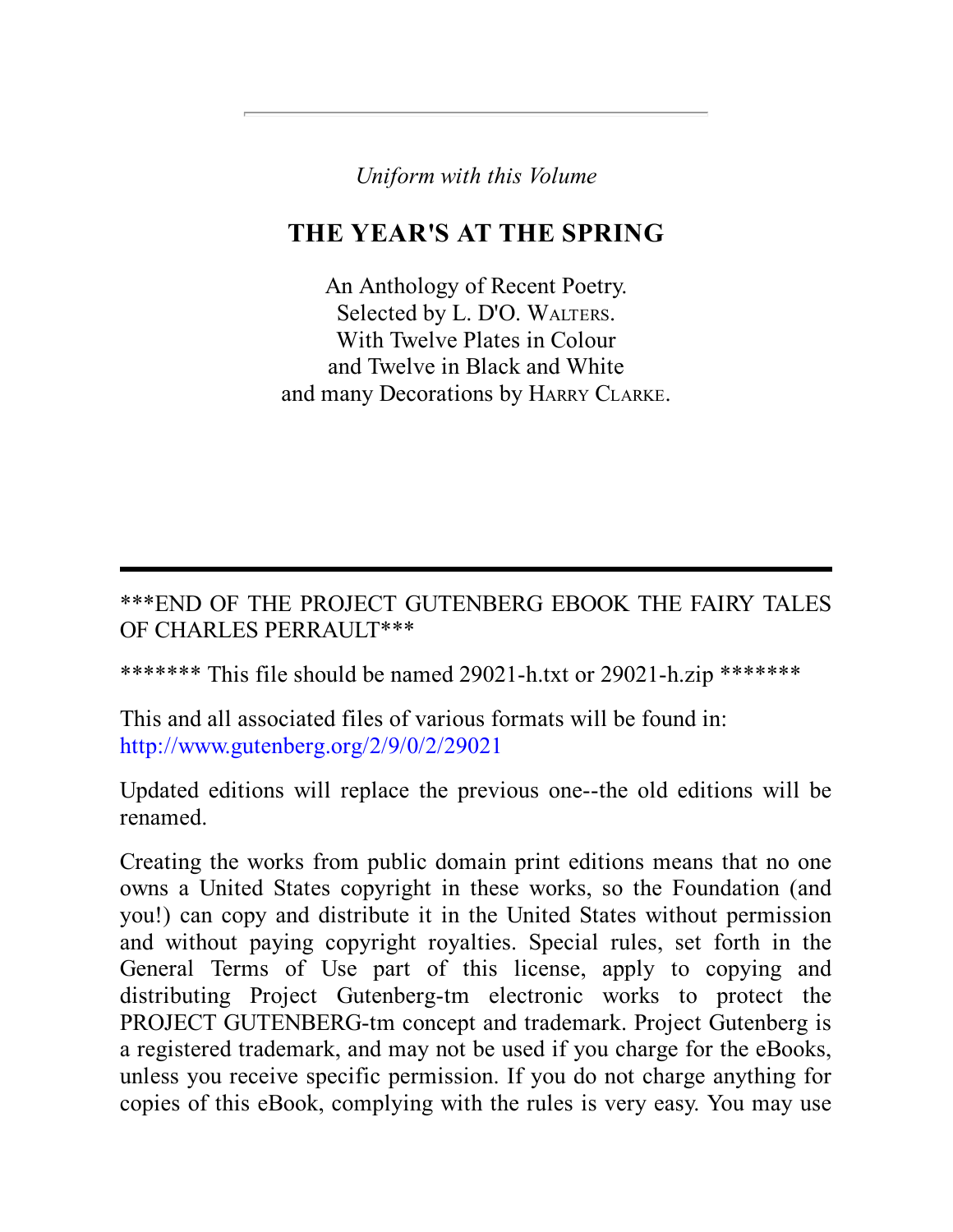this eBook for nearly any purpose such as creation of derivative works, reports, performances and research. They may be modified and printed and given away--you may do practically ANYTHING with public domain eBooks. Redistribution is subject to the trademark license, especially commercial redistribution.

THE FULL PROJECT GUTENBERG LICENSE PLEASE READ THIS BEFORE YOU DISTRIBUTE OR USE THIS WORK

\*\*\* START: FULL LICENSE \*\*\*

To protect the Project Gutenberg-tm mission of promoting the free distribution of electronic works, by using or distributing this work (or any other work associated in any way with the phrase "Project Gutenberg"), you agree to comply with all the terms of the Full Project Gutenberg-tm License (available with this file or online at [http://www.gutenberg.org/license\)](http://www.gutenberg.org/license).

Section 1. General Terms of Use and Redistributing Project Gutenberg-tm electronic works

1.A. By reading or using any part of this Project Gutenberg-tm electronic work, you indicate that you have read, understand, agree to and accept all the terms of this license and intellectual property (trademark/copyright) agreement. If you do not agree to abide by all the terms of this agreement, you must cease using and return or destroy all copies of Project Gutenberg-tm electronic works in your possession. If you paid a fee for obtaining a copy of or access to a Project Gutenberg-tm electronic work and you do not agree to be bound by the terms of this agreement, you may obtain a refund from the person or entity to whom you paid the fee as set forth in paragraph 1.E.8.

1.B. "Project Gutenberg" is a registered trademark. It may only be used on or associated in any way with an electronic work by people who agree to be bound by the terms of this agreement. There are a few things that you can do with most Project Gutenberg-tm electronic works even without complying with the full terms of this agreement. See paragraph 1.C below. There are a lot of things you can do with Project Gutenberg-tm electronic works if you follow the terms of this agreement and help preserve free future access to Project Gutenberg-tm electronic works. See paragraph 1.E below.

1.C. The Project Gutenberg Literary Archive Foundation ("the Foundation" or PGLAF), owns a compilation copyright in the collection of Project Gutenberg-tm electronic works. Nearly all the individual works in the collection are in the public domain in the United States. If an individual work is in the public domain in the United States and you are located in the United States, we do not claim a right to prevent you from copying, distributing, performing, displaying or creating derivative works based on the work as long as all references to Project Gutenberg are removed. Of course, we hope that you will support the Project Gutenberg-tm mission of promoting free access to electronic works by freely sharing Project Gutenberg-tm works in compliance with the terms of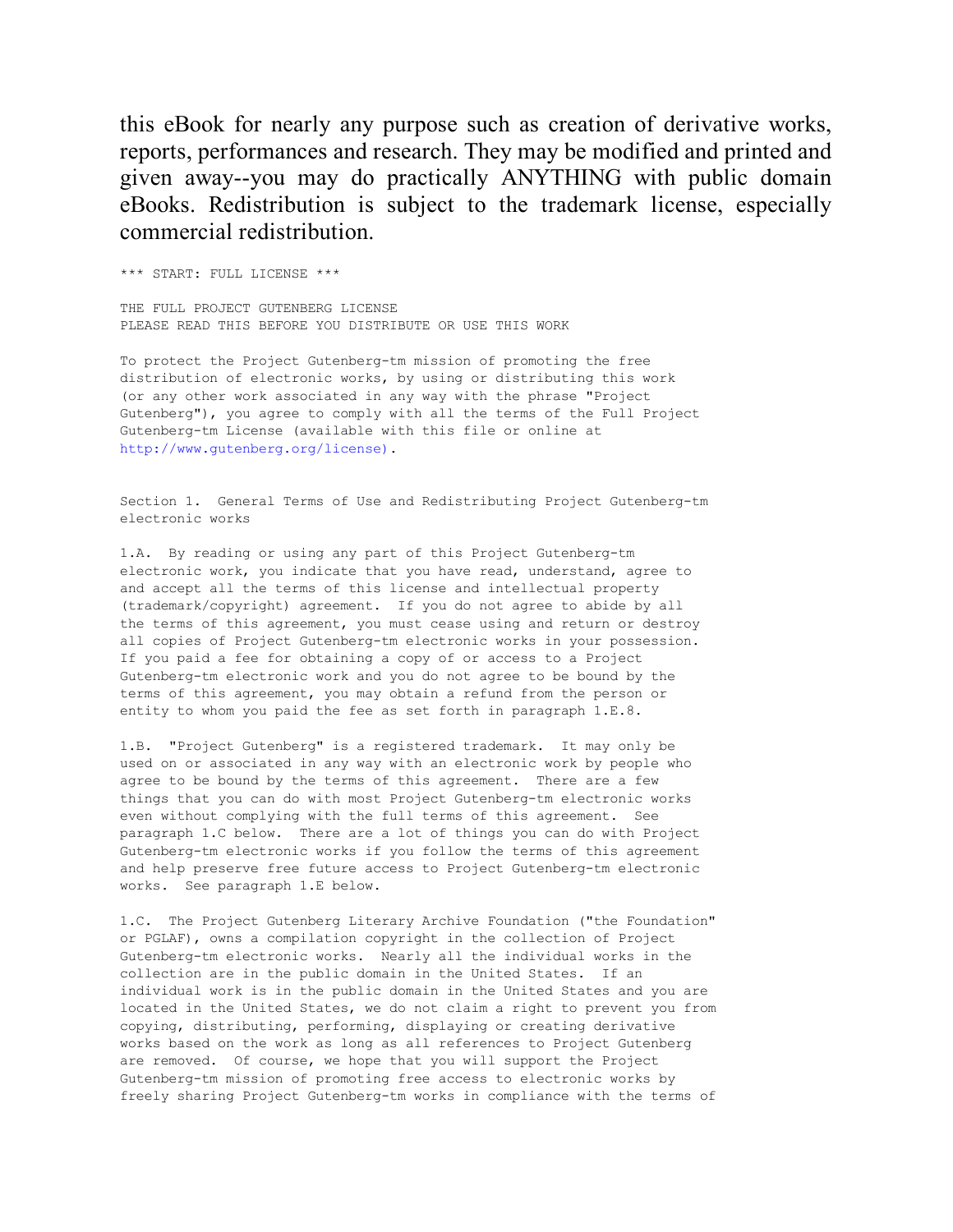this agreement for keeping the Project Gutenberg-tm name associated with the work. You can easily comply with the terms of this agreement by keeping this work in the same format with its attached full Project Gutenberg-tm License when you share it without charge with others.

1.D. The copyright laws of the place where you are located also govern what you can do with this work. Copyright laws in most countries are in a constant state of change. If you are outside the United States, check the laws of your country in addition to the terms of this agreement before downloading, copying, displaying, performing, distributing or creating derivative works based on this work or any other Project Gutenberg-tm work. The Foundation makes no representations concerning the copyright status of any work in any country outside the United States.

1.E. Unless you have removed all references to Project Gutenberg:

1.E.1. The following sentence, with active links to, or other immediate access to, the full Project Gutenberg-tm License must appear prominently whenever any copy of a Project Gutenberg-tm work (any work on which the phrase "Project Gutenberg" appears, or with which the phrase "Project Gutenberg" is associated) is accessed, displayed, performed, viewed, copied or distributed:

This eBook is for the use of anyone anywhere at no cost and with almost no restrictions whatsoever. You may copy it, give it away or re-use it under the terms of the Project Gutenberg License included with this eBook or online at www.gutenberg.org

1.E.2. If an individual Project Gutenberg-tm electronic work is derived from the public domain (does not contain a notice indicating that it is posted with permission of the copyright holder), the work can be copied and distributed to anyone in the United States without paying any fees or charges. If you are redistributing or providing access to a work with the phrase "Project Gutenberg" associated with or appearing on the work, you must comply either with the requirements of paragraphs 1.E.1 through 1.E.7 or obtain permission for the use of the work and the Project Gutenberg-tm trademark as set forth in paragraphs 1.E.8 or 1.E.9.

1.E.3. If an individual Project Gutenberg-tm electronic work is posted with the permission of the copyright holder, your use and distribution must comply with both paragraphs 1.E.1 through 1.E.7 and any additional terms imposed by the copyright holder. Additional terms will be linked to the Project Gutenberg-tm License for all works posted with the permission of the copyright holder found at the beginning of this work.

1.E.4. Do not unlink or detach or remove the full Project Gutenberg-tm License terms from this work, or any files containing a part of this work or any other work associated with Project Gutenberg-tm.

1.E.5. Do not copy, display, perform, distribute or redistribute this electronic work, or any part of this electronic work, without prominently displaying the sentence set forth in paragraph 1.E.1 with active links or immediate access to the full terms of the Project Gutenberg-tm License.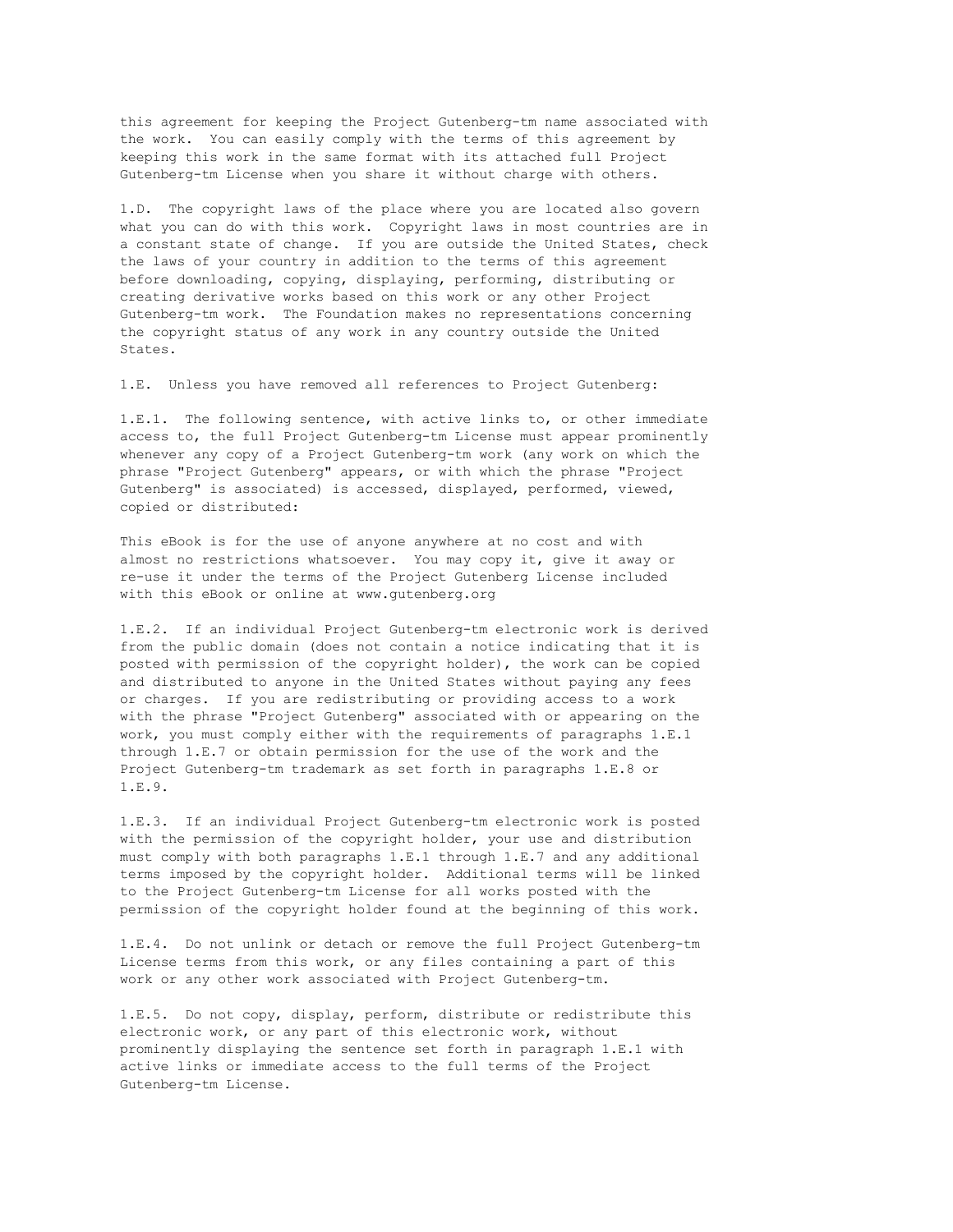1.E.6. You may convert to and distribute this work in any binary, compressed, marked up, nonproprietary or proprietary form, including any word processing or hypertext form. However, if you provide access to or distribute copies of a Project Gutenberg-tm work in a format other than "Plain Vanilla ASCII" or other format used in the official version posted on the official Project Gutenberg-tm web site (www.gutenberg.org), you must, at no additional cost, fee or expense to the user, provide a copy, a means of exporting a copy, or a means of obtaining a copy upon request, of the work in its original "Plain Vanilla ASCII" or other form. Any alternate format must include the full Project Gutenberg-tm License as specified in paragraph 1.E.1.

1.E.7. Do not charge a fee for access to, viewing, displaying, performing, copying or distributing any Project Gutenberg-tm works unless you comply with paragraph 1.E.8 or 1.E.9.

1.E.8. You may charge a reasonable fee for copies of or providing access to or distributing Project Gutenberg-tm electronic works provided that

- You pay a royalty fee of 20% of the gross profits you derive from the use of Project Gutenberg-tm works calculated using the method you already use to calculate your applicable taxes. The fee is owed to the owner of the Project Gutenberg-tm trademark, but he has agreed to donate royalties under this paragraph to the Project Gutenberg Literary Archive Foundation. Royalty payments must be paid within 60 days following each date on which you prepare (or are legally required to prepare) your periodic tax returns. Royalty payments should be clearly marked as such and sent to the Project Gutenberg Literary Archive Foundation at the address specified in Section 4, "Information about donations to the Project Gutenberg Literary Archive Foundation."
- You provide a full refund of any money paid by a user who notifies you in writing (or by e-mail) within 30 days of receipt that s/he does not agree to the terms of the full Project Gutenberg-tm License. You must require such a user to return or destroy all copies of the works possessed in a physical medium and discontinue all use of and all access to other copies of Project Gutenberg-tm works.
- You provide, in accordance with paragraph 1.F.3, a full refund of any money paid for a work or a replacement copy, if a defect in the electronic work is discovered and reported to you within 90 days of receipt of the work.
- You comply with all other terms of this agreement for free distribution of Project Gutenberg-tm works.

1.E.9. If you wish to charge a fee or distribute a Project Gutenberg-tm electronic work or group of works on different terms than are set forth in this agreement, you must obtain permission in writing from both the Project Gutenberg Literary Archive Foundation and Michael Hart, the owner of the Project Gutenberg-tm trademark. Contact the Foundation as set forth in Section 3 below.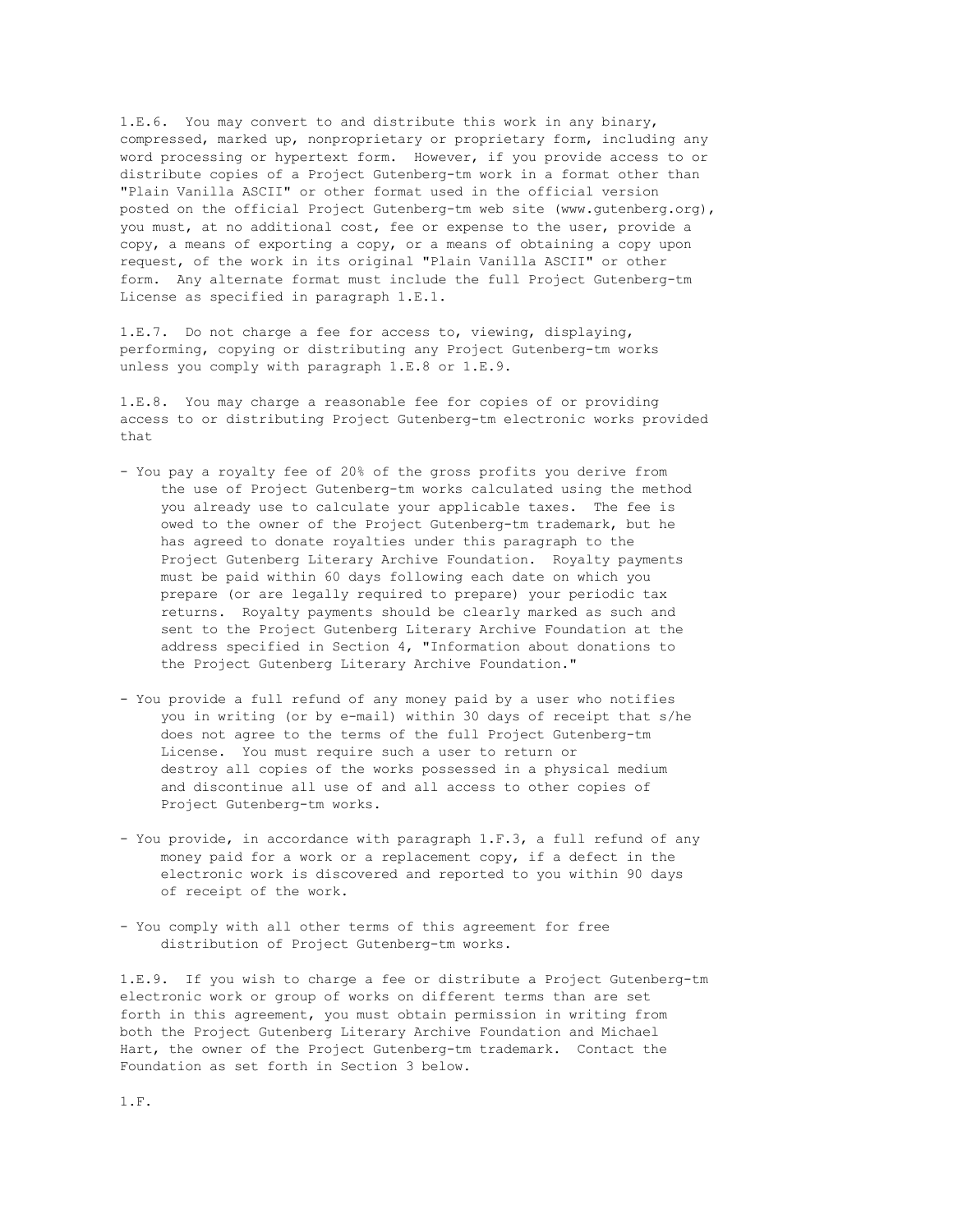1.F.1. Project Gutenberg volunteers and employees expend considerable effort to identify, do copyright research on, transcribe and proofread public domain works in creating the Project Gutenberg-tm collection. Despite these efforts, Project Gutenberg-tm electronic works, and the medium on which they may be stored, may contain "Defects," such as, but not limited to, incomplete, inaccurate or corrupt data, transcription errors, a copyright or other intellectual property infringement, a defective or damaged disk or other medium, a computer virus, or computer codes that damage or cannot be read by your equipment.

1.F.2. LIMITED WARRANTY, DISCLAIMER OF DAMAGES - Except for the "Right of Replacement or Refund" described in paragraph 1.F.3, the Project Gutenberg Literary Archive Foundation, the owner of the Project Gutenberg-tm trademark, and any other party distributing a Project Gutenberg-tm electronic work under this agreement, disclaim all liability to you for damages, costs and expenses, including legal fees. YOU AGREE THAT YOU HAVE NO REMEDIES FOR NEGLIGENCE, STRICT LIABILITY, BREACH OF WARRANTY OR BREACH OF CONTRACT EXCEPT THOSE PROVIDED IN PARAGRAPH F3. YOU AGREE THAT THE FOUNDATION, THE TRADEMARK OWNER, AND ANY DISTRIBUTOR UNDER THIS AGREEMENT WILL NOT BE LIABLE TO YOU FOR ACTUAL, DIRECT, INDIRECT, CONSEQUENTIAL, PUNITIVE OR INCIDENTAL DAMAGES EVEN IF YOU GIVE NOTICE OF THE POSSIBILITY OF SUCH DAMAGE.

1.F.3. LIMITED RIGHT OF REPLACEMENT OR REFUND - If you discover a defect in this electronic work within 90 days of receiving it, you can receive a refund of the money (if any) you paid for it by sending a written explanation to the person you received the work from. If you received the work on a physical medium, you must return the medium with your written explanation. The person or entity that provided you with the defective work may elect to provide a replacement copy in lieu of a refund. If you received the work electronically, the person or entity providing it to you may choose to give you a second opportunity to receive the work electronically in lieu of a refund. If the second copy is also defective, you may demand a refund in writing without further opportunities to fix the problem.

1.F.4. Except for the limited right of replacement or refund set forth in paragraph 1.F.3, this work is provided to you 'AS-IS,' WITH NO OTHER WARRANTIES OF ANY KIND, EXPRESS OR IMPLIED, INCLUDING BUT NOT LIMITED TO WARRANTIES OF MERCHANTIBILITY OR FITNESS FOR ANY PURPOSE.

1.F.5. Some states do not allow disclaimers of certain implied warranties or the exclusion or limitation of certain types of damages. If any disclaimer or limitation set forth in this agreement violates the law of the state applicable to this agreement, the agreement shall be interpreted to make the maximum disclaimer or limitation permitted by the applicable state law. The invalidity or unenforceability of any provision of this agreement shall not void the remaining provisions.

1.F.6. INDEMNITY - You agree to indemnify and hold the Foundation, the trademark owner, any agent or employee of the Foundation, anyone providing copies of Project Gutenberg-tm electronic works in accordance with this agreement, and any volunteers associated with the production, promotion and distribution of Project Gutenberg-tm electronic works,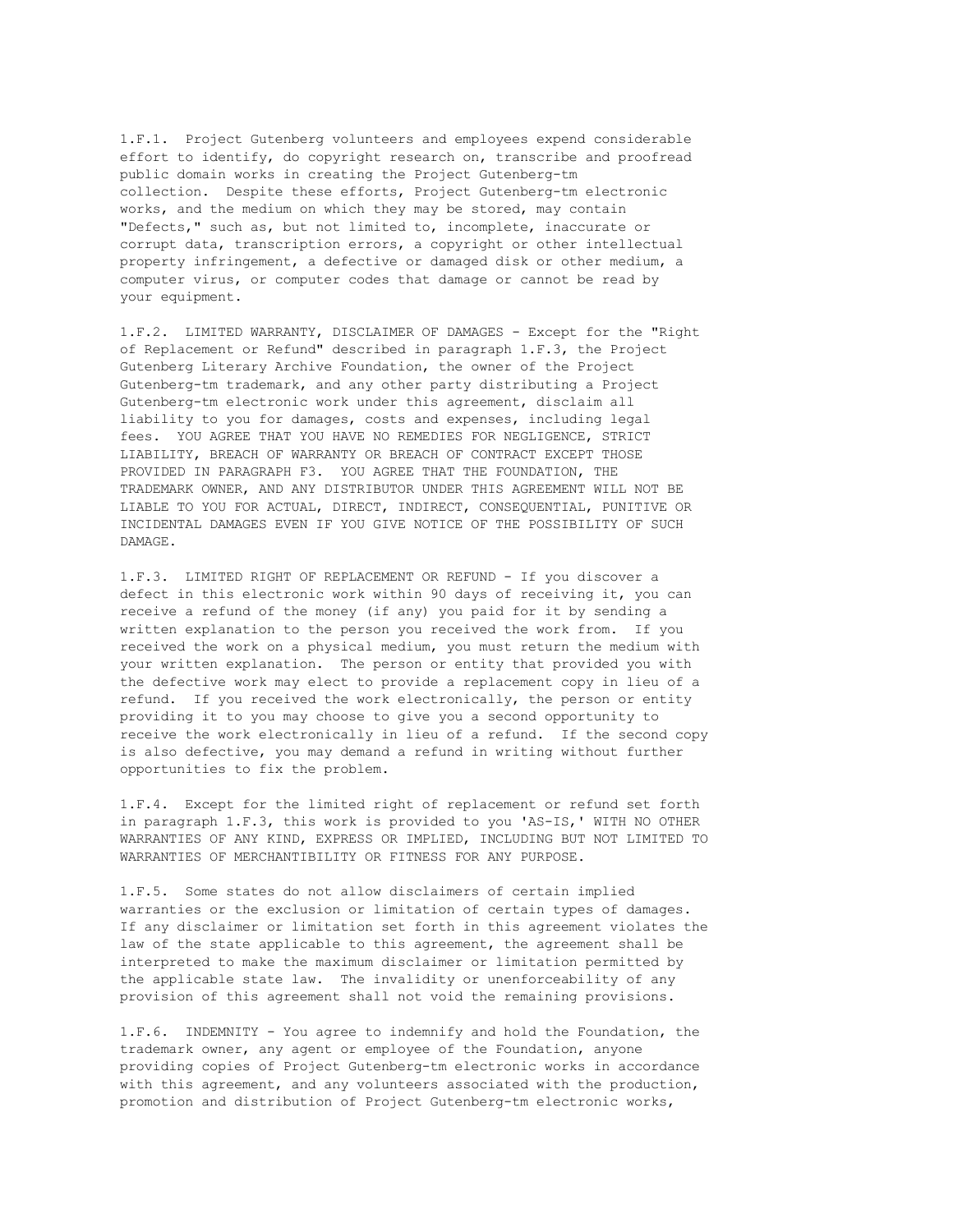harmless from all liability, costs and expenses, including legal fees, that arise directly or indirectly from any of the following which you do or cause to occur: (a) distribution of this or any Project Gutenberg-tm work, (b) alteration, modification, or additions or deletions to any Project Gutenberg-tm work, and (c) any Defect you cause.

#### Section 2. Information about the Mission of Project Gutenberg-tm

Project Gutenberg-tm is synonymous with the free distribution of electronic works in formats readable by the widest variety of computers including obsolete, old, middle-aged and new computers. It exists because of the efforts of hundreds of volunteers and donations from people in all walks of life.

Volunteers and financial support to provide volunteers with the assistance they need are critical to reaching Project Gutenberg-tm's goals and ensuring that the Project Gutenberg-tm collection will remain freely available for generations to come. In 2001, the Project Gutenberg Literary Archive Foundation was created to provide a secure and permanent future for Project Gutenberg-tm and future generations. To learn more about the Project Gutenberg Literary Archive Foundation and how your efforts and donations can help, see Sections 3 and 4 and the Foundation web page at http://www.gutenberg.org/fundraising/pglaf.

Section 3. Information about the Project Gutenberg Literary Archive Foundation

The Project Gutenberg Literary Archive Foundation is a non profit 501(c)(3) educational corporation organized under the laws of the state of Mississippi and granted tax exempt status by the Internal Revenue Service. The Foundation's EIN or federal tax identification number is 64-6221541. Contributions to the Project Gutenberg Literary Archive Foundation are tax deductible to the full extent permitted by U.S. federal laws and your state's laws.

The Foundation's principal office is located at 4557 Melan Dr. S. Fairbanks, AK, 99712., but its volunteers and employees are scattered throughout numerous locations. Its business office is located at 809 North 1500 West, Salt Lake City, UT 84116, (801) 596-1887, email business@pglaf.org. Email contact links and up to date contact information can be found at the Foundation's web site and official page at http://www.gutenberg.org/about/contact

For additional contact information: Dr. Gregory B. Newby Chief Executive and Director gbnewby@pglaf.org

Section 4. Information about Donations to the Project Gutenberg Literary Archive Foundation

Project Gutenberg-tm depends upon and cannot survive without wide spread public support and donations to carry out its mission of increasing the number of public domain and licensed works that can be freely distributed in machine readable form accessible by the widest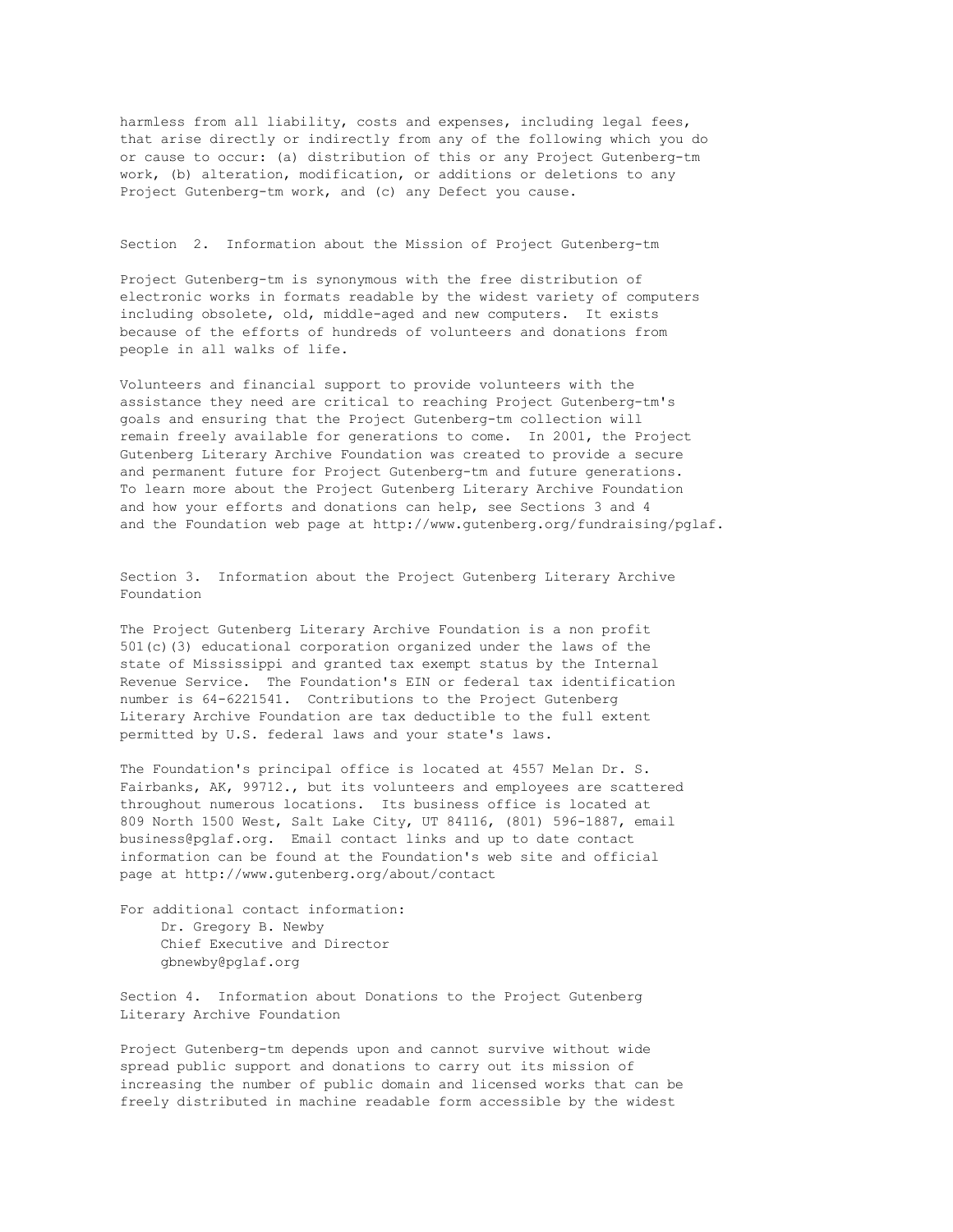array of equipment including outdated equipment. Many small donations (\$1 to \$5,000) are particularly important to maintaining tax exempt status with the IRS.

The Foundation is committed to complying with the laws regulating charities and charitable donations in all 50 states of the United States. Compliance requirements are not uniform and it takes a considerable effort, much paperwork and many fees to meet and keep up with these requirements. We do not solicit donations in locations where we have not received written confirmation of compliance. SEND DONATIONS or determine the status of compliance for any particular state visit http://www.gutenberg.org/fundraising/pglaf

While we cannot and do not solicit contributions from states where we have not met the solicitation requirements, we know of no prohibition against accepting unsolicited donations from donors in such states who approach us with offers to donate.

International donations are gratefully accepted, but we cannot make any statements concerning tax treatment of donations received from outside the United States. U.S. laws alone swamp our small staff.

Please check the Project Gutenberg Web pages for current donation methods and addresses. Donations are accepted in a number of other ways including checks, online payments and credit card donations. To donate, please visit: http://www.gutenberg.org/fundraising/donate

Section 5. General Information About Project Gutenberg-tm electronic works.

Professor Michael S. Hart is the originator of the Project Gutenberg-tm concept of a library of electronic works that could be freely shared with anyone. For thirty years, he produced and distributed Project Gutenberg-tm eBooks with only a loose network of volunteer support.

Project Gutenberg-tm eBooks are often created from several printed editions, all of which are confirmed as Public Domain in the U.S. unless a copyright notice is included. Thus, we do not necessarily keep eBooks in compliance with any particular paper edition.

Each eBook is in a subdirectory of the same number as the eBook's eBook number, often in several formats including plain vanilla ASCII, compressed (zipped), HTML and others.

Corrected EDITIONS of our eBooks replace the old file and take over the old filename and etext number. The replaced older file is renamed. VERSIONS based on separate sources are treated as new eBooks receiving new filenames and etext numbers.

Most people start at our Web site which has the main PG search facility:

#### [http://www.gutenberg.org](http://www.gutenberg.org/)

This Web site includes information about Project Gutenberg-tm, including how to make donations to the Project Gutenberg Literary Archive Foundation, how to help produce our new eBooks, and how to subscribe to our email newsletter to hear about new eBooks.